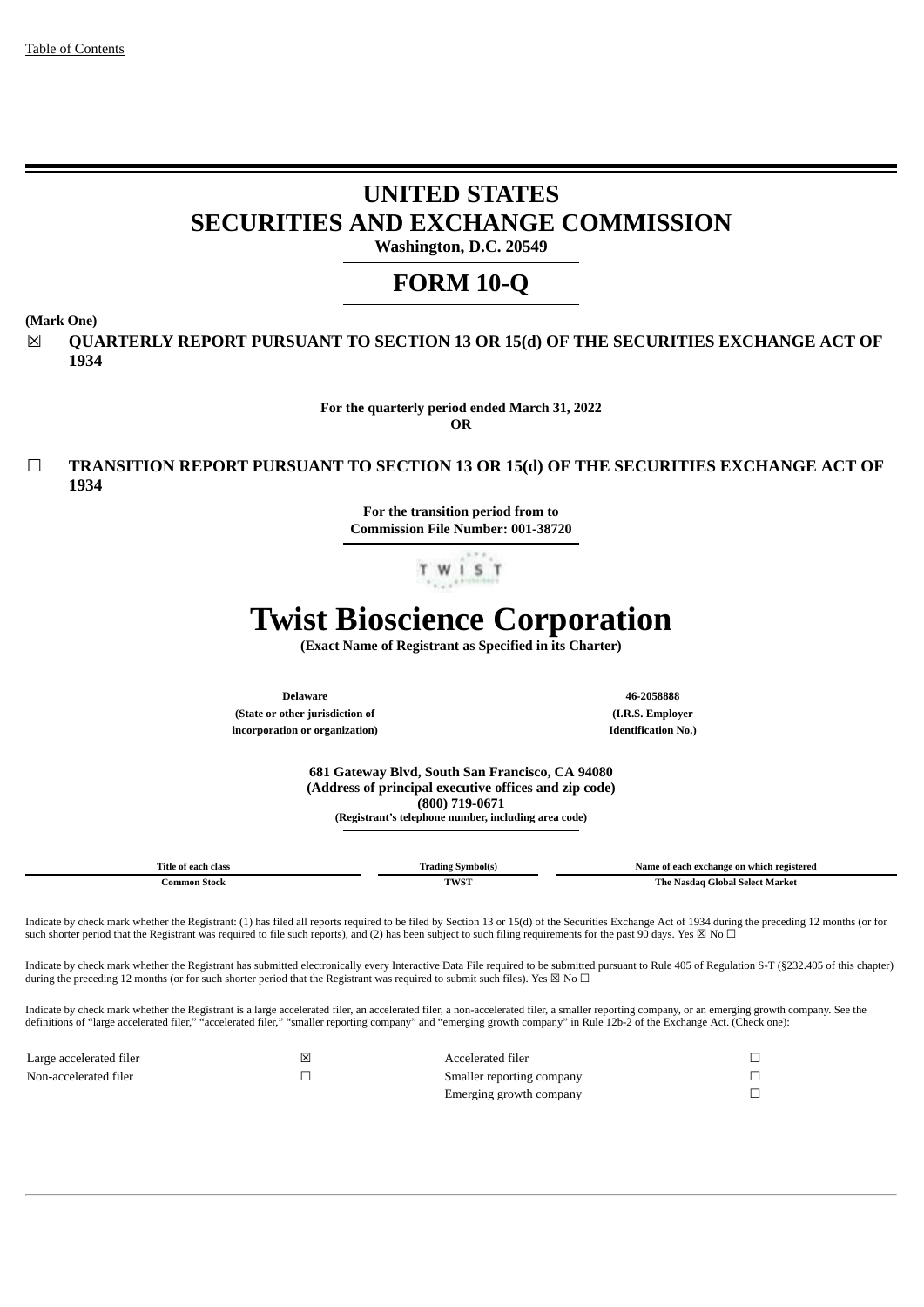If an emerging growth company, indicate by check mark if the registrant has elected not to use the extended transition period for complying with any new or revised financial accounting standards provided pursuant to Section 13(a) of the Exchange Act.  $\Box$ 

Indicate by check mark whether the Registrant is a shell company (as defined in Rule 12b-2 of the Exchange Act). Yes  $\Box$  No  $\boxtimes$ 

#### **APPLICABLE ONLY TO ISSUERS INVOLVED IN BANKRUPTCY PROCEEDINGS DURING THE PRECEDING FIVE YEARS:**

Indicate by check mark whether the registrant has filed all documents and reports required to be filed by Section 12, 13 or 15(d) of the Securities Exchange Act of 1934 subsequent to the distribution of securities under a plan confirmed by a court. Yes  $\Box$  No  $\Box$ 

#### **APPLICABLE ONLY TO CORPORATE ISSUERS**

Indicate the number of shares outstanding of each of the issuer's classes of common stock, as of the latest practicable date.

The number of shares of the Registrant's common stock outstanding as of May 4, 2022, was 56,264,039.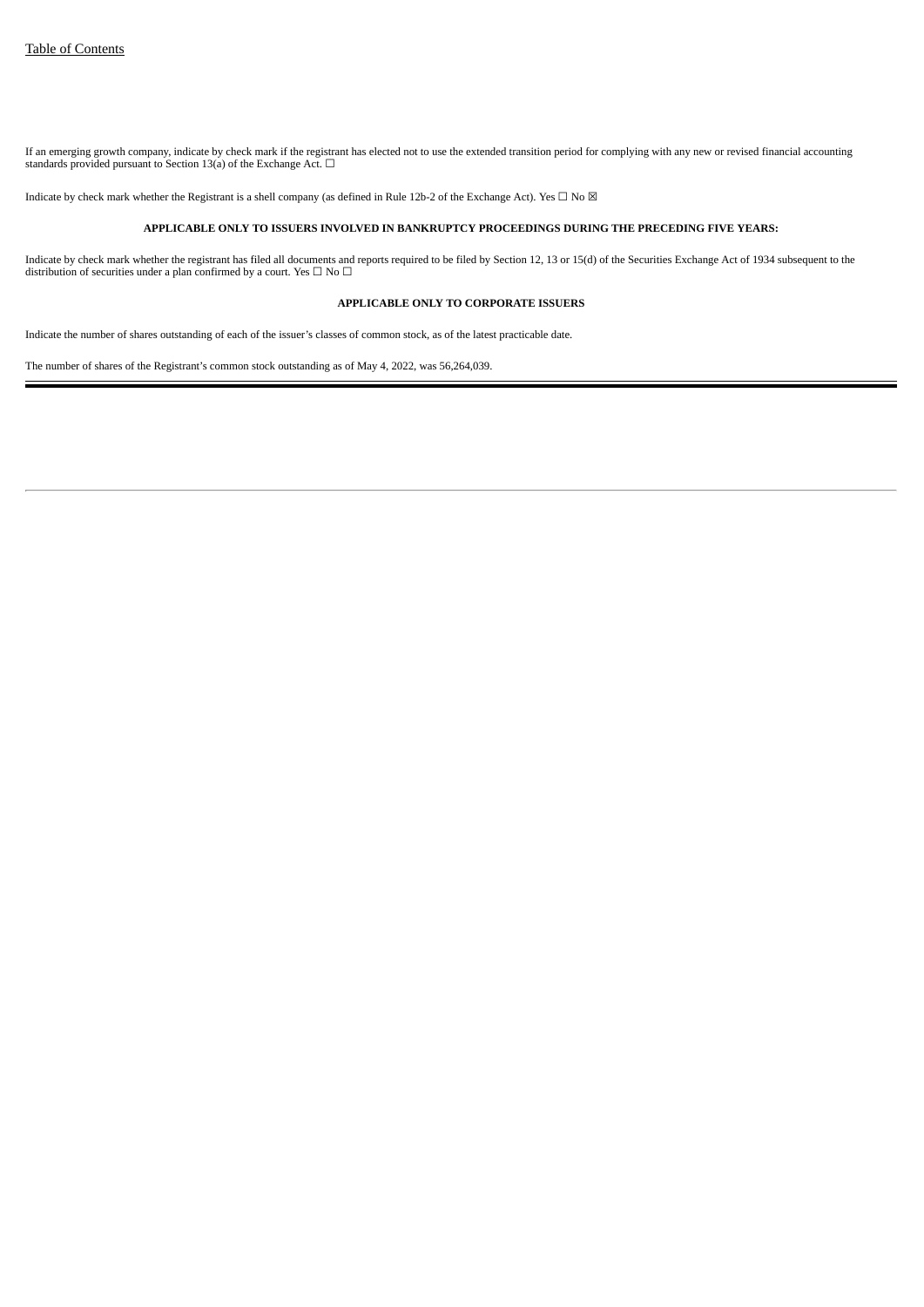#### **TWIST BIOSCIENCE CORPORATION QUARTERLY REPORT ON FORM 10-Q FOR THE QUARTER ENDED MARCH 31, 2022**

## **TABLE OF CONTENTS**

<span id="page-2-0"></span>

|                   | <b>Forward-looking statements</b>                                                     | $\overline{2}$ |
|-------------------|---------------------------------------------------------------------------------------|----------------|
|                   | <b>PART I. Financial information</b>                                                  | 4              |
| Item 1.           | <b>Financial statements</b>                                                           | 4              |
|                   | Condensed Consolidated Balance Sheets (Unaudited)                                     |                |
|                   | Condensed Consolidated Statements of Operations and Comprehensive Loss (Unaudited)    |                |
|                   | Condensed Consolidated Statements of Stockholders' Equity (Unaudited)                 | 6              |
|                   | Condensed Consolidated Statements of Cash Flows (Unaudited)                           | 8              |
|                   | Notes to Unaudited Condensed Consolidated Financial Statements                        | <u>9</u>       |
| Item 2.           | Management's discussion and analysis of financial condition and results of operations | 25             |
| Item 3.           | Quantitative and qualitative disclosures about market risk                            | 35             |
| <u>Item 4.</u>    | Controls and procedures                                                               | 35             |
|                   | <b>PART II. Other information</b>                                                     | 36             |
| Item 1.           | <b>Legal proceedings</b>                                                              | 36             |
| Item 1A.          | <b>Risk factors</b>                                                                   | 37             |
| Item 2.           | Unregistered sales of equity securities and use of proceeds                           | 63             |
| <u>Item 3.</u>    | Defaults upon senior securities                                                       | 63             |
| Item 4.           | Mine safety disclosures                                                               | 63             |
| <u>Item 5.</u>    | Other information                                                                     | 63             |
| Item 6.           | Exhibits                                                                              | 64             |
| <b>Signatures</b> |                                                                                       | 65             |
|                   |                                                                                       |                |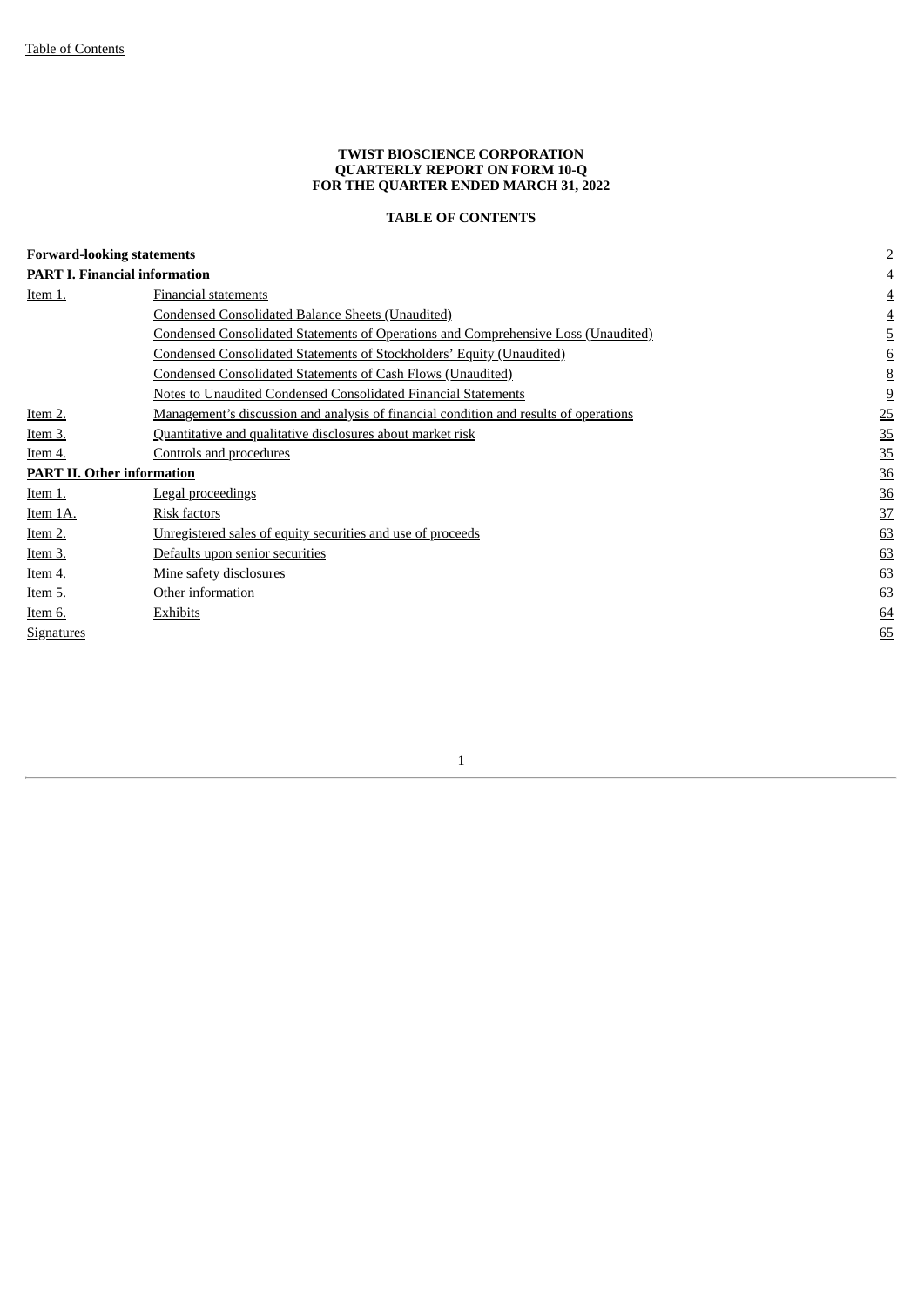#### **Forward-looking statements**

This Quarterly Report on Form 10-Q for the quarter ended March 31, 2022, or Form 10-Q, contains forward-looking statements within the meaning of Section 27A of the Securities Act of 1933, as amended, or the Securities Act, and Section 21E of the Securities Exchange Act of 1934, as amended, or the Exchange Act. These statements relate to, among other matters, plans for product development and licensing to third parties, plans and timeframe for the commercial development of DNA data storage capabilities, expectations regarding market penetration, anticipated customer conversions to our products, plans to expand in the international markets, identification and development of potential antibody candidates for the treatment of COVID-19 and other diseases, and the anticipated timeframe for remediating the material weakness in internal control over financial reporting. Forward-looking statements are also identified by the words "believe," "will," "may," "estimate," "continue," "anticipate," "intend," "should," "plan," "expect," "predict," "could," "potentially" and variations of such words and similar expressions. You should not rely upon forward-looking statements as predictions of future events. Such statements are based on management's expectations as of the date of this filing and involve many risks and uncertainties that could cause our actual results, events or circumstances to differ materially from those expressed or implied in our forward-looking statements. Such risks and uncertainties include:

- our ability to increase our revenue and our revenue growth rate;
- our ability to accurately estimate capital requirements and our needs for additional financing; our estimates of the size of our market opportunities;
- our ability to increase DNA production, reduce turnaround times and drive cost reductions for our customers;
- our ability to effectively manage our growth;
- our ability to successfully enter new markets and manage our international expansion;
- our ability to protect our intellectual property, including our proprietary DNA synthesis platform;
- costs associated with defending intellectual property infringement and other claims;
- the effects of increased competition in our business;
- our ability to keep pace with changes in technology and our competitors;
- our ability to successfully identify, evaluate and manage any future acquisitions of businesses, solutions or technologies;
- the success of our marketing efforts;
- a significant disruption in, or breach in security of our information technology systems and resultant interruptions in service and any related impact on our reputation;
- our ability to attract and retain qualified employees and key personnel;
- the effects of natural or man-made catastrophic events including those resulting from the novel strain of coronavirus that causes coronavirus disease 2019, or COVID-19, that was first identified in Wuhan, China;
- the effectiveness of our internal controls;
- changes in government regulation affecting our business;
- uncertainty as to economic and market conditions and the impact of adverse economic conditions; and
- other risk factors included under the section titled "Risk Factors."

You should not rely upon forward-looking statements as predictions of future events. Such statements are based on management's expectations as of the date of this filing and involve many risks and uncertainties that could cause our actual results, events or circumstances to differ materially from those expressed or implied in our forward-looking statements.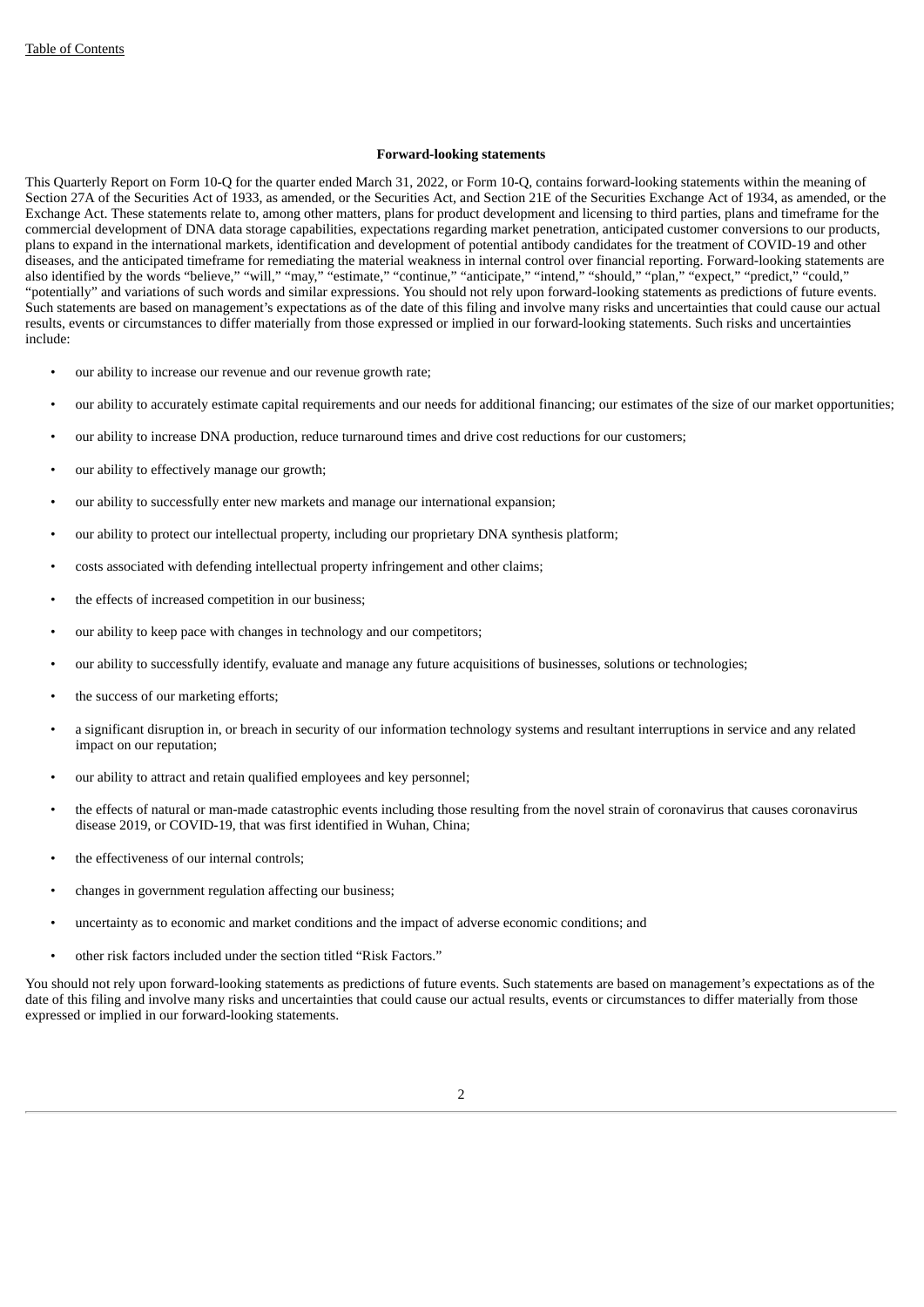Readers are urged to carefully review and consider all of the information in this Form 10-Q and in other documents we file from time to time with the Securities and Exchange Commission, or SEC. We undertake no obligation to update any forward-looking statements made in this Form 10-Q to reflect events or circumstances after the date of this filing or to reflect new information or the occurrence of unanticipated events, except as required by law. We may not actually achieve the plans, intentions or expectations disclosed in our forward-looking statements. Our forward-looking statements do not reflect the potential impact of any future acquisitions, mergers, dispositions, joint ventures or investments we may make.

<span id="page-4-0"></span>When we use the terms "Twist," "Twist Bioscience," the "Company," "we," "us" or "our" in this report, we are referring to Twist Bioscience Corporation and its consolidated subsidiaries unless the context requires otherwise. Sequence space and the Twist logo are trademarks of Twist Bioscience Corporation. All other company and product names may be trademarks of the respective companies with which they are associated.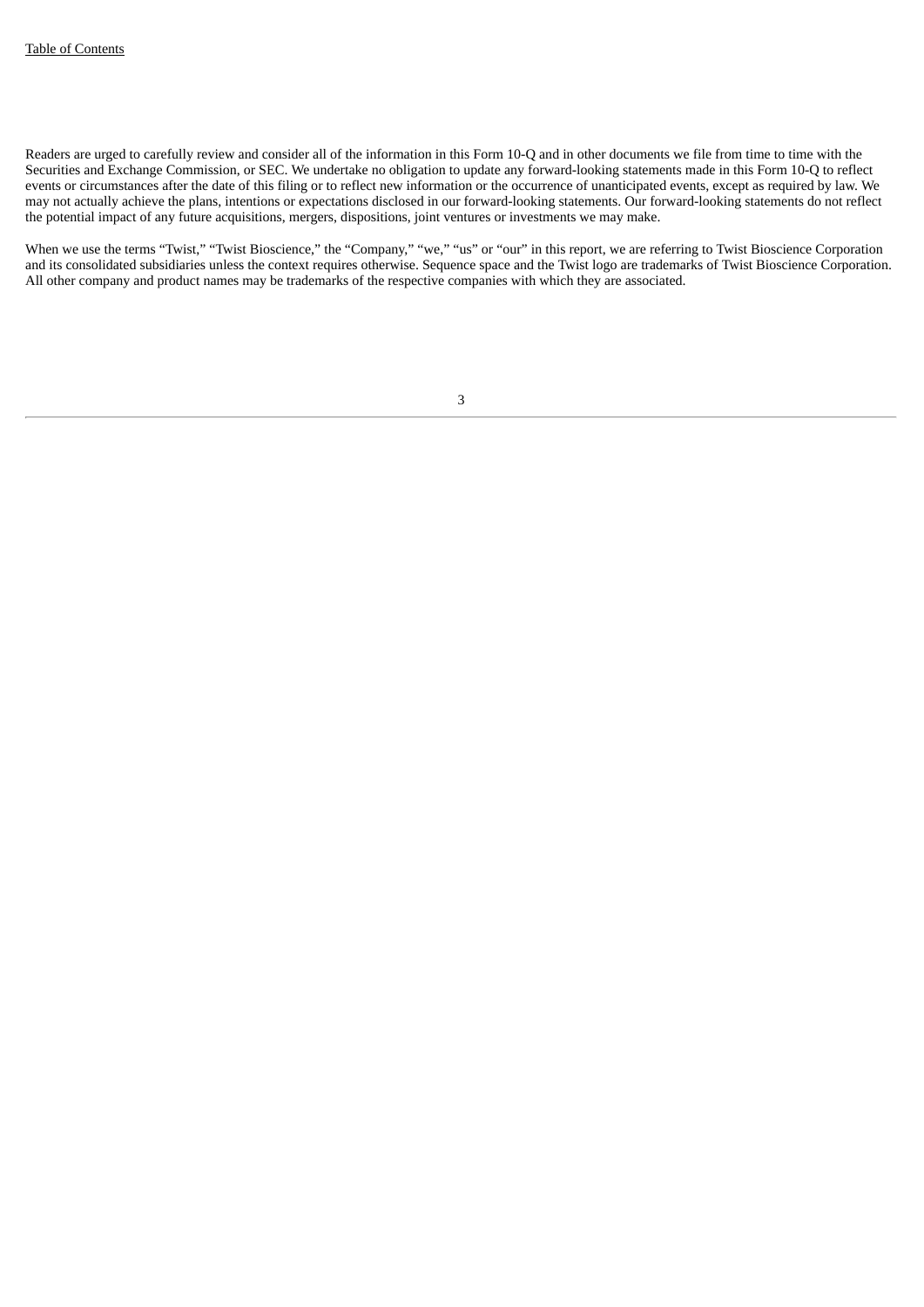## **PART I. Financial information**

## <span id="page-5-0"></span>**Item 1.** *Financial statements*

## <span id="page-5-1"></span>**Twist Bioscience Corporation**

## **Condensed Consolidated Balance Sheets (unaudited)**

| (In thousands)                                                                                                                                                                                                                               |    | March 31,<br>2022 |                | September 30,<br>2021 |  |  |
|----------------------------------------------------------------------------------------------------------------------------------------------------------------------------------------------------------------------------------------------|----|-------------------|----------------|-----------------------|--|--|
| <b>Assets</b>                                                                                                                                                                                                                                |    |                   |                |                       |  |  |
| Current assets:                                                                                                                                                                                                                              |    |                   |                |                       |  |  |
| Cash and cash equivalents                                                                                                                                                                                                                    | \$ | 407,627           | - \$           | 465,829               |  |  |
| Short-term investments                                                                                                                                                                                                                       |    | 166,231           |                | 12,034                |  |  |
| Accounts receivable, net                                                                                                                                                                                                                     |    | 34,877            |                | 28,549                |  |  |
| Inventories                                                                                                                                                                                                                                  |    | 44,591            |                | 31,800                |  |  |
| Prepaid expenses and other current assets                                                                                                                                                                                                    |    | 11,049            |                | 8,283                 |  |  |
| Total current assets                                                                                                                                                                                                                         | \$ | 664,375 \$        |                | 546,495               |  |  |
| Long term investments                                                                                                                                                                                                                        |    | 30,587            |                |                       |  |  |
| Property and equipment, net                                                                                                                                                                                                                  |    | 91,814            |                | 44,122                |  |  |
| Operating lease right-of-use assets                                                                                                                                                                                                          |    | 78,215            |                | 61,580                |  |  |
| Goodwill                                                                                                                                                                                                                                     |    | 85,678            |                | 22,434                |  |  |
| Intangible assets, net                                                                                                                                                                                                                       |    | 62,493            |                | 18,262                |  |  |
| Restricted cash, non-current                                                                                                                                                                                                                 |    | 1,572             |                | 1,530                 |  |  |
| Other non-current assets                                                                                                                                                                                                                     |    | 6,902             |                | 7,674                 |  |  |
| <b>Total assets</b>                                                                                                                                                                                                                          | \$ | 1,021,636         | \$             | 702,097               |  |  |
| Liabilities and stockholders' equity                                                                                                                                                                                                         |    |                   |                |                       |  |  |
| Current liabilities:                                                                                                                                                                                                                         |    |                   |                |                       |  |  |
| Accounts payable                                                                                                                                                                                                                             | \$ | 16,815            | $\mathfrak{F}$ | 14,900                |  |  |
| Accrued expenses                                                                                                                                                                                                                             |    | 15,942            |                | 6,437                 |  |  |
| Accrued compensation                                                                                                                                                                                                                         |    | 21,686            |                | 22,327                |  |  |
| Current portion of operating lease liability                                                                                                                                                                                                 |    | 14,166            |                | 8,213                 |  |  |
| Current portion of long-term debt                                                                                                                                                                                                            |    |                   |                | 1,552                 |  |  |
| Other current liabilities                                                                                                                                                                                                                    |    | 16,023            |                | 9,623                 |  |  |
| Total current liabilities                                                                                                                                                                                                                    | \$ | 84,632 \$         |                | 63,052                |  |  |
| Operating lease liability, net of current portion                                                                                                                                                                                            |    | 65,496            |                | 53,156                |  |  |
| Other non-current liabilities                                                                                                                                                                                                                |    | 8,147             |                | 5,068                 |  |  |
| <b>Total liabilities</b>                                                                                                                                                                                                                     | \$ | 158,275           | \$             | 121,276               |  |  |
| Commitments and contingencies (Note 6)                                                                                                                                                                                                       |    |                   |                |                       |  |  |
| Stockholders' equity                                                                                                                                                                                                                         |    |                   |                |                       |  |  |
| Common stock, \$0.00001 par value—100,000 and 100,000 shares authorized at March 31, 2022 and<br>September 30, 2021, respectively; 56,234 and 49,499 shares issued and outstanding at March 31, 2022 and<br>September 30, 2021, respectively | \$ |                   | \$             |                       |  |  |
| Additional paid-in capital                                                                                                                                                                                                                   |    | 1,580,620         |                | 1,190,828             |  |  |
| Accumulated other comprehensive income                                                                                                                                                                                                       |    | (475)             |                | 546                   |  |  |
| Accumulated deficit                                                                                                                                                                                                                          |    | (716, 784)        |                | (610, 553)            |  |  |
| Total stockholders' equity                                                                                                                                                                                                                   | \$ | 863,361           | \$             | 580,821               |  |  |
| Total liabilities and stockholders' equity                                                                                                                                                                                                   | \$ | 1,021,636         | \$             | 702,097               |  |  |

<span id="page-5-2"></span>The accompanying notes are an integral part of these unaudited condensed consolidated financial statements.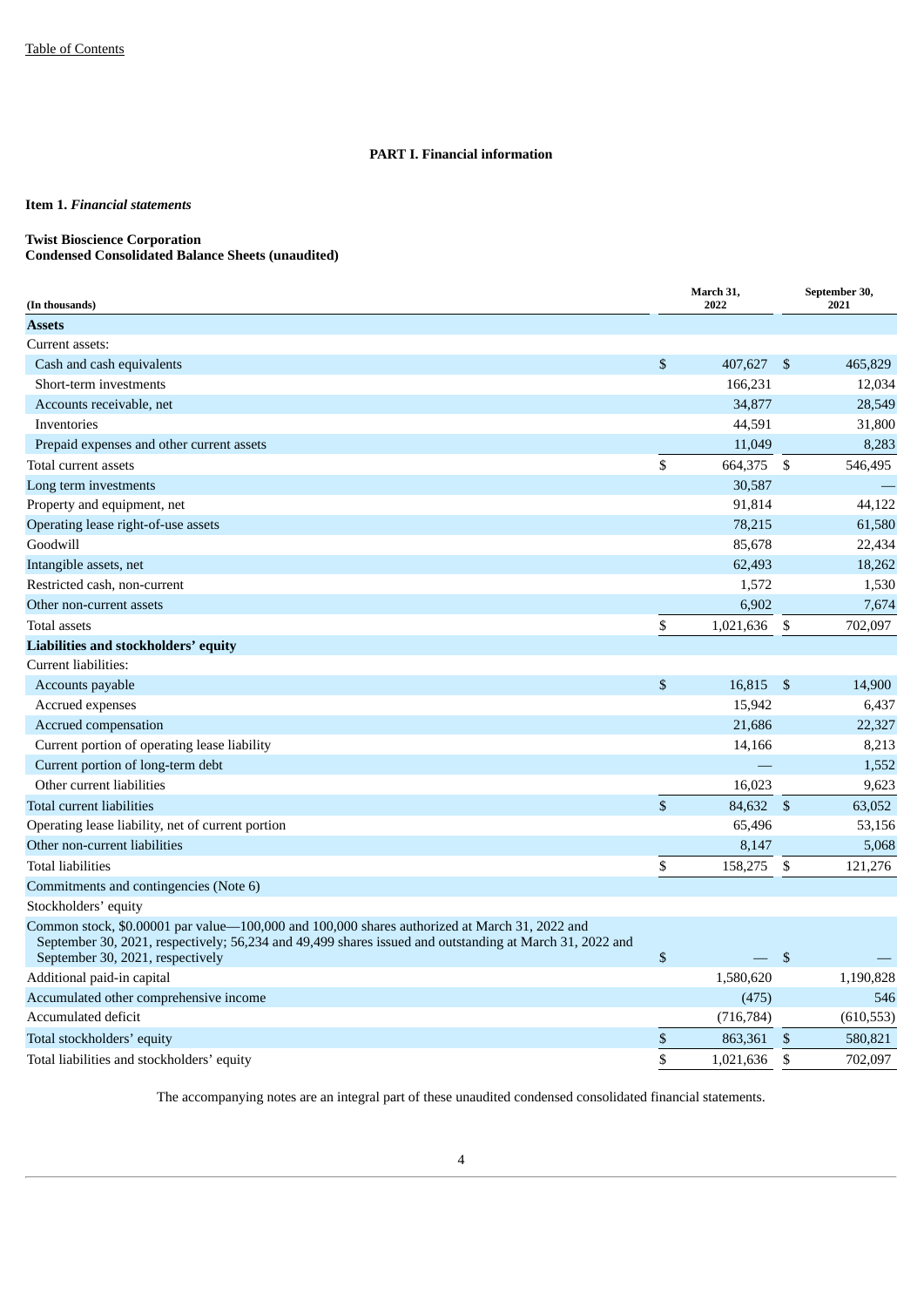#### **Condensed Consolidated Statements of Operations and Comprehensive Loss (unaudited)**

|                                                                                                                       | Three months ended<br>March 31, |                |               |               | <b>Six months ended</b><br>March 31, |                        |           |  |  |  |
|-----------------------------------------------------------------------------------------------------------------------|---------------------------------|----------------|---------------|---------------|--------------------------------------|------------------------|-----------|--|--|--|
| (In thousands, except per share data)                                                                                 | 2022                            |                | 2021          |               | 2022                                 |                        | 2021      |  |  |  |
| Revenues                                                                                                              | \$<br>48,127 \$                 |                | 31,204 \$     |               | 90,145                               | $\mathbf{\mathcal{S}}$ | 59,364    |  |  |  |
| Operating expenses:                                                                                                   |                                 |                |               |               |                                      |                        |           |  |  |  |
| Cost of revenues                                                                                                      | \$<br>29,714 \$                 |                | 19,028        | -\$           | 56,770                               | - \$                   | 37,190    |  |  |  |
| Research and development                                                                                              | 31,231                          |                | 15,791        |               | 53,861                               |                        | 29,791    |  |  |  |
| Selling, general and administrative                                                                                   | 53,998                          |                | 34,389        |               | 105,096                              |                        | 63,181    |  |  |  |
| Change in fair value of contingent considerations and holdbacks                                                       | (6,014)                         |                |               |               | (8,840)                              |                        |           |  |  |  |
| Total operating expenses                                                                                              | \$<br>108,929                   | $\mathfrak{S}$ | 69,208        | <sup>\$</sup> | 206,887                              | \$                     | 130,162   |  |  |  |
| Loss from operations                                                                                                  | \$<br>(60, 802)                 | \$             | (38,004)      | -\$           | (116, 742)                           | S                      | (70, 798) |  |  |  |
| Interest income                                                                                                       | 259                             |                | 157           |               | 412                                  |                        | 291       |  |  |  |
| Interest expense                                                                                                      | (29)                            |                | (95)          |               | (54)                                 |                        | (213)     |  |  |  |
| Other income (expense), net                                                                                           | (245)                           |                | 84            |               | (401)                                |                        | 8         |  |  |  |
| Loss before income taxes                                                                                              | \$<br>$(60, 817)$ \$            |                | $(37,858)$ \$ |               | $(116,785)$ \$                       |                        | (70, 712) |  |  |  |
| Benefit from (provision for) income taxes                                                                             | 149                             |                | (61)          |               | 10,554                               |                        | (107)     |  |  |  |
| Net loss attributable to common stockholders                                                                          | \$<br>$(60, 668)$ \$            |                | $(37,919)$ \$ |               | (106, 231)                           | \$                     | (70, 819) |  |  |  |
| Other comprehensive loss:                                                                                             |                                 |                |               |               |                                      |                        |           |  |  |  |
| Change in unrealized gain (loss) on investments                                                                       | \$<br>(1, 113)                  |                | 10            | -\$           | (1,389)                              |                        |           |  |  |  |
| Foreign currency translation adjustment                                                                               | 275                             |                | 38            |               | 368                                  |                        | 102       |  |  |  |
| Comprehensive loss                                                                                                    | (61, 506)                       |                | (37, 871)     |               | (107, 252)                           |                        | (70, 716) |  |  |  |
| Net loss per share attributable to common stockholders-basic and<br>diluted                                           | \$<br>$(1.13)$ \$               |                | $(0.78)$ \$   |               | (2.06)                               | \$                     | (1.50)    |  |  |  |
| Weighted average shares used in computing net loss per share<br>attributable to common stockholders—basic and diluted | 53,472                          |                | 48,709        |               | 51,673                               |                        | 47,340    |  |  |  |

<span id="page-6-0"></span>The accompanying notes are an integral part of these unaudited condensed consolidated financial statements.

5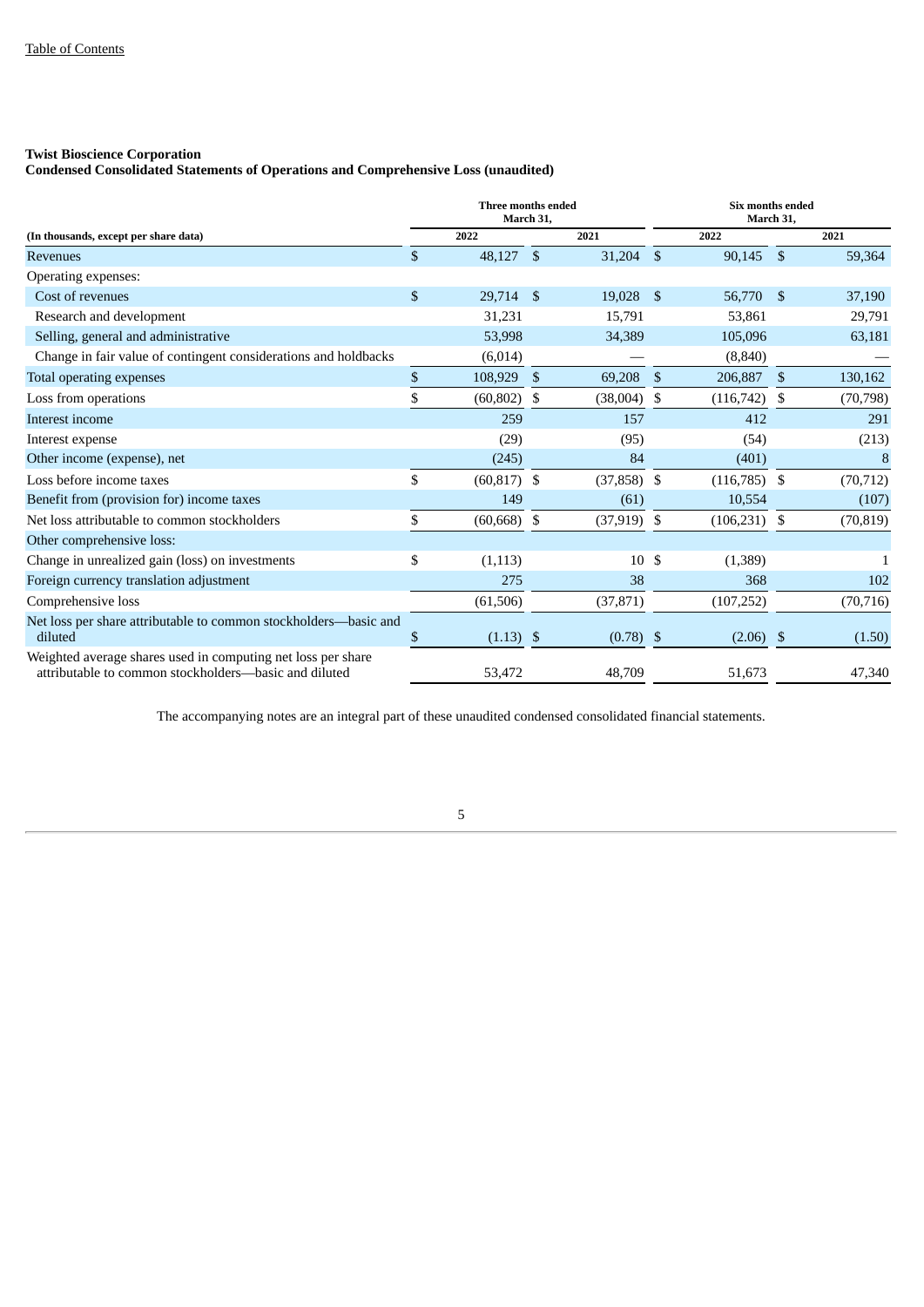#### **Condensed Consolidated Statements of Stockholders' Equity (unaudited)**

|                                                                                                   | Common<br>Additional<br>stock<br>paid-in |  |               |  |           |           | <b>Accumulated</b><br>Other<br>comprehensive |  | Accumulated |        | <b>Total</b><br>stockholders' |            |  |    |         |
|---------------------------------------------------------------------------------------------------|------------------------------------------|--|---------------|--|-----------|-----------|----------------------------------------------|--|-------------|--------|-------------------------------|------------|--|----|---------|
| (In thousands)                                                                                    | <b>Shares</b>                            |  | <b>Amount</b> |  | capital   | income    |                                              |  | deficit     | equity |                               |            |  |    |         |
| Balances as of December 31, 2021                                                                  | 50,735 \$                                |  |               |  | 1,281,931 | 363<br>\$ |                                              |  |             |        |                               | (656, 116) |  | \$ | 626,178 |
| Issuance of common stock in public offering, net<br>of underwriting discounts and commissions and |                                          |  |               |  |           |           |                                              |  |             |        |                               |            |  |    |         |
| offering expenses of \$17,682                                                                     | 5,227                                    |  |               |  | 269,818   |           |                                              |  |             |        | 269,818                       |            |  |    |         |
| Vesting of restricted stock units                                                                 | 100                                      |  |               |  |           |           |                                              |  |             |        |                               |            |  |    |         |
| Exercise of stock options                                                                         | 100                                      |  |               |  | 896       |           |                                              |  |             |        | 896                           |            |  |    |         |
| Issuance of shares under the employee stock<br>purchase plan                                      | 50                                       |  |               |  | 2,395     |           |                                              |  |             |        | 2,395                         |            |  |    |         |
| Repurchases of common stock for income tax<br>withholding                                         | (38)                                     |  |               |  | (1, 493)  |           |                                              |  |             |        | (1,493)                       |            |  |    |         |
| Issuance of shares from business acquisition                                                      | 60                                       |  |               |  | 4,608     |           |                                              |  |             |        | 4,608                         |            |  |    |         |
| Stock-based compensation                                                                          |                                          |  |               |  | 22,465    |           |                                              |  |             |        | 22,465                        |            |  |    |         |
| Other comprehensive income                                                                        |                                          |  |               |  |           |           | (838)                                        |  |             |        | (838)                         |            |  |    |         |
| Net loss                                                                                          |                                          |  |               |  |           |           |                                              |  | (60, 668)   |        | (60, 668)                     |            |  |    |         |
| Balances as of March 31, 2022                                                                     | 56,234 \$                                |  |               |  | 1,580,620 |           | (475)                                        |  | (716, 784)  |        | 863,361                       |            |  |    |         |

|                                                              |           | Common<br>stock | <b>Additional</b><br>paid-in | <b>Accumulated</b><br>Other<br>comprehensive | Accumulated       | <b>Total</b><br>stockholders' |  |
|--------------------------------------------------------------|-----------|-----------------|------------------------------|----------------------------------------------|-------------------|-------------------------------|--|
| (In thousands)                                               | Shares    | Amount          | capital                      | income                                       | deficit           | equity                        |  |
| Balances as of December 31, 2020                             | 48,616 \$ |                 | 1,129,165                    | 142                                          | (491, 355)<br>\$. | 637,952<br><sup>\$</sup>      |  |
| Public offering expense adjustment                           |           |                 | 36                           |                                              |                   | 36                            |  |
| Vesting of restricted stock units                            | 67        |                 |                              |                                              |                   |                               |  |
| Exercise of stock options                                    | 152       |                 | 3,066                        |                                              |                   | 3,066                         |  |
| Issuance of shares under the employee stock<br>purchase plan | 49        |                 | 2,787                        |                                              |                   | 2,787                         |  |
| Repurchases of early exercised stock options                 | (2)       |                 |                              |                                              |                   |                               |  |
| Repurchases of common stock for income tax<br>withholding    | (22)      |                 | (3,341)                      |                                              |                   | (3, 341)                      |  |
| Stock-based compensation                                     |           |                 | 11,552                       |                                              |                   | 11,552                        |  |
| Other comprehensive income                                   |           |                 |                              | 48                                           |                   | 48                            |  |
| Net loss                                                     |           |                 |                              |                                              | (37, 919)         | (37, 919)                     |  |
| Balances as of March 31, 2021                                | 48,860 \$ |                 | 1,143,265                    | 190                                          | \$<br>(529, 274)  | 614,181                       |  |

The accompanying notes are an integral part of these unaudited condensed consolidated financial statements.

## 6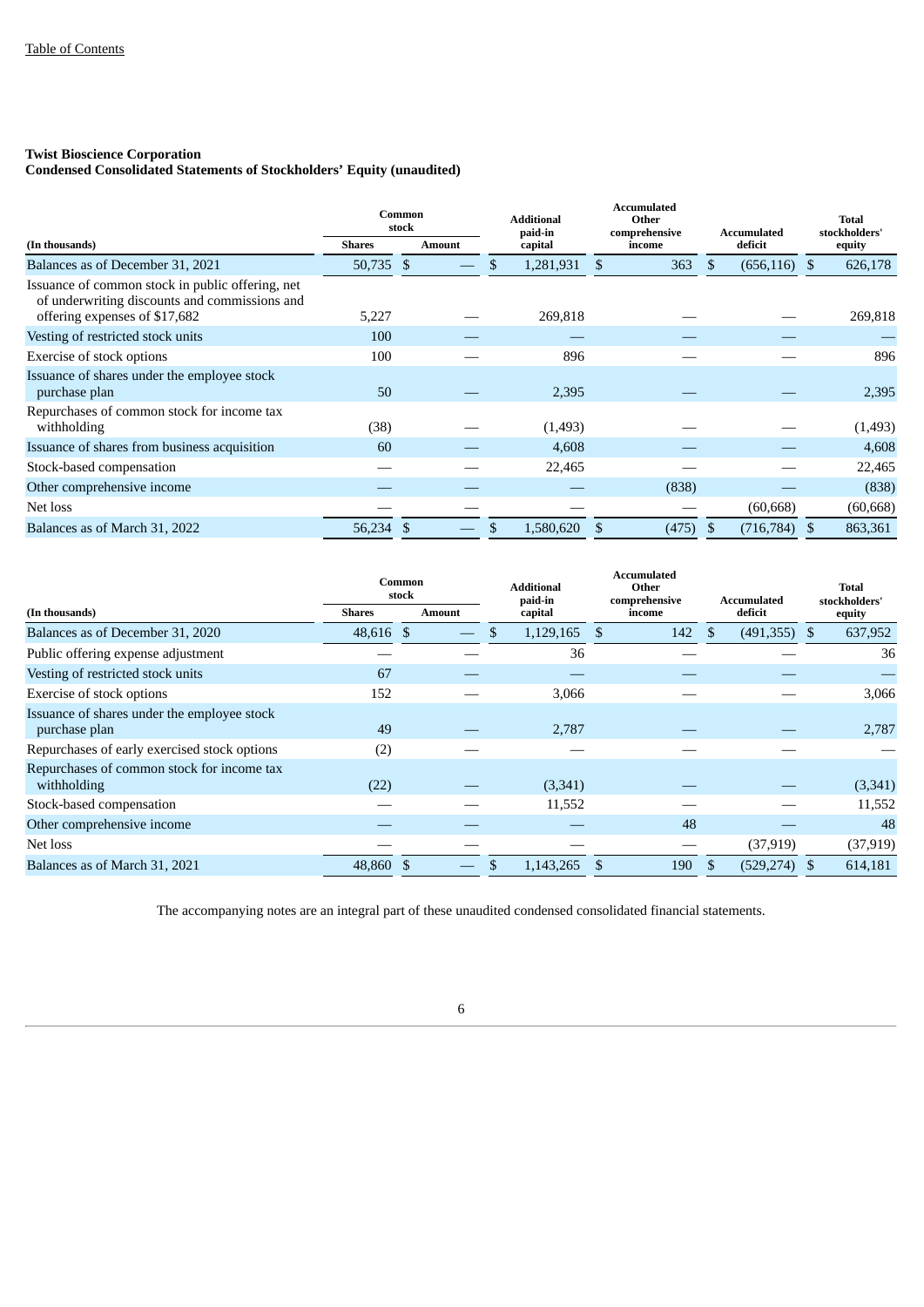## **Condensed Consolidated Statements of Stockholders' Equity (unaudited)**

|                                                                                                                                    |               | Common<br>stock |        | <b>Accumulated</b><br><b>Additional</b><br>Other<br>paid-in<br>comprehensive |           |         |  | Accumulated |        | <b>Total</b><br>stockholders' |  |  |  |       |  |  |  |  |  |  |  |            |    |         |
|------------------------------------------------------------------------------------------------------------------------------------|---------------|-----------------|--------|------------------------------------------------------------------------------|-----------|---------|--|-------------|--------|-------------------------------|--|--|--|-------|--|--|--|--|--|--|--|------------|----|---------|
| (In thousands)                                                                                                                     | <b>Shares</b> |                 | Amount | capital                                                                      |           | income  |  | deficit     | equity |                               |  |  |  |       |  |  |  |  |  |  |  |            |    |         |
| Balances as of September 30, 2021                                                                                                  | 49,499 \$     |                 |        | 1,190,828                                                                    | 546<br>\$ |         |  |             |        |                               |  |  |  |       |  |  |  |  |  |  |  | (610, 553) | \$ | 580,821 |
| Issuance of common stock in public offering, net<br>of underwriting discounts and commissions and<br>offering expenses of \$17,682 | 5,227         |                 |        | 269,818                                                                      |           |         |  |             |        | 269,818                       |  |  |  |       |  |  |  |  |  |  |  |            |    |         |
|                                                                                                                                    |               |                 |        |                                                                              |           |         |  |             |        |                               |  |  |  |       |  |  |  |  |  |  |  |            |    |         |
| Vesting of restricted stock units                                                                                                  | 163           |                 |        |                                                                              |           |         |  |             |        |                               |  |  |  |       |  |  |  |  |  |  |  |            |    |         |
| Exercise of stock options                                                                                                          | 368           |                 |        | 3,934                                                                        |           |         |  |             |        |                               |  |  |  | 3,934 |  |  |  |  |  |  |  |            |    |         |
| Issuance of shares under the employee stock<br>purchase plan                                                                       | 50            |                 |        | 2,395                                                                        |           |         |  |             |        | 2,395                         |  |  |  |       |  |  |  |  |  |  |  |            |    |         |
| Repurchases of common stock for income tax<br>withholding                                                                          | (62)          |                 |        | (4,050)                                                                      |           |         |  |             |        | (4,050)                       |  |  |  |       |  |  |  |  |  |  |  |            |    |         |
| Issuance of shares from business acquisition                                                                                       | 989           |                 |        | 77,122                                                                       |           |         |  |             |        | 77,122                        |  |  |  |       |  |  |  |  |  |  |  |            |    |         |
| Stock-based compensation                                                                                                           |               |                 |        | 40,573                                                                       |           |         |  |             |        | 40,573                        |  |  |  |       |  |  |  |  |  |  |  |            |    |         |
| Other comprehensive income                                                                                                         |               |                 |        |                                                                              |           | (1,021) |  |             |        | (1,021)                       |  |  |  |       |  |  |  |  |  |  |  |            |    |         |
| Net loss                                                                                                                           |               |                 |        |                                                                              |           |         |  | (106, 231)  |        | (106, 231)                    |  |  |  |       |  |  |  |  |  |  |  |            |    |         |
| Balances as of March 31, 2022                                                                                                      | 56,234 \$     |                 |        | 1,580,620                                                                    |           | (475)   |  | (716, 784)  | S      | 863,361                       |  |  |  |       |  |  |  |  |  |  |  |            |    |         |

| Common<br><b>Additional</b><br>stock<br>paid-in                                                                                    |               |  |        |    |           |  | <b>Accumulated</b><br>Other<br>comprehensive |     | Accumulated |               | <b>Total</b><br>stockholders' |  |  |  |  |
|------------------------------------------------------------------------------------------------------------------------------------|---------------|--|--------|----|-----------|--|----------------------------------------------|-----|-------------|---------------|-------------------------------|--|--|--|--|
| (In thousands)                                                                                                                     | <b>Shares</b> |  | Amount |    | capital   |  | income                                       |     | deficit     | equity        |                               |  |  |  |  |
| Balances as of September 30, 2020                                                                                                  | 45,083 \$     |  |        | \$ | 794,630   |  | 87                                           | \$  | (458, 455)  | <sup>\$</sup> | 336,262                       |  |  |  |  |
| Issuance of common stock in public offering, net<br>of underwriting discounts and commissions and<br>offering expenses of \$21,113 | 3,136         |  |        |    | 323,887   |  |                                              |     |             |               | 323,887                       |  |  |  |  |
| Net exercise of stock warrants                                                                                                     | 22            |  |        |    |           |  |                                              |     |             |               |                               |  |  |  |  |
| Vesting of restricted stock units                                                                                                  | 121           |  |        |    |           |  |                                              |     |             |               |                               |  |  |  |  |
| <b>Exercise of stock options</b>                                                                                                   | 497           |  |        |    | 9,137     |  |                                              |     |             |               | 9,137                         |  |  |  |  |
| Issuance of shares under the employee stock<br>purchase plan                                                                       | 49            |  |        |    | 2,787     |  |                                              |     |             |               | 2,787                         |  |  |  |  |
| Repurchases of early exercised stock options                                                                                       | (2)           |  |        |    |           |  |                                              |     |             |               |                               |  |  |  |  |
| Repurchases of common stock for income tax<br>withholding                                                                          | (46)          |  |        |    | (5,751)   |  |                                              |     |             |               | (5,751)                       |  |  |  |  |
| Stock-based compensation                                                                                                           |               |  |        |    | 18,575    |  |                                              |     |             |               | 18,575                        |  |  |  |  |
| Other comprehensive income                                                                                                         |               |  |        |    |           |  | 103                                          |     |             |               | 103                           |  |  |  |  |
| Net loss                                                                                                                           |               |  |        |    |           |  |                                              |     | (70, 819)   |               | (70, 819)                     |  |  |  |  |
| Balances as of March 31, 2021                                                                                                      | 48,860 \$     |  |        |    | 1,143,265 |  | 190                                          | \$. | (529, 274)  |               | 614,181                       |  |  |  |  |

<span id="page-8-0"></span>The accompanying notes are an integral part of these unaudited condensed consolidated financial statements.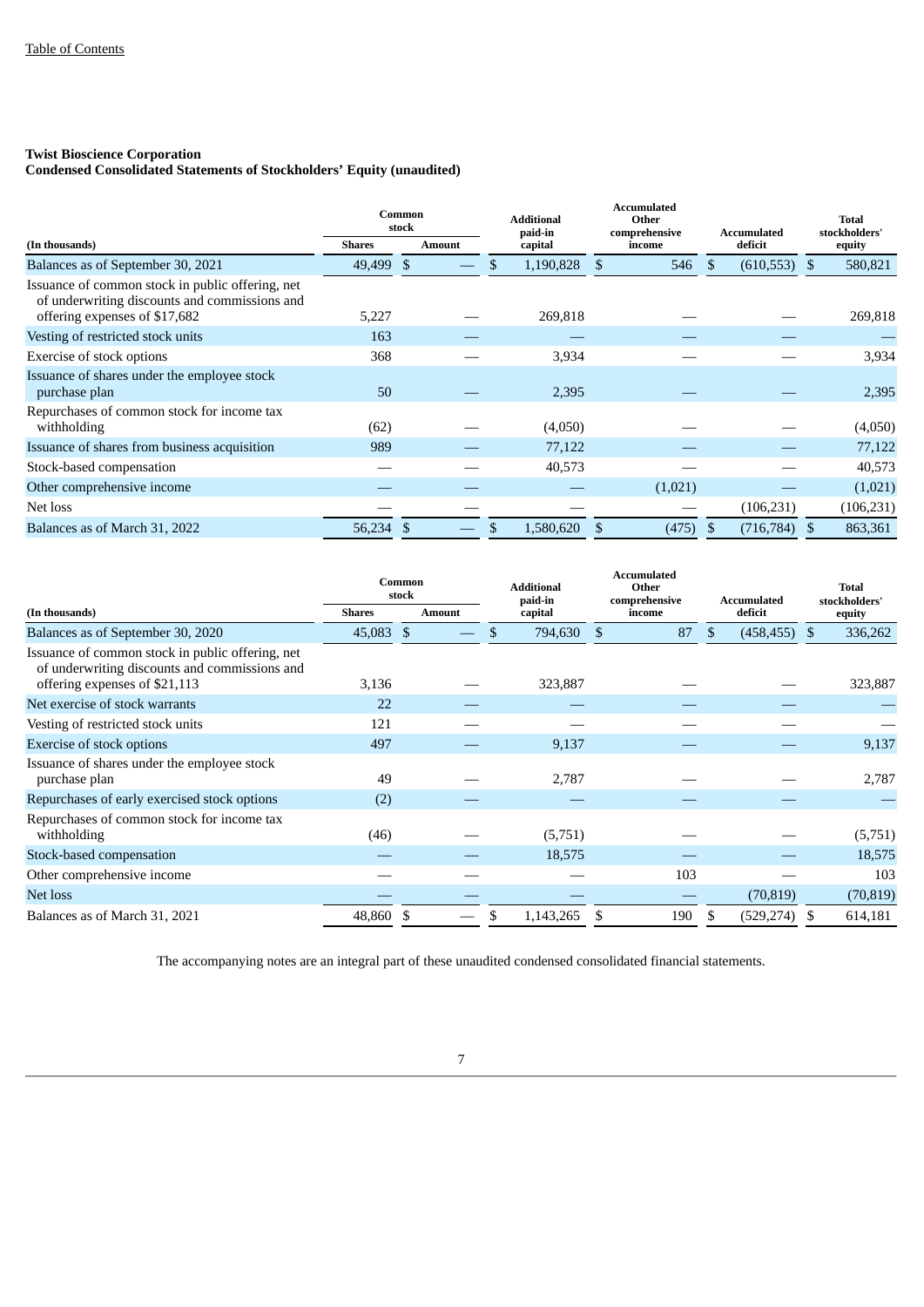#### **Condensed Consolidated Statements of Cash Flows (unaudited)**

|                                                                                                  |                | Six months ended<br>March 31, |                |                |  |  |  |  |  |
|--------------------------------------------------------------------------------------------------|----------------|-------------------------------|----------------|----------------|--|--|--|--|--|
| (in thousands)                                                                                   |                | 2022                          |                | 2021           |  |  |  |  |  |
| <b>Cash flows from operating activities</b>                                                      |                |                               |                |                |  |  |  |  |  |
| Net loss                                                                                         | \$             | $(106, 231)$ \$               |                | (70, 819)      |  |  |  |  |  |
| Adjustments to reconcile net loss to net cash used in operating activities                       |                |                               |                |                |  |  |  |  |  |
| Depreciation and amortization                                                                    |                | 7,118                         |                | 4,575          |  |  |  |  |  |
| Deferred tax liability                                                                           |                | (11, 045)                     |                |                |  |  |  |  |  |
| Loss on disposal of property and equipment                                                       |                |                               |                | $\overline{2}$ |  |  |  |  |  |
| Non-cash lease expense                                                                           |                | 1,609                         |                | 214            |  |  |  |  |  |
| Stock-based compensation                                                                         |                | 40,573                        |                | 18,575         |  |  |  |  |  |
| Discount accretion on investment securities                                                      |                | 790                           |                | 314            |  |  |  |  |  |
| Realized gain on investments                                                                     |                |                               |                | (4)            |  |  |  |  |  |
| Non-cash interest expense                                                                        |                | 3                             |                | 44             |  |  |  |  |  |
| Bad debt expense                                                                                 |                | (180)                         |                | 417            |  |  |  |  |  |
| Amortization of debt discount                                                                    |                | $\overline{4}$                |                | 53             |  |  |  |  |  |
| Contingent consideration and holdbacks                                                           |                | (8, 840)                      |                |                |  |  |  |  |  |
| Write off property and equipment                                                                 |                | 70                            |                |                |  |  |  |  |  |
| Changes in assets and liabilities:                                                               |                |                               |                |                |  |  |  |  |  |
| Accounts receivable, net                                                                         |                | (3, 845)                      |                | (1, 331)       |  |  |  |  |  |
| Inventories                                                                                      |                | (12, 787)                     |                | (3,544)        |  |  |  |  |  |
| Prepaid expenses and other current assets                                                        |                | (1,407)                       |                | (2,731)        |  |  |  |  |  |
| Other non-current assets                                                                         |                | 3,873                         |                | (87)           |  |  |  |  |  |
| Accounts payable                                                                                 |                | (762)                         |                | 3,798          |  |  |  |  |  |
| Accrued expenses                                                                                 |                | 1,885                         |                | (45)           |  |  |  |  |  |
| Accrued compensation                                                                             |                | (653)                         |                | (38)           |  |  |  |  |  |
| Other liabilities                                                                                |                | 832                           |                | 1,126          |  |  |  |  |  |
| Net cash used in operating activities                                                            | $\mathbb{S}$   | (88,993)                      | $\mathfrak{s}$ | (49, 481)      |  |  |  |  |  |
| <b>Cash flows from investing activities</b>                                                      |                |                               |                |                |  |  |  |  |  |
| Purchases of property and equipment                                                              | $\mathfrak{S}$ | $(44,753)$ \$                 |                | (12,030)       |  |  |  |  |  |
| Business acquisition, net of cash acquired                                                       |                | (8, 160)                      |                |                |  |  |  |  |  |
| Purchases of investments                                                                         |                | (217, 639)                    |                | (58, 795)      |  |  |  |  |  |
| Proceeds from maturity of investments                                                            |                | 30,676                        |                | 98,494         |  |  |  |  |  |
| Net cash (used in) provided by investing activities                                              | $\mathbb{S}$   | (239, 876)                    | -\$            | 27,669         |  |  |  |  |  |
| <b>Cash flows from financing activities</b>                                                      |                |                               |                |                |  |  |  |  |  |
| Proceeds from exercise of stock options                                                          | $\mathfrak{S}$ | 4,000                         | \$             | 9,116          |  |  |  |  |  |
| Proceeds from public offerings, net of underwriting discounts, commissions and offering expenses |                | 269,818                       |                | 323,887        |  |  |  |  |  |
| Proceeds from issuance of common stock under employee stock purchase plan                        |                | 2,395                         |                | 2,787          |  |  |  |  |  |
| Repayments of long-term debt                                                                     |                | (1,558)                       |                | (1,667)        |  |  |  |  |  |
| Repurchases of common stock for income tax withholding                                           |                | (4,050)                       |                | (5,751)        |  |  |  |  |  |
| Net cash provided by financing activities                                                        | \$             | 270,605                       | \$             | 328,372        |  |  |  |  |  |
| Effect of exchange rates on cash, cash equivalents and restricted cash                           | $\mathbb{S}$   | $104$ \$                      |                | 53             |  |  |  |  |  |
| Net increase (decrease) in cash, cash equivalents, and restricted cash                           |                | (58, 160)                     |                | 306,613        |  |  |  |  |  |
| Cash, cash equivalents, and restricted cash at beginning of period                               |                | 467,359                       |                | 94,246         |  |  |  |  |  |
| Cash, cash equivalents, and restricted cash at end of period                                     | $\mathbb{S}$   | 409,199                       | $\mathbb S$    | 400,859        |  |  |  |  |  |
| Supplemental disclosure of cash flow information                                                 |                |                               |                |                |  |  |  |  |  |
| Interest paid                                                                                    | \$             | 9                             | \$             | 109            |  |  |  |  |  |
| Income taxes paid, net of refunds                                                                |                | 130                           |                | $\mathbf{1}$   |  |  |  |  |  |
| Non-cash investing and financing activities                                                      |                |                               |                |                |  |  |  |  |  |
| Property and equipment additions included in accounts payable and accrued expenses               | $\mathbb{S}$   | 8,737                         | \$             | 197            |  |  |  |  |  |
| Operating lease right-of-use assets obtained in exchange for operating lease liabilities         |                | 19,494                        |                | 63             |  |  |  |  |  |
| Issuance of common stock in connection with the business acquisition                             |                | 77,122                        |                |                |  |  |  |  |  |

<span id="page-9-0"></span>The accompanying notes are an integral part of these unaudited condensed consolidated financial statements.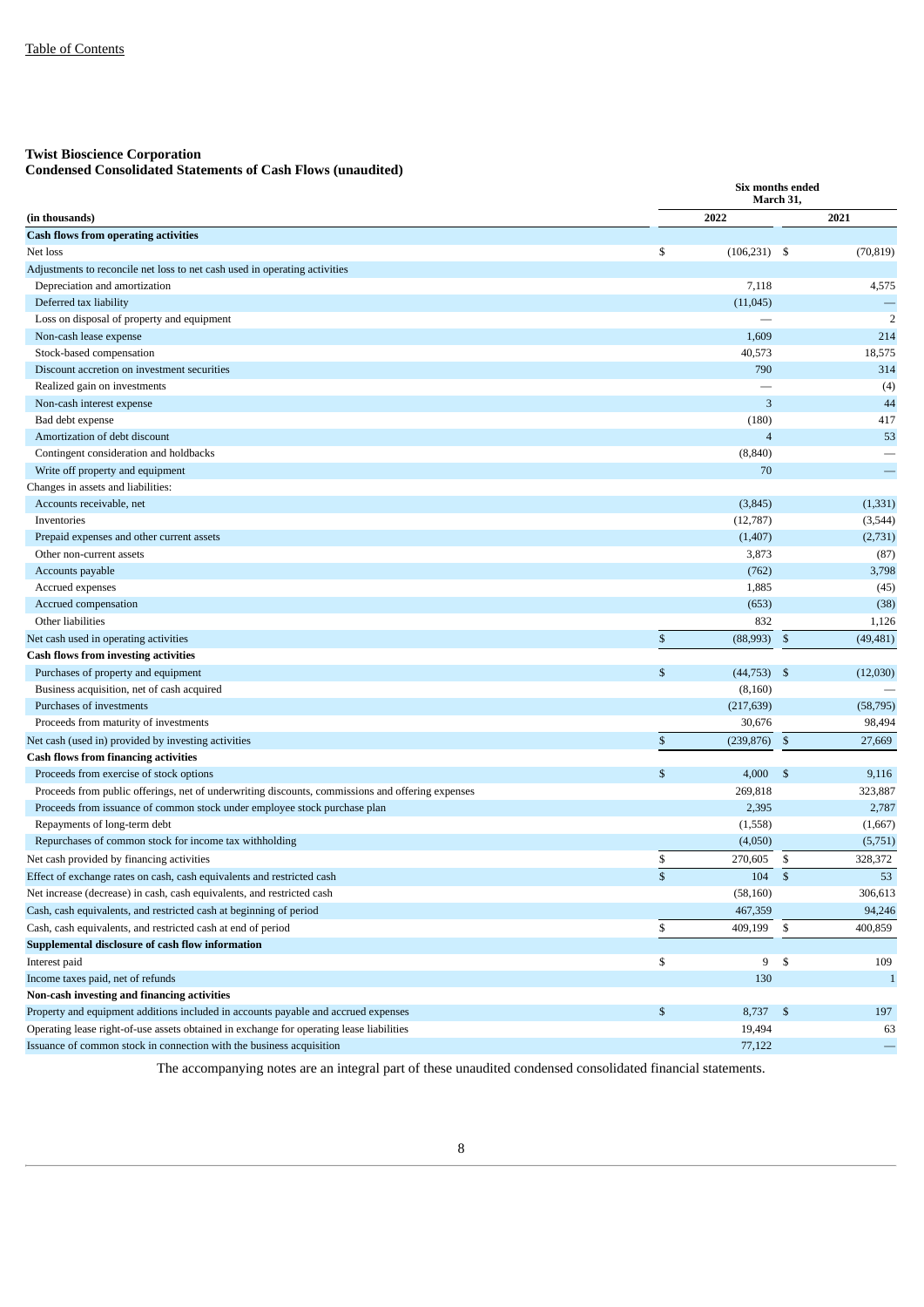## **Twist Bioscience Corporation Notes to Unaudited Condensed Consolidated Financial Statements**

## **1. The Company**

Twist Bioscience Corporation (the Company) was incorporated in the state of Delaware on February 4, 2013. The Company is a synthetic biology company that has developed a disruptive DNA synthesis platform. DNA is used in many applications across different industries: industrial chemicals/materials, academic, healthcare and food/agriculture. The Company's fiscal year ends on September 30.

The Company has generated net losses in all periods since its inception. As of March 31, 2022, the Company had an accumulated deficit of \$716.8 million and has not generated positive cash flows from operations since inception. Losses are expected to continue as the Company continues to invest in product development, manufacturing, and sales and marketing.

Since its inception, the Company has received an aggregate of \$1,333.7 million in net proceeds from the issuance of equity securities and an aggregate of \$13.8 million from debt. Management believes that these proceeds combined with existing cash balances on hand will be sufficient to fund operations for at least one year from the issuance of these consolidated financial statements. However, if the Company needs to obtain additional financing to fund operations beyond this period, there can be no assurance that it will be successful in raising additional financing on terms which are acceptable to the Company.

If the Company requires but is unable to obtain additional funding, the Company could be forced to delay, reduce or eliminate some or all of its research and development programs, product portfolio expansion or commercialization efforts, which could adversely affect its business prospects, or the Company may be unable to continue operations.

During the three and six months ended March 31, 2022, financial results of the Company were not significantly affected by the COVID-19 pandemic, which continues to have global impact. The Company has considered all information available as of the date of issuance of these financial statements and the Company is not aware of any specific events or circumstances that would require an update to its estimates or judgments, or a revision to the carrying value of its assets or liabilities. These estimates may change as new events occur and additional information becomes available. The extent to which the COVID-19 outbreak affects the Company's future financial results and operations will depend on future developments which continue to evolve and are difficult to predict, including new information concerning mutations in the SARS-CoV-2 virus, which may make it more contagious, and current or future domestic and international actions to contain it and treat it.

## **2. Summary of significant accounting policies**

## *Basis of presentation and use of estimates*

The accompanying unaudited condensed consolidated financial statements were prepared in accordance with accounting principles generally accepted in the United States of America (GAAP) for interim financial information. Certain information and disclosures normally included in the consolidated financial statements prepared in accordance with GAAP have been condensed or omitted. Accordingly, these unaudited condensed consolidated financial statements should be read in conjunction with the audited consolidated financial statements and the related notes included in the Annual Report on Form 10-K for the fiscal year ended September 30, 2021 (the Annual Report on Form 10-K) filed with the Securities and Exchange Commission on November 23, 2021. The condensed consolidated financial statements are unaudited and have been prepared on a basis consistent with that used to prepare the audited annual consolidated financial statements and include, in the opinion of management, all adjustments, consisting of normal and recurring items, necessary for the fair statement of the condensed consolidated financial statements. The condensed consolidated balance sheet at September 30, 2021 is derived from audited consolidated financial statements but does not include all disclosures required by GAAP. The operating results for the three and six months ended March 31, 2022 are not necessarily indicative of the results expected for the full year ending September 30, 2022 or any interim period.

The presentation of unaudited condensed consolidated financial statements in conformity with GAAP requires management to make estimates and assumptions that affect the reported amounts of assets and liabilities and disclosure of contingent assets and liabilities as of the date of the condensed consolidated financial statements and the reported amounts of revenue and expenses during the reporting period. Actual results could differ from those estimates. The Company's unaudited condensed consolidated financial statements include its wholly owned subsidiaries. The Company consolidates Revelar Biotherapeutics, Inc. ("Revelar") as a variable interest entity ("VIE") for which it is the primary beneficiary (see Note 15 "Investment in variable interest entity" for further information). All intercompany balances and accounts are eliminated in consolidation.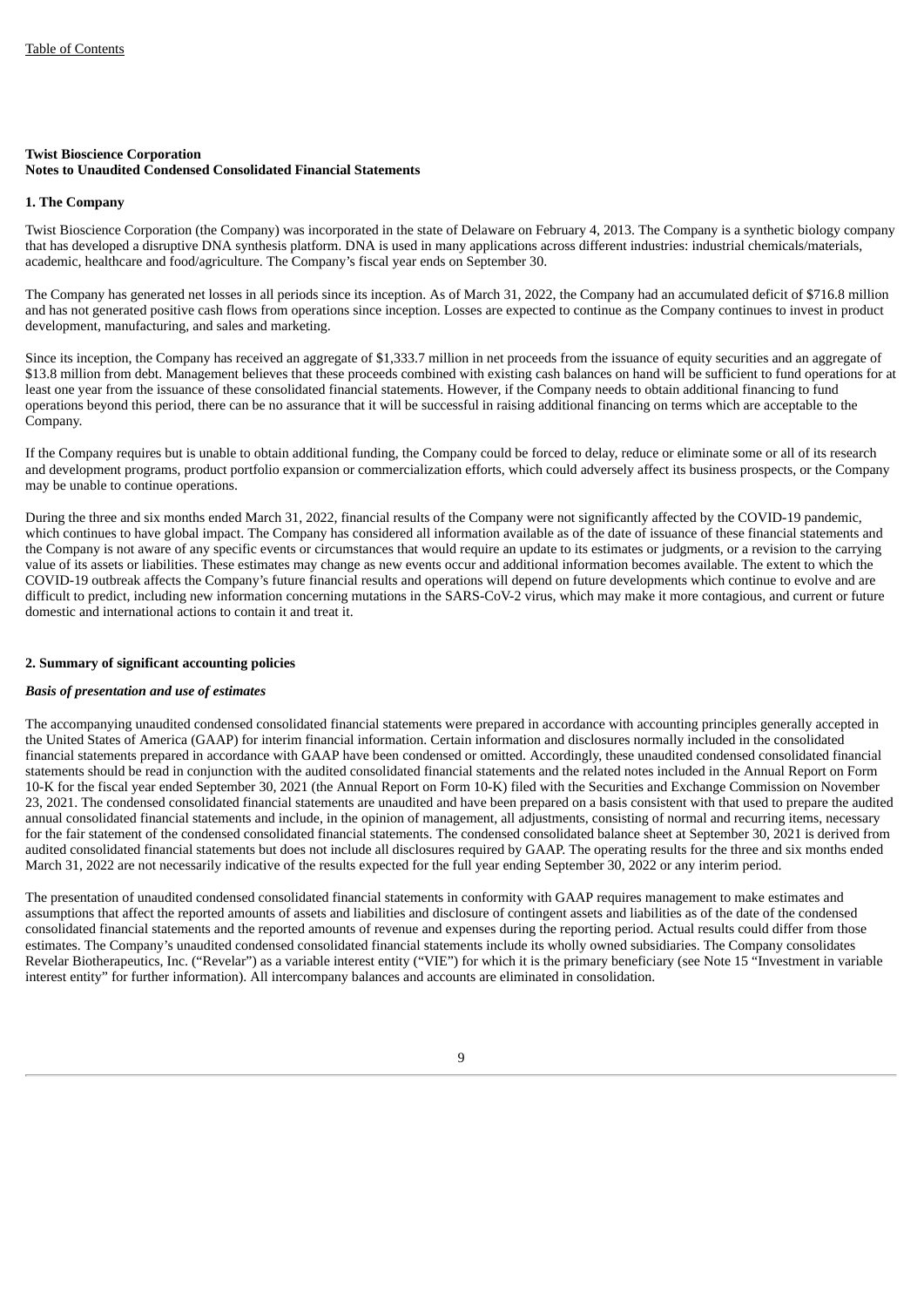The following table provides a reconciliation of the Company's cash and cash equivalents and non-current portion of restricted cash reported within the unaudited condensed consolidated balance sheets that sum to the total cash, cash equivalents and restricted cash shown in the Company's condensed consolidated statements of cash flows:

| (in thousands)                                   | March 31,<br>2022 | September 30,<br>2021 |  |  |
|--------------------------------------------------|-------------------|-----------------------|--|--|
| Cash and cash equivalents                        | 407,627           | 465,829               |  |  |
| Restricted cash, non-current                     | 1.572             | 1,530                 |  |  |
| Total cash, cash equivalents and restricted cash | 409.199           | 467,359               |  |  |

#### *Significant accounting policies*

There have been no material changes in the accounting policies from those disclosed in the audited consolidated financial statements and the related notes included in the Annual Report on Form 10-K other than the following variable interest entities policy.

#### *Variable interest entities*

The Company consolidates a VIE in which the Company is deemed to be the primary beneficiary. An entity is generally a VIE if it meets any of the following criteria: (i) the entity has insufficient equity to finance its activities without additional subordinated financial support from other parties, (ii) the equity investors cannot make significant decisions about the entity's operations or (iii) the voting rights of some investors are not proportional to their obligations to absorb the expected losses of the entity or receive the expected returns of the entity and substantially all of the entity's activities involve or are conducted on behalf of the investor with disproportionately few voting rights. The Company periodically makes judgments in determining whether its investees are VIEs and, for each reporting period, the Company assesses whether it is the primary beneficiary of its VIE. As of March 31, 2022, the Company was deemed the primary beneficiary of Revelar. See Note 15 "Investment in variable interest entity."

#### *Recent accounting pronouncements*

Changes to GAAP are established by the Financial Accounting Standards Board ("FASB") in the form of accounting standards updates ("ASUs") to the FASB's Accounting Standards Codification ("ASC"). The Company considered the applicability and impact of all recent ASUs. ASUs not listed below were assessed and determined to be not applicable to the Company's consolidated financial position and results of operations.

#### *Recent accounting pronouncements adopted*

In December 2019, the FASB issued ASU 2019 12, Simplifying the Accounting for Income Taxes. The ASU simplifies the accounting for income taxes by eliminating certain exceptions to the guidance in ASC 740, Income Taxes, related to the approach for allocating income tax expense or benefit for the year to continuing operations, discontinued operations, other comprehensive income, and other charges or credits recorded directly to shareholders' equity; the methodology for calculating income taxes in an interim period; and the recognition of deferred tax liabilities for outside basis differences. The Company adopted this standard effective October 1, 2021. The adoption of ASU 2019 12 did not have an impact on the Company's consolidated financial statements for either period presented.

#### *Recently issued accounting pronouncement not yet adopted*

In November 2021, the FASB issued ASU 2021 10, Government Assistance (Topic 832): Disclosures by Business Entities about Government Assistance. The amendments in this update require the following annual disclosures about transactions with a government that are accounted for by applying a grant or contribution accounting model. The amendments in this update are effective for all entities within their scope for financial statements issued for annual periods beginning after December 15, 2021. Early application is permitted. The Company is currently evaluating the impact that the adoption of this standard will have on its consolidated financial statements.

In June 2016, the FASB issued ASU 2016 13, Financial Instruments—Credit Losses (Topic 326): Measurement of Credit Losses on Financial Instruments. The new standard requires entities to use the new "expected credit loss" impairment model for most financial assets measured at amortized cost, including trade and other receivables and held-to-maturity debt securities, and modifies the impairment model for available-for-sale debt securities. The standard is effective for the Company for the fiscal year ending September 30, 2024, including interim periods within that fiscal year. Early application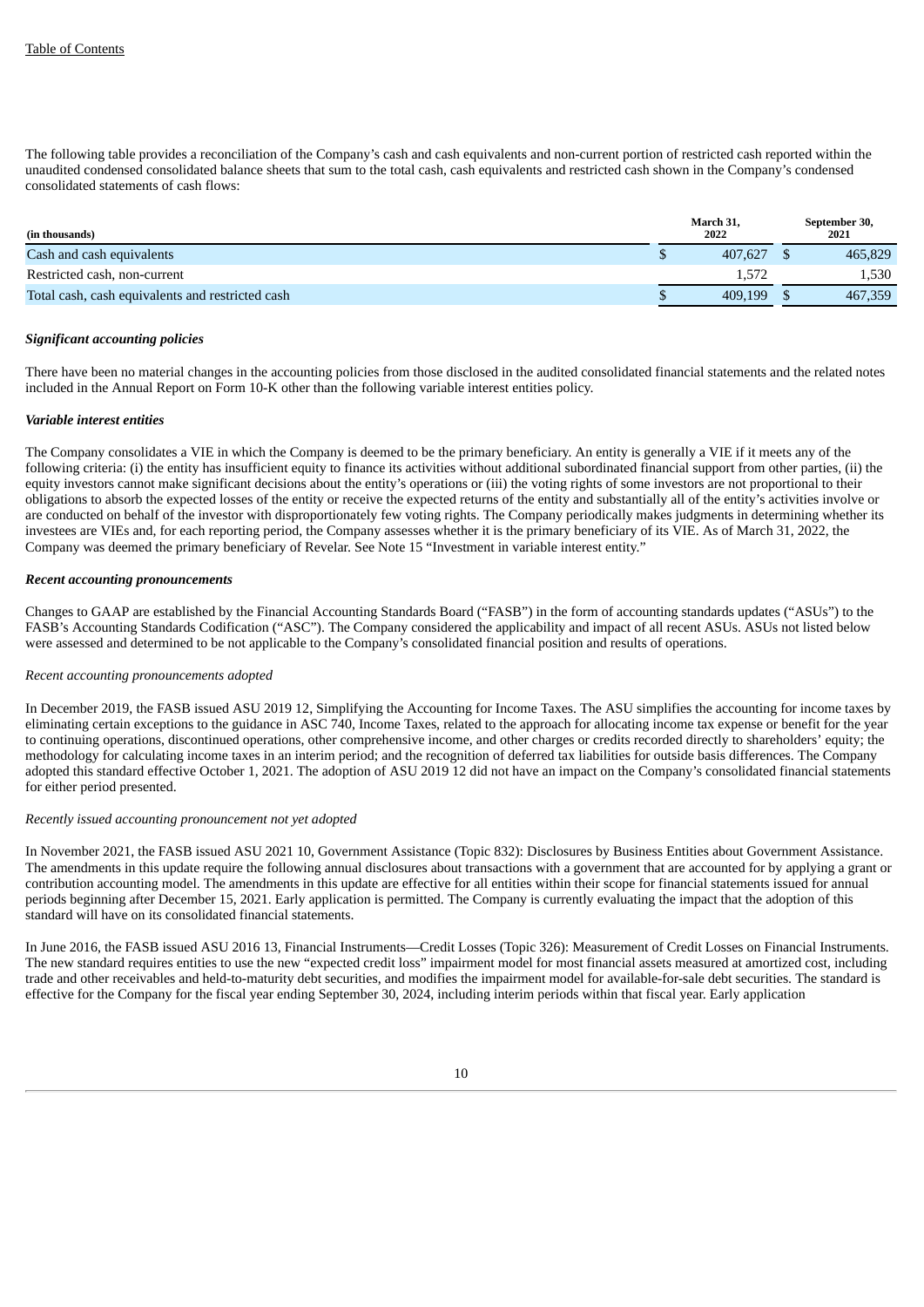is permitted. The Company is currently evaluating the impact that the adoption of this standard will have on its consolidated financial statements.

#### **3. Fair value measurement**

The Company assesses the fair value of financial instruments based on the provisions of ASC 820, *Fair Value Measurements*. ASC 820 defines fair value as the exchange price that would be received for an asset or paid to transfer a liability (an exit price) in the principal or most advantageous market for the asset or liability in an orderly transaction between market participants on the measurement date. ASC 820 also establishes a fair value hierarchy which requires an entity to maximize the use of observable inputs and minimize the use of unobservable inputs when measuring fair value. The standard describes three levels of inputs that may be used to measure fair value:

Level 1—Quoted prices in active markets for identical assets or liabilities.

Level 2—Observable inputs other than Level 1 prices such as quoted prices for similar assets or liabilities, quoted prices in markets that are not active, or other inputs that are observable or can be corroborated by observable market data for substantially the full term of the assets or liabilities. The Company short-term and long-term investments primarily utilize broker quotes in a non-active market for valuation of its investments.

Level 3—Unobservable inputs that are supported by little or no market activity and that are significant to the fair value of the assets or liabilities.

In determining fair value, the Company utilizes valuation techniques that maximize the use of observable inputs and minimize the use of unobservable inputs to the extent possible as well as considers counterparty credit risk in its assessment of fair value.

As of March 31, 2022, financial assets and liabilities measured and recognized at fair value are as follows:

| (in thousands)                         | <b>Level 1</b>           | <b>Level 2</b>           | <b>Level 3</b>  |     | <b>Fair value</b> |
|----------------------------------------|--------------------------|--------------------------|-----------------|-----|-------------------|
| <b>Assets</b>                          |                          |                          |                 |     |                   |
| Money market funds                     | \$<br>349,277 \$         | $\overline{\phantom{0}}$ | \$              |     | 349,277           |
| Corporate bonds                        |                          | 29,817                   |                 |     | 29,817            |
| Commercial paper                       |                          | 54,945                   |                 |     | 54,945            |
| U.S. government treasury bills         | 112,056                  |                          |                 |     | 112,056           |
| Total financial assets                 | 461,333 \$               | 84,762 \$                | $\qquad \qquad$ |     | 546,095           |
|                                        |                          |                          |                 |     |                   |
| <b>Liabilities</b>                     |                          |                          |                 |     |                   |
| Contingent consideration and holdbacks | $\overline{\phantom{m}}$ | 11,398 \$                | $5,700$ \$      |     | 17,098            |
| Total financial liabilities            |                          | 11,398                   | 5,700           | \$. | 17,098            |

As of September 30, 2021, financial assets and liabilities measured and recognized at fair value are as follows:

| (in thousands)                                  | <b>Level 1</b> |     | <b>Level 2</b>           |     | <b>Level 3</b> | <b>Fair value</b> |
|-------------------------------------------------|----------------|-----|--------------------------|-----|----------------|-------------------|
| <b>Assets</b>                                   |                |     |                          |     |                |                   |
| Money market funds                              | 430,438        | - S | $\overline{\phantom{0}}$ | -\$ |                | 430,438           |
| U.S. government treasury bills                  | 12,034         |     |                          |     |                | 12,034            |
| Total financial assets                          | 442.472        | £.  |                          |     |                | 442,472           |
|                                                 |                |     |                          |     |                |                   |
| <b>Liabilities</b>                              |                |     |                          |     |                |                   |
| Contingent consideration and indemnity holdback |                |     | $9,856$ \$               |     |                | 9,856             |
| Total financial liabilities                     |                |     | $9,856$ \$               |     |                | 9,856             |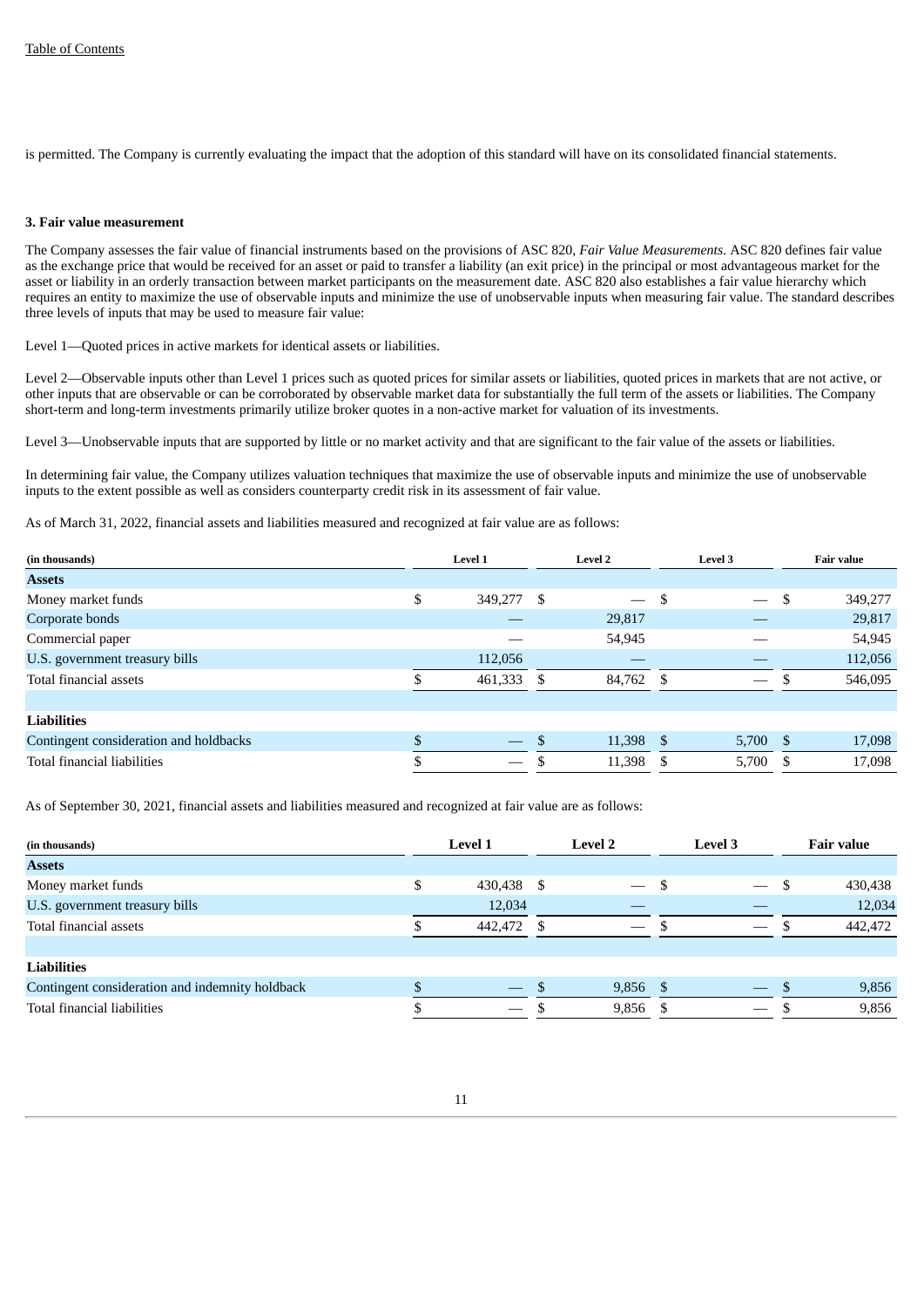As of March 31, 2022 gross unrealized losses for cash equivalents and investments was \$1.4 million. As of September 30, 2021, gross unrealized gains and unrealized losses for cash equivalents and investments were not material. As of March 31, 2022, the value of marketable securities with a contractual maturity of less than one year was \$166.2 million and the value of marketable securities with a contractual maturity of more than year but less than two years was \$30.6 million. As of September 30, 2021, all marketable securities had a contractual maturity of less than one year.

The following table provides a reconciliation of beginning and ending balances of the Level 3 financial liabilities during the three months ended March 31, 2022:

| (in thousands)                       | <b>Total</b> |
|--------------------------------------|--------------|
| Balance as of September 30, 2021     |              |
| Contingent consideration – additions | 8,500        |
| Change in fair value                 | (2,800)      |
| Balance as of March 31, 2022         | 5.700        |

#### **4. Balance sheet components**

The Company's accounts receivable, net balance consists of the following:

| (in thousands)                  | March 31,<br>2022 | September 30,<br>2021 |
|---------------------------------|-------------------|-----------------------|
| Trade receivables               | 28,674            | 26,549                |
| Other receivables               | 6,356             | 2,337                 |
| Allowance for doubtful accounts | (153)             | (337)                 |
| Accounts receivable, net        | 34,877            | 28,549                |

Inventories consist of the following:

| (in thousands)  |   | March 31,<br>2022 | September 30,<br>2021 |
|-----------------|---|-------------------|-----------------------|
| Raw materials   | Φ | 31,975            | 18,778                |
| Work-in-process |   | 3,048             | 4,837                 |
| Finished goods  |   | 9,568             | 8,185                 |
|                 |   | 44,591            | 31,800                |

The work-in-process inventory included gross consigned inventory of \$1.2 million and \$1.9 million as of March 31, 2022 and September 30, 2021, respectively.

## **Other non-current assets**

The other non-current assets consist of the following:

| (in thousands)              | March 31,<br>2022 | September 30,<br>2021 |       |
|-----------------------------|-------------------|-----------------------|-------|
| Convertible note receivable | 3,081             |                       | 3,021 |
| Other non-current assets    | 3,821             |                       | 4,653 |
|                             | 6,902             |                       | 7,674 |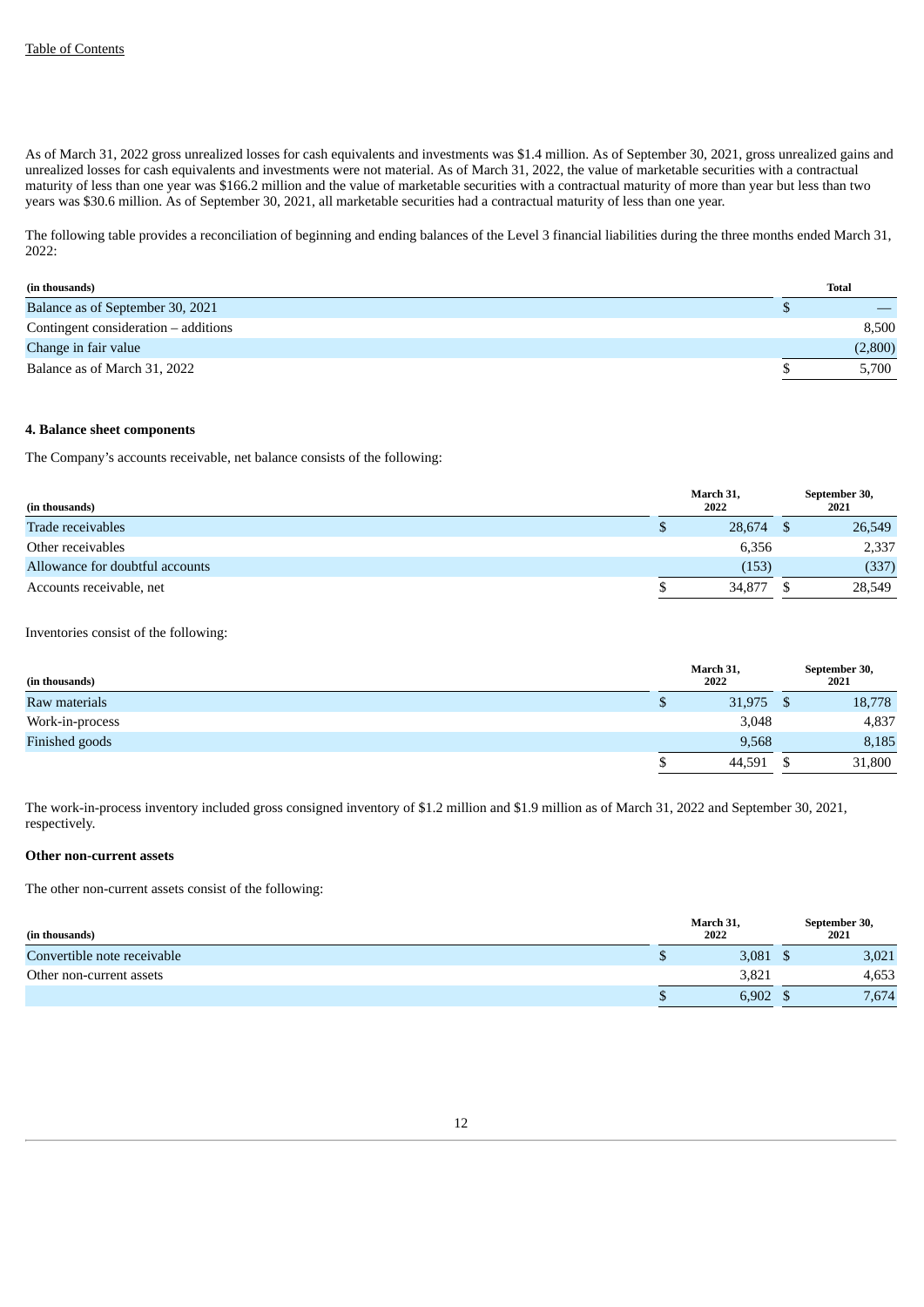## **Accrued expenses**

The accrued expenses consist of the following:

| (in thousands)                     | March 31,<br>2022 | September 30,<br>2021 |
|------------------------------------|-------------------|-----------------------|
| Professional services fees payable | 6,163             | 5,057                 |
| Other accrued expenses             | 9.779             | 1,380                 |
|                                    | 15,942            | 6,437                 |

## **Accrued compensation**

The accrued compensation consists of the following:

| (in thousands)                    |   | March 31,<br>2022 |    | September 30,<br>2021 |
|-----------------------------------|---|-------------------|----|-----------------------|
| <b>Accrued vacation</b>           | Φ | 5,880             | -S | 4,643                 |
| Accrued bonus                     |   | 5,838             |    | 8,584                 |
| <b>Accrued commissions</b>        |   | 3,853             |    | 3,330                 |
| Accrued payroll and related taxes |   | 4,952             |    | 4,676                 |
| Other accrued compensation        |   | 1,163             |    | 1,094                 |
|                                   |   | 21,686            |    | 22,327                |

## **Other current liabilities**

The other current liabilities consist of the following:

| (in thousands)                         | March 31,<br>2022 | September 30,<br>2021 |
|----------------------------------------|-------------------|-----------------------|
| Contingent consideration and holdbacks | 10.004            | 5,186                 |
| Income and sales taxes payable         | 3,588             | 2,440                 |
| Other current liabilities              | 2.431             | 1,997                 |
|                                        | 16,023            | 9,623                 |

## **Other non-current liabilities**

The other non-current liabilities consist of the following:

| (in thousands)                |   | March 31,<br>2022 | September 30,<br>2021 |
|-------------------------------|---|-------------------|-----------------------|
| Holdback                      | ш | 7,093             | 4,671                 |
| Other non current liabilities |   | 1,054             | 397                   |
|                               |   | 8,147             | 5,068                 |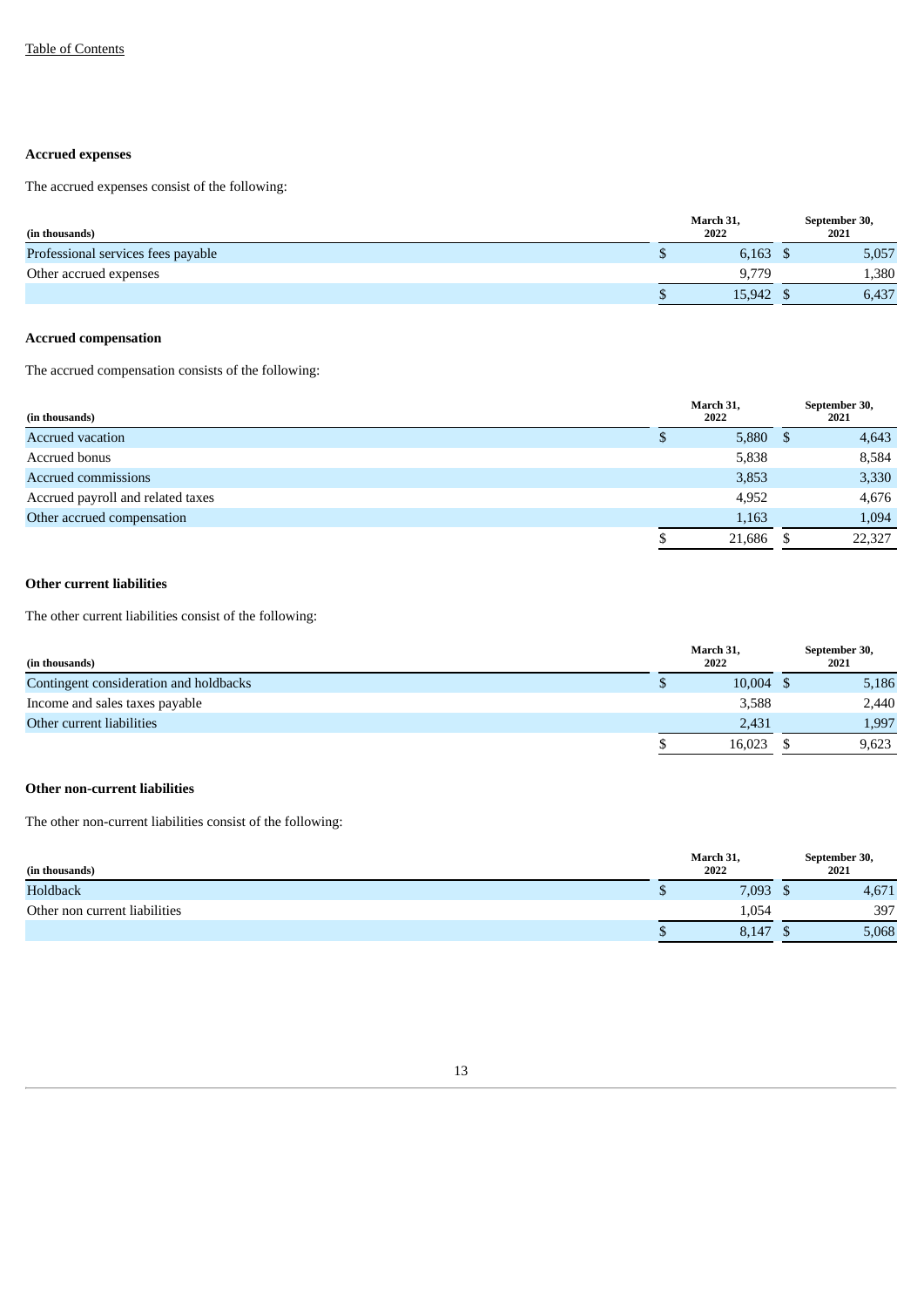## **5. Goodwill and intangible assets**

During the six months ended March 31, 2022, goodwill and intangible assets increased by \$63.2 million and \$46.5 million, respectively, as a result of a business acquisition. See Note 14, "Business acquisition". Total amortization expense related to intangible assets was \$1.4 million for the three months ended March 31, 2022 and less than \$0.1 million for the three months ended March 31, 2021. Total amortization expense related to intangible assets was \$2.3 million and \$0.1 million for the six months ended March 31, 2022 and 2021, respectively.

The intangible assets balances are presented below:

|                                          |                                                            | <b>March 31, 2022</b> |                             |  |                             |  |                   |  |
|------------------------------------------|------------------------------------------------------------|-----------------------|-----------------------------|--|-----------------------------|--|-------------------|--|
| (in thousands, except for years)         | Weighted average<br><b>Amortization period</b><br>in years |                       | Gross<br>carrying<br>amount |  | Accumulated<br>amortization |  | Net book<br>value |  |
| Developed Technology                     | 15                                                         |                       | 50,020                      |  | $(2,745)$ \$                |  | 47,275            |  |
| <b>Customer Relationships</b>            | 10                                                         |                       | 15.210                      |  | (792)                       |  | 14,418            |  |
| Tradenames & Trademarks                  | 3                                                          |                       | 900                         |  | (100)                       |  | 800               |  |
| Total indefinite-lived intangible assets |                                                            |                       | 66,130                      |  | (3,637)                     |  | 62,493            |  |

|                                          | September 30, 2021                                                |  |                             |  |                             |  |                          |  |
|------------------------------------------|-------------------------------------------------------------------|--|-----------------------------|--|-----------------------------|--|--------------------------|--|
| (in thousands, except for years)         | <b>Weighted average</b><br><b>Amortization period</b><br>in years |  | Gross<br>carrying<br>amount |  | Accumulated<br>amortization |  | <b>Net book</b><br>value |  |
| Developed Technology                     | 16                                                                |  | 19,120                      |  | (1,361)                     |  | 17,759                   |  |
| <b>Customer Relationships</b>            |                                                                   |  | 510                         |  |                             |  | 503                      |  |
| Total indefinite-lived intangible assets |                                                                   |  | 19,630                      |  | (1,368)                     |  | 18,262                   |  |

#### **6. Commitments and contingencies**

The Company may be subject to litigation, claims and disputes in the ordinary course of business. There is an inherent risk in any litigation or dispute and no assurance can be given as to the outcome of any claims.

## **Indemnifications**

In the ordinary course of business, the Company enters into agreements that may include indemnification provisions. Pursuant to such agreements, the Company may indemnify, hold harmless and defend the indemnified parties for losses suffered or incurred by the indemnified party. Some of the provisions will limit losses to those arising from third-party actions. In some cases, the indemnification will continue after the termination of the agreement. The maximum potential amount of future payments the Company could be required to make under these provisions is not determinable. To date, the Company has not incurred material costs to defend lawsuits or settle claims related to these indemnification provisions. The Company has also entered into indemnification agreements with its directors and officers that may require it to indemnify its directors and officers against liabilities that may arise by reason of their status or service as directors or officers to the fullest extent permitted by corporate law. The Company also has directors' and officers' insurance.

#### *Leases*

The Company leases certain of its facilities under non-cancellable operating leases expiring at various dates through 2044. The Company is also responsible for utilities, maintenance, insurance, and property taxes under these leases.

Certain leases include options to renew or terminate at the Company's discretion. The lease terms include periods covered by these options if it is reasonably certain the Company will renew or not terminate. The Company's lease agreements do not contain any material residual value guarantees or restrictive covenants.

Supplemental balance sheet information related to the Company's operating leases as of March 31, 2022 was the following: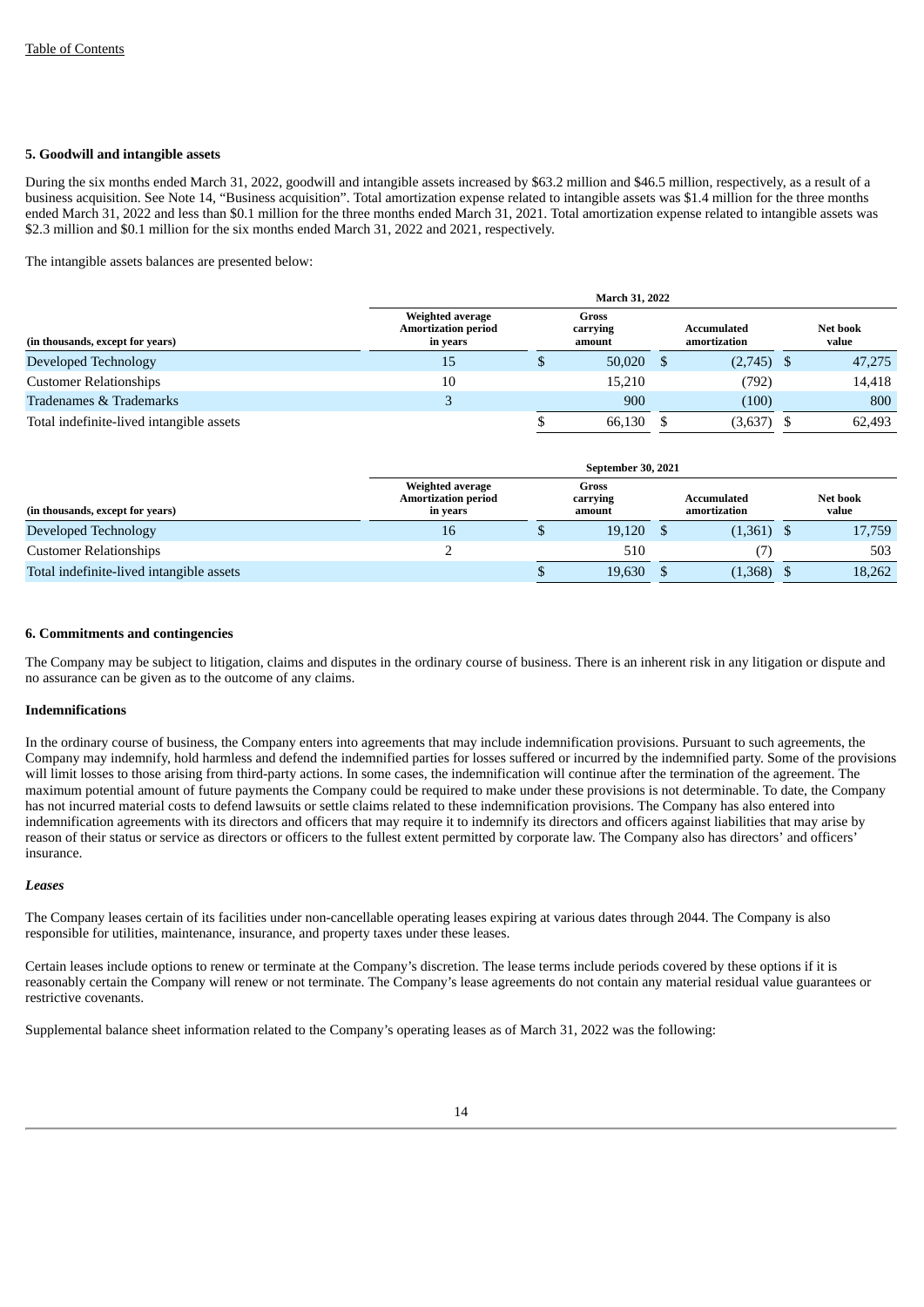| (in thousands)                                      |   | March 31,<br>2022 |
|-----------------------------------------------------|---|-------------------|
| Assets:                                             |   |                   |
| Operating lease right-of-use asset                  | S | 78,215            |
| Current liabilities:                                |   |                   |
| Current portion of operating lease liabilities      | S | 14,166            |
| Noncurrent liabilities:                             |   |                   |
| Operating lease liabilities, net of current portion |   | 65,496            |
|                                                     |   |                   |

Future minimum lease payments under all non-cancelable operating leases that have commenced as of March 31, 2022 are as follows:

| (in thousands)                                                   | <b>Operating</b><br>leases |
|------------------------------------------------------------------|----------------------------|
| Years ending September 30:                                       |                            |
| Remainder of 2022                                                | \$<br>7,140                |
| 2023                                                             | 13,987                     |
| 2024                                                             | 13,372                     |
| 2025                                                             | 13,706                     |
| 2026                                                             | 12,280                     |
| <b>Thereafter</b>                                                | 96,817                     |
| Total minimum lease payments                                     | \$<br>157,302              |
| Less: imputed interest                                           | (60, 012)                  |
| Less: tenant improvement allowance (receipt anticipated in 2022) | (17, 628)                  |
| Total operating lease liabilities                                | \$<br>79,662               |
| Less: current portion                                            | (14, 166)                  |
| Operating lease liabilities, net of current portion              | \$<br>65,496               |

For the remainder of 2022, future minimum lease payments are comprised of the anticipated receipt of tenant improvement allowances totaling \$17.6 million anticipated to be received in 2022, partially offset by non-cancelable operating lease payments of \$7.1 million. The statement of cash flows for the six months ended March 31, 2022, include changes in right-of-use assets and operating lease liabilities of \$16.6 million and \$18.2 million, respectively. For the six months ended March 31, 2021, changes in right-of-use assets and operating lease liabilities were \$2.7 million and \$2.5 million, respectively.

During the three and six months ended March 31, 2022, operating lease expense was \$3.9 million and \$7.4 million, respectively. Cash payments for amounts included in the measurement of operating lease liabilities were \$3.2 million and \$6.0 million for the three and six months ended March 31, 2022, respectively. As of March 31, 2022, the weighted-average remaining lease term was 15.5 years and the weighted-average discount rate was 6.45%.

On July 28, 2021, the Company entered into a 7-year operating lease for approximately 21,000 square-feet of office space located in South San Francisco, California, to further expand the Company operations. Upon execution of the lease agreement, the Company provided the landlord an approximate \$0.2 million security deposit. The Company will pay an initial annual base rent of approximately \$1.7 million, which is subject to scheduled 3% annual increases, plus certain operating expenses. The Company has the right to sublease the facility, subject to landlord consent. The lease commenced on October 1, 2021. As of lease commencement date, the total future minimum lease payments under the agreement were \$13.1 million.

On August 6, 2021, Abveris, which was subsequently acquired by the Company, entered into a 10-year, 5-month operating lease for approximately 22,000 square-feet of office space located in Canton, Massachusetts, to further expand operations. Upon execution of the lease agreement, the Company provided the landlord an approximate \$0.6 million irrevocable letter of credit as a security deposit. The Company will pay an initial annual base rent of approximately \$1.2 million, which is subject to scheduled 2% annual increases, plus certain operating expenses. The Company has the right to sublease the

15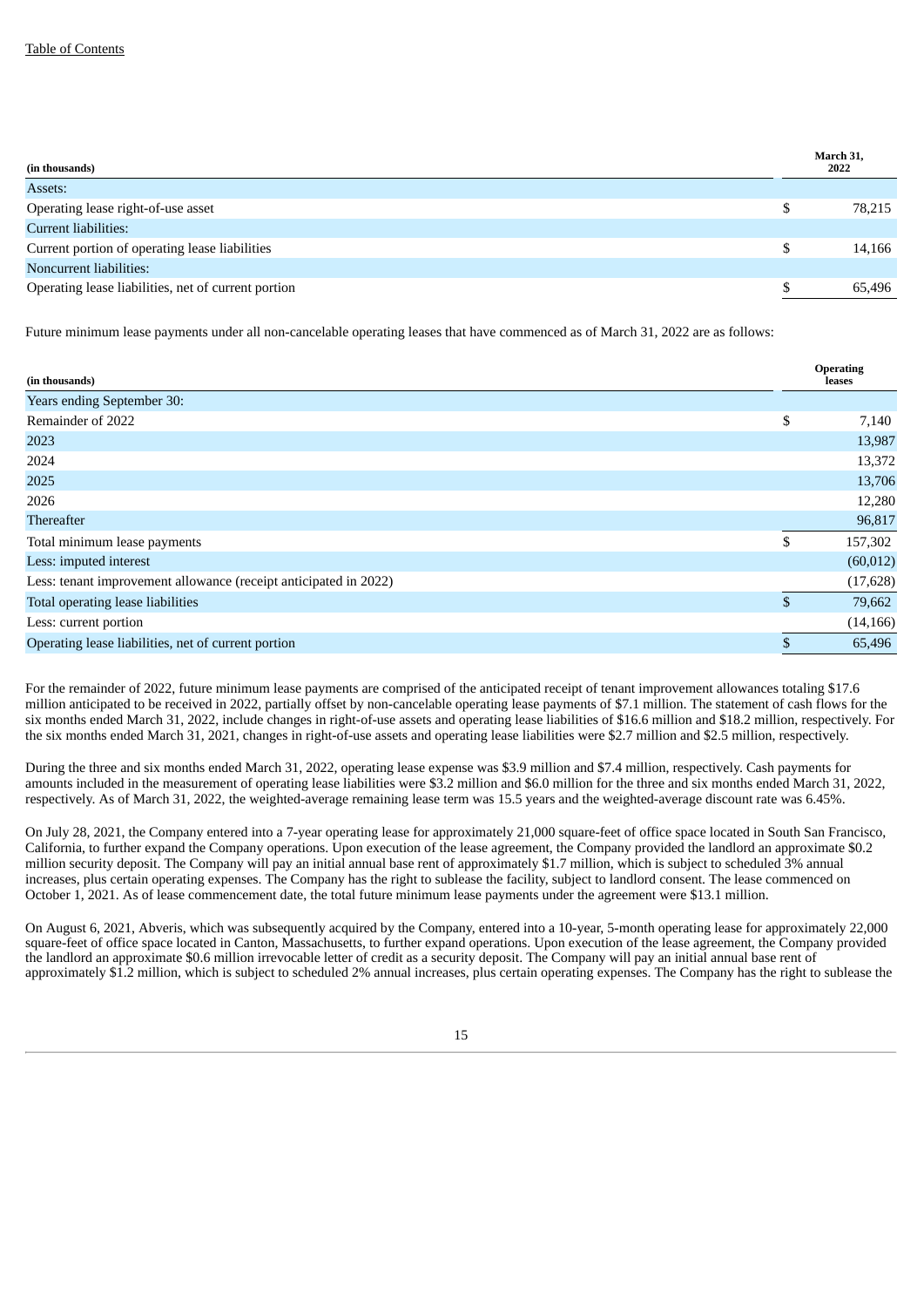facility, subject to landlord consent. The lease commenced on March 3, 2022. As of lease commencement date, the total future minimum lease payments under the agreement were \$13.2 million.

#### **7. Related party transactions**

During the three months ended March 31, 2022 and 2021, the Company purchased raw materials from a related party investor in the amount of \$1.7 million and \$1.2 million, respectively. During the six months ended March 31, 2022 and 2021, the Company purchased raw materials from a related party investor in the amount of \$3.4 million and \$2.3 million, respectively. Payable balances and receivable balances with the related party were immaterial as of March 31, 2022 and September 30, 2021.

#### **8. Income taxes**

In determining quarterly provisions for income taxes, the Company uses the annual estimated effective tax rate applied to the actual year-to-date profit or loss, adjusted for discrete items arising in that quarter. The Company's annual estimated effective tax rate differs from the U.S. federal statutory rate primarily as a result of state taxes, foreign taxes, and changes in the Company's valuation allowance against its deferred tax assets. For the three and six months ended March 31, 2022, the Company recorded \$0.1 million and \$10.6 million income tax benefit due to the deferred tax liability assumed as part of the business acquisition (see Note 14, "Business acquisition"). For the three and six months ended March 31, 2021, the Company recorded an immaterial provision for income taxes.

#### **9. Warrants**

In connection with its long-term debt agreements, the Company issued 18,854 and 7,531 warrants for its common stock on December 22, 2015 and March 28, 2016, respectively. As of September 30, 2020, there were 26,385 warrants outstanding. In October 2020, a total of 18,854 warrants with an exercise price of \$14.85 per common share were exercised for a net 16,051 common shares issued by the Company. In November 2020, a total of 7,531 warrants with an exercise price of \$21.24 per common share were exercised for a net 6,041 common shares issued by the Company. There are no outstanding warrants for the Company's common stock as of March 31, 2022.

#### **10. Common stock**

In December 2020, the Company completed an underwritten public offering of 3,136,362 shares of its common stock at a price to the public of \$110.00 per share, including the full exercise of underwriters' option to purchase an additional 409,090 shares of common stock. The Company received total net proceeds from the offering of \$323.9 million, net of estimated underwriting discounts and commissions and offering expenses.

In February 2022, the Company completed an underwritten public offering of 5,227,272 shares of its common stock at a price to the public of \$55.00 per share, including the full exercise of underwriters' option to purchase an additional 681,818 shares of common stock. The Company received total net proceeds from the offering of \$269.8 million, net of estimated underwriting discounts and commissions and offering expenses.

#### **11. Stock-based compensation**

#### *2018 Equity Incentive Plan*

On September 1, 2020, the board of directors approved the implementation of a revised annual equity award program for executive officers and senior level employees to be granted as performance-based stock options (PSOs) under the 2018 Plan. The number of PSOs ultimately earned under these awards is calculated based on the achievement of certain total revenue threshold during the fiscal year ending September 30, 2022. The percentage of performance stock options that vest will depend on the board of directors' determination of total revenue at the end of the performance period and can range from 0% to 150% of the number of options granted. The provisions of the PSO are considered a performance condition, and the effects of that performance condition are not reflected in the grant date fair value of the awards. The Company used the Black-Scholes method to calculate the fair value at the grant date without regard to the vesting condition and will recognize compensation cost for the options that are expected to vest. As of March 31, 2022, the Company determined that 256,665 shares are expected to vest based on the probability of the performance condition that will be achieved under this equity award program. The Company reassesses the probability of the performance condition at each reporting period and adjusts the compensation cost based on the probability assessment. The weighted-average grant date fair value was determined to be \$45.18 per share. As of March 31, 2022, the unrecognized compensation costs related to these awards was \$2.8 million. The Company expects to recognize those costs over a weighted average period of 0.5 years.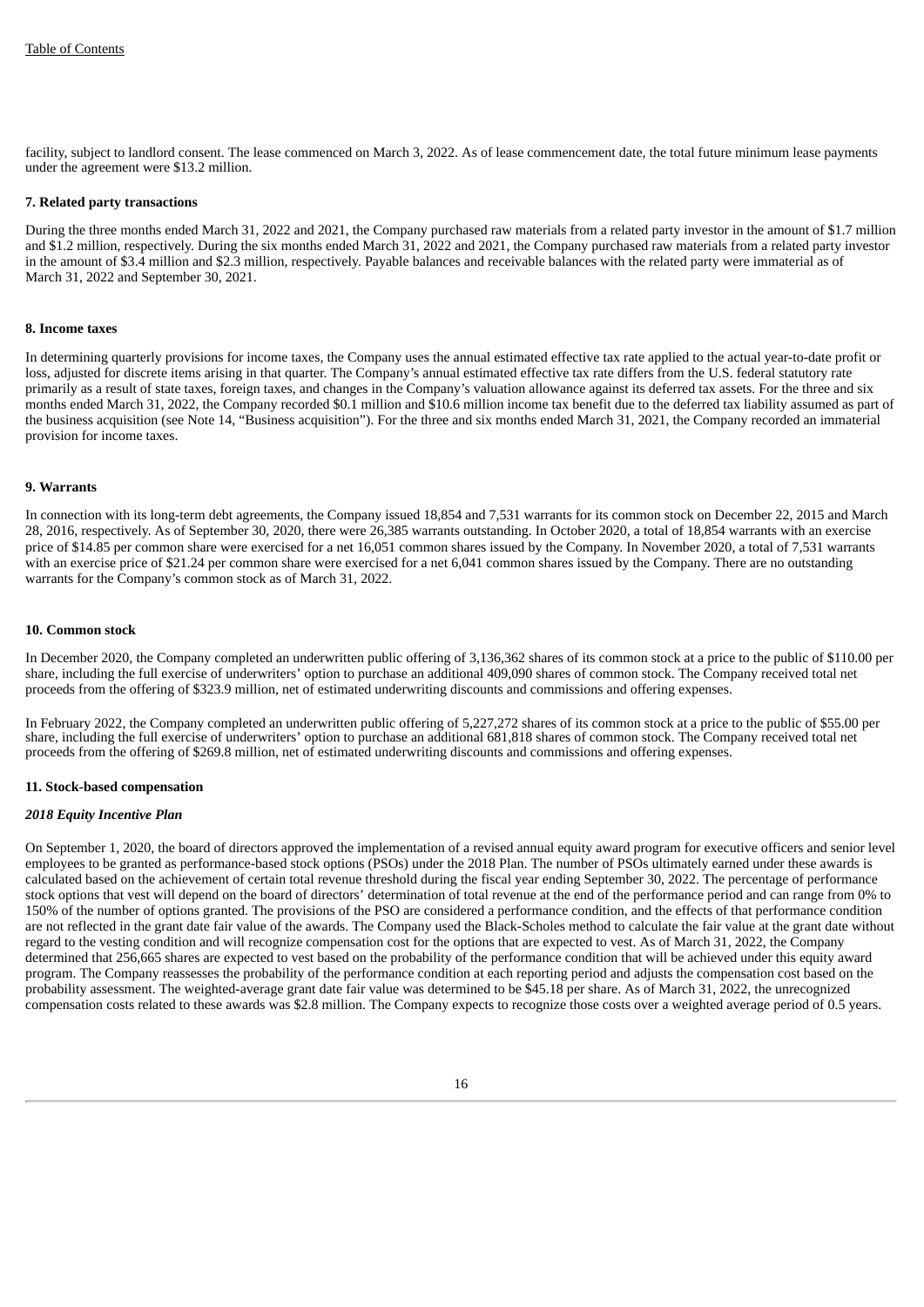Any shares subject to outstanding awards under the 2013 Plan that are canceled or repurchased subsequent to the 2018 Plan's effective date are returned to the pool of shares reserved for issuance under the 2018 Plan. Awards granted under the 2018 Plan may be non-statutory stock options, stock appreciation rights, restricted stock, restricted stock units, performance shares, and performance units.

Activity under the equity incentive plans during the six months ended March 31, 2022 is summarized below:

| (In thousands, except per share data)        | Shares<br>available | <b>Options</b><br>outstanding | Weighted<br>average exercise<br>price per share | <b>Weighted average</b><br>remaining<br>contractual term<br>(years) | Aggregate<br>intrinsic<br>value |
|----------------------------------------------|---------------------|-------------------------------|-------------------------------------------------|---------------------------------------------------------------------|---------------------------------|
| Outstanding at September 30, 2021            | 1,728               | $3,132$ \$                    | 27.15                                           | 7.3                                                                 | \$.<br>251,343                  |
| Additional shares authorized                 | 1,000               |                               |                                                 |                                                                     |                                 |
| Stock options granted                        | (214)               | 214                           | 26.14                                           |                                                                     |                                 |
| Stock options exercised                      |                     | (368)                         | 13.05                                           |                                                                     |                                 |
| Stock options forfeited                      | 89                  | (89)                          | 31.96                                           |                                                                     |                                 |
| Restricted stock units granted               | (1,150)             |                               |                                                 |                                                                     |                                 |
| Forfeiture of restricted stock units         | 67                  |                               |                                                 |                                                                     |                                 |
| Shares withheld for payment of taxes         | 62                  |                               |                                                 |                                                                     |                                 |
| Outstanding at March 31, 2022                | 1,582               | $2,889$ \$                    | 28.79                                           | 7.0 <sup>5</sup>                                                    | 70,722                          |
| Vested or expected to vest at March 31, 2022 |                     | 2,889 \$                      | 28.79                                           | 7.0 \$                                                              | 70,722                          |
| Vested and exercisable at March 31, 2022     |                     | 1,739 \$                      | 21.00                                           | 6.4 \$                                                              | 51,266                          |

Total stock-based compensation expense recognized was as follows:

|                                     | Three months ended<br>March 31. |  | Six months ended<br>March 31. |  |        |  |        |
|-------------------------------------|---------------------------------|--|-------------------------------|--|--------|--|--------|
| (in thousands)                      | 2022                            |  | 2021                          |  | 2022   |  | 2021   |
| Cost of revenues                    | 1,241                           |  | 731                           |  | 2,119  |  | 1,218  |
| Research and development            | 4,838                           |  | 2,427                         |  | 8,865  |  | 4,428  |
| Selling, general and administrative | 16,258                          |  | 8,394                         |  | 29,421 |  | 12,929 |
| Total stock-based compensation      | 22,337                          |  | $11,552$ \$                   |  | 40,405 |  | 18,575 |

As of March 31, 2022, there was \$22.3 million of total unrecognized compensation cost related to non-vested stock options under the equity incentive plans that is expected to be recognized over a weighted average period of 1.3 years. The weighted-average grant date fair value of stock options granted during the three months ended March 31, 2022 was \$73.39 per share.

#### *Performance Stock Units*

Performance stock unit awards ("PSUs") were granted to certain employees that will vest upon achievement of operational milestones related to the Wilsonville facility and to Company executives that will vest upon achievement of revenue and gross profit metrics as determined by the board. Stock compensation expense for PSUs is recorded over the vesting period based on the grant date fair value of the awards and probability of the achievement of specified performance targets. The grant date fair value is equal to the closing share price of the Company's common stock on the date of grant. PSUs generally vest over a one to two-year service period following the grant date, provided that the recipient is a Company employee at the time of vesting and the achievement of performance targets applicable to each award. The percentage of PSUs that vest will depend on the achievement of specified performance targets at the end of the performance period and can range from 0% to 150% of the number of units granted. Forfeitures of PSUs are recognized as they occur. As of March 31, 2022, the unrecognized compensation costs related to these awards was \$22.7 million. The Company expects to recognize those costs over a weighted average period of 2.1 years.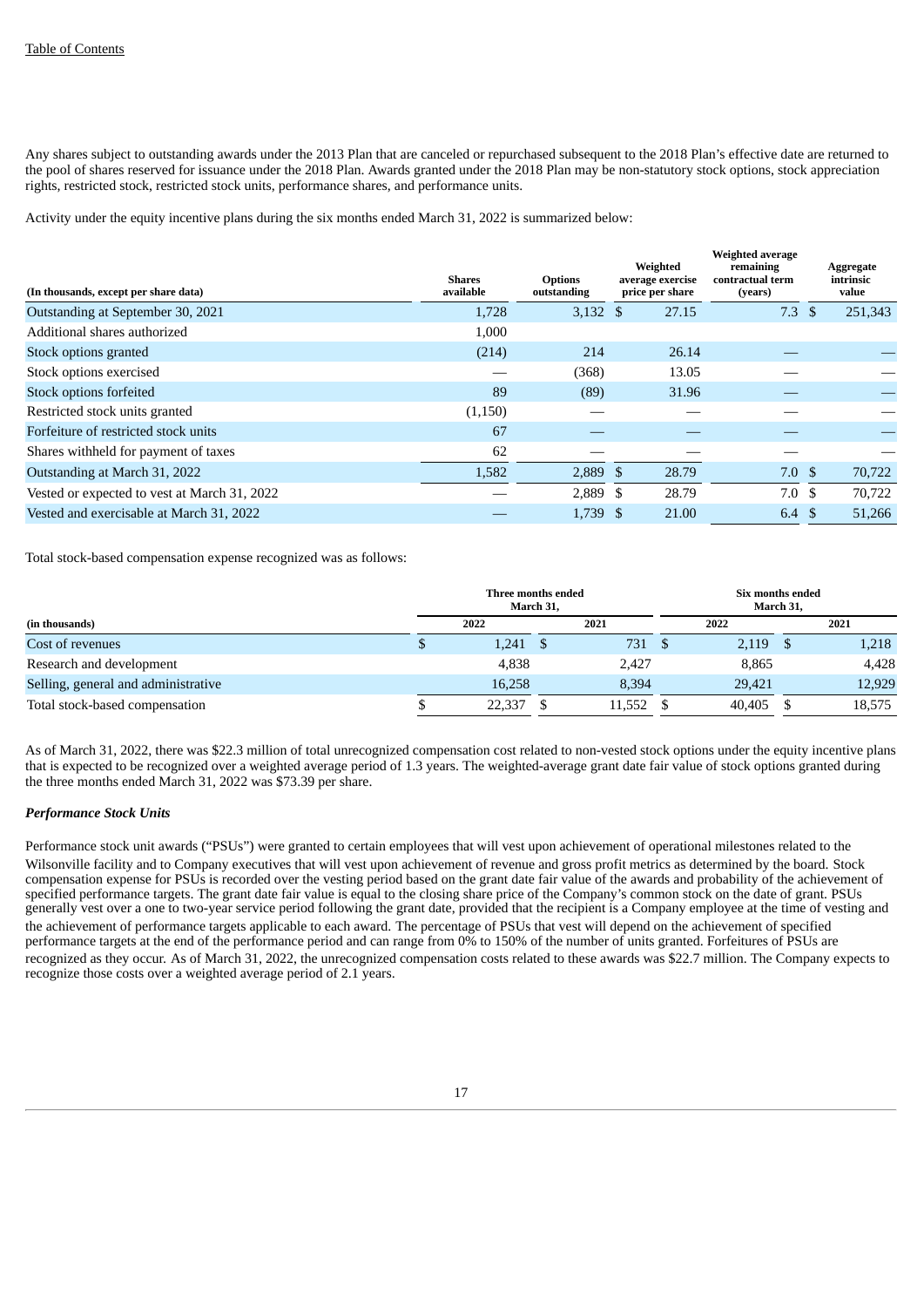Activity under the PSUs during the six months ended March 31, 2022 is summarized below:

| (in thousands, except per share data)                           | <b>Number of shares</b> |    | Weighted average grant date<br>fair value | Weighted average<br>remaining contractual<br>term | Aggregate intrinsic value |
|-----------------------------------------------------------------|-------------------------|----|-------------------------------------------|---------------------------------------------------|---------------------------|
| Outstanding at September 30, 2021                               | 10                      | -S | 3.59                                      | 2.3 <sup>5</sup>                                  | 1,016                     |
| Performance stock units granted                                 | 342                     |    | 80.31                                     |                                                   |                           |
| Performance stock units forfeited                               | (1)                     |    | 3.34                                      |                                                   |                           |
| Outstanding at March 31, 2022                                   | 351                     |    | 81.21                                     | 2.1 <sup>5</sup>                                  | 17.328                    |
| Vested or expected to vest and exercisable at<br>March 31, 2022 | 351                     |    | 81.21                                     | 2.1 <sup>5</sup>                                  | 17,328                    |

## *Restricted Stock Units*

Restricted stock primarily consists of restricted stock unit awards (RSUs) which have been granted to employees. The value of an RSU award is based on the Company's stock price on the date of grant. The shares underlying the RSU awards are not issued until the RSUs vest. Upon vesting, each RSU converts into one share of the Company's common stock.

Activity with respect to the Company's restricted stock units during the six months ended March 31, 2022 was as follows:

| (in thousands, except per share data) | <b>Number</b><br>of<br><b>Shares</b> | Weighted<br>average<br>grant date<br>fair value<br>per share | Weighted<br>average<br>remaining<br>contractual<br>term (years) | Aggregate<br><b>Intrinsic</b><br>Value |
|---------------------------------------|--------------------------------------|--------------------------------------------------------------|-----------------------------------------------------------------|----------------------------------------|
| Outstanding at September 30, 2021     | 698 \$                               | 73.27                                                        | 2.7 <sup>5</sup>                                                | 74,613                                 |
| Restricted stock units granted        | 807                                  | 79.26                                                        |                                                                 |                                        |
| Restricted stock units vested         | (164)                                | 72.93                                                        |                                                                 |                                        |
| Restricted stock units forfeited      | (66)                                 | 73.95                                                        |                                                                 |                                        |
| Outstanding at March 31, 2022         | $1,275$ \$                           | 85.41                                                        | $3.2 \text{ } $$                                                | 62,971                                 |
| Expected to vest at March 31, 2022    | $1,275$ \$                           | 85.41                                                        | 3.2                                                             | 62,971                                 |

As of March 31, 2022, there was \$114.7 million of total unrecognized compensation cost related to these issuances that is expected to be recognized over a weighted average period of 3.1 years.

#### *2018 Employee Stock Purchase Plan*

On September 26, 2018, the board of directors adopted the 2018 Employee Stock Purchase Plan (the 2018 ESPP). The number of shares reserved for issuance under the 2018 ESPP upon approval was 275,225 shares of the Company's common stock, and it increases automatically on the first day of each fiscal year, following the fiscal year in which the 2018 ESPP becomes effective, by a number equal to the least of 249,470 shares, 1% of the shares of common stock outstanding at that time, or such number of shares determined by the Company's board of directors. The number of shares reserved for issuance as at March 31, 2022 is as follows:

| (In thousands)                    | <b>Shares</b><br>available |
|-----------------------------------|----------------------------|
| Outstanding at September 30, 2021 | 355                        |
| Additional shares authorized      | 249                        |
| Shares issued during the period   | (50)                       |
| Outstanding at March 31, 2022     | 554                        |

Subject to any plan limitations, the 2018 ESPP allows eligible service providers (through qualified and non-qualified offerings) to contribute, normally through payroll deductions, up to 15% of their earnings for the purchase of the Company's common stock at a discounted price per share. The offering periods begin in February and August of each year, except for the initial offering period which commenced with the initial public offering in October 2018 and ended on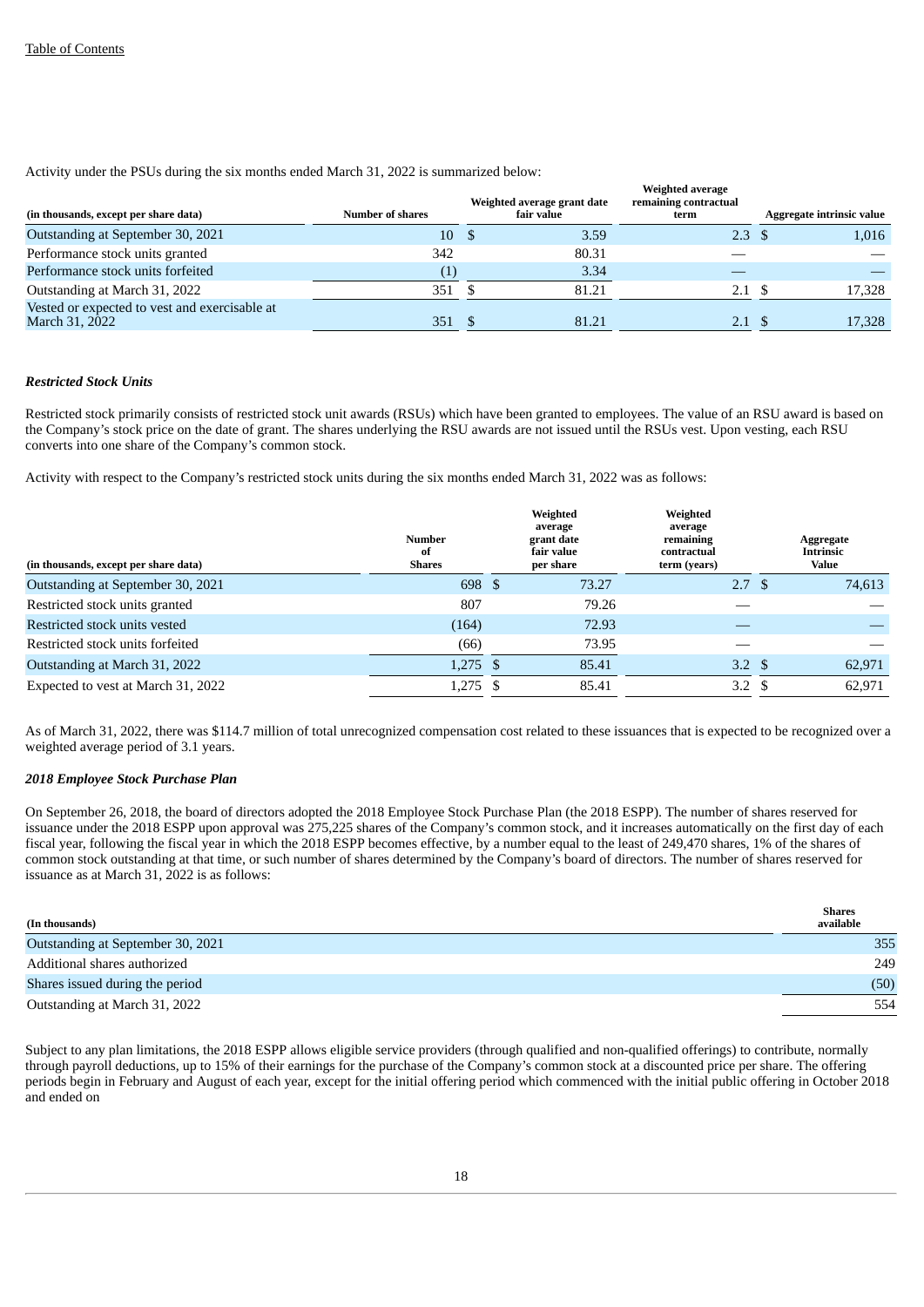August 20, 2019. The common shares issuable under the 2018 ESPP were registered pursuant to a registration statement on Form S-8 on November 26, 2018.

Unless otherwise determined by the board of directors, the Company's common stock will be purchased for the accounts of employees participating in the 2018 ESPP at a price per share that is the lesser of 85% of the fair market value of the Company's common stock on the first trading day of the offering period. During the three and six months ended March 31, 2022 and 2021, activity under the 2018 ESPP was immaterial.

#### *Abveris Acquisition*

As discussed further in Note 14 "Business acquisition", on December 1, 2021, the Company completed the acquisition of Abveris and granted certain equity awards to new employees. These equity awards include up to 231,876 restricted shares of the Company's common stock which are issuable based on achievement of the 2022 calendar revenue target, which have an aggregate grant date fair value of \$20.1 million. In addition, all employees must remain employed through the payout date, and certain employees have an additional vesting period of up to two years from the acquisition date. The vesting upon achievement of the 2022 calendar revenue target is considered a performance condition, and the effects of that performance condition are not reflected in the grant date fair value of the awards. The Company used the stock price as of December 1, 2021 for the fair value of restricted shares. As of March 31, 2022, the Company determined that 231,876 shares are expected to vest based on the probability of the performance condition that will be achieved under this equity award program. The Company reassesses the probability of the performance condition at each reporting period and adjusts the compensation cost based on the probability assessment. The Company recorded approximately \$4.5 million in stock-based compensation expense for the six months ended March 31, 2022 related to these awards. The grant date fair value was determined to be \$87.06 per share for restricted shares. As of March 31, 2022, the unrecognized compensation costs related to these awards were \$15.7 million. The Company expects to recognize those costs over a weighted average period of 1.4 years.

#### **12. Net loss per share attributable to common stockholders**

The following table sets forth the computation of the Company's basic and diluted net loss per share attributable to common stockholders:

|                                                                                    | Three months ended<br>Six months ended<br>March 31.<br>March 31. |                |               |  |                 |  |           |  |  |
|------------------------------------------------------------------------------------|------------------------------------------------------------------|----------------|---------------|--|-----------------|--|-----------|--|--|
| (in thousands, except per share data)                                              |                                                                  | 2022           | 2021          |  | 2022            |  | 2021      |  |  |
| Numerator:                                                                         |                                                                  |                |               |  |                 |  |           |  |  |
| Net loss attributable to common stockholders                                       |                                                                  | $(60, 668)$ \$ | $(37,919)$ \$ |  | $(106, 231)$ \$ |  | (70, 819) |  |  |
| Denominator:                                                                       |                                                                  |                |               |  |                 |  |           |  |  |
| Weighted average shares used in computing net loss per share,<br>basic and diluted |                                                                  | 53,472         | 48,709        |  | 51.673          |  | 47,340    |  |  |
| Net loss per share attributable to common stockholders, basic and<br>diluted       |                                                                  | $(1.13)$ \$    | $(0.78)$ \$   |  | (2.06)          |  | (1.50)    |  |  |

The potentially dilutive common shares that were excluded from the calculation of diluted net loss per share because their effect would have been antidilutive for the periods presented are as follows:

|                                                                             |       | Three and six months ended<br>March 31, |
|-----------------------------------------------------------------------------|-------|-----------------------------------------|
| (in thousands)                                                              | 2022  | 2021                                    |
| Shares subject to options to purchase common stock                          | 2,888 | 3,466                                   |
| Shares subject to performance-based stock options                           | 257   | 37                                      |
| Unvested restricted stock units                                             | 1,626 | 736                                     |
| Unvested shares of common stock issued upon early exercise of stock options | 694   | 9                                       |
| Shares subject to employee stock purchase plan                              | 50    | 23                                      |
| Total                                                                       | 5,515 | 4,271                                   |

## **13. Geographic, product and industry information**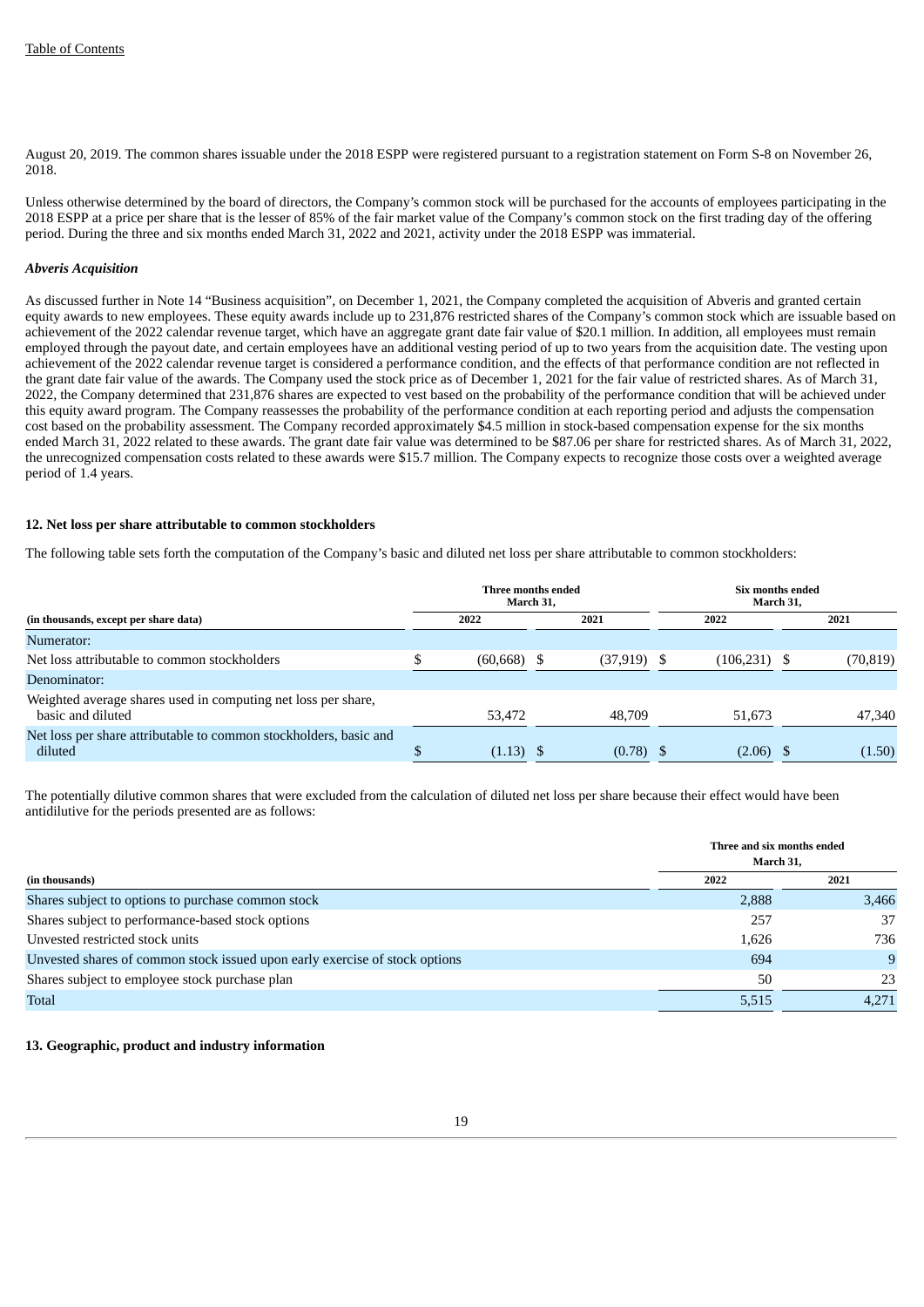The table below sets forth revenues by geographic region, based on ship-to destinations. Americas consists of the United States of America, Canada, Mexico and South America; EMEA consists of Europe, the Middle East, and Africa; and APAC consists of Japan, China, South Korea, India, Singapore, Malaysia, and Australia.

|                |   | Three months ended<br>March 31, |               | Six months ended<br>March 31, |     |        |    |        |
|----------------|---|---------------------------------|---------------|-------------------------------|-----|--------|----|--------|
| (in thousands) |   | 2022                            |               | 2021                          |     | 2022   |    | 2021   |
| Americas       | Ψ | 28,458                          | <sup>\$</sup> | 18,561                        | - S | 51,839 | \$ | 35,896 |
| EMEA           |   | 15,204                          |               | 9,978                         |     | 29,725 |    | 19,036 |
| <b>APAC</b>    |   | 4,465                           |               | 2,665                         |     | 8,581  |    | 4,432  |
| Total          |   | 48,127                          |               | 31,204                        |     | 90,145 |    | 59,364 |

The table below sets forth revenues by products.

|                      |   | Three months ended<br>March 31, |        | Six months ended<br>March 31, |        |     |        |
|----------------------|---|---------------------------------|--------|-------------------------------|--------|-----|--------|
| (in thousands)       |   | 2022                            | 2021   |                               | 2022   |     | 2021   |
| Synthetic genes      | D | $14,163$ \$                     | 9,189  | - \$                          | 27,688 | \$. | 18,064 |
| Oligo pools          |   | 2,308                           | 1,841  |                               | 5,496  |     | 3,351  |
| <b>DNA</b> libraries |   | 1,967                           | 1,940  |                               | 3,228  |     | 3,041  |
| Antibody discovery   |   | 6,587                           | 1,283  |                               | 11,400 |     | 2,386  |
| <b>NGS</b> tools     |   | 23,102                          | 16,951 |                               | 42,333 |     | 32,522 |
| Total                | J | 48,127                          | 31,204 |                               | 90,145 |     | 59,364 |

The table below sets forth revenues by industry.

|                                |    | Three months ended<br>March 31, |    |            | Six months ended<br>March 31, |        |    |        |
|--------------------------------|----|---------------------------------|----|------------|-------------------------------|--------|----|--------|
| (in thousands)                 |    | 2022                            |    | 2021       |                               | 2022   |    | 2021   |
| Industrial chemicals/materials | ۰D | 14,082                          | -S | $8,661$ \$ |                               | 26,800 | \$ | 15,793 |
| Academic research              |    | 9,485                           |    | 5,648      |                               | 17,372 |    | 10,549 |
| Healthcare                     |    | 24,111                          |    | 16,564     |                               | 44,971 |    | 32,540 |
| Food/agricultural              |    | 449                             |    | 331        |                               | 1,002  |    | 482    |
| <b>Total</b>                   |    | 48,127                          |    | 31,204     |                               | 90,145 |    | 59,364 |

## **14. Business acquisition**

On December 1, 2021, the Company acquired all of the outstanding stock of AbX Biologics, Inc. ("Abveris"), a privately-held company providing in vivo antibody discovery services. Abveris offers animal-based antibody discovery and screening services for its customers using the Berkeley Lights Beacon Platform and its proprietary DiversimAb and DivergimAb mouse models, which the Company can humanize using its antibody optimization solution.

The acquisition date fair value of the consideration transferred for Abveris was \$102.6 million, consisting of cash totaling \$9.5 million, 759,601 shares of the Company's common stock valued at \$66.1 million based on the Company's closing stock price on December 1, 2021, employee stock awards issued to certain Abveris employees valued at \$6.4 million, contingent consideration of \$8.5 million, holdbacks of \$12.8 million, and an estimated net working capital adjustment of \$0.7 million.

The contingent consideration is subject to the attainment of the calendar year 2022 revenue target. The contingent consideration becomes payable after December 31, 2022 and will be settled in a combination of cash and up to 334,939 shares of the Company's common stock. The acquisition date fair value of the contingent consideration was based on forecasted revenue of Abveris relative to the 2022 revenue target as well as the Company's stock price as of December 1, 2021.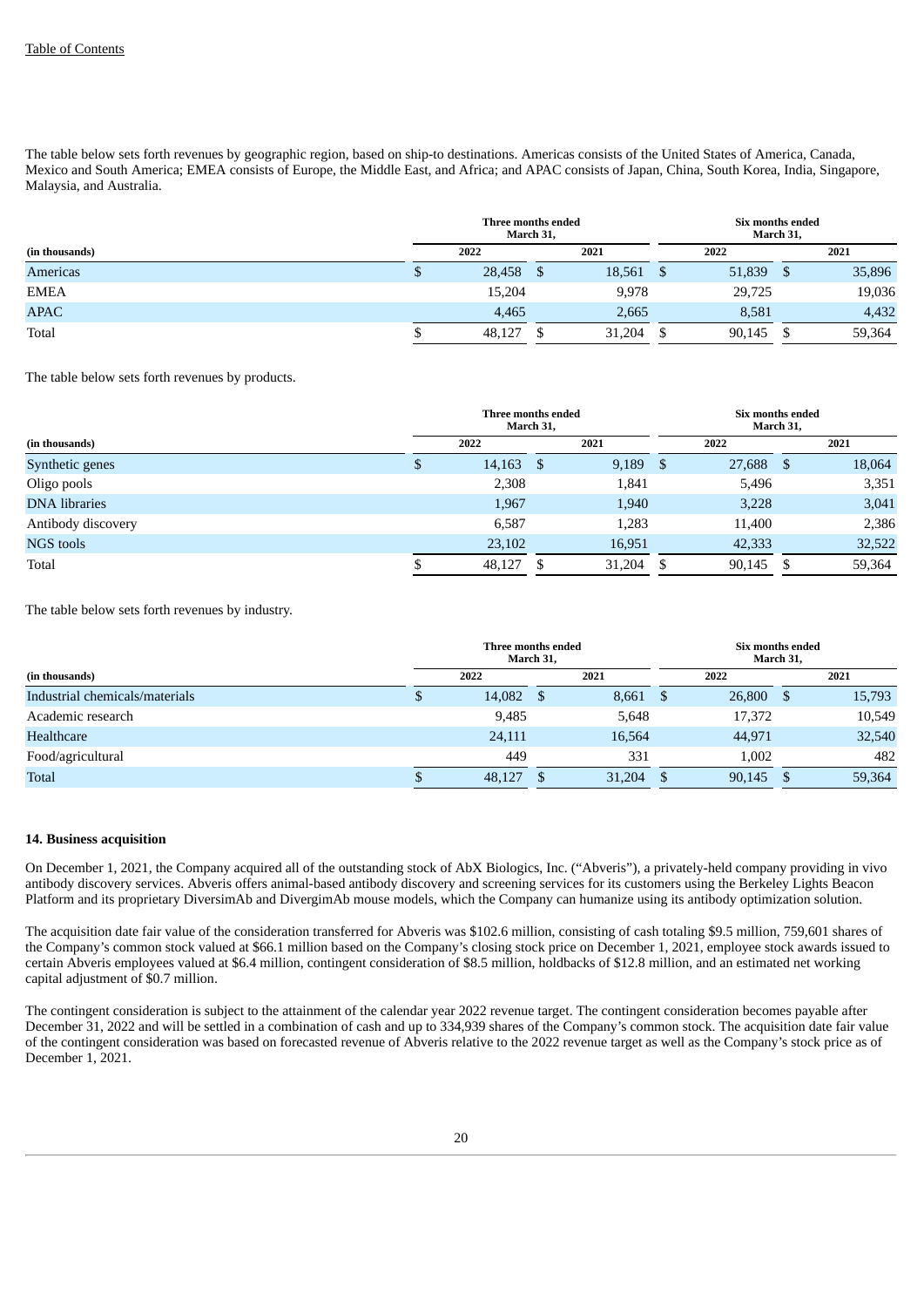The Company maintains an indemnity and adjustment holdback for the purposes of providing security against any adjustment to the amounts at closing. The indemnity holdback period extends for 18 months from the anniversary of the closing date. The indemnity holdback will be settled by transferring up to 128,351 shares of the Company's stock, 15,304 options of the Company's common stock and an immaterial amount of cash. The fair value of the indemnity holdback was \$12.5 million as of the acquisition date. The adjustment holdback will be settled by transferring up to 3,416 shares of the Company's stock, 408 options of the Company's common stock and an immaterial amount of cash. The holdback adjustment liability was \$0.3 million as of the acquisition date.

Additionally, a working capital adjustment of \$0.7 million decreased the total purchase price. The purchase price continues to be subject to adjustment for working capital adjustments as allowed under terms of the agreement.

Post-combination compensation expense excluded from the purchase price includes employee stock awards issued to certain Abveris employees valued at \$41.0 million. This includes awards valued at \$17.7 million which vest over a two years service period following the acquisition date and awards valued at \$3.2 million with no future vesting requirements, which were deemed accelerated by the Company at the acquisition date and expensed within the three months ended December 31, 2021. Finally, post-combination expense includes awards valued at approximately \$20.1 million which vest based on achievement of the calendar year 2022 revenue target and continuing employment through the payout date, and for certain employees, additional continuing employment through the two years anniversary of the acquisition date.

This acquisition was accounted for using the acquisition method of accounting in accordance with the business combination guidance in ASC 805. Under the acquisition accounting method, the total estimated purchase price was allocated to the identifiable assets acquired and liabilities assumed based on their fair values. The excess of the purchase price over the net of the acquisition date amounts of the identifiable assets acquired and liabilities assumed has been recorded as goodwill. Management's estimate of the fair values of the acquired intangible assets at December 1, 2021 is preliminary and subject to change and is based on established and accepted valuation techniques performed with the assistance of third-party valuation specialists. Additional information, which existed as of the acquisition date but is yet unknown to the Company, may become known to the Company during the remainder of the measurement period, which will not exceed twelve months from the acquisition date. Changes to amounts will be recorded as adjustments to the provisional amounts recognized as of the acquisition date and may result in a corresponding adjustment to goodwill in the period in which new information becomes available. The goodwill that arose from the acquisition consists of synergies expected from integrating Abveris into the Company's operations and customer base. The goodwill recognized is not expected to be deductible for income tax purposes.

The following table summarizes the preliminary fair value amounts of the assets acquired and liabilities assumed as of the acquisition date, as well as the purchase consideration:

21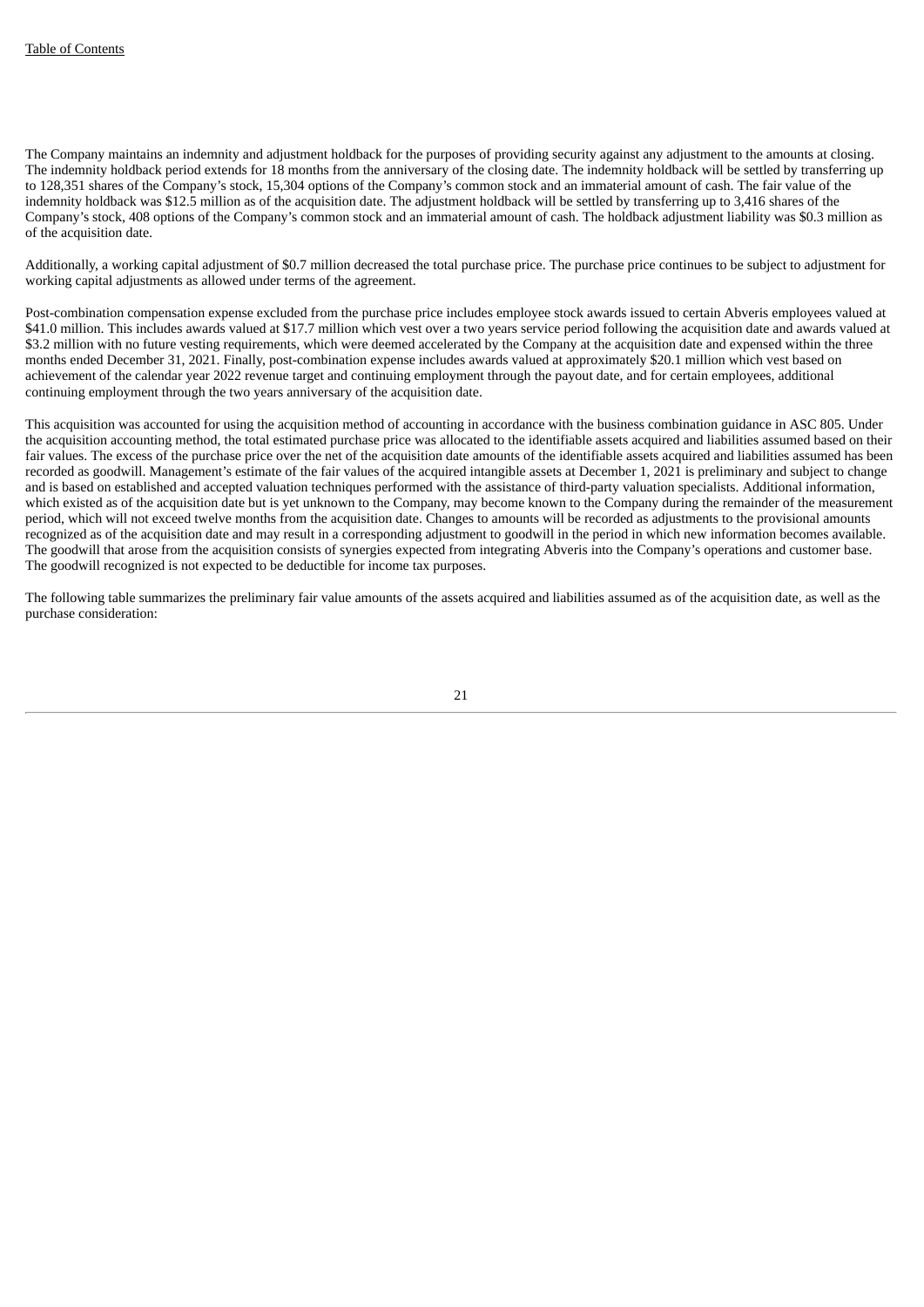| (in thousands)                                        | December 1, 2021 |
|-------------------------------------------------------|------------------|
| Assets acquired                                       |                  |
| Cash and cash equivalents                             | \$<br>1,306      |
| Accounts receivable                                   | 2,309            |
| Other current assets and prepaid expenses             | 1,654            |
| Property, plant and equipment                         | 1,078            |
| Other non-current assets                              | 2,970            |
| Intangible assets                                     | 46,500           |
| Liabilities assumed                                   |                  |
| <b>Current liabilities</b>                            | 3,549            |
| Non-current liabilities                               | 846              |
| Deferred tax liability                                | 10,545           |
| Fair value of assets acquired and liabilities assumed | \$<br>40,877     |
| Goodwill                                              | 61,768           |
| Total purchase price                                  | \$<br>102,645    |
| <b>Consideration transferred</b>                      |                  |
| Cash                                                  | \$<br>9,467      |
| Company common stock                                  | 72,514           |
| Contingent consideration                              | 8,500            |
| <b>Holdback liabilities</b>                           | 12,838           |
| Net working capital adjustment                        | (674)            |
| Fair value of purchase consideration                  | \$<br>102,645    |

The following table summarizes the preliminary estimate of the intangible assets as of the acquisition date:

| (in thousands except for years)                    | Estimated<br>Weighted<br>Average<br>Useful Lives<br>in Years |   | <b>Estimated Fair</b><br>Value |
|----------------------------------------------------|--------------------------------------------------------------|---|--------------------------------|
| Developed technology                               | 14                                                           | S | 30,900                         |
| Customer relationships                             | 10                                                           |   | 14,700                         |
| Trade name                                         |                                                              |   | 900                            |
| Estimated fair value of acquired intangible assets |                                                              |   | 46,500                         |

The Company estimated the fair value of the developed technology intangible asset and a portion of the customer relationships intangible assets using an excess earnings model. An additional portion of the customer relationships intangible assets was valued using the with and without method. The Company estimated the fair value of the trade name intangible asset using a relief from royalty approach. These fair value measurements were based on significant inputs not observable in the market and thus represent a Level 3 measurement. Key assumptions include the level and timing of expected future revenue, conditions and demands specific to each intangible asset over its remaining useful life, and discount rates the Company believes to be consistent with the inherent risks associated with each type of asset, which was approximately 9.6%. The fair value of these intangible assets is primarily affected by the projected revenues, gross margins, operating expenses, the technology obsolescence curve, and the anticipated timing of the projected income associated with each intangible asset coupled with the discount rates used to derive their estimated present values. The Company believes the level and timing of expected future cash flows appropriately reflects market participant assumptions.

The Company included the financial results of Abveris in its condensed consolidated financial statements from the date of acquisition. The Company incurred transaction costs related to the acquisition of \$1.5 million, which were recorded as an operating expense on the condensed consolidated statements of operations and comprehensive loss for the six months ended March 31, 2022.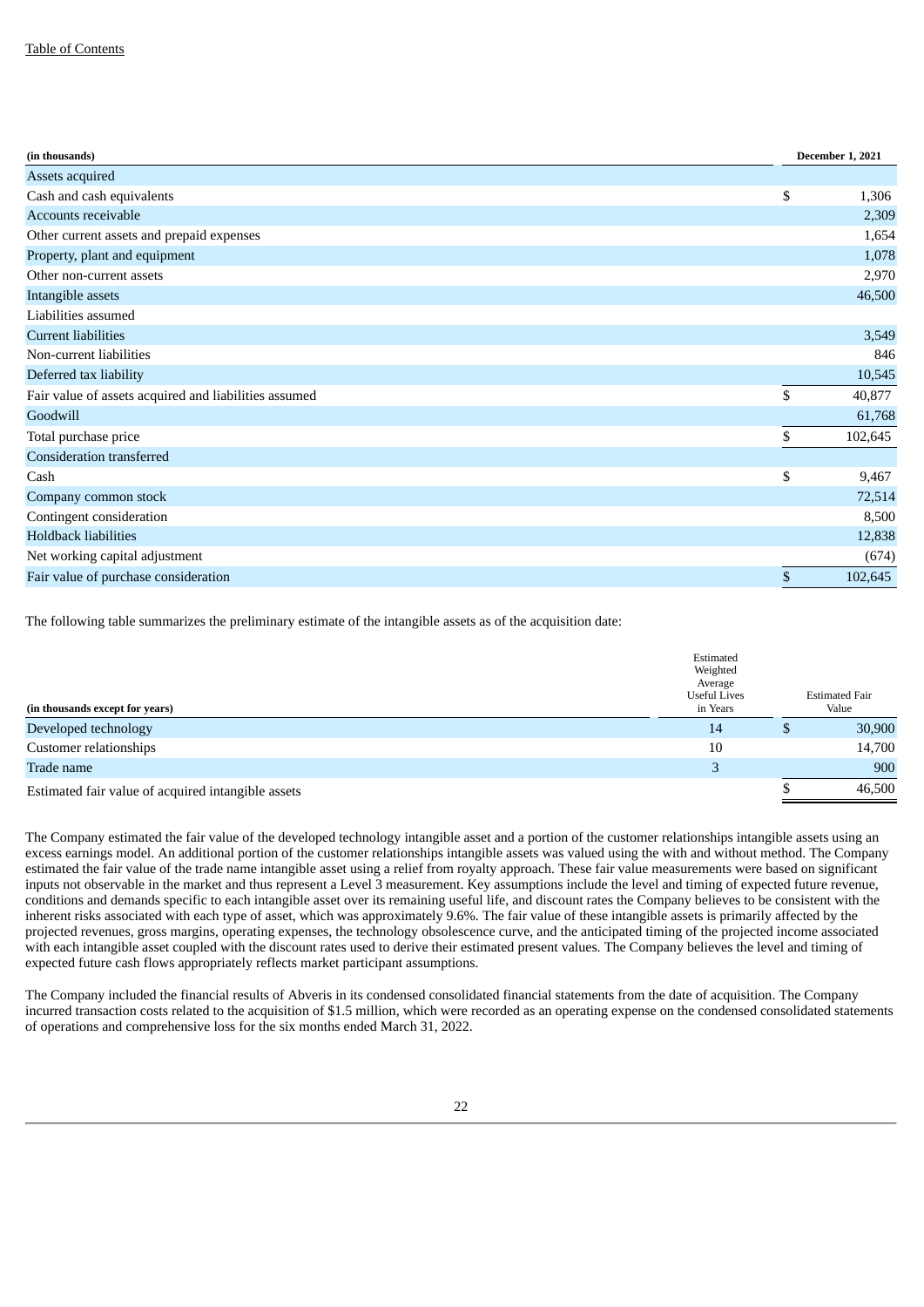The following table provides a reconciliation of contingent consideration and holdbacks balances from acquisition date to March 31, 2022:

| (in thousands)                                 | Contingent<br>consideration |         | <b>Holdbacks</b> | <b>Total</b> |
|------------------------------------------------|-----------------------------|---------|------------------|--------------|
| Balance at December 1, 2021 – acquisition date |                             | 8.500   | 12.164           | 20,664       |
| Change in fair value during the period         |                             | (2,800) | (5,266)          | (8,066)      |
| Balance at March 31, 2022                      |                             | 5.700   | 6.898            | 12,598       |

The estimated fair value of the contingent consideration liability decreased as a result of the change in the Company's stock price from December 31, 2021, and the probability of the attainment of the calendar year 2022 revenue target as calculated using the Monte Carlo simulation model. The estimated fair value of the holdback liability decreased as a result of the change in the Company's stock price as of December 31, 2021. For the six months ended March 31, 2022, the Company recognized a gain of \$8.1 million relating to the change in fair value of acquisition consideration in its condensed consolidated statement of operations.

The post-combination effect from net deferred tax liability assumed from the Abveris acquisition also caused a release of the Company's deferred income tax valuation allowance. The release resulted in an income tax benefit of \$10.5 million.

The following unaudited pro forma financial information presents the combined results of operations for the Company and Abveris as if the Abveris acquisition had occurred on October 1, 2020. The pro forma information contains the actual operating results of the Company Abveris, adjusted to include the pro forma impact of acquisition, which is primarily additional expense as a result of the amortization of identifiable intangible assets. The unaudited pro forma financial information is prepared for comparative purposes only and does not purport to be indicative of the actual operating results that would have been recorded had the Abveris acquisition actually taken place on October 1, 2020 and should not be taken as indicative of future consolidated operating results. Additionally, the unaudited pro forma financial results do not include any anticipated synergies or other expected benefits from the Abveris acquisition.

|                                              | Three months ended March 31. |          | Six months ended March 31, |         |  |           |  |  |
|----------------------------------------------|------------------------------|----------|----------------------------|---------|--|-----------|--|--|
| (in thousands)                               | 2022                         | 2021     |                            | 2022    |  | 2021      |  |  |
| <b>Revenues</b>                              | 48,127                       | 34.211   |                            | 92.591  |  | 65,113    |  |  |
| Net loss attributable to common stockholders | (60.668)                     | (36.129) |                            | 105.097 |  | (67, 608) |  |  |

## **Issuance of contingent consideration for iGenomX acquisition**

During December 2021, the Company determined that the transition milestones specified in the iGenomX acquisition agreement were completed, and the Company became obligated to issue 59,190 shares of its common stock to satisfy the contingent consideration. The shares of common stock, valued at \$4.6 million, were subsequently issued by the Company during January 2022 along with an immaterial cash payment for fractional shares.

## **15. Investment in variable interest entity**

On November 1, 2021, the Company contributed certain assets and licensed certain intellectual property rights to the newly formed Revelar Biotherapeutics, Inc. ("Revelar"), an independently operated, new biotechnology company, to develop and commercialize an antibody, discovered and optimized by Twist Biopharma, a division of the Company, that neutralizes all known variants of concern of the SARS-CoV-2 virus in preclinical studies. The Company granted a license to Revelar for the exclusive development of an antibody lead along with a series of back up compounds for the potential treatment of SARS-CoV-2. The Company is eligible to receive success-based milestone payments totaling over \$100.0 million for the achievement of key development, regulatory and commercial milestones, as well as mid-single digit royalties on any future net sales. The Company's receipt of such payments, if any, will depend on Revelar's ability to successfully develop and commercialize compounds, obtain and maintain necessary regulatory approvals, complete clinical site initiation and finalize clinical trial agreements, none of which can be assured. In addition, Revelar may license up to five additional antibody therapeutics over the next four years, each of which will be subject to additional upfront, milestone and royalty payments to the Company. The Company committed to invest up to \$10.0 million in seed funding based on Revelar's progress in the development of the lead antibody and the potential licensing of additional antibody therapeutics, of which the Company has invested \$5.0 million in a simple agreement for future equity ("SAFE") as of the date of these consolidated financial statements. In exchange for the assignment of certain contractual rights and the license to the antibody, and its back-up compounds, the Company received stock of Revelar amounting to an ownership percentage as of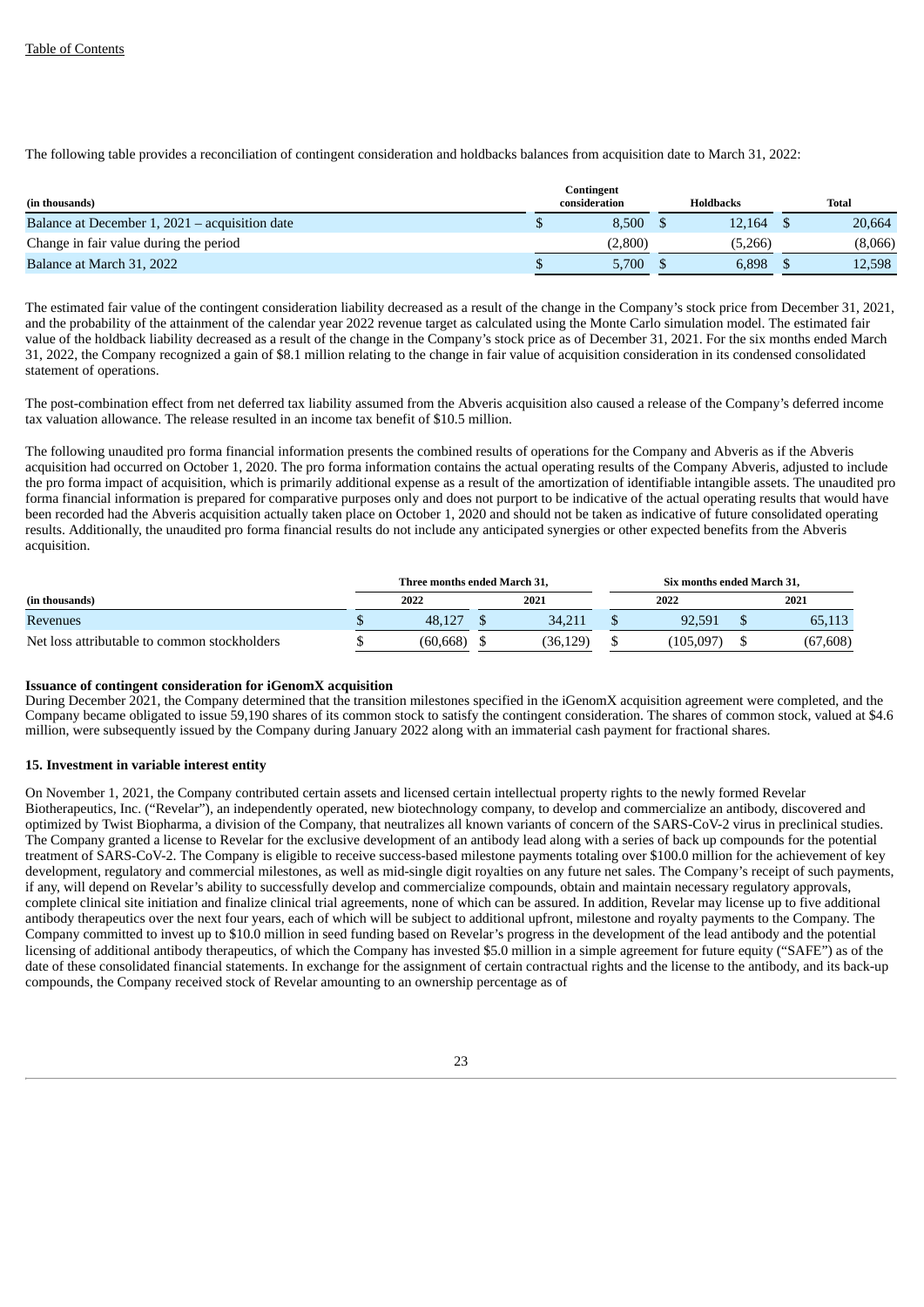the date of these financial statements of 49.80%, excluding shares and options reserved for future stock awards and further excluding shares that Revelar may issue to the Company upon conversion of its SAFEs.

The Company determined that Revelar is a VIE as the entity lacks sufficient equity to finance its activities without additional support. Additionally, the Company determined that it has (a) the power to direct the activities that significantly impact Revelar's economic performance and (b) the obligation to absorb losses of, and the right to receive benefits from, Revelar that are potentially significant to Revelar. As a result, the Company is deemed to be the primary beneficiary of Revelar and is required to consolidate Revelar in accordance with ASC 810.

Revelar incurred a net loss of approximately \$3.9 million and \$7.0 million for the three and six months ended March 31, 2022, and the decrease in net assets was fully absorbed by the Company.

Total assets included on the consolidated balance sheet for Revelar as of March 31, 2022 were \$6.5 million, primarily consisting of cash and cash equivalents. Total liabilities included on the consolidated balance sheet for Revelar as of December 31, 2021 were \$6.0 million, primarily consisting of accounts payable and accrued expenses.

On February 3, 2022, the Company purchased an additional SAFE issued by Revelar for \$2.5 million pursuant to the Asset License and Contract Assignment Agreement between the parties. In exchange for the SAFE, the Company obtained the right to receive shares of Revelar issued in a future preferred stock financing.

<span id="page-25-0"></span>On April 6, 2022, the Company purchased an additional SAFE issued by Revelar for \$2.5 million pursuant to the Asset License and Contract Assignment Agreement between the parties. In exchange for the SAFE, the Company obtained the right to receive shares of Revelar issued in a future preferred stock

\* \* \* \* \*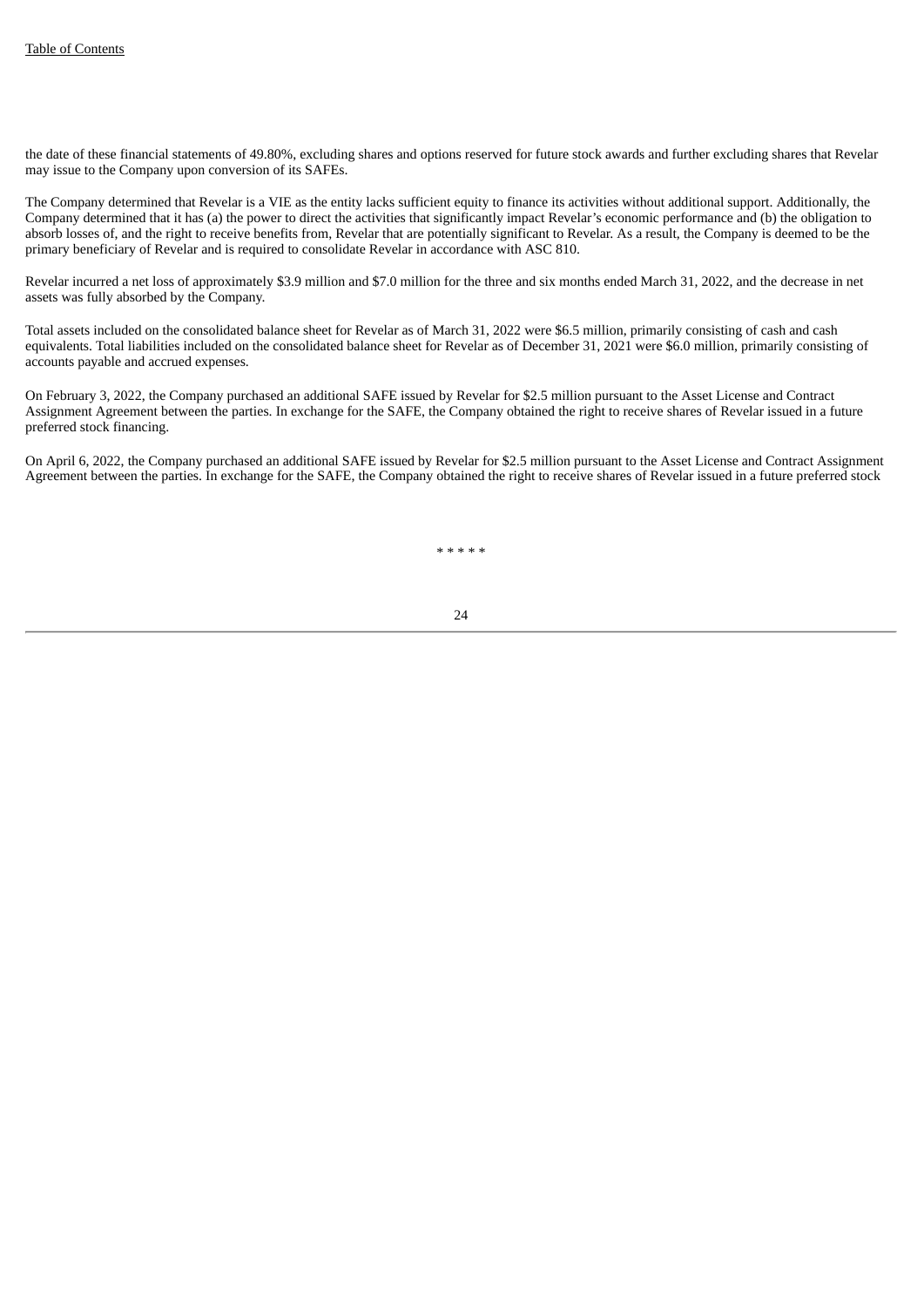#### **Item 2. Management's discussion and analysis of financial condition and results of operations**

You should read the following discussion and analysis of our financial condition and results of operations together with the unaudited condensed consolidated financial statements and related notes that are included elsewhere in this Quarterly Report on Form 10-Q and our Annual Report on Form 10- K for the fiscal year ended September 30, 2021 filed with the U.S. Securities and Exchange Commission, or the SEC, on November 23, 2021, or our Annual Report on Form 10-K. This discussion contains forward-looking statements based upon current plans, expectations and beliefs that involve risks and uncertainties including the effect of the COVID-19 pandemic and our response thereto. Our actual results may differ materially from those anticipated in these forward-looking statements as a result of various factors, including, but not limited to, those discussed in the section entitled "Risk Factors" and elsewhere in this Quarterly Report on Form 10-Q. In preparing this MD&A, we presume that readers have access to and have read the MD&A in our Annual Report on Form 10-K, pursuant to Instruction 2 to paragraph (b) of Item 303 of Regulation S-K.

#### **Overview**

We are an innovative synthetic biology and genomics company that has developed a scalable DNA synthesis platform to industrialize the engineering of biology. The core of our platform is a proprietary technology that pioneers a new method of manufacturing synthetic DNA by "writing" DNA on a silicon chip. We have miniaturized traditional chemical DNA synthesis reactions to write over one million short pieces of DNA on each silicon chip, approximately the size of a large mobile phone. We have combined this technology with proprietary software, scalable commercial infrastructure, and an ecommerce platform to create an integrated technology platform that enables us to achieve high levels of quality, precision, automation, and manufacturing throughput at a significantly lower cost than our competitors. We are leveraging our unique technology to manufacture a broad range of synthetic DNAbased products, including synthetic genes, tools for next-generation sample preparation, and antibody libraries for drug discovery and development.

Additionally, we believe our platform will enable new value-added opportunities, such as discovery partnerships for biologic drugs, and will enable new applications for synthetic DNA, such as digital data storage. We sell our synthetic DNA and synthetic DNA-based products to a customer base of approximately 2,900 customers across a broad range of industries.

We launched the first application of our platform, synthetic genes and oligo pools, in April 2016 to disrupt the gene synthesis market and make legacy DNA synthesis methods obsolete.

We have grown rapidly and generated revenues of \$48.1 million and \$31.2 million in the three months ended March 31, 2022 and 2021, respectively, while incurring net losses of \$60.7 million and \$37.9 million for the three months ended March 31, 2022 and 2021, respectively. Since our inception, we have incurred significant operating losses. To support our growth, we have increased our number of employees and increased investment in our manufacturing capabilities. Our ability to generate product revenue sufficient to achieve profitability will depend heavily on the success of our existing products and development and commercialization of additional products in the synthetic biology industry, biologic drug industry and the data storage industry.

For the three months ended March 31, 2022 and 2021, we served approximately 2,000 and 1,700 customers, respectively.

Highlights from three months ended March 31, 2022 compared with three months ended March 31, 2021 included:

- Revenue growth of 54% to \$48.1 million from \$31.2 million, primarily due to order growth in NGS tools, synthetic genes and antibody discovery; and
- Our gross margins were 38% and 39%, respectively.

We have built a scalable commercial platform that enables us to reach a diverse customer base in a variety of industries including industrial chemicals/materials, academic research, healthcare, food, agriculture and data storage. To address this diverse customer base, we have employed a multichannel strategy comprised of a direct sales force targeting synthetic DNA customers, international distributors, and an e-commerce platform. We launched our proprietary, innovative, and easy-to-use e-commerce platform in October 2017 to existing customers and expanded access to the general public in January 2018. Our platform allows customers to design, validate and place on-demand orders of customized DNA online. This is a key component of our strategy to address and support our diverse and growing customer base, as well as support commercial productivity, enhance the customer experience, and promote loyalty.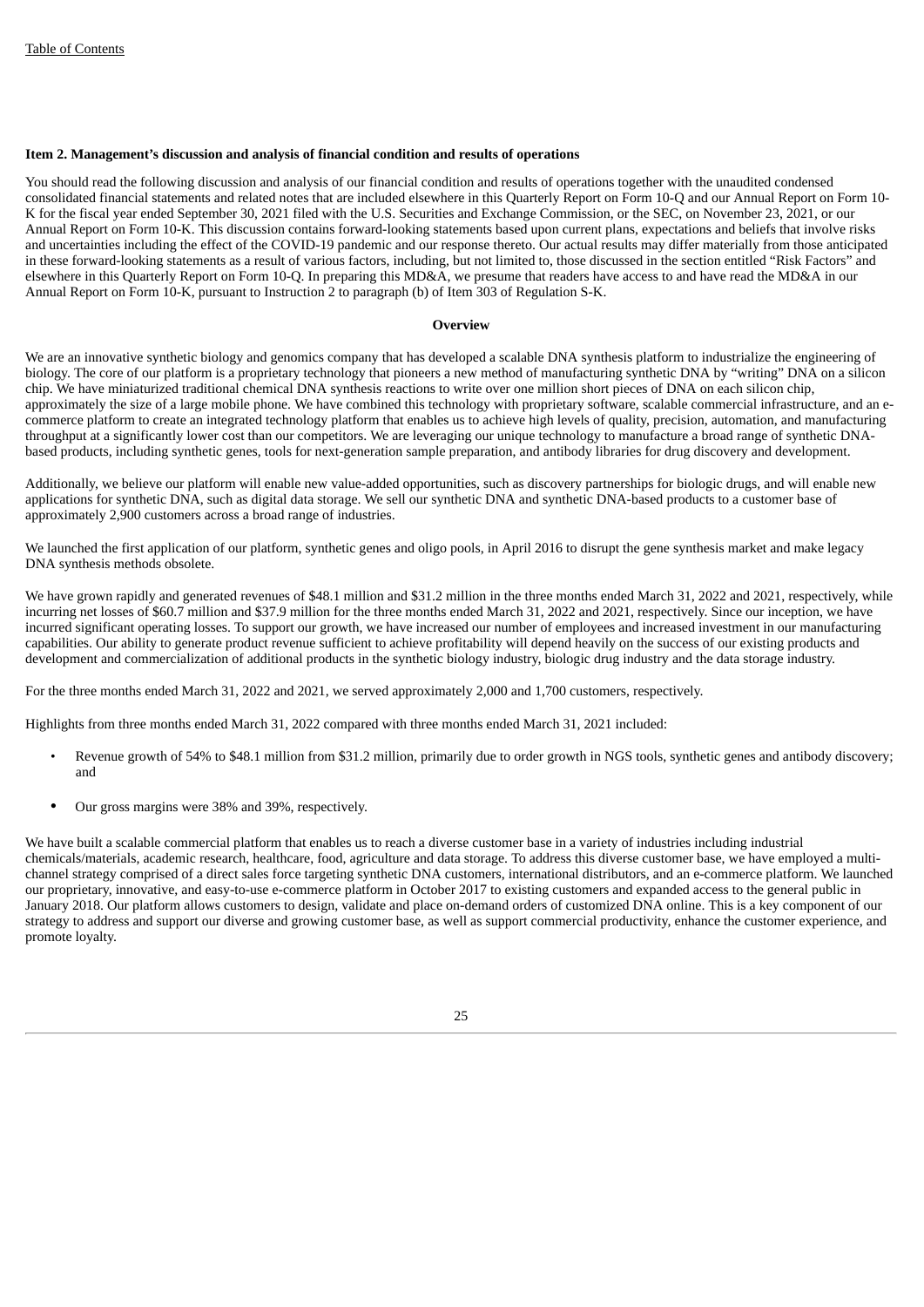In the three months ended March 31, 2022, our net revenues increased to \$48.1 million from net revenues of \$42.0 million in the three months ended December 31, 2021. Our synthetic gene revenue of \$14.2 million in the three months ended March 31, 2022 increased from \$13.5 million in the three months ended December 31, 2021 due to an increase in our customer base across all industries. Our antibody discovery revenue of \$6.6 million in the three months ended March 31, 2022 increased from \$4.8 million in the three months ended December 31, 2021 due to growth in our revenues from our recent Abveris acquisition. Our revenues from NGS tools increased to \$23.1 million in the three months ended March 31, 2022, from \$19.2 million in the three months ended December 31, 2021, due to an increase in revenue from our top customers and customer count growth in fiscal year 2022. Our selling, general and administrative expenses, or SG&A, increased to \$54.0 million in the three months ended March 31, 2022 from \$51.1 million in the three months ended December 31, 2021, due to an increase in payroll expenses, including stock-based compensation. Our research and development expenses increased from \$22.6 million in the three months ended December 31, 2021 to \$31.2 million in the three months ended March 31, 2022 due to an increase in payroll expenses related to increased headcount, stock-based compensation and production material costs and the timing of a grant reimbursement.

#### **COVID-19 considerations**

During the three months ended March 31, 2022, our revenues were not significantly affected by the COVID-19 pandemic. However, the extent to which the COVID-19 pandemic affects our future financial results and operations will depend on future developments which are highly uncertain and cannot be predicted, including the recurrence, severity and/or duration of the ongoing pandemic, and current or future domestic and international actions to contain and treat COVID-19.

We are and have been following public and private sector policies and initiatives to reduce the transmission of COVID-19, such as the imposition of travel restrictions and the promotion of social distancing and work-from-home arrangements. We have taken and continue to take a variety of measures to ensure the availability and functioning of our critical infrastructure, to promote the safety and security of our employees and to support the communities in which we operate. These measures include increasing our inventory, requiring remote working arrangements for employees not integral in physically making and shipping our products or who do not need specialized equipment to perform their work, investing in personal protective equipment, and providing paid sick leave to affected employees.

Due to the evolving nature of the situation, we are not able at this time to estimate the effect of COVID-19 on our financial results and operations, but the effect could be material for the remainder of fiscal year 2022 and/or during any future period affected either directly or indirectly by this pandemic. For further discussion of the risks relating to COVID-19, see Part II, Item 1A. "Risk Factors—We are subject to risks associated with COVID-19."

#### **Financial overview**

The following table summarizes certain selected historical financial results:

|                                              |  | Three months ended | March 31, |           | Six months ended<br>March 31, |            |      |           |  |
|----------------------------------------------|--|--------------------|-----------|-----------|-------------------------------|------------|------|-----------|--|
| (in thousands)                               |  | 2022               |           | 2021      |                               | 2022       | 2021 |           |  |
| <b>Revenues</b>                              |  | 48.127             |           | 31.204    |                               | 90,145     |      | 59,364    |  |
| Loss from operations                         |  | (60, 802)          |           | (38,004)  |                               | (116, 742) |      | (70, 798) |  |
| Net loss attributable to common stockholders |  | (60, 668)          |           | (37, 919) |                               | (106, 231) |      | (70, 819) |  |

#### **Revenues**

We generate revenue from sales of synthetic genes, oligo pools, NGS tools, DNA libraries and antibody discovery. Our ability to increase our revenues will depend on our ability to further penetrate the domestic and international markets, generate sales through our direct sales force, and over time from our ecommerce platform and launch new products.

## **Revenues by geography**

We have one reportable segment from the sale of synthetic DNA products. The following table shows our revenues by geography, based on our customers' shipping addresses. Americas consists of United States of America, Canada, Mexico, and South America; EMEA consists of Europe, Middle East and Africa; and APAC consists of Japan, China, South Korea, India, Singapore, Malaysia and Australia.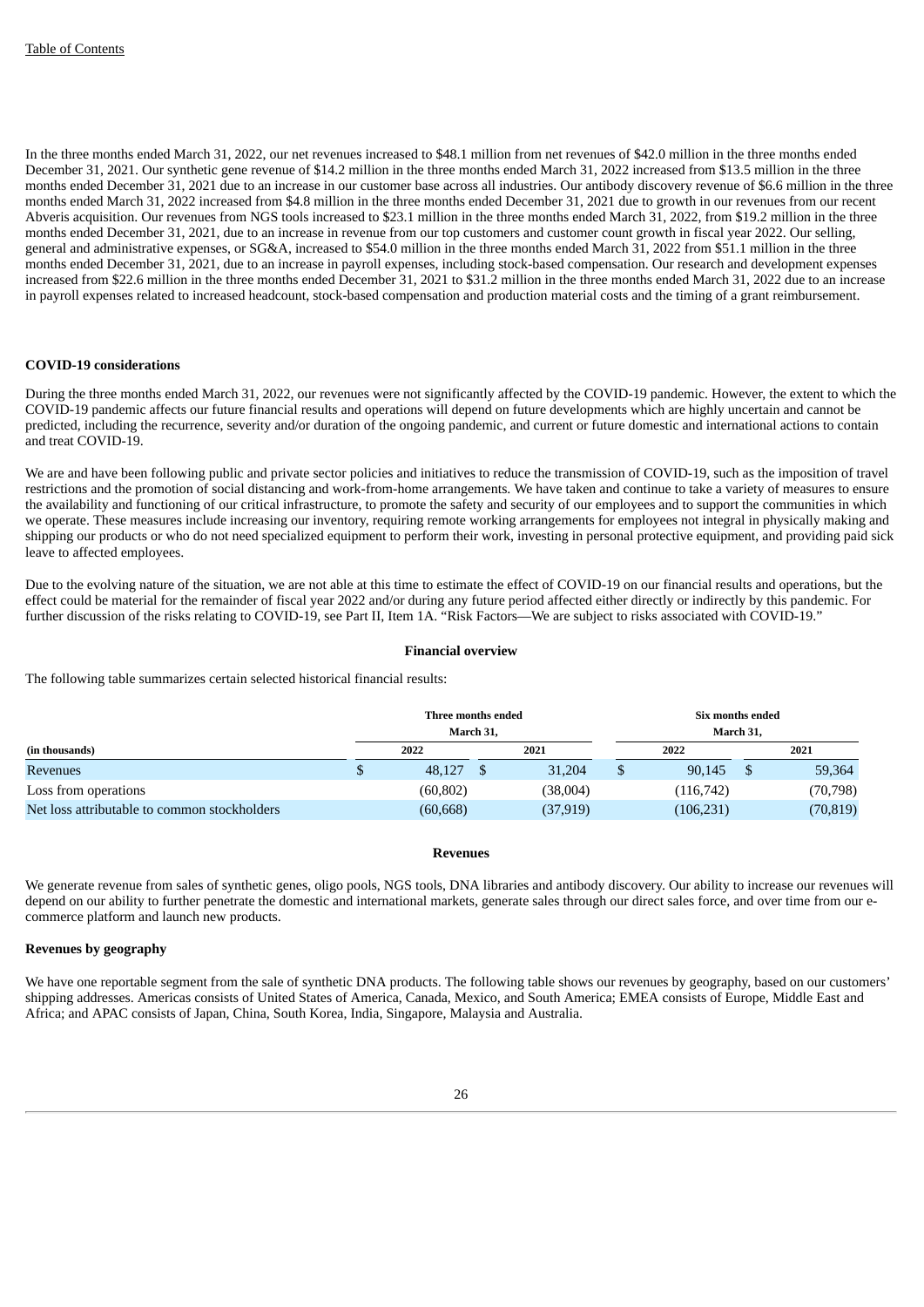| Three months ended March 31.           |  |        |               |  |        |               |  | Six months ended March 31. |           |  |        |       |  |  |  |  |  |  |
|----------------------------------------|--|--------|---------------|--|--------|---------------|--|----------------------------|-----------|--|--------|-------|--|--|--|--|--|--|
| (in thousands, except)<br>percentages) |  | 2022   | $\frac{9}{6}$ |  | 2021   | $\frac{0}{0}$ |  | 2022                       | $\%$      |  | 2021   | $\%$  |  |  |  |  |  |  |
| Americas                               |  | 28.458 | $59\%$ \$     |  | 18,561 | $59\%$ \$     |  | 51,839                     | $57\%$ \$ |  | 35,896 | 60 %  |  |  |  |  |  |  |
| EMEA                                   |  | 15.204 | 32 %          |  | 9.978  | 32 %          |  | 29,725                     | 33 %      |  | 19,036 | 32 %  |  |  |  |  |  |  |
| APAC                                   |  | 4.465  | 9%            |  | 2,665  | 9%            |  | 8,581                      | 10 %      |  | 4.432  | 8 %   |  |  |  |  |  |  |
| Total revenues                         |  | 48.127 | $100\%$ \$    |  | 31,204 | $100\%$ \$    |  | 90.145                     | 100 %     |  | 59.364 | 100 % |  |  |  |  |  |  |

## **Revenues by product**

The table below sets forth revenues by product:

|                                        | Three months ended March 31. |        |           |  |        |               |    | Six months ended March 31. |            |  |        |       |  |  |  |  |  |  |
|----------------------------------------|------------------------------|--------|-----------|--|--------|---------------|----|----------------------------|------------|--|--------|-------|--|--|--|--|--|--|
| (in thousands, except)<br>percentages) |                              | 2022   | $\%$      |  | 2021   | $\frac{0}{0}$ |    | 2022                       | $\%$       |  | 2021   | $\%$  |  |  |  |  |  |  |
| Synthetic genes                        |                              | 14,163 | $29\%$ \$ |  | 9,189  | 29 %          | -S | 27,688                     | $31\%$ \$  |  | 18.064 | 30%   |  |  |  |  |  |  |
| Oligo pools                            |                              | 2,308  | $5\%$     |  | 1,841  | 6 %           |    | 5,496                      | 6 %        |  | 3,351  | 6 %   |  |  |  |  |  |  |
| <b>DNA</b> libraries                   |                              | 1,967  | $4\%$     |  | 1,940  | $6\%$         |    | 3,228                      | 3%         |  | 3,041  | 5%    |  |  |  |  |  |  |
| Antibody discovery                     |                              | 6.587  | 14 %      |  | 1.283  | 4 %           |    | 11,400                     | 13 %       |  | 2,386  | $4\%$ |  |  |  |  |  |  |
| NGS tools                              |                              | 23,102 | 48 %      |  | 16,951 | 54 %          |    | 42,333                     | 47 %       |  | 32,522 | 55 %  |  |  |  |  |  |  |
| Total revenues                         |                              | 48,127 | 100 % \$  |  | 31.204 | 100 %         |    | 90,145                     | $100\%$ \$ |  | 59.364 | 100 % |  |  |  |  |  |  |

## **Revenues by industry**

The table below sets forth revenues by industry:

|                                    |        | Three months ended March 31, |        |               | Six months ended March 31. |           |  |        |       |  |  |  |
|------------------------------------|--------|------------------------------|--------|---------------|----------------------------|-----------|--|--------|-------|--|--|--|
| (in thousands, except percentages) | 2022   | $\%$                         | 2021   | $\frac{9}{6}$ | 2022                       | %         |  | 2021   | $\%$  |  |  |  |
| Industrial chemicals/materials     | 14.082 | $29\%$ \$                    | 8.661  | $28\%$ \$     | 26,800                     | $30\%$ \$ |  | 15,793 | 26 %  |  |  |  |
| Academic research                  | 9.485  | 20 %                         | 5.648  | 18 %          | 17,372                     | 19 %      |  | 10.549 | 18 %  |  |  |  |
| Healthcare                         | 24,111 | 50 %                         | 16.564 | 53 %          | 44.971                     | 50%       |  | 32,540 | 55 %  |  |  |  |
| Food/agriculture                   | 449    | 1 %                          | 331    | 1 %           | 1.002                      | 1 %       |  | 482    | $1\%$ |  |  |  |
| Total revenues                     | 48.127 | $100\%$ \$                   | 31,204 | $100\%$ \$    | 90.145                     | 100 %     |  | 59.364 | 100 % |  |  |  |

## **Product shipments including synthetic genes**

Shipments of all products and number of genes shipped in the three months ended March 31, 2022, December 31, 2021, September 30, 2021, June 30, 2021, March 31, 2021, December 31, 2020, September 30, 2020, and June 30, 2020 were as follows:

|                         |           | Three months ended |               |                 |           |              |               |          |  |  |  |  |  |  |
|-------------------------|-----------|--------------------|---------------|-----------------|-----------|--------------|---------------|----------|--|--|--|--|--|--|
|                         | March 31. | December 31.       | September 30, | <b>June 30.</b> | March 31, | December 31. | September 30, | June 30, |  |  |  |  |  |  |
| (in thousands)          | 2022      | 2021               | 2021          | 2021            | 2021      | 2020         | 2020          | 2020     |  |  |  |  |  |  |
| Number of genes shipped | 124       | 125                | 91            | 107             | 90        | 84           | 87            | 83       |  |  |  |  |  |  |
| Number of shipments     | 14        | ∸                  | ∸             |                 | ᅩ         |              |               | -        |  |  |  |  |  |  |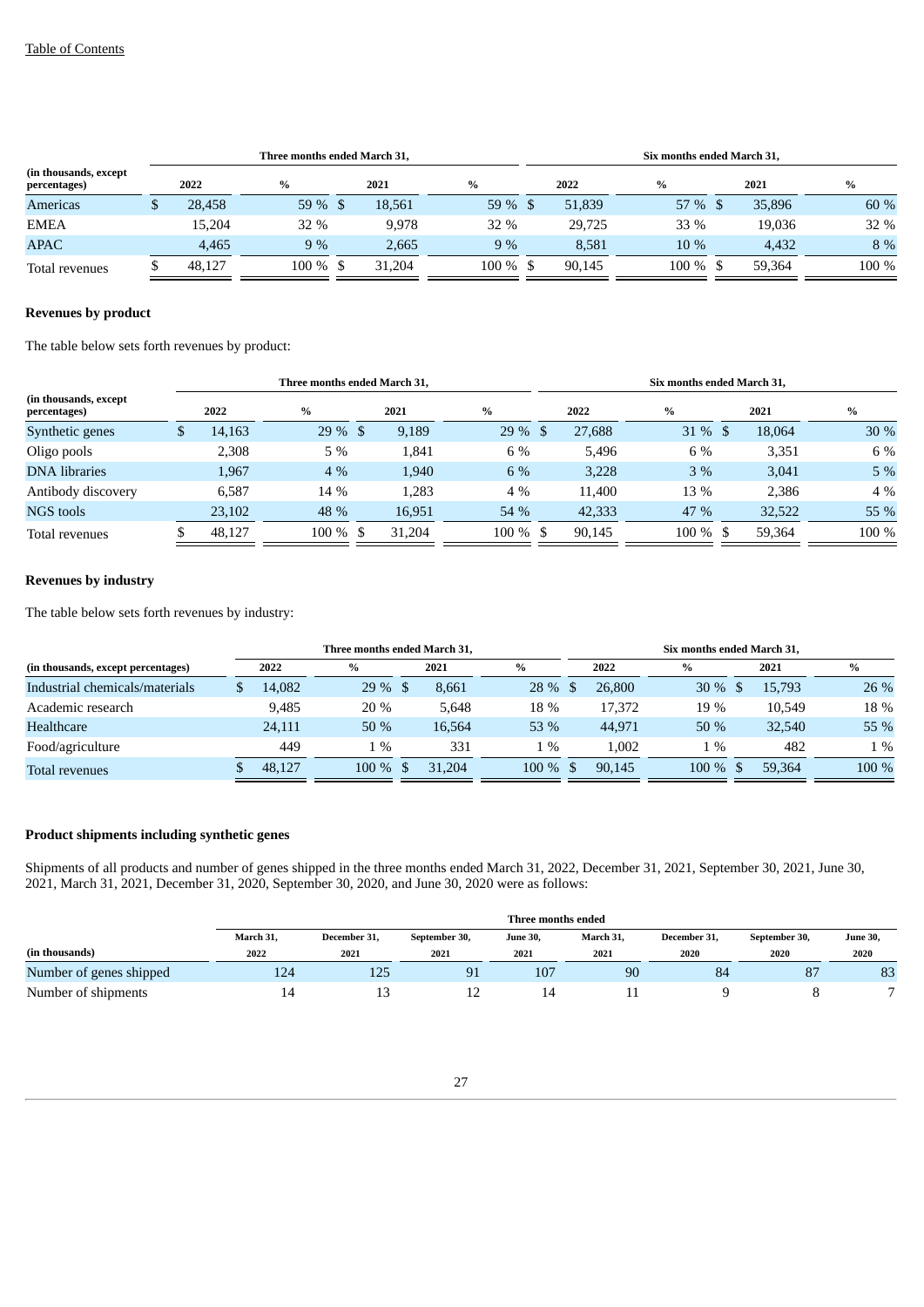#### **Comparison of the three months ended March 31, 2022 and 2021**

#### **Revenues**

|                                    |  |        |   | Three months ended | March 31,     |        |      |
|------------------------------------|--|--------|---|--------------------|---------------|--------|------|
| (in thousands, except percentages) |  | 2022   |   | 2021               | <b>Change</b> |        | $\%$ |
| <b>Revenues</b>                    |  | 48,127 | ω | 31,204             |               | 16,923 | 54 % |

In the three months ended March 31, 2022, revenues increased to \$48.1 million from \$31.2 million in the three months ended March 31, 2021. The revenue increase reflects growth in synthetic genes revenue of \$4.9 million, NGS tools revenue of \$6.1 million and antibody discovery revenue of \$5.3 million. Our synthetic genes revenue grew mainly due to growth in our customers across all industries including industrial chemicals, healthcare and academic research. In the three months ended March 31, 2022, we shipped approximately 124,000 genes compared to approximately 90,000 genes in the three months ended March 31, 2021, an increase of 38%. Synthetic gene pricing to our customers was relatively constant period-over-period. The primary reason for NGS tools revenue growth was the adoption of our product by a larger customer base. We do not believe that pricing changes had a meaningful impact on the revenue changes for NGS tools period-over-period. The antibody discovery revenue increased due to growth in revenues from both the Abveris acquisition and our antibody discovery project services.

#### **Cost of revenues**

|                                    |        | Three months ended | March 31. |               |      |
|------------------------------------|--------|--------------------|-----------|---------------|------|
| (in thousands, except percentages) | 2022   | 2021               |           | <b>Change</b> |      |
| Cost of revenues                   | 29,714 | 19,028             |           | 10,686        | 56 % |

In the three months ended March 31, 2022, cost of revenues increased to \$29.7 million from \$19.0 million in the three months ended March 31, 2021. The increase was primarily due to an increase in the consumption of reagents and production materials costs of \$5.8 million associated with the increased production due to higher sales volumes and product shipments. The increase in payroll and stock-based compensation expense of \$2.5 million was due to increased expenses related to supporting new product portfolio launches and an increase in volume of products shipped. Depreciation expense increased by \$0.7 million, information technology costs increased by \$0.4 million, outside services increased by \$0.2 million and maintenance costs increased by \$0.3 million.

#### **Research and development expenses**

| (in thousands, except percentages) | 2022   |  | 2021   | <b>Change</b> |      |
|------------------------------------|--------|--|--------|---------------|------|
| Research and development           | 31,231 |  | 15,791 | 15,440        | 98 % |

In the three months ended March 31, 2022, research and development expenses increased to \$31.2 million from \$15.8 million in the three months ended March 31, 2021. The increases were primarily in payroll and stock-based compensation expense of \$8.0 million associated with increasing our research and development headcount, in the consumption of reagents and production materials costs of \$4.2 million due to an increase in research activities, in outside services and consulting costs of \$3.1 million, primarily associated with the development activities for our data storage technology, and in facility costs of \$0.5 million. The grant reimbursements are netted against our research and development expenses and in the three months ended March 31, 2022, were \$1.0 million as compared to \$0.3 million in the three months ended March 31, 2021, reflecting the timing of the reimbursements.

#### **Selling, general and administrative**

| (in thousands, except percentages)  |  |        | Three months ended | March 31, |               |      |
|-------------------------------------|--|--------|--------------------|-----------|---------------|------|
|                                     |  | 2022   | 2021               |           | <b>Change</b> |      |
| Selling, general and administrative |  | 53,998 | 34,389             |           | 19,609        | 57 % |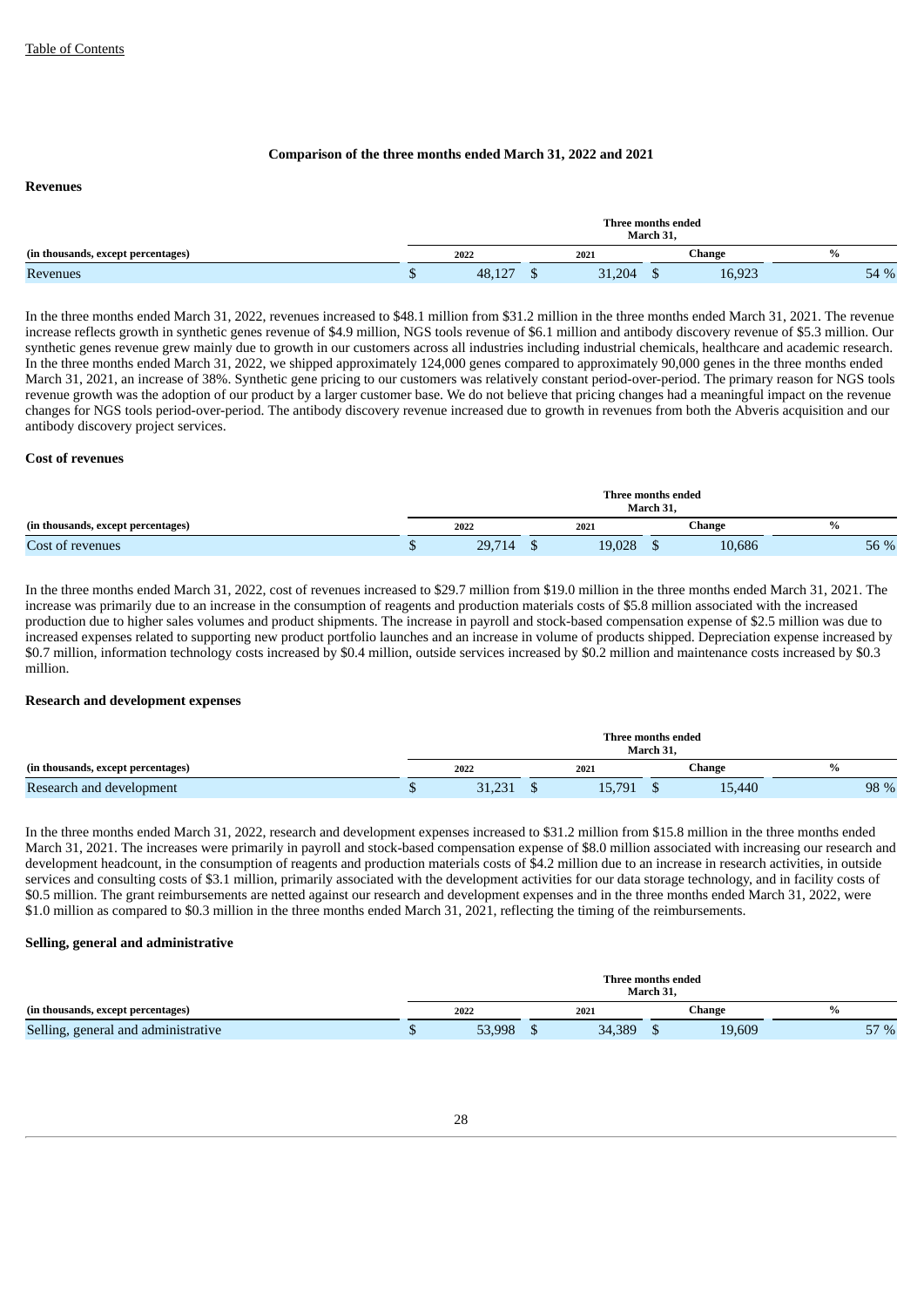In the three months ended March 31, 2022, selling, general and administrative expenses increased to \$54.0 million from \$34.4 million in the three months ended March 31, 2021, primarily due to increases in payroll expenses of \$14.6 million related to increased headcount in our commercial organization, and included \$7.9 million higher stock-based compensation expenses and \$1.5 million higher sales commission. Outside services and consulting costs increased by \$1.1 million, legal costs by \$0.3 million, depreciation and amortization expenses by \$1.1 million, travel costs by \$0.6 million and rent expense by \$1.7 million, mainly due to our Wilsonville facility lease expense.

## **Change in fair value of contingent consideration and holdbacks**

|                                                                | Three months ended<br>March 31. |      |  |        |           |  |  |  |  |  |
|----------------------------------------------------------------|---------------------------------|------|--|--------|-----------|--|--|--|--|--|
| (in thousands, except percentages)                             | 2022                            | 2021 |  | Change |           |  |  |  |  |  |
| Change in fair value of contingent consideration and holdbacks | (6,014)                         |      |  | (6,014 | $(100)\%$ |  |  |  |  |  |

In the three months ended March 31, 2022, we recognized the change in the fair value of \$6.0 million associated with the contingent consideration and holdbacks related to the acquisitions of Abveris as a result of the change of our stock price as of March 31, 2022.

#### **Interest, and other income (expense), net**

|                                                | Three months ended<br>March 31. |  |      |  |               |               |  |  |  |  |
|------------------------------------------------|---------------------------------|--|------|--|---------------|---------------|--|--|--|--|
| (in thousands, except percentages)             | 2022                            |  | 2021 |  | <b>Change</b> | $\frac{9}{6}$ |  |  |  |  |
| Interest income                                | 259                             |  | 157  |  | 102           | 65 %          |  |  |  |  |
| Interest expense                               | (29)                            |  | (95) |  | (66)          | (69)%         |  |  |  |  |
| Other income (expense)                         | (245)                           |  | 84   |  | (329)         | $(392)\%$     |  |  |  |  |
| Total interest and other income (expense), net | (15)                            |  | 146  |  | (293)         | $(110)\%$     |  |  |  |  |

In the three months ended March 31, 2022, interest income was \$0.3 million compared to \$0.2 million in the three months ended March 31, 2021, resulting from our short-term and long-term investments. The decrease in interest expense was related to the reduction in the amount of debt outstanding under our credit facility with Silicon Valley Bank.

#### **Benefit from (provision for) income taxes**

|                                           | Three months ended<br>March 31. |      |  |      |      |  |               |           |  |
|-------------------------------------------|---------------------------------|------|--|------|------|--|---------------|-----------|--|
| (in thousands, except percentages)        |                                 | 2022 |  | 2021 |      |  | <b>Change</b> |           |  |
| Benefit from (provision for) income taxes |                                 | 149  |  |      | (61) |  | (210)         | $(344)\%$ |  |

We recorded an income tax benefit of \$0.1 million in the three months ended March 31, 2022 mainly as a result of the business acquisition of Abveris. In the three months ended March 31, 2021, we recorded income tax expense of less than \$0.1 million.

#### **Comparison of the six months ended March 31, 2022 and 2021**

**Revenues**

|                                    | Six months ended<br>March 31. |        |  |        |   |        |      |  |  |
|------------------------------------|-------------------------------|--------|--|--------|---|--------|------|--|--|
| (in thousands, except percentages) |                               | 2022   |  | 2021   |   | Change | $\%$ |  |  |
| Revenues                           |                               | 90,145 |  | 59,364 | w | 30,781 | 52 % |  |  |

In the six months ended March 31, 2022, revenues increased to \$90.1 million from \$59.4 million in the six months ended March 31, 2021. The revenue increase reflects growth in synthetic genes revenue of \$9.6 million, NGS tools revenue of \$9.8 million, oligo pools revenue of \$2.1 million and antibody discovery revenue of \$9.0 million. Our synthetic genes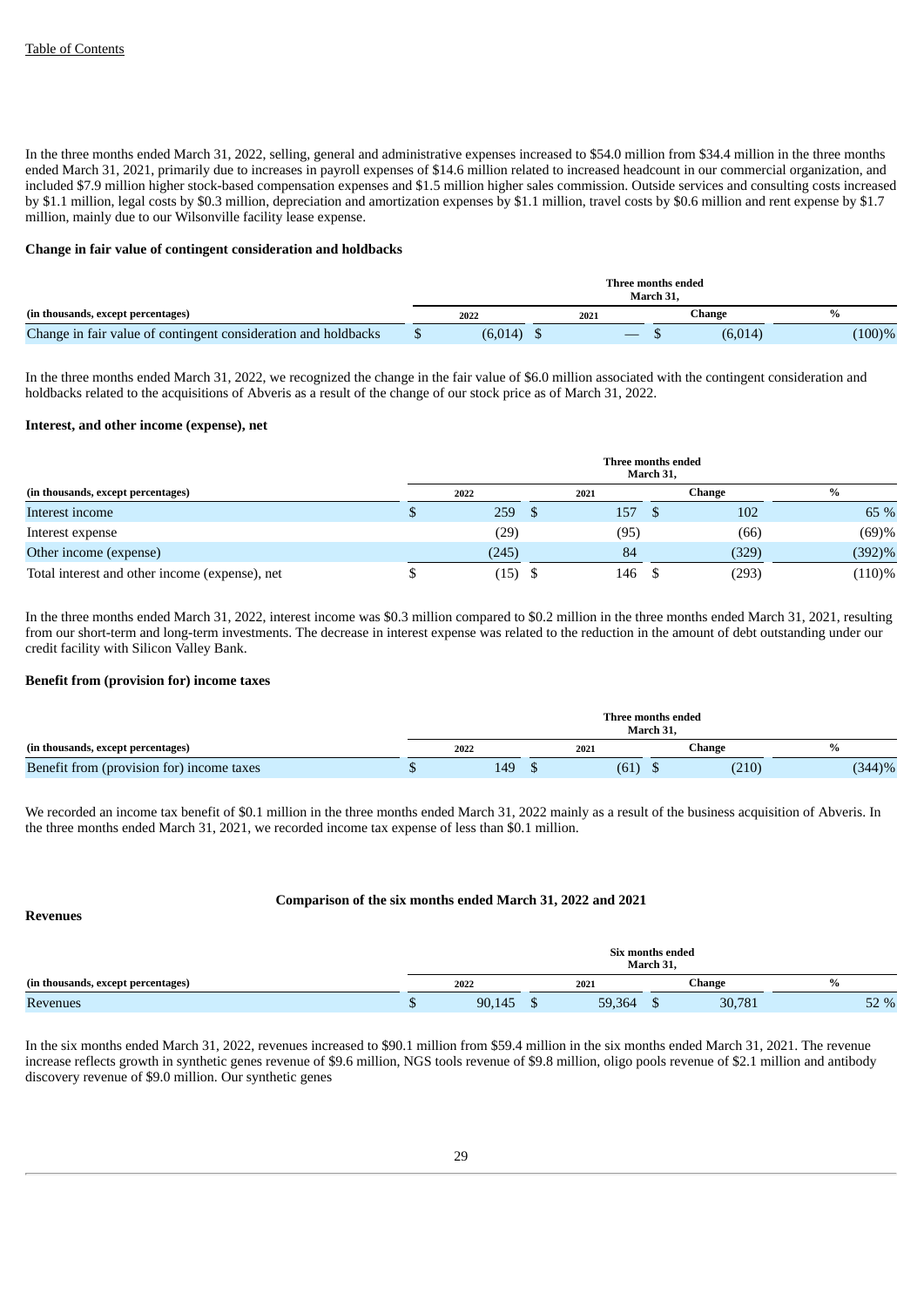revenue grew mainly due to growth in our customers across all industries including industrial chemicals, healthcare and academic research. In the six months ended March 31, 2022, we shipped approximately 249,000 genes compared to approximately 174,000 genes in the six months ended March 31, 2021, an increase of 43%. Synthetic gene pricing to our customers was relatively constant period-over-period. The primary reason for NGS tools revenue growth was the adoption of our product by a larger customer base. We do not believe that pricing changes had a meaningful impact on the revenue changes for NGS tools period-over-period. The antibody discovery revenue increased due to growth in revenues from both the Abveris acquisition and our antibody discovery project services.

## **Cost of revenues**

|                                    | Six months ended<br>March 31. |        |  |        |  |               |      |  |  |  |
|------------------------------------|-------------------------------|--------|--|--------|--|---------------|------|--|--|--|
| (in thousands, except percentages) |                               | 2022   |  | 2021   |  | <b>Change</b> |      |  |  |  |
| Cost of revenues                   |                               | 56,770 |  | 37,190 |  | 19,580        | 53 % |  |  |  |

In the six months ended March 31, 2022, cost of revenues increased to \$56.8 million from \$37.2 million in the six months ended March 31, 2021. The increase was primarily due to an increase in the consumption of reagents and production materials costs of \$10.4 million associated with the increased production due to higher sales volumes and product shipments. The increase in payroll and stock-based compensation expense of \$5.2 million was due to increased expenses related to supporting new product portfolio launches and an increase in volume of products shipped. Depreciation expense increased by \$1.3 million, information technology costs increased by \$0.8 million, outside services costs by \$0.3 million, maintenance cost increased by \$0.5 million and facility costs increased by \$0.3 million.

#### **Research and development expenses**

|                                    |  | Six months ended<br>March 31. |      |        |        |        |      |  |  |  |  |
|------------------------------------|--|-------------------------------|------|--------|--------|--------|------|--|--|--|--|
| (in thousands, except percentages) |  | 2022                          | 2021 |        | Change |        |      |  |  |  |  |
| Research and development           |  | 53,861                        |      | 29,791 |        | 24,070 | 81 % |  |  |  |  |

In the six months ended March 31, 2022, research and development expenses increased to \$53.9 million from \$29.8 million in the six months ended March 31, 2021. The increases were primarily in payroll and stock-based compensation expense of \$13.4 million associated with increasing our research and development headcount, an increase in the consumption of reagents and production materials costs of \$5.2 million due to an increase in research activities, an increase in outside services and consulting costs of \$6.2 million, primarily associated with the development activities for our data storage technology, and an increase in facility costs of \$0.8 million. The grant reimbursements, which are netted against our research and development expenses were \$3.2 million in the six months ended March 31, 2022, as compared to \$1.3 million in the six months ended March 31, 2021, reflecting the timing of the reimbursements.

#### **Selling, general and administrative**

| (in thousands, except percentages)  | 2022    | 2021 |        | Change |        |      |
|-------------------------------------|---------|------|--------|--------|--------|------|
| Selling, general and administrative | 105.096 |      | 63,181 |        | 41,915 | 66 % |

In the six months ended March 31, 2022, selling, general and administrative expenses increased to \$105.1 million from \$63.2 million in the six months ended March 31, 2021, primarily due to increases in payroll expenses of \$30.2 million related to increased headcount in our commercial organization, and included \$16.5 million higher of stock-based compensation expenses and \$3.0 million higher sales commission. Outside services, including advisory services, increased by \$2.7 million, legal costs by \$0.7 million, depreciation and amortization expenses by \$1.8 million, online services by \$0.6 million, advertising costs by \$0.5 million, travel costs by \$1.1 million and rent expense by \$3.0 million, mainly due to our Wilsonville facility lease expense.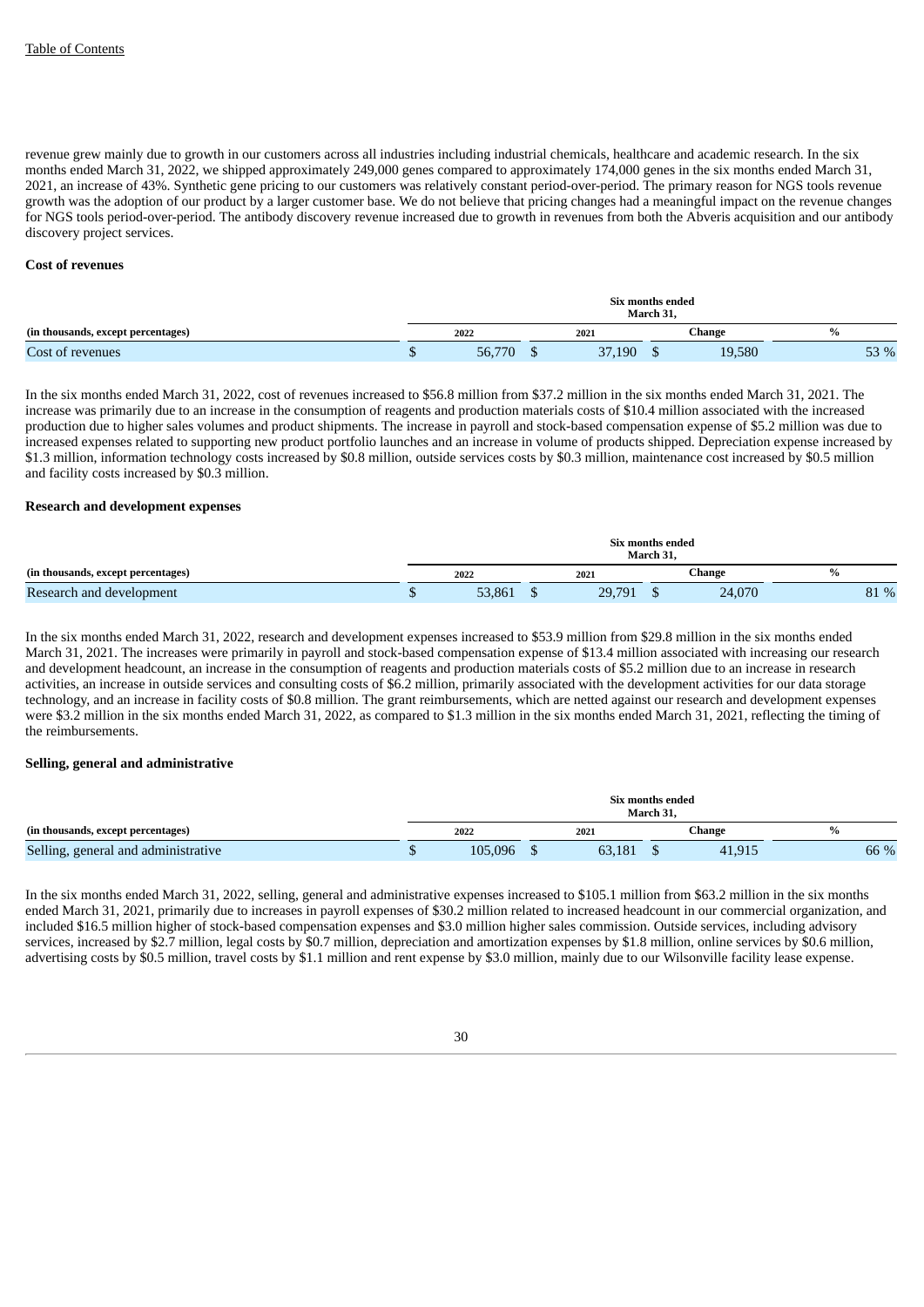#### **Change in fair value of contingent consideration and holdbacks**

|                                                                | Six months ended<br>March 31. |         |  |                                           |  |          |           |  |
|----------------------------------------------------------------|-------------------------------|---------|--|-------------------------------------------|--|----------|-----------|--|
| (in thousands, except percentages)                             |                               | 2022    |  | 2021                                      |  | Change   |           |  |
| Change in fair value of contingent consideration and holdbacks |                               | (8.840) |  | $\qquad \qquad \overline{\qquad \qquad }$ |  | (8, 840) | $(100)\%$ |  |

In the six months ended March 31, 2022, we recognized the change in the fair value of \$8.1 million and \$0.8 million associated with the contingent consideration and holdbacks related to the acquisitions of Abveris and iGenomX, respectively, as a result of the change in our stock price as of March 31, 2022.

## **Interest, and other income (expense), net**

|                                                | Six months ended<br>March 31. |  |       |        |       |               |  |  |  |
|------------------------------------------------|-------------------------------|--|-------|--------|-------|---------------|--|--|--|
| (in thousands, except percentages)             | 2022                          |  | 2021  | Change |       | $\frac{9}{6}$ |  |  |  |
| Interest income                                | 412                           |  | 291   |        | 121   | 42 %          |  |  |  |
| Interest expense                               | (54)                          |  | (213) |        | (159) | (75)%         |  |  |  |
| Other income (expense)                         | (401)                         |  |       |        | (409) | $(5,113)\%$   |  |  |  |
| Total interest and other income (expense), net | (43)                          |  | 86    |        | (447) | (150)%        |  |  |  |

In the six months ended March 31, 2022, interest income was \$0.4 million compared to \$0.3 million in the six months ended March 31, 2021, resulting from our short-term and long-term investments. The decrease in interest expense was related to the reduction in the amount of debt outstanding under our credit facility with Silicon Valley Bank.

## **Benefit from (provision for) income taxes**

|                                           |  | Six months ended<br>March 31. |        |  |       |  |           |             |  |  |
|-------------------------------------------|--|-------------------------------|--------|--|-------|--|-----------|-------------|--|--|
| (in thousands, except percentages)        |  | 2022                          |        |  | 2021  |  | Change    |             |  |  |
| Benefit from (provision for) income taxes |  |                               | 10,554 |  | (107) |  | (10, 661) | $(9,964)\%$ |  |  |

We recorded an income tax benefit of \$10.6 million in the six months ended March 31, 2022 mainly as a result of the business acquisition of Abveris. In the six months ended March 31, 2021, we recorded income tax expense of \$0.1 million.

#### **Liquidity and capital resources**

## **Sources of liquidity**

To date, we have financed our operations principally through public equity raises, private placements of our convertible preferred stock, borrowings from credit facilities and revenue from our commercial operations.

Since our inception on February 4, 2013 and through March 31, 2022, we have received an aggregate of \$1,333.7 million in net proceeds from the issuance of equity securities and an aggregate of \$13.8 million from debt. As of March 31, 2022, we had a balance of \$407.6 million of cash and cash equivalents, \$166.2 million in short-term investments, and \$30.6 million in long-term investments.

## **Operating capital requirements**

Our primary uses of capital are, and we expect will continue to be for the near future, compensation and related expenses, manufacturing costs, laboratory and related supplies, legal and other regulatory expenses and general overhead costs and the capital expenditures for our facility expansion including our "Factory of the Future" in Wilsonville, Oregon. We had \$60.3 million in commitments for capital expenditures as of March 31, 2022.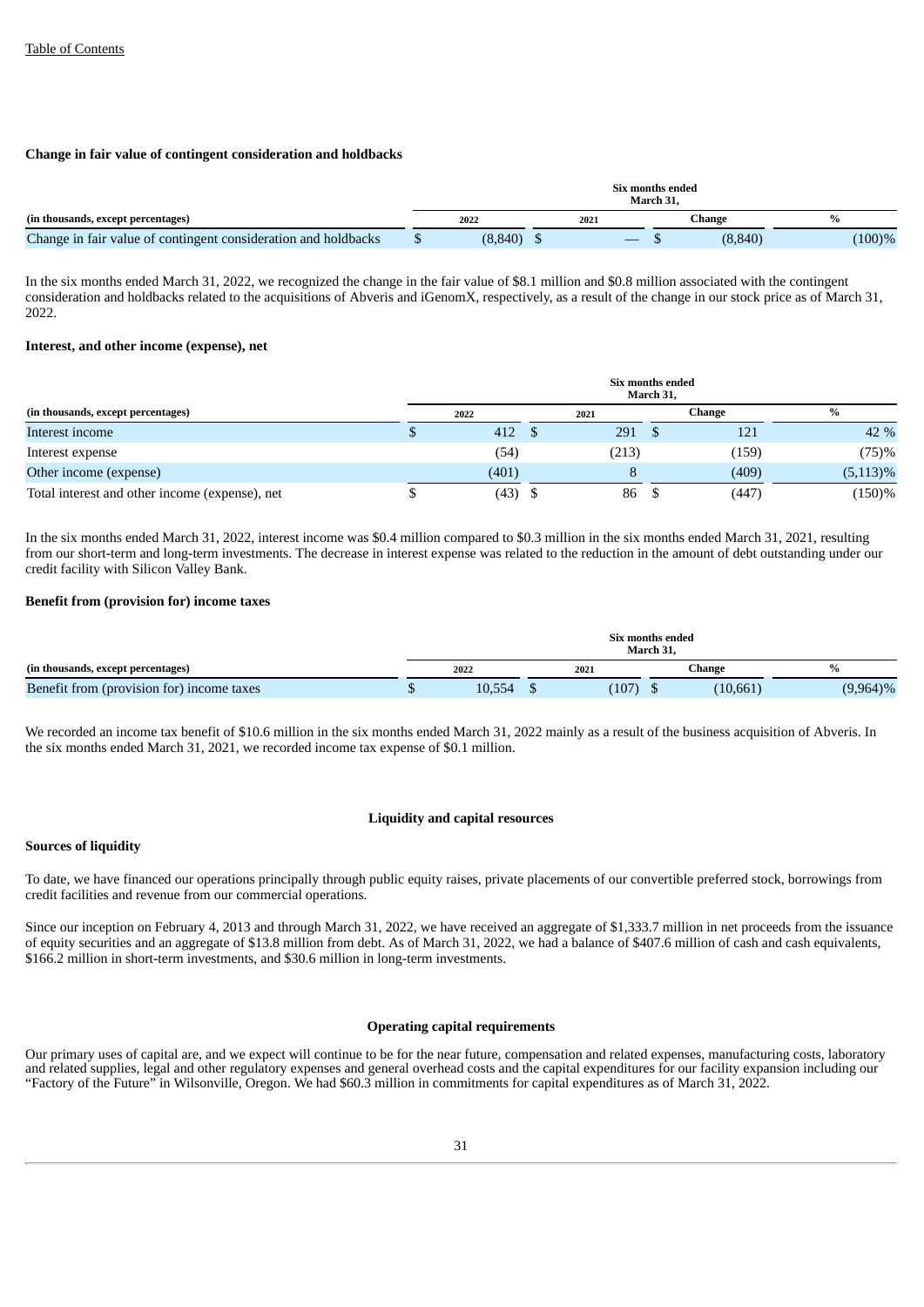#### **Cash flows**

The following table summarizes our sources and uses of cash and cash equivalents:

|                                           | Six months ended<br>March 31, |               |  |           |  |  |  |
|-------------------------------------------|-------------------------------|---------------|--|-----------|--|--|--|
| (in thousands)                            |                               | 2022          |  | 2021      |  |  |  |
| Net cash used in operating activities     |                               | $(88,993)$ \$ |  | (49, 481) |  |  |  |
| Net cash used in investing activities     |                               | (239, 876)    |  | 27,669    |  |  |  |
| Net cash provided by financing activities |                               | 270,605       |  | 328,372   |  |  |  |

#### *Operating activities*

Net cash used in operating activities was \$89.0 million in the six months ended March 31, 2022 and consisted primarily of a net loss of \$106.2 million adjusted for non-cash items including depreciation and amortization expenses of \$7.1 million, deferred tax liability of \$11.0 million, stock-based compensation expense of \$40.6 million, change in fair value of contingent consideration of \$8.8 million, and a net change in operating assets and liabilities of \$12.9 million. The change in operating assets and liabilities was mainly due to increases in accounts receivable of \$3.8 million, inventories of \$12.8 million and prepaid expenses of \$1.4 million, offset by a decrease in other non-current assets of \$3.9 million and accrued expenses of \$1.9 million.

Net cash used in operating activities was \$49.5 million in the six months ended March 31, 2021 and consisted primarily of a net loss of \$70.8 million adjusted for non-cash items, including depreciation and amortization expenses of \$4.6 million, stock-based compensation expense of \$18.6 million, and a net change in operating assets and liabilities of \$2.9 million. The change in operating assets and liabilities was mainly due to increases in accounts payable of \$3.8 million and other liabilities of \$1.1 million, offset by decreases in accounts receivable of \$1.3 million, inventory of \$3.5 million and prepaid expenses of \$2.7 million.

#### *Investing activities*

In the six months ended March 31, 2022, our investing activities used net cash of \$239.9 million. The use of net cash resulted primarily from the net impact of purchases, sale and maturity of investments of \$187.0 million, new businesses acquired of \$8.2 million and purchases of laboratory property, equipment and computers of \$44.8 million.

In the six months ended March 31, 2021, our investing activities used net cash of \$27.7 million. The net cash provided resulted primarily from the net impact of purchases and maturity of investments of \$39.7 million and purchases of laboratory property, equipment and computers of \$12.0 million.

#### *Financing activities*

Net cash provided by financing activities was \$270.6 million in the six months ended March 31, 2022, which consisted of \$269.8 million in proceeds from a public offering of our common stock, net of underwriting discounts and commissions and offering expenses, \$2.4 million from proceeds from issuance of shares under the 2018 ESPP and \$4.0 million from the exercise of stock options, offset by \$1.6 million in principal payments on long term debt and \$4.1 million in repurchases of common stock for income tax withholdings.

Net cash provided by financing activities was \$328.4 million in the six months ended March 31, 2021, which consisted of \$323.9 million in proceeds from a public offering of our common stock, net of underwriting discounts and commissions and offering expenses, \$2.8 million from proceeds from issuance of shares under the 2018 ESPP and \$9.1 million from the exercise of stock options, offset by \$1.7 million in principal payments on long term debt and \$5.8 million in repurchases of common stock for income tax withholdings.

#### **Off-balance sheet arrangements**

We do not have any off-balance sheet arrangements.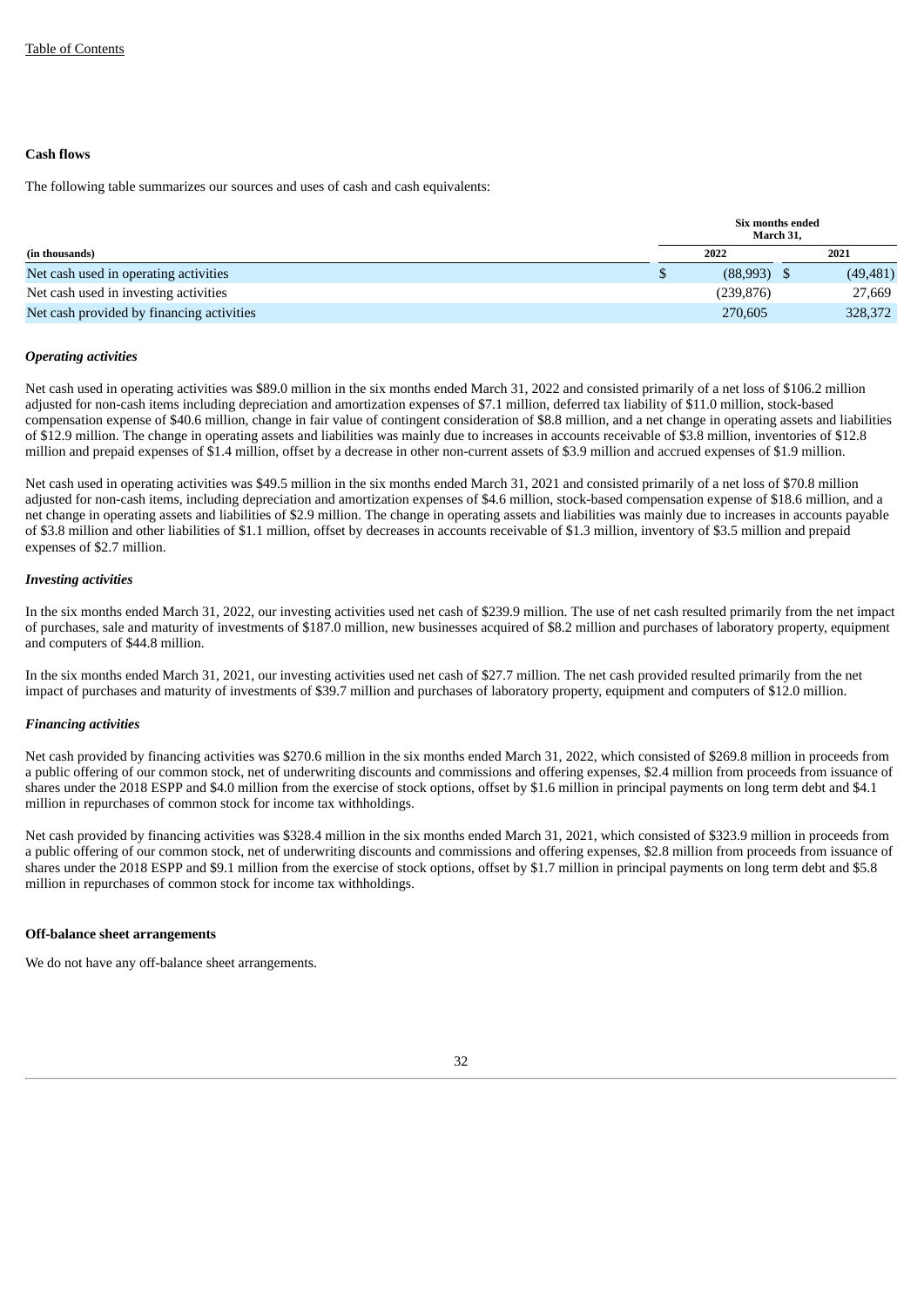#### **Contractual obligations and other commitments**

Our contractual obligations have not materially changed from those reported in our Annual Report on Form 10-K other than transactions noted below.

On August 6, 2021, Abveris, which was subsequently acquired by us, entered into a 10-year, 5-month operating lease for approximately 22,000 square-feet of office space located in Boston, Massachusetts, to further expand operations. Upon execution of the lease agreement, Abveris provided the landlord an approximate \$0.6 million irrevocable letter of credit as a security deposit. Abveris will pay an initial annual base rent of approximately \$1.2 million, which is subject to scheduled 2% annual increases, plus certain operating expenses. We have the right to sublease the facility, subject to landlord consent. The lease commenced on March 3, 2022. As of lease commencement date, the total future minimum lease payments under the agreement were \$13.2 million.

#### **Critical accounting policies and significant management estimates**

The discussion and analysis of our financial condition and results of operations are based upon our condensed consolidated financial statements, which have been prepared in accordance with accounting principles generally accepted in the United States of America. The preparation of these financial statements requires management to make estimates and judgments that affect the reported amounts of assets, liabilities, revenues and expenses, and related disclosures of contingent assets and liabilities. On an ongoing basis, management evaluates the reasonableness of its estimates. Management bases its estimates on historical experience and on various assumptions that are believed to be reasonable under the circumstances, the results of which form the basis for making judgments about the carrying values of assets and liabilities that are not readily available from other sources. Actual results may differ materially from these estimates under different assumptions or conditions.

We believe the following critical accounting policies require that we make significant judgments and estimates in preparing our consolidated financial statements.

#### **Revenue recognition**

Our revenue is generated through the sale of synthetic biology tools, such as synthetic genes, or clonal genes and fragments, oligonucleotide pools, or oligo pools, NGS tools and DNA libraries. We recognize revenue when control of the products is transferred to the customer and at a transaction price that is determined based on the agreed upon rates in the applicable order or master supply agreement applied to the quantity of synthetic DNA that was manufactured and shipped to the customer.

Contracts with customers are in the written form of a purchase order or a quotation, which outline the promised goods and the agreed upon price. Such orders are often accompanied by a Master Supply or Distribution Agreement that establishes the terms and conditions, rights of the parties, delivery terms, and pricing. We assess collectability based on a number of factors, including past transaction history and creditworthiness of the customer.

For all of our contracts to date, other than Biopharma contracts, the customer orders a specified quantity of a synthetic DNA sequence; therefore, the delivery of the ordered quantity per the purchase order is accounted for as one performance obligation.

The transaction price is determined based on the agreed upon rates in the purchase order or master supply agreements applied to the quantity of synthetic DNA that was manufactured and shipped to the customer. Our contracts include only one performance obligation—the shipment of the product to the customer. Accordingly, all of the transaction price, net of any discounts, is allocated to the one performance obligation. Our sales are primarily subject to Ex Works (as defined in Incoterms 2010) and delivery terms and revenue is recorded at the point in time when products are picked up by the customer's freight forwarder, as we have determined that this is the point in time that product control transfers to the customer. Therefore, upon shipment of the product, there are no remaining performance obligations. Our shipping and handling activities are performed before the customer obtains control of the goods and therefore are considered a fulfillment cost. We have elected to exclude all sales and value added taxes from the measurement of the transaction price. We have not adjusted the transaction price for significant financing since the time period between the transfer of goods and payment is less than one year. We have elected the practical expedient of not disclosing the consideration allocated to remaining performance obligations and an explanation of when those amounts are expected to be recognized as revenue since the duration of our contracts is less than one year.

We recognize revenue at a point in time when control of the products is transferred to the customer.

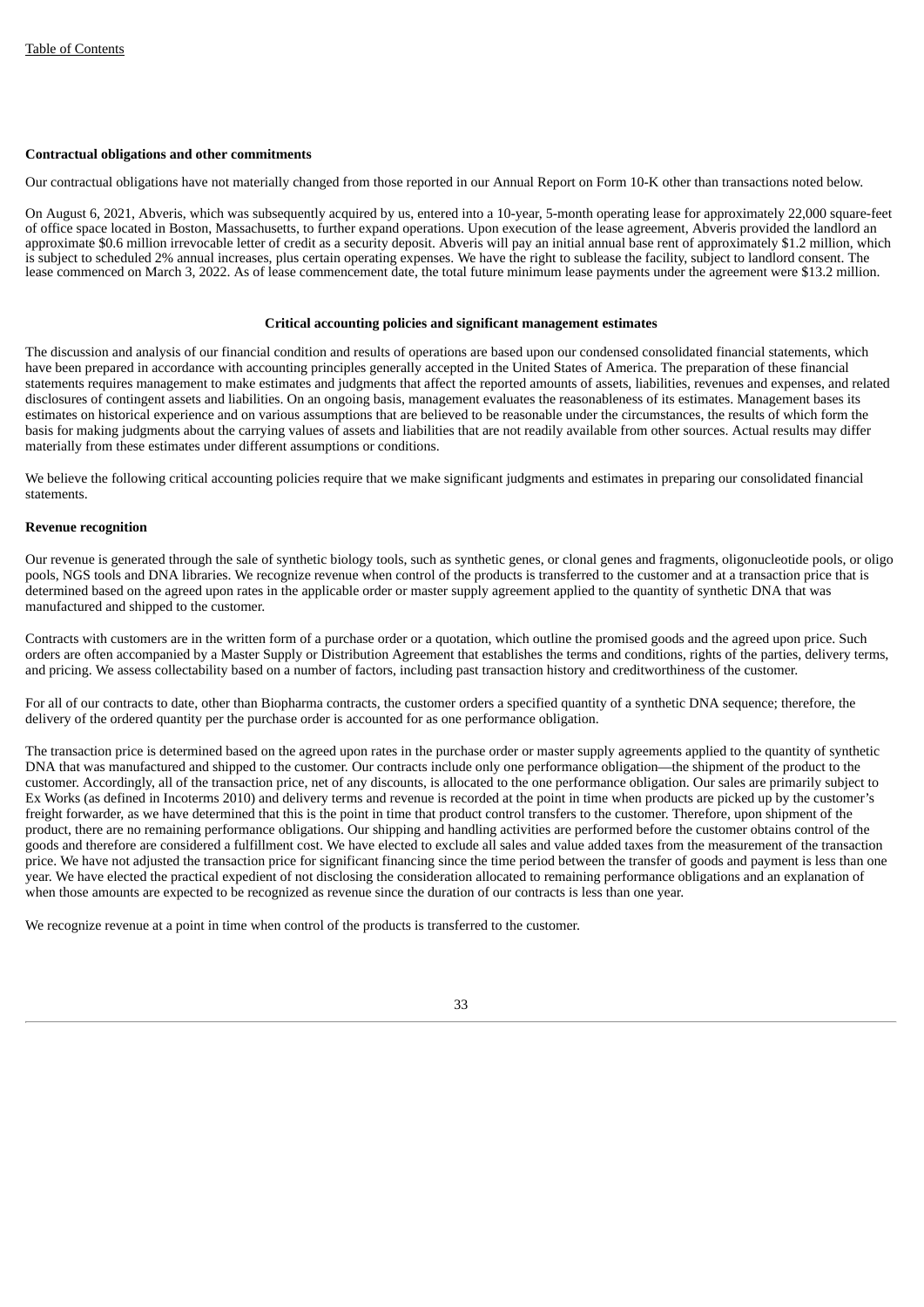Our Biopharma revenue currently primarily consists of research and development agreements with third parties that provide for up-front and milestonebased payments. We also enter into research and development agreements that do not include up-front or milestone-based payments and recognize revenue on these types of agreements based on the timing of development activities. Our research and development agreements may include more than one performance obligation. At the inception of the agreement, we assess whether each obligation represents a separate performance obligation or whether such obligations should be combined as a single performance obligation. The transaction price for each agreement is determined based on the amount of consideration we expect to be entitled to for satisfying all performance obligations within the agreement. We assess the nature of the combined performance obligation to determine whether the combined performance obligation is satisfied over time or at a point in time and, if over time, the appropriate method of measuring progress for purposes of recognizing revenue. In agreements where we satisfy performance obligation(s) over time, we recognize development revenue typically using an input method based on our costs incurred relative to the total expected cost which determines the extent of our progress toward completion. As part of the accounting for these arrangements, we must develop estimates and assumptions that require judgment to determine the transaction price and progress towards completion. We review our estimate of the transaction price and progress toward completion based on the best information available to recognize the cumulative progress toward completion as of the end of each reporting period and make revisions to such estimates as necessary. Also, these research and development agreements may include license payments. We recognize revenue from functional license agreements when the license is transferred to the customer and the customer is able to use and benefit from the license. A functional license has significant standalone functionality because it can be used "as is" for performing a specific task.

We had contract assets of \$5.7 million and contract liabilities of \$1.6 million as of March 31, 2022. For all periods presented, there was no revenue recognized in a reporting period from performance obligations satisfied in previous periods.

Based on the nature of our contracts with customers, which are recognized over a term of less than 12 months, we have elected to use the practical expedient whereby costs to obtain a contract are expensed as they are incurred.

We state our revenues net of any taxes collected from customers that are required to be remitted to various government agencies. The amount of taxes collected from customers and payable to governmental entities is included on the balance sheet as part of "Accrued expenses and other current liabilities."

#### **Stock-based compensation**

We have granted stock-based awards, consisting of stock options and restricted stock, to our employees, certain non-employee consultants and certain members of our board of directors. We measure stock-based compensation expense for restricted stock and stock options granted to our employees and directors on the date of grant and recognize the corresponding compensation expense of those awards over the requisite service period, which is generally the vesting period of the respective award. We measure stock-based compensation expense for restricted stock and stock options granted to non-employee consultants on the date of grant and recognize the corresponding compensation expense of those awards over the period in which the related services are received. We adjust for actual forfeitures as they occur.

We have granted performance-based stock units (PSUs) to executive officers and senior level employees. We use the Black-Scholes method to calculate the fair value at the grant date without regard to the vesting condition and will recognize compensation cost for the units that are expected to vest.

#### **Business combination**

Accounting for a business acquisition requires management to make significant estimates and assumptions as of acquisition date, which are inherently uncertain. Intangible assets we have recognized from such transaction, includes goodwill, development technology and customer relationships. Significant judgment was exercised in determining the fair value of the developed technology intangible assets acquired, which included estimates and assumptions related to the projected revenues (specifically volume of sales), discount rate, and technology obsolescence curve.

Critical estimates in valuing certain of the intangible assets we have acquired include, but are not limited to, projected revenues, technology obsolescence and discount rate. The rates used to discount expected future revenue to present value are typically derived from a weighted-average cost of capital analysis and adjusted to reflect inherent risks. Unanticipated events and circumstances may occur that could affect either the accuracy or validity of such assumptions, estimates or actual results.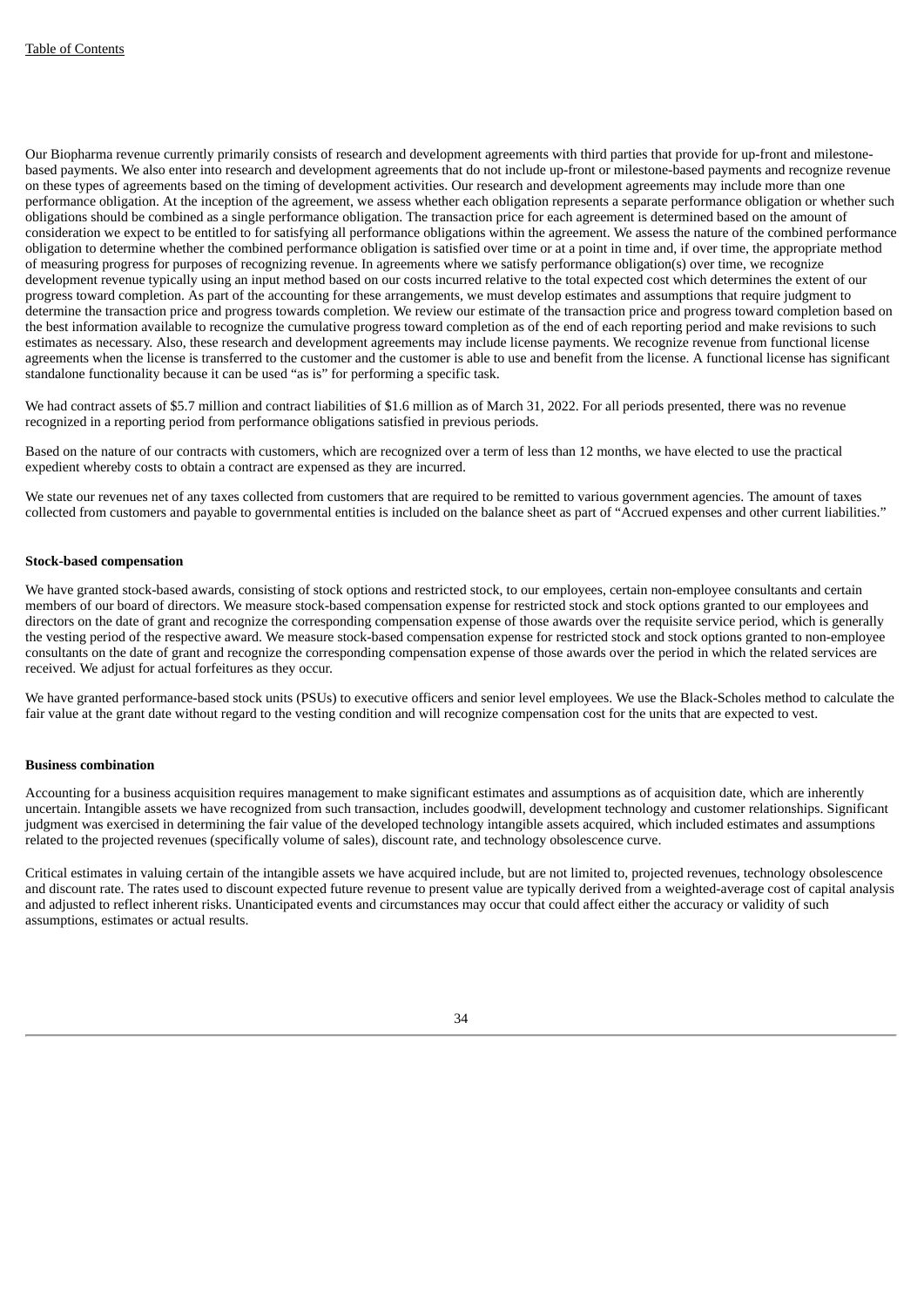#### **Goodwill**

Determining when to test for impairment, the reporting unit, the assets and liabilities of the reporting unit, and the fair value of the reporting unit requires significant judgment and involves the use of significant estimates and assumptions. We test goodwill for impairment in our fourth quarter each year, or more frequently if indicators of an impairment exist, to determine whether it is more likely than not that the fair value of the reporting unit with goodwill is less than its carrying value. For reporting units for which this assessment concludes that it is more likely than not that the fair value is more than its carrying value, goodwill is considered not impaired and we are not required to perform the goodwill impairment test. Qualitative factors considered in this assessment include industry and market considerations, overall financial performance, and other relevant events and factors affecting the fair value of the reporting unit. For reporting units for which this assessment concludes that it is more likely than not that the fair value is below the carrying value, goodwill is tested for impairment by determining the fair value of the reporting unit and comparing it to the carrying value of the net assets assigned to the reporting unit. If the fair value of the reporting unit exceeds its carrying value, goodwill is considered not impaired. If the carrying value of the reporting unit exceeds its fair value, we would record an impairment loss up to the difference between the carrying value and implied fair value.

#### **Recent issued accounting pronouncements**

For a description of accounting changes and recent accounting pronouncements, including the expected dates of adoption and estimated effects, if any, on our condensed consolidated financial statements, see Note 2, "Summary of significant accounting policies" in Item 1 of Part I of this Quarterly Report on Form 10-Q for a further discussion of the impairment analysis of acquisition related intangible assets.

#### <span id="page-36-0"></span>**Item 3.** *Quantitative and qualitative disclosures about market risk*

#### **Interest rate sensitivity**

We are exposed to market risk related to changes in interest rates. We had cash, cash equivalents, and marketable securities of \$604.4 million and \$477.9 million as of March 31, 2022 and September 30, 2021, respectively, which consisted of primarily of money market funds and marketable securities, largely composed of investment grade, short to intermediate term fixed income securities.

The primary objective of our investment activities is to preserve capital to fund our operations. We also seek to maximize income from our investments without assuming significant risk. To achieve our objectives, we maintain a portfolio of investments in a variety of securities of high credit quality and short-term duration, according to our board-approved investment policy. Our investments are subject to interest rate risk and could fall in value if market interest rates increase. A hypothetical 10% relative change in interest rates during any of the periods presented would not have a material impact on our condensed consolidated financial statements.

## **Foreign currency sensitivity**

The majority of our transactions occur in U.S. dollars. However, we do have certain transactions that are denominated in currencies other than the U.S. dollar, primarily the Euro, Chinese Yuan, and British Pound, and we therefore are subject to foreign exchange risk. The fluctuation in the value of the U.S. dollar against other currencies affects the reported amounts of expenses, assets and liabilities primarily associated with a limited number of manufacturing activities.

We do not use derivative financial instruments for speculative trading purposes, nor do we hedge foreign currency exchange rate exposure in a manner that entirely offsets the effects of changes in foreign currency exchange rates. The counterparties to these forward foreign currency exchange contracts are creditworthy multinational commercial banks, which minimizes the risk of counterparty nonperformance. We regularly review our hedging program and may, as part of this review, make changes to the program.

#### **Inflation risk**

<span id="page-36-1"></span>While we have experienced increased operating costs in recent periods, which we believe are due in part to the recent growth in inflation, we do not believe that inflation has had a material effect on our business, financial condition or results of operations. If our costs were to become subject to significant inflationary pressures, we may not be able to fully offset such higher costs through price increases. Our inability or failure to do so could adversely affect our business, financial condition and results of operations.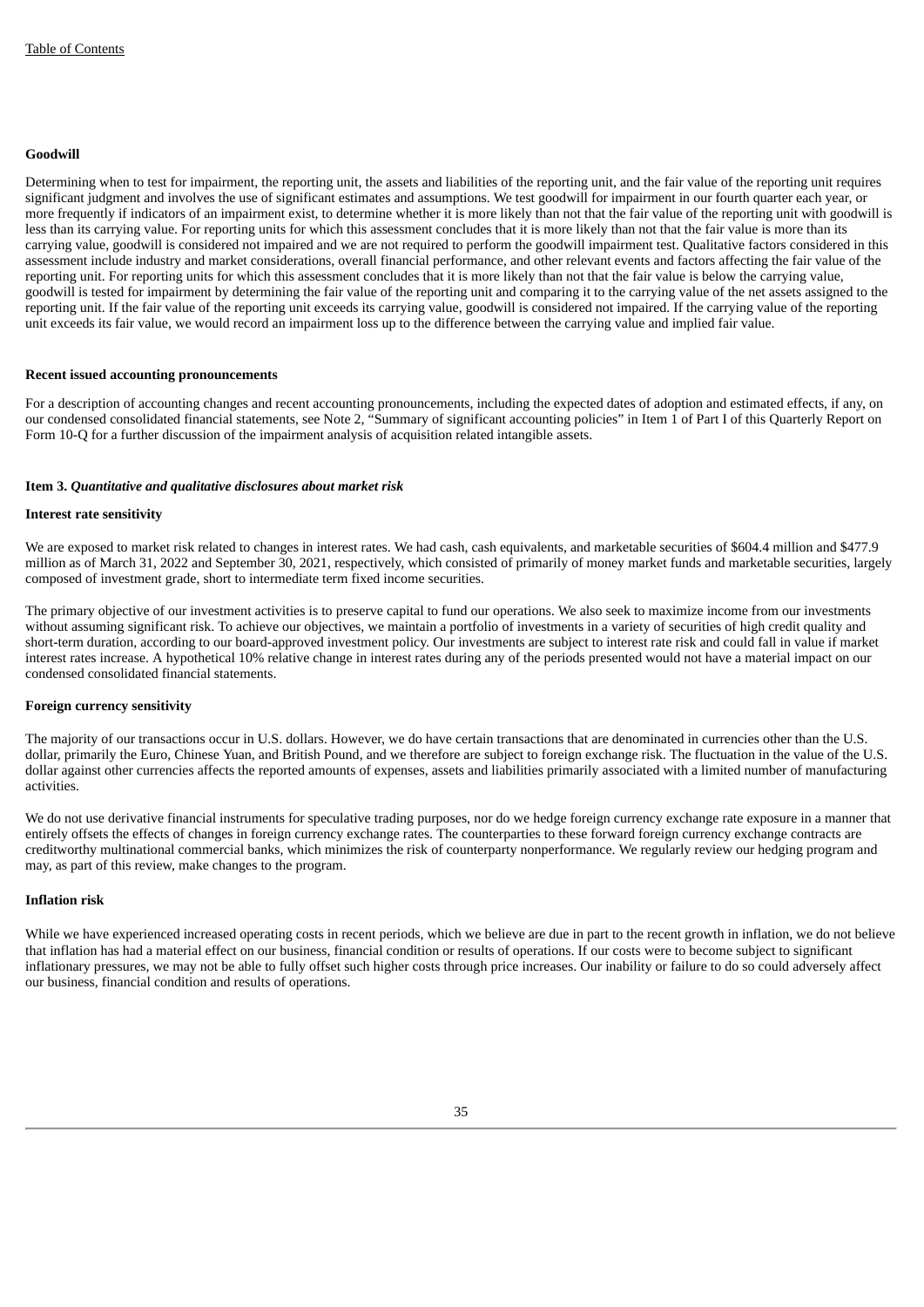#### **Item 4.** *Controls and Procedures*

#### **Evaluation of Disclosure Controls and Procedures**

Our disclosure controls and procedures, as defined in Rules 13a-15(e) and 15d-15(e) under the Securities Exchange Act of 1934, are designed to ensure that information required to be disclosed in the reports that we file or submit under the Exchange Act is recorded, processed, summarized, and reported within the time periods specified in the rules and forms of the Securities and Exchange Commission and to ensure that such information required to be disclosed is accumulated and communicated to management, including our principal executive and financial officers, as appropriate to allow timely decisions regarding required disclosure.

Because of the inherent limitations, internal control over financial reporting may not prevent or detect misstatements. Also, projections of any evaluation of effectiveness to future periods are subject to the risk that controls may become inadequate because of changes in conditions, or that the degree of compliance with the policies or procedures may deteriorate.

The Chief Executive Officer ("CEO") and Chief Financial Officer ("CFO"), with the assistance from other members of management, have evaluated the effectiveness of our disclosure controls and procedures as of March 31, 2022, and based on their evaluation, the CEO and CFO concluded that the disclosure controls and procedures were not effective as of such date due to the material weaknesses in internal control over financial reporting that were disclosed in our Part II, Item 9A of our Annual Report on Form 10-K for the fiscal year ended September 30, 2021.

Notwithstanding the material weakness, the Company performed additional analysis and other post-closing procedures to determine its consolidated financial statements are prepared in accordance with generally accepted accounting principles. Accordingly, management believes that the unaudited condensed consolidated financial statements contained in this Quarterly Report on Form 10-Q fairly present, in all material respects, our financial condition, results of operations and cash flows for the periods presented in conformity with accounting principles generally accepted in the United States of America.

#### **Previously Identified Material Weaknesses**

A material weakness is a deficiency, or a combination of deficiencies, in internal control over financial reporting, such that there is a reasonable possibility that a material misstatement of annual or interim financial statements would not be prevented or detected on a timely basis.

Refer to the management report on internal control over financial reporting for the material weaknesses in Part II, Item 9A of our Annual Report on Form 10-K for the fiscal year ended September 30, 2021 and continue to exist as of March 31, 2022.

#### **Remediation Plan of Material Weaknesses**

As previously described in Part II, Item 9A of our Annual Report on Form 10-K for the fiscal year ended September 30, 2021, we are continuing to enhance our overall control environment and are devoting substantial effort by enhancing our manual or automated controls to remediate the identified material weaknesses. For a more comprehensive discussion of the remedial measures undertaken to address these material weaknesses, refer to Part II, Item 9A, "Remediation of Material Weaknesses," of our Annual Report on Form 10-K.

Additional changes and improvements may be identified and adopted as we continue to evaluate and implement our remediation plans. These material weaknesses will not be considered remediated until the applicable controls operate for a sufficient period of time and management has concluded, through testing, that the enhanced control is operating effectively.

#### **Changes in Internal Control over Financial Reporting**

There were no changes in our internal control over financial reporting identified in connection with the evaluation required by Rule 13a-15(d) and 15d-15(d) of the Exchange Act that occurred during the quarter ended March 31, 2022, that have materially affected, or are reasonably likely to materially affect, our internal control over financial reporting.

#### **PART II. Other information**

<span id="page-37-1"></span><span id="page-37-0"></span>**Item 1.** *Legal proceedings*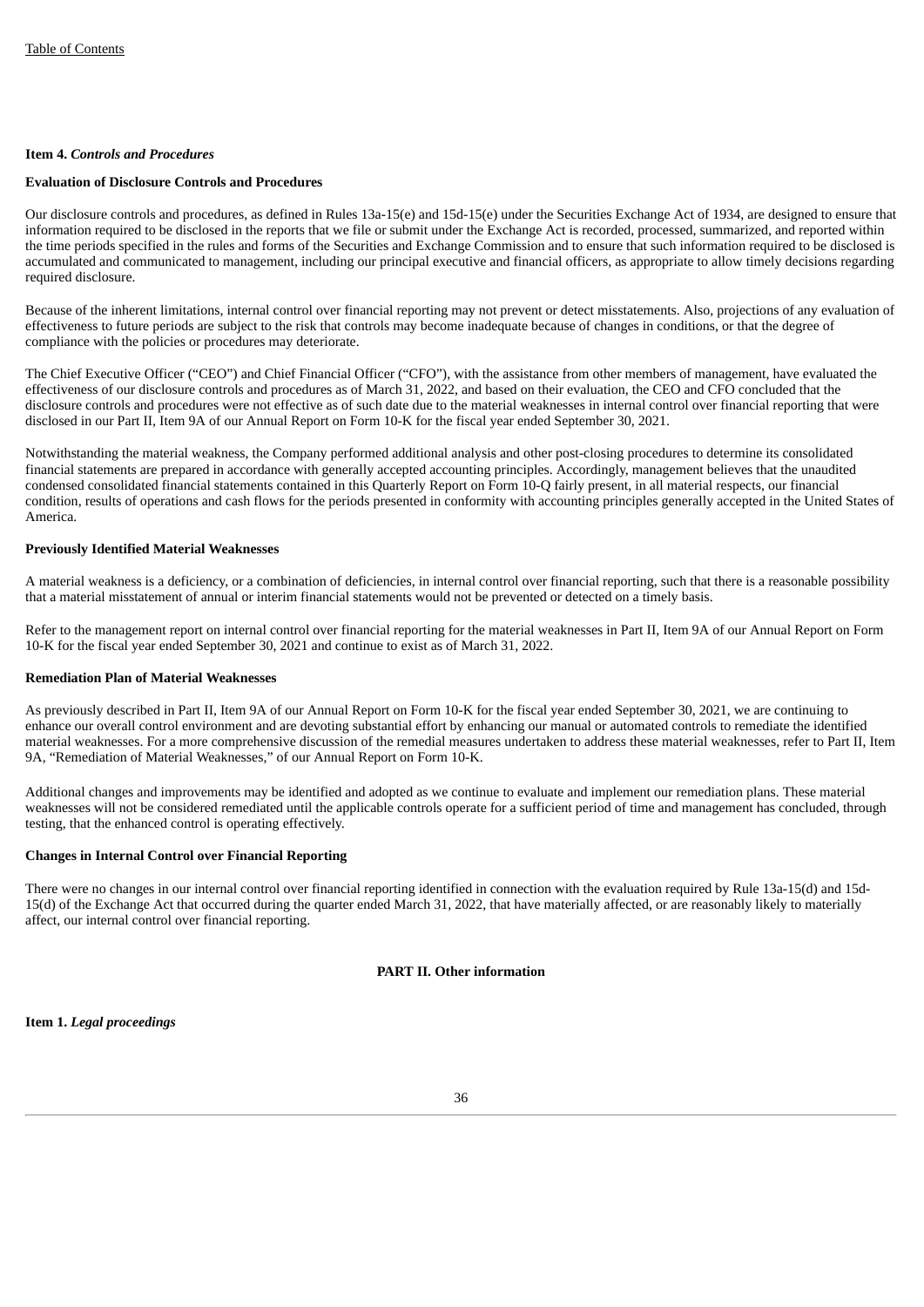We are subject to various legal proceedings and claims arising in the ordinary course of business. Although occasional adverse decisions or settlements may occur, management believes that the final disposition of such matters will not have a material adverse effect on our business, financial position, results of operations or cash flows.

## <span id="page-38-0"></span>**Item 1A.** *Risk factors*

#### *Risk Factor Summary*

Investing in our common stock involves a high degree of risk. You should carefully consider all information in the Annual Report on Form 10-K and in subsequent reports we file with SEC prior to investing in our common stock. These risks are discussed more fully in the section titled "Risk Factors" below. These risks and uncertainties include, but are not limited to, the following:

- We are subject to risks associated with COVID-19;
- We have incurred net losses in every period to date, and we expect to continue to incur significant losses as we develop our business and may never achieve profitability;
- We may require additional financing to achieve our goals, and a failure to obtain this necessary capital when needed on acceptable terms, or at all, could force us to delay, limit, reduce or terminate our product manufacturing and development and other operations;
- If we are unable to maintain adequate revenue growth or do not successfully manage such growth, our business and growth prospects will be harmed;
- Rapidly changing technology and extensive competition in synthetic biology could make the products we are developing and producing obsolete or non-competitive unless we continue to develop and manufacture new and improved products and pursue new market opportunities;
- The continued success of our business relies heavily on our disruptive technologies and products and our position in the market as a leading provider of synthetic DNA using a silicon chip;
- We depend on one single-source supplier for a critical component for our DNA synthesis process. The loss of this supplier or its failure to supply us with the necessary component on a timely basis, could cause delays in the future capacity of our DNA synthesis process and adversely affect our business;
- We depend on the continuing efforts of our senior management team and other key personnel. If we lose members of our senior management team or other key personnel or are unable to successfully retain, recruit and train qualified researchers, engineering and other personnel, our ability to develop our products could be harmed, and we may be unable to achieve our goals;
- We may engage in strategic transactions, including acquisitions and divestitures that could disrupt our business, cause dilution to our stockholders, reduce our financial resources, or prove not to be successful;
- Our products could in the future be subject to additional regulation by the U.S. Food and Drug Administration or other domestic and international regulatory agencies, which could increase our costs and delay our commercialization efforts, thereby materially and adversely affecting our business and results of operations;
- If we fail to maintain proper and effective internal controls, our ability to produce accurate financial statements on a timely basis could be impaired, which would adversely affect our business;
- Our ability to protect our intellectual property and proprietary technology through patents and other means is uncertain; and
- If we are unable to obtain, maintain and enforce intellectual property protection, others may be able to make, use, or sell products and technologies substantially the same as ours, which could adversely affect our ability to compete in the market.

The following discussion of risk factors contains forward-looking statements. These risk factors may be important to understanding other statements in this Quarterly Report on Form 10-Q. The following information should be read in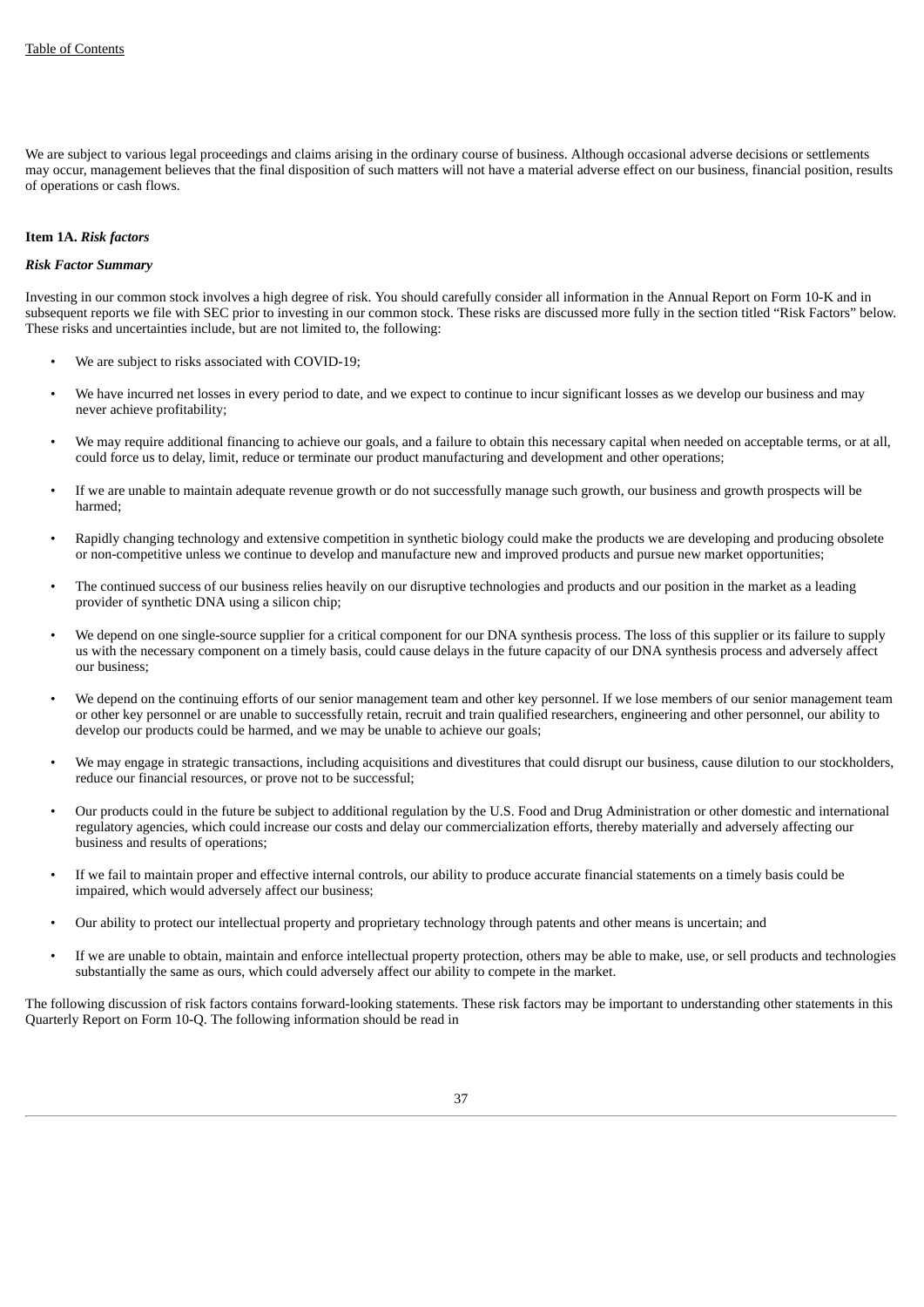conjunction with Part 1, Item 2 "Management's discussion and analysis of financial condition and results of operations" and our unaudited condensed consolidated financial statements and related notes in Part I, Item 1, "Financial statements" of this Form 10-Q. The risks and uncertainties described below are not the only ones we face. Additional risk and uncertainties not presently known to us or that we presently deem less significant may also impair our business operations. If any of the events or circumstances described in the following risk factors actually occur, our business, operating results, financial condition, cash flows, and prospects could be materially and adversely affected. In that event, the market price of our common stock could decline, and you could lose part or all of your investment.

Our business, financial condition and operating results can be affected by a number of factors, whether currently known or unknown, including but not limited to those described below, any one or more of which could, directly or indirectly, cause our actual financial condition and operating results to vary materially from past, or from anticipated future, financial condition and operating results. Any of these factors, in whole or in part, could materially and adversely affect our business, financial condition, operating results, and stock price.

Because of the following factors, as well as other factors affecting our financial condition and operating results, past financial performance should not be considered to be a reliable indicator of future performance, and investors should not use historical trends to anticipate results or trends in future periods.

#### **Risks related to our business**

#### *We are subject to risks associated with COVID-19.*

Our global operations expose us to risks associated with COVID-19 that has spread globally. The continued spread of COVID-19 and the appearance of variants have led to disruption to business and economic activity and related uncertainty and volatility in the global capital markets, which increases the cost of, and adversely impacts access to, capital and increases economic uncertainty. The COVID-19 pandemic has caused an economic slowdown and will continue to impact business and economic activity globally. While our financial results for the six months ended March 31, 2022 have not been significantly affected by the COVID-19 outbreak, impacts from COVID-19 may, in the future, adversely affect our operations, supply chains, distribution systems and customer demand, including as a result of impacts associated with preventive and precautionary measures that we, other businesses and governments are taking or may take in the future. Due to the health risks caused by the COVID-19 pandemic to employees who operate and monitor our internal controls and due to the previous requirement and potential future requirements that a large number of employees work remotely, the COVID-19 pandemic impact on staffing could cause challenges for the effective operation of our internal controls. The unanticipated loss or unavailability of key employees due to the COVID-19 outbreak could harm our ability to operate or execute our business strategy. We may not be successful in finding and integrating suitable successors in the event of key employee loss or unavailability. The effectiveness of our sales teams may be negatively impacted by the lack of or reduction in travel resulting in their reduced ability to engage with decision-makers. Our NGS business may be negatively impacted by the sequencing capacity dedicated to COVID-19 related orders. Our shipments may be subject to higher freight costs. Our customers may delay payments for shipments received. A significant portion (approximately 19%) of our business is in the academic markets and the demand for our products in this customer segment has been affected by a reduction in their research grants and may continue to be so affected in the future. Supply chain disruptions may result in the lack of raw materials or component shortages, delay in the release of new products or deliveries of products or compressed margins due to an increase in material costs. Due to these impacts and measures, we may experience significant and unpredictable reductions in demand for our products and our customers may postpone or cancel their existing orders. Due to the COVID-19 pandemic, we and many other employers in the United States and Europe required all employees whose duties can be performed remotely, to work from home and not to go into our offices. This increase in employee telecommuting activity could increase the risk of a security breach of our information technology systems. If the COVID-19 pandemic continues and business and economic conditions persist or worsen, we may experience a decline in sales activities and customer orders or cancelations of existing orders, and it remains uncertain what impact these declines will have on future sales and customer orders once conditions begin to improve. In addition to existing travel restrictions, while many countries have re-opened their borders to U.S. travelers, countries may again impose or expand travel restrictions and impose or resume prolonged quarantines if there is a resurgence of COVID-19 cases, which would significantly impact our ability to support our business operations and customers in those locations and the ability of our employees to access their places of work to produce products, or significantly hamper our products from moving through the supply chain. For example, we may face a shortage of dry ice and other materials which are essential to delivering our products to our customers due to the increased demand for such products due to the COVID-19 vaccination distribution, COVID-19 testing and COVID-19 antibody development. As a result, given the evolving nature of the business and economic conditions in response to the virus, and the uncertainty as to how quickly and effectively mitigation measures, such as vaccines, will be widely available and adopted by the public, the COVID-19 pandemic may negatively affect our revenue growth, and it is uncertain how materially COVID-19 will affect our global operations if these impacts persist or worsen over an extended period of time. Any of these impacts would have an adverse effect on our business, financial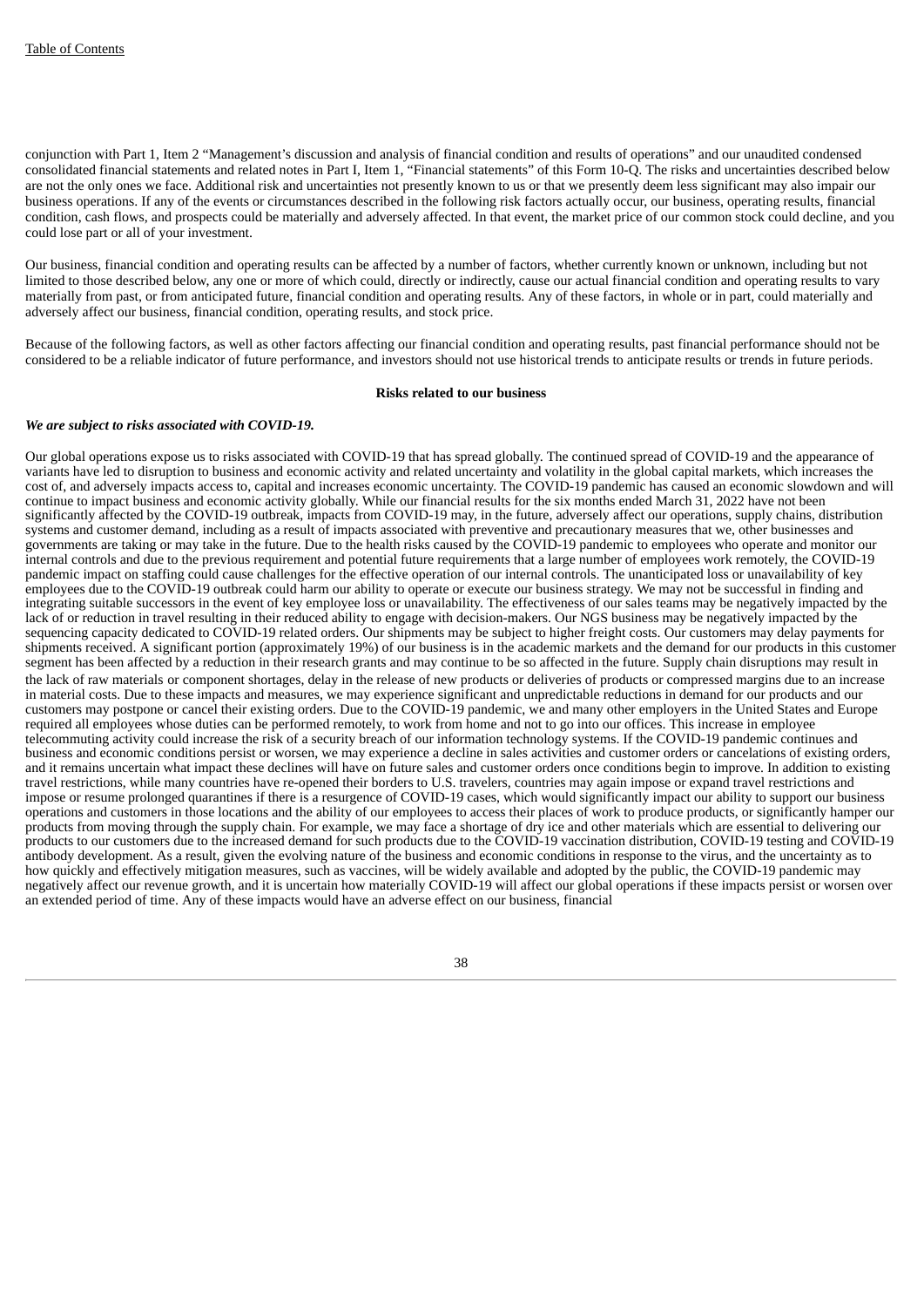condition and results of operations, and at this point, the extent of the impact of COVID-19 remains uncertain. In addition, our ability to raise capital in the future may also be negatively affected.

#### We have incurred net losses in every period to date, and we expect to continue to incur significant losses as we develop our business and may never *achieve profitability.*

We have incurred net losses each year since inception and have generated limited revenue from product sales to date. We expect to incur increasing costs as we grow our business. We cannot be certain if or when we will produce sufficient revenue from our operations to support our costs. Even if profitability is achieved, we may not be able to sustain profitability. We incurred net losses of \$152.1 million, \$139.9 million and \$107.7 million for the years ended September 30, 2021, 2020 and 2019, respectively. As of March 31, 2022, we had an accumulated deficit of \$716.8 million. We expect to incur substantial losses and negative cash flow for the foreseeable future. We may incur significant losses in the future for a number of reasons, many of which are beyond our control, including the other risks described in this Form 10-Q, the market acceptance of our products, business and economic conditions resulting from the ongoing COVID-19 pandemic, future product development, and our market penetration and margins. In addition, inflationary pressure could adversely impact our financial results by increasing operating costs. We may not fully offset these cost increases by raising prices for our products and services, which could result in downward pressure on our margins. Further, our clients may choose to reduce their business with us if we increase our pricing.

#### We may require additional financing to achieve our goals, and a failure to obtain this necessary capital when needed on acceptable terms, or at all, could force us to delay, limit, reduce or terminate our product manufacturing and development and other operations.

Since our inception, substantially all of our resources have been dedicated to the development of our DNA synthesis platform and our sample preparation kit for NGS. We believe that we will continue to expend substantial resources for the foreseeable future as we continue to expand our production capabilities and enter additional markets we may choose to pursue, including new COVID-19 testing products, pharmaceutical biologics drug discovery and digital data storage in DNA. These expenditures are expected to include costs associated with research and development, increasing manufacturing and supply capabilities as well as marketing and selling existing and new products. In addition, other unanticipated costs may arise.

We expect that our existing cash and cash equivalents will be sufficient to fund our planned operating expenses, capital expenditure requirements and debt service payments through at least the next 12 months. However, our operating plan may change as a result of factors currently unknown to us, and as a result, we have sought and may in the future need to seek additional funds sooner than planned, through public or private equity or debt financings or other sources, such as strategic collaborations. In addition, we may seek additional capital due to favorable market conditions or strategic considerations even if we believe we have sufficient funds for our current or future operating plans. Such financing may result in dilution to stockholders, imposition of debt covenants and repayment obligations, or other restrictions that may adversely affect our business.

Our future capital requirements depend on many factors, including:

- the number and characteristics of any additional products or manufacturing processes we develop or acquire to serve new or existing markets;
- the scope, progress, results and costs of researching and developing future products or improvements to existing products or manufacturing processes, including increasing our manufacturing capabilities;
- the cost of manufacturing our DNA synthesis equipment and tools, our NGS sample preparation kits, and any future products we successfully commercialize;
- our ability to establish and maintain strategic collaborations, licensing or other arrangements and the financial terms of such agreements;
- the costs of expanding our sales and marketing capabilities in the United States and in other geographies;
- any lawsuits related to our products or commenced against us or any regulatory actions or proceedings commenced;
- the expenses needed to attract and retain skilled personnel;

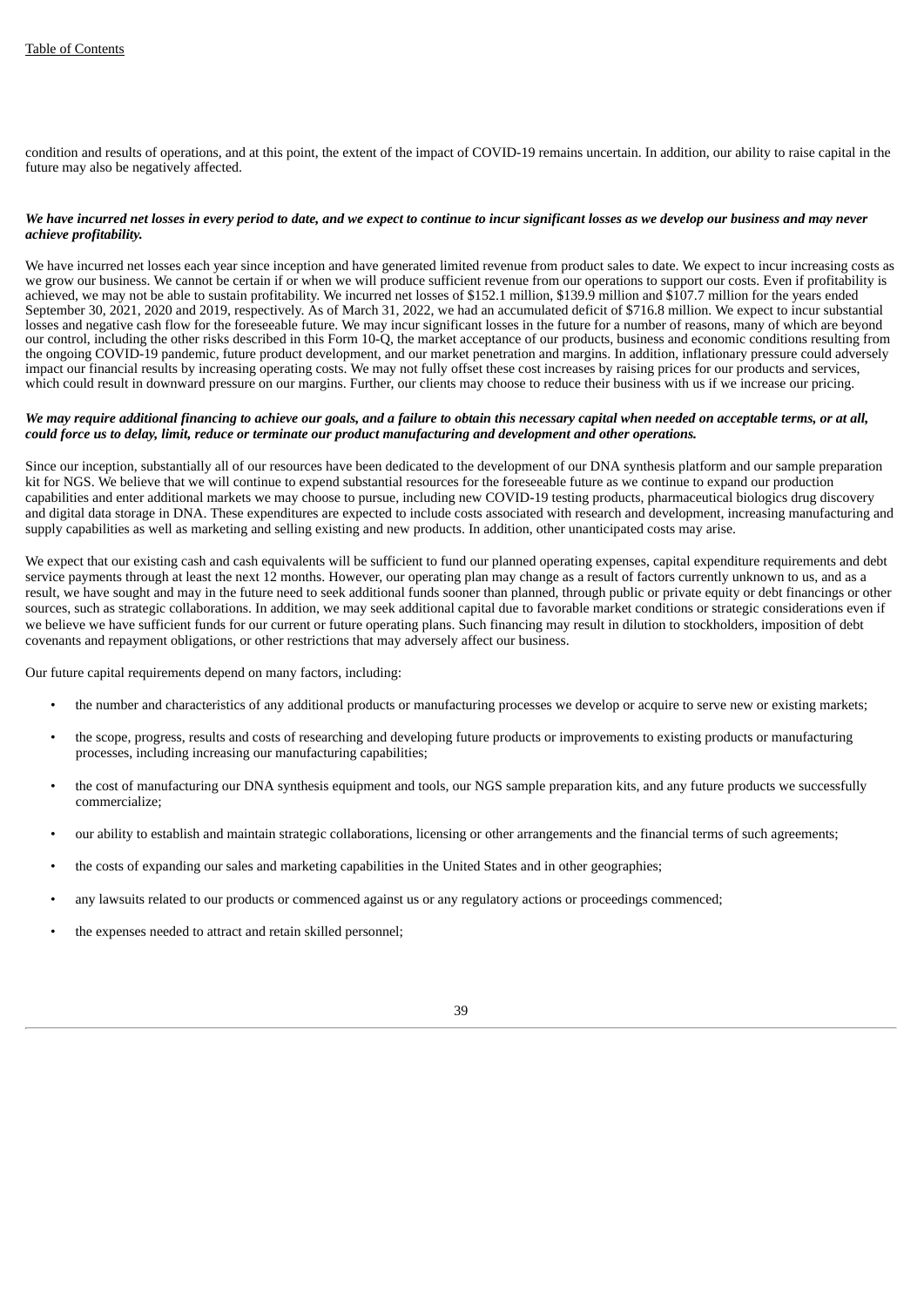- the costs associated with being a public company;
- the costs involved in preparing, filing, prosecuting, maintaining, defending and enforcing patent claims, including litigation costs and the outcome of such litigation; and
- the timing, receipt and amount of sales of, or royalties on, any future approved products, if any.

Additional funds may not be available when we need them, on terms that are acceptable to us, or at all. If adequate funds are not available to us on a timely basis, we may be required to:

- delay, limit, reduce or terminate our manufacturing, research and development activities; or
- delay, limit, reduce or terminate our establishment of sales and marketing capabilities or other activities that may be necessary to generate revenue and achieve profitability.

#### If we are unable to maintain adequate revenue growth or do not successfully manage such growth, our business and growth prospects will be harmed.

We have experienced significant revenue growth in a short period of time. We may not achieve similar growth rates in future periods. Investors should not rely on our operating results for any prior periods as an indication of our future operating performance. To effectively manage our anticipated future growth, we must continue to maintain and enhance our manufacturing, sales, financial and customer support administration systems, processes and controls. Failure to effectively manage our anticipated growth could lead us to over-invest or under-invest in development, operational, and administrative infrastructure; result in weaknesses in our infrastructure, systems, or controls; give rise to operational mistakes, losses, loss of customers, productivity or business opportunities; and result in loss of employees and reduced productivity of remaining employees.

Our continued growth could require significant capital expenditures and might divert financial resources from other projects such as the development of new products and services. As additional products are commercialized, we may need to incorporate new equipment, implement new technology systems, or hire new personnel with different qualifications. Failure to manage this growth or transition could result in turnaround time delays, higher manufacturing costs, declining product quality, deteriorating customer service, and slower responses to competitive challenges. A failure in any one of these areas could make it difficult for us to meet market expectations for our products and could damage our reputation and the prospects for our business.

If our management is unable to effectively manage our anticipated growth, our expenses may increase more than expected, our revenue could decline or grow more slowly than expected and we may be unable to implement our business strategy. The quality of our products may suffer, which could negatively affect our reputation and harm our ability to retain and attract customers.

## Our quarterly and annual operating results and cash flows have fluctuated in the past and might continue to fluctuate, causing the value of our *common stock to decline substantially.*

Numerous factors, many of which are outside our control, may cause or contribute to significant fluctuations in our quarterly and annual operating results. These fluctuations may make financial planning and forecasting difficult. In addition, these fluctuations may result in unanticipated decreases in our available cash, which could negatively affect our business and prospects. In addition, one or more of such factors may cause our revenue or operating expenses in one period to be disproportionately higher or lower relative to the others. As a result, comparing our operating results on a period-to-period basis might not be meaningful. You should not rely on our past results as indicative of our future performance. Moreover, our stock price might be based on expectations of future performance that are unrealistic or that we might not meet and, if our revenue or operating results fall below the expectations of investors or securities analysts, the price of our common stock could decline substantially.

Our operating results have varied in the past. As a result, our operating results could be unpredictable, particularly on a quarterly basis. In addition to other risk factors listed in this section, some of the important factors that may cause fluctuations in our quarterly and annual operating results are further described in "Risk factors—Risks relating to owning our stock."

In addition, a significant portion of our operating expense is relatively fixed in nature, and planned expenditures are based in part on expectations regarding future revenue. Accordingly, unexpected revenue shortfalls might decrease our gross

40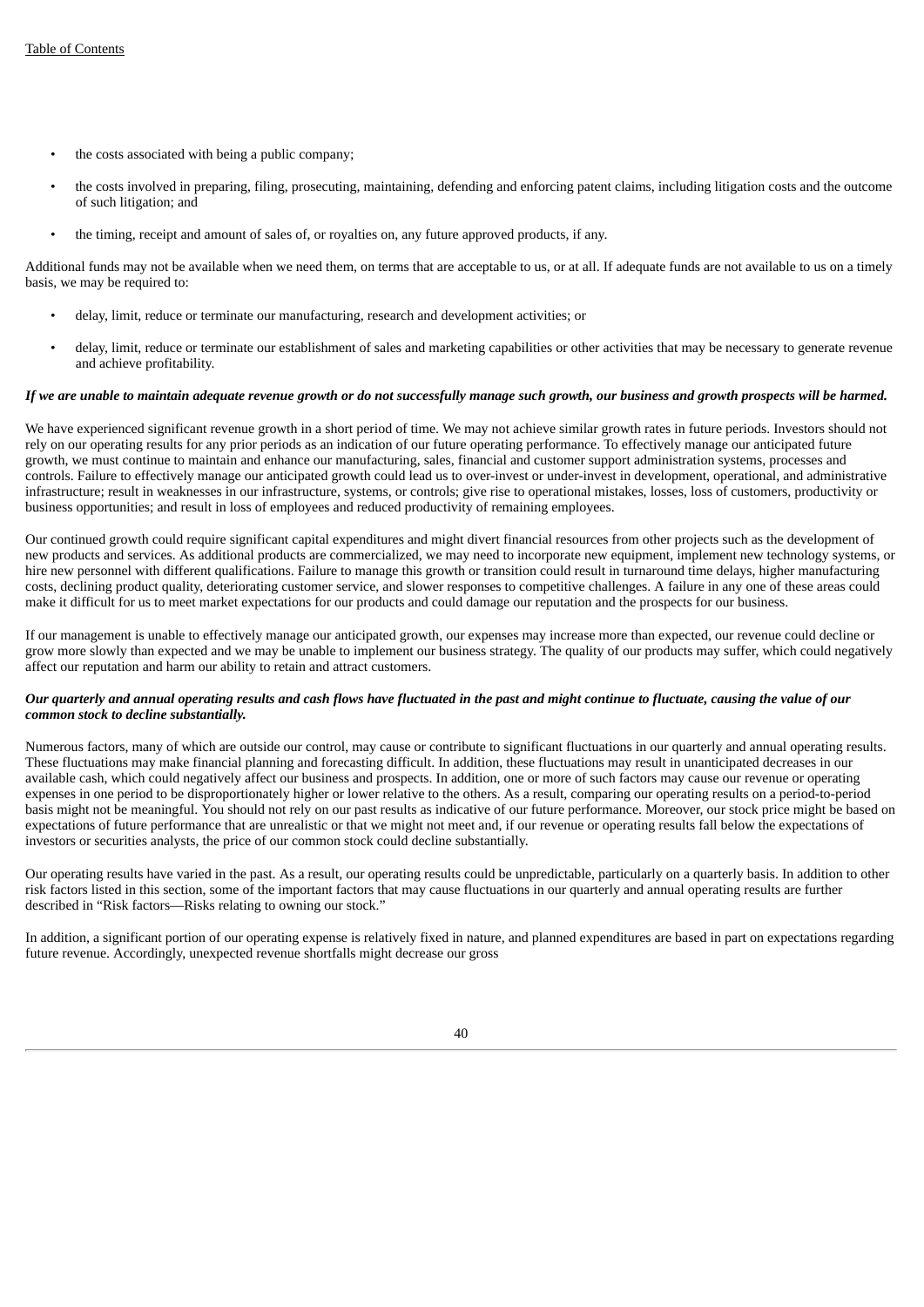margins and could cause significant changes in our operating results from quarter to quarter. If this occurs, the trading price of our common stock could fall substantially.

#### If we are unable to attract new customers and retain and grow sales from our existing customers, our business will be materially and adversely *affected.*

In order to grow our business, we must continue to attract new customers and retain and grow sales from our existing customers on a cost-effective basis. To do this, we aim to attract new and existing buyers of synthetic DNA and NGS tool kits, convert makers of synthetic DNA into buyers of synthetic DNA, monetize our antibody discovery platform by entering into partnerships and achieve widespread market acceptance by delivering both our current product offerings and new products and technologies at low-cost, with high-quality, reliable turn-around times and throughput, superior e-commerce services and effective technical support. We cannot guarantee that our efforts to provide these key requirements will be consistently acceptable to, and meet the performance expectations of, our customers and potential customers. If we are unable to successfully attract and retain customers, our business, financial position and results of operations would be negatively impacted.

#### If we experience a significant disruption in, or breach in security of, our information technology systems, or if we fail to implement new systems and software successfully, our business could be adversely affected. Cyberattacks and security vulnerabilities could lead to reduced revenue, increased *costs, liability claims, or harm to our reputation or competitive position.*

We rely on several centralized information technology systems throughout our company to provide products, keep financial records, process orders, manage inventory, process shipments to customers and operate other critical functions. In addition, we currently generate a growing portion of our revenue through sales on our e-commerce platform. We manage our website and e-commerce platform internally and as a result any compromise of our security or misappropriation of proprietary information could have a material adverse effect on our business, financial condition and results of operations. We rely on encryption and authentication technology licensed from third parties to provide the security and authentication necessary to effect secure Internet transmission of confidential information, such as credit and other proprietary information. We announced on February 12, 2020 that our information security management system received ISO 27001:2013 certification, an information security standard published by the International Organization for Standardization (ISO), the world's largest developer of voluntary international standards, and the International Electrotechnical Commission. Even though our information security management system received ISO 27001:2013 certification, our information technology systems have been and may still be susceptible to damage, disruptions or shutdowns due to power outages, hardware failures, computer viruses, attacks by computer hackers, telecommunication failures, user errors, catastrophes or other unforeseen events. Our information technology systems also may experience interruptions, delays or cessations of service or produce errors in connection with system integration, software upgrades or system migration work that takes place from time to time. If we were to experience a prolonged system disruption in the information technology systems that involve our interactions with customers or suppliers, including negatively impacting our order fulfillment and order entry on our e-commerce platform, it could result in the loss of sales and customers and significant incremental costs, which could adversely affect our business. In addition, security breaches of our information technology systems could result in the misappropriation or unauthorized disclosure of confidential information belonging to us or to our employees, partners, customers or suppliers, which could result in our suffering significant financial or reputational damage. Further, such a breach may require notification to governmental agencies, the media or individuals pursuant to various federal and state privacy and security laws. We would also be exposed to a risk of litigation and potential liability, which could materially adversely affect our business, results of operations and financial condition.

#### *Our actual operating results may differ significantly from our guidance.*

From time to time, we may release guidance in our quarterly earnings conference calls, quarterly earnings releases, or otherwise, regarding our future performance that represents our management's estimates as of the date of release. This guidance, which includes forward-looking statements, is based on projections prepared by our management. This guidance is not prepared with a view toward compliance with published guidelines of the American Institute of Certified Public Accountants (AICPA) regarding projections or the SEC regarding forward-looking statements, and neither our independent registered public accounting firm nor any other independent expert or outside party compiles or examines the projections. Accordingly, no such person will express any opinion or any other form of assurance with respect to the projections.

Projections are based upon a number of assumptions and estimates that, while presented with numerical specificity, are inherently subject to significant business, economic and competitive uncertainties and contingencies, many of which are beyond our control and are based upon specific assumptions with respect to future business decisions, some of which will change. Our aim is to state possible outcomes as high and low ranges to provide a sensitivity analysis as variables are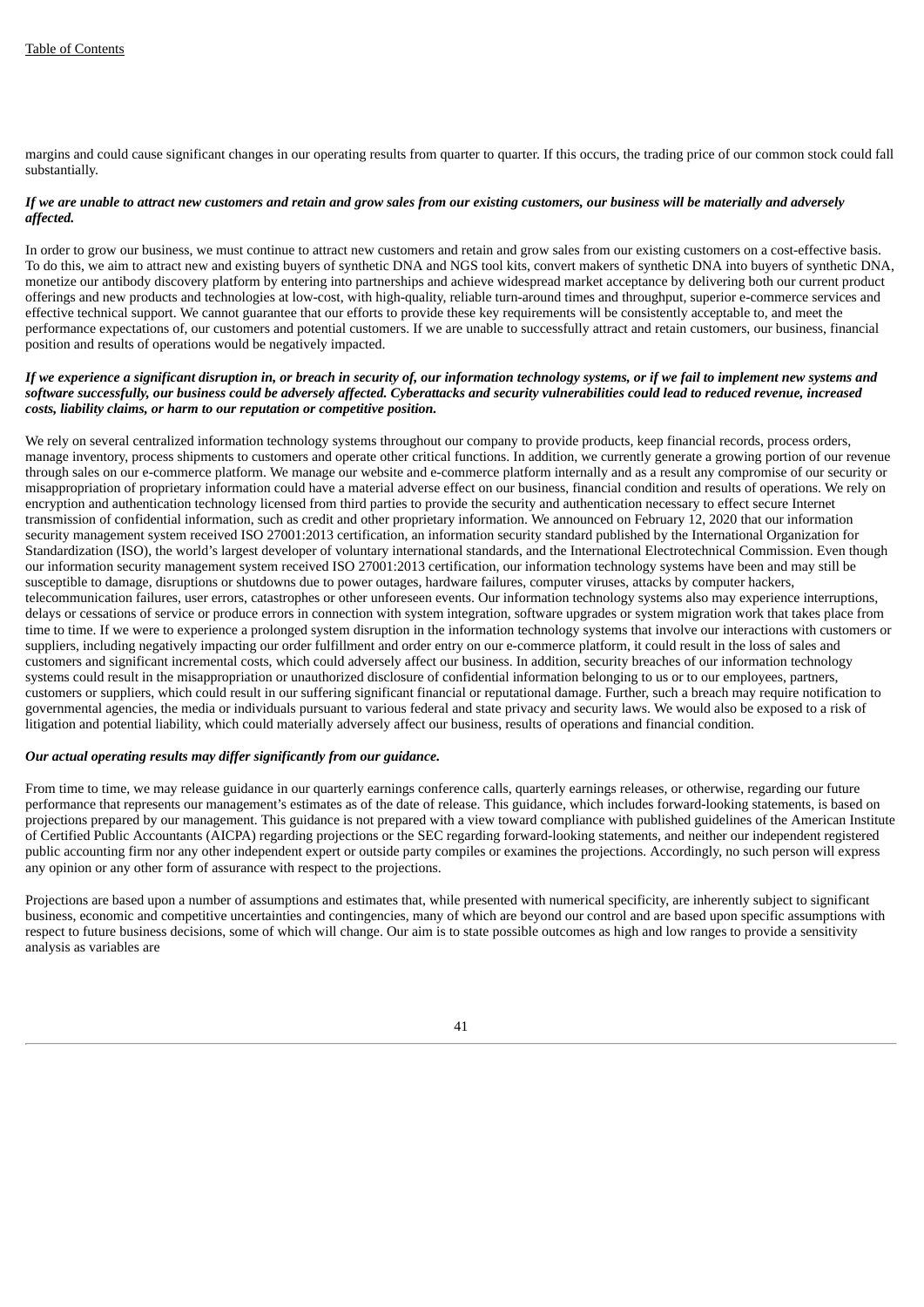changed but are not intended to imply that actual results could not fall outside of the suggested ranges. The principal reason that we release guidance is to provide a basis for our management to discuss our business outlook with analysts and investors. We do not accept any responsibility for any projections or reports published by any such third parties.

Guidance is necessarily speculative in nature, and it can be expected that some or all of the assumptions underlying the guidance furnished by us will not materialize or will vary significantly from actual results. Accordingly, our guidance is only an estimate of what management believes is realizable as of the date of release. Actual results may vary from our guidance and the variations may be material. In light of the foregoing, investors are urged not to rely upon our guidance in making an investment decision regarding our common stock.

Any failure to successfully implement our operating strategy or the occurrence of any of the events or circumstances set forth in the "Risk factors" section in this Form 10-Q could result in the actual operating results being different from our guidance, and the differences may be adverse and material.

#### Rapidly changing technology and extensive competition in synthetic biology could make the products we are developing and producing obsolete or noncompetitive unless we continue to develop and manufacture new and improved products and pursue new market opportunities.

The synthetic biology industry is characterized by rapid and significant technological changes, frequent new product introductions and enhancements and evolving industry demands and standards. Our future success will depend on our ability to continually improve the products we are developing and producing, to develop and introduce new products that address the evolving needs of our customers on a timely and cost-effective basis and to pursue new market opportunities that develop as a result of technological and scientific advances. These new market opportunities may be outside the scope of our proven expertise or in areas which have unproven market demand, and the utility and value of new products and services developed by us may not be accepted in the markets served by the new products. Our inability to gain market acceptance of existing products in new markets or market acceptance of new products could harm our future operating results. Our future success also depends on our ability to manufacture these new and improved products to meet customer demand in a timely and cost-effective manner, including our ability to resolve manufacturing issues that may arise as we commence production of any new products we develop. Unanticipated difficulties or delays in replacing existing products with new products we introduce or in manufacturing improved or new products in sufficient quantities to meet customer demand could diminish future demand for our products and harm our future operating results.

In addition, there is extensive competition in the synthetic biology industry, and our future success will depend on our ability to maintain a competitive position with respect to technological advances. Technological development by others may result in our technologies, as well as products developed using our technologies, becoming obsolete. Our ability to compete successfully will depend on our ability to develop proprietary technologies and products that are technologically superior to and/or are less expensive than our competitors' technologies and products. Our competitors may be able to develop competing and/or superior technologies and processes and compete more aggressively and sustain that competition over a longer period of time.

#### The continued success of our business relies heavily on our disruptive technologies and products and our position in the market as a leading provider *or synthetic DNA using a silicon chip.*

Our future profitability will depend on our ability to successfully execute and maintain a sustainable business model and generate continuous streams of revenue. Our business model is premised on the fact that we are the only DNA synthesis provider to synthesize DNA on a silicon chip on a large commercial level and the competitive advantages this creates. Our DNA synthesis methods, among other things, reduce the amount of raw materials required, speed up the synthesis process and deliver large volumes of high-quality synthetic DNA at low unit cost. However, if other competitors develop and commercialize a manufacturing process using a silicon chip or other similar technologies providing for the development of competitive synthetic DNA products at scale, this could be disruptive to our business model and could adversely affect our business prospects, financial condition and results of operations. If we are unable to convert a sufficient number of current manufacturers of synthetic DNA to buyers of our synthetic DNA, surpass our competitors regarding certain industry-related data points, and effectively implement our e-commerce platform which facilitates efficient order entry and fulfillment for our customers, our business, prospects, financial condition and results of operation will be adversely affected.

If we are unable to expand into adjacent addressable markets, our business may be materially and adversely affected.

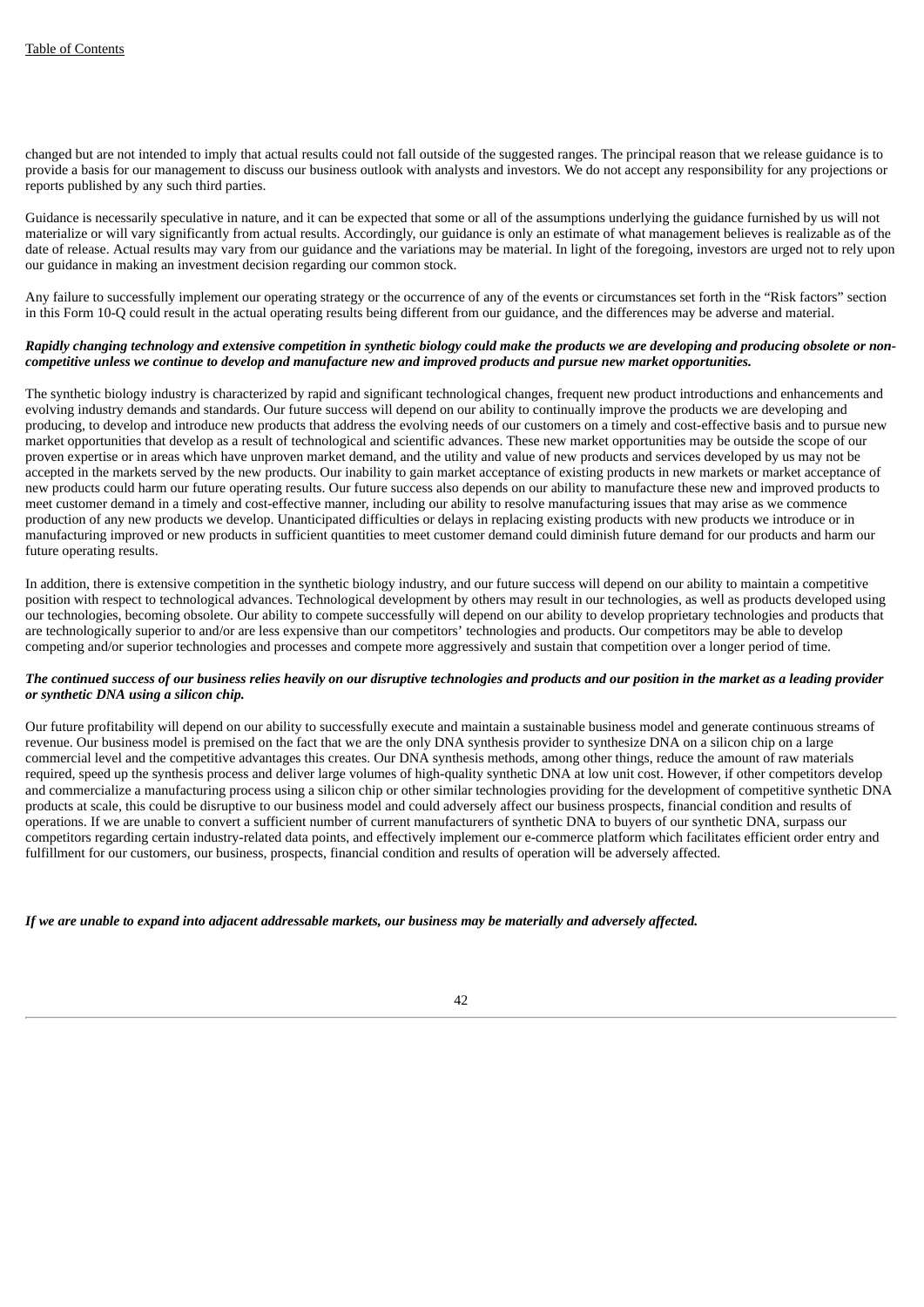Our future revenue growth and market potential may depend on our ability to leverage our DNA synthesis platform together with our custom libraries and other proprietary tools, such as our antibody discovery and optimization platform, in adjacent businesses such as pharmaceutical biologics drug discovery and digital data storage in DNA. There can be no assurance that we can continue to utilize our antibody libraries to accelerate the lead identification and lead optimization steps of antibody discovery or to discover more effective antibody drugs. In addition, our technology may not develop in a way that allows data storage in DNA to become cost competitive with traditional data storage media or in a way that otherwise enables us to address the markets opportunities that we believe exist. If we are unable to expand into adjacent addressable markets, our business, financial position and results of operations could be negatively impacted.

#### A significant portion of our sales depends on customers' budgets that may be subject to significant and unexpected variation, including seasonality.

Our customers' spending on research and development impacts our sales and profitability. Our customers and potential customers include chemicals/materials, diagnostics, therapeutics, food/agriculture, and their budgets can have a significant effect on the demand for our products. Their research and development budgets are based on a wide variety of factors, including factors beyond our control, such as:

- the allocation of available resources to make purchases;
- funding from government sources;
- funding from research grants;
- changes in government programs that provide funding to research institutions and companies;
- the spending priorities among various types of research equipment;
- policies regarding capital expenditures during recessionary periods;
- political climate or macroeconomic conditions, including economic downturns or market uncertainty or reduced spending in response to emergency situations, such as the outbreak of COVID-19;
- changes in the regulatory environment;
- differences in budgetary cycles;
- inflationary pressures; and
- market acceptance of relatively new technologies, such as ours.

Any decrease in spending or change in spending priorities of our customers and potential customers could significantly reduce the demand for our products. As we expand into new geographic markets, our revenue may be impacted by seasonal trends in the different regions, the seasonality of customer budgets in those regions and the mix of domestic versus international sales. Moreover, we have no control over the timing and volume of purchases by these customers and potential customers, and as a result, revenue from these sources may vary significantly due to factors that can be difficult to forecast. Any delay or reduction in purchases by customers and potential customers or our inability to forecast fluctuations in demand could harm our future operating results.

#### We generally do not have long-term contracts with our customers requiring them to purchase any specified quantities from us.

We generally do not have long-term contracts with our customers requiring them to purchase any specified quantities from us and without such contracts our customers are not obligated to order or reorder our products. As a result, we cannot accurately predict our customers' decisions to reduce or cease purchasing our products. Additionally, even where we enter into contracts with our customers, there is no guarantee that such agreements will be negotiated on terms that are commercially favorable to us in the long-term. Therefore, if many of our customers were to substantially reduce their transaction volume or cease ordering products from us, this could materially and adversely affect our financial performance.

#### *We may be unable to successfully increase our market share and expand our customer base.*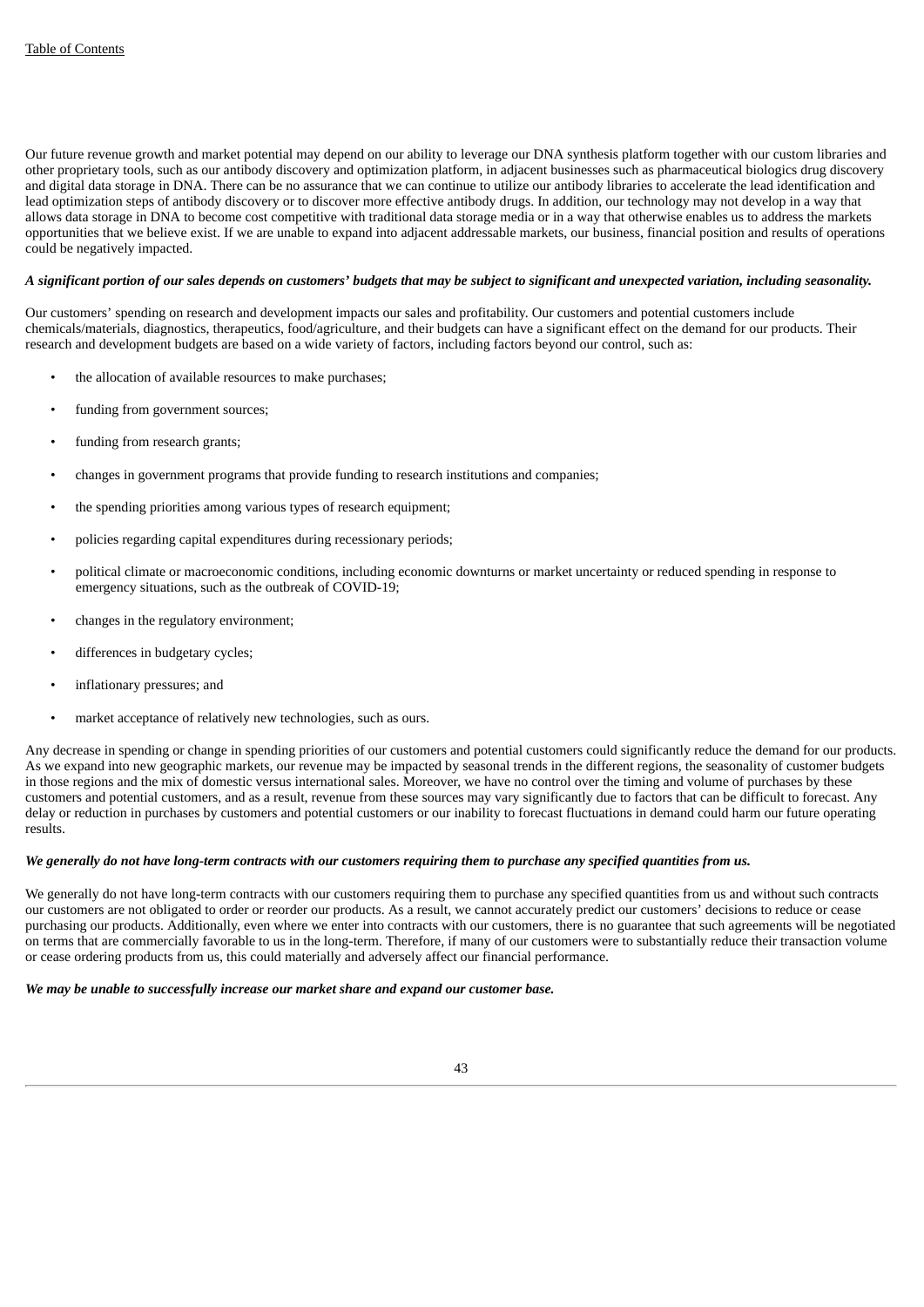Our ability to achieve profitability depends on our being able to increase our market share and expand our customer base. Although members of our sales and marketing teams have considerable industry experience and have engaged in marketing activities for our products, in the future we must expand our sales, marketing, distribution and customer support capabilities with the appropriate technical expertise to effectively market our products. Furthermore, it takes six to nine months to recruit, onboard and ramp sales personnel to full capability. New hires and sales personnel who operate at full capability are currently encountering challenging sales conditions due to business and operational difficulties arising from the COVID-19 pandemic, and may not be fully productive while these conditions persist or worsen. To perform sales, marketing, distribution and customer support successfully, we will face a number of risks, including that:

- we may not be able to attract, retain and manage the sales, marketing and service workforce necessary to publicize and gain broader market acceptance of our technology;
- the time and cost of establishing a specialized sales, marketing and service force for a particular product or service, which may be difficult to justify in light of the revenue generated;
- our field sales personnel may not be able to access our customers' premises which could delay the adoption and ordering of our products; and
- our sales, marketing and service force may be unable to initiate and execute successful commercialization activities with respect to new products or markets we may seek to enter.

If our sales and marketing efforts, or those of any third-party sales and distribution partners, are not successful, our new technologies and products may not gain market acceptance, which could materially impact our business operations.

#### The United Kingdom's ("U.K.") referendum to exit from the European Union ("E.U.") will continue to have uncertain effects and could adversely *impact our business, results of operations and financial condition.*

As a result of a referendum in June 2016, the U.K. withdrew from the E.U. ("Brexit") on January 31, 2020. It began a transition period in which to negotiate a new trading relationship for goods and services that ended on December 31, 2020. During the time since the June 2016 referendum, there have been periods of significant volatility in the global stock markets and currency exchange rates, as well as challenging market conditions in the U.K. On December 24, 2020, the U.K. and E.U. announced they had entered into a post-Brexit deal on certain aspects of trade and other strategic and political issues. We are continuing to evaluate our own risks and uncertainty related to ascertain what financial, trade, regulatory and legal implications this new Brexit trade deal could have on our U.K. and European business operations. This uncertainty also includes the impact on our customers' business operations and capital planning as well as the overall impact on the biotechnology industry in the U.K. While we have not experienced any direct material financial impact since the 2016 referendum, we cannot predict its future implications, and Brexit and its related effects could result in a negative impact on our consolidated financial position and results of operations.

#### If we are unable to expand our DNA synthesis manufacturing capacity, we could lose revenue and our business could be harmed.

In order to expand our manufacturing capacity of new and existing products, we need to either build additional internal manufacturing capacity, contract with one or more partners, or both. We are currently building a new production facility in Wilsonville, Oregon but we cannot guarantee that such facility will allow us to effectively increase our manufacturing capacity. Our technology and the production process for our DNA synthesis equipment and tools are complex, involving specialized parts, and we may encounter unexpected difficulties in the manufacture, improvement or increasing the capacity of our DNA synthesis equipment and tools, and addressing these difficulties may cause us to divert our time and resources from our other product offerings. There is no assurance that we will be able to continue to increase manufacturing capacity internally or that we will find one or more suitable partners to help us towards this objective, in order to meet the volume and quality requirements necessary for success in our existing and potential markets. Manufacturing and product quality issues may arise as we continue to increase the scale of our production. If our DNA synthesis equipment and tools do not consistently produce DNA products that meet our customers' performance expectations, our reputation may be harmed, and we may be unable to generate sufficient revenue to become profitable. Any delay or inability in expanding our manufacturing capacity could diminish our ability to develop or sell our products, which could result in lost revenue and materially harm our business, financial condition and results of operations.

*We are substantially dependent on the success of our synthetic DNA products.*

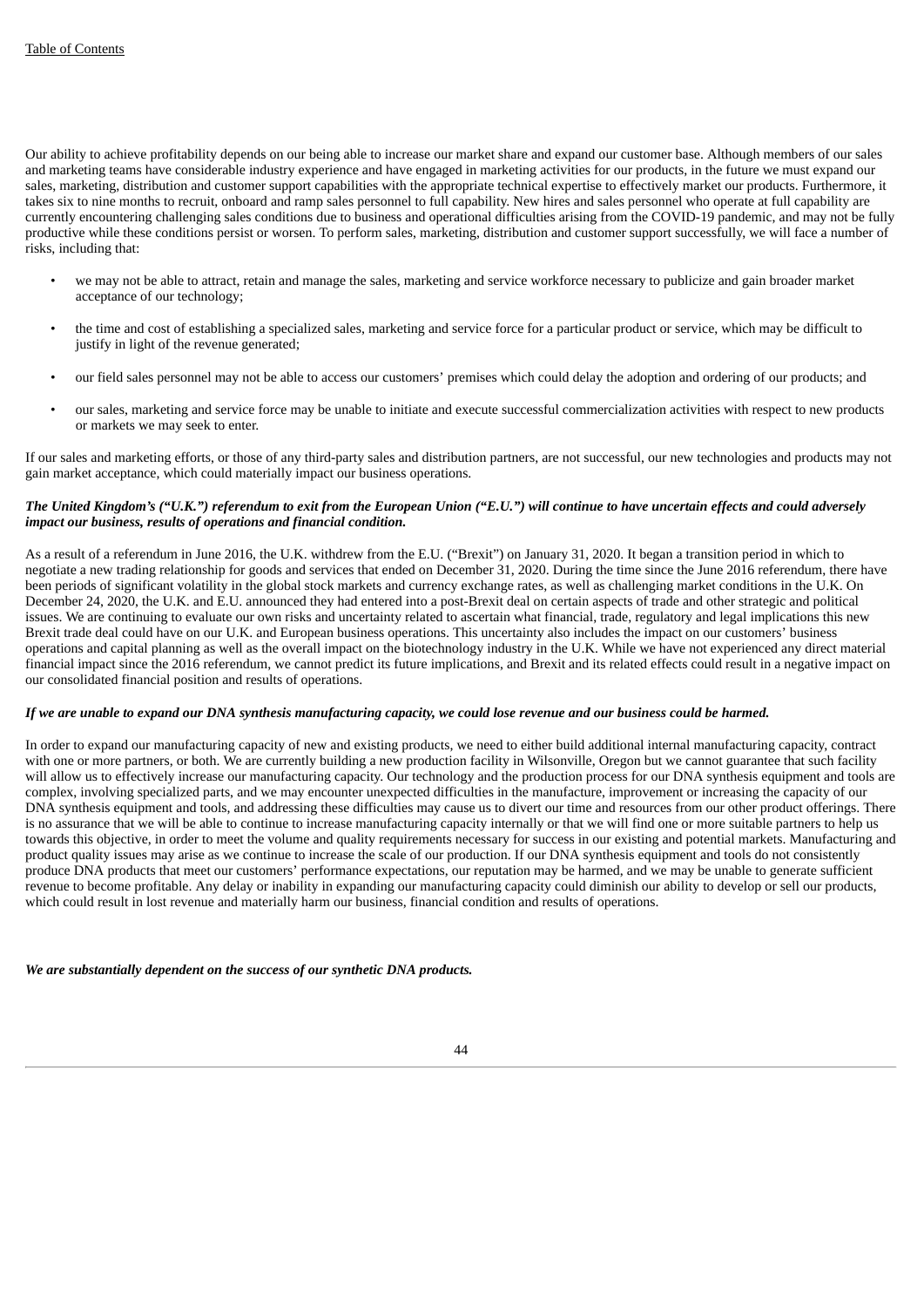To date, we have invested a substantial portion of our efforts and financial resources towards the research and development and commercialization of our synthetic DNA products. The DNA synthesis business is very capital intensive, particularly for early-stage companies that do not have significant offsetting revenues and which are making significant investments in the commercialization and marketing of their products.

Substantially all of our revenue generated to date is from our synthetic DNA products. Our financial results are dependent on strengthening our core business while diversifying into other developing sectors such as pharmaceutical biologics drug discovery, creating useful DNA libraries and data storage.

Our near-term prospects, including our ability to finance our research and development activities and initiatives and enter into strategic collaborations, will depend heavily on the successful development and commercialization of our synthetic DNA products. These initiatives will be substantially dependent on our ability to generate revenue from our synthetic DNA products and obtain other funding necessary to support these initiatives. Our inability to continue these initiatives and initiate new research and development efforts could result in a failure to develop new products, improve upon existing products such that sectors like pharmaceutical biologics drug discovery, DNA library creation and data storage may never be fully developed, and expand our addressable market which could have a material and adverse impact on our sales, business, financial position and results of operations.

#### We depend on one single-source supplier for a critical component for our DNA synthesis process. The loss of this supplier or its failure to supply us with the necessary component on a timely basis, could cause delays in the future capacity of our DNA synthesis process and adversely affect our *business.*

We depend on one single-source supplier for a critical component for our DNA synthesis process. We do not currently have the infrastructure or capability internally to manufacture this component. Although we have a reserve of supplies and although alternative suppliers exist for this critical component of our synthesis process, our existing DNA synthesis manufacturing process has been designed based on the functions, limitations, features and specifications of the components that we currently utilize. We have a supply agreement in place with this component supplier. However, there can be no assurance that our supply of this component will not be limited, interrupted, or of satisfactory quality or continue to be available at acceptable prices. Additionally, we do not have any control over the process or timing of the acquisition or manufacture of materials by our supplier and cannot ensure that it will deliver to us the component we order on time, or at all.

The loss of this component provided by this supplier could require us to change the design of our manufacturing process based on the functions, limitations, features and specifications of the replacement components. In addition, the lead time needed to establish a relationship with a new supplier can be lengthy, and we may experience delays in meeting demand in the event we must switch to a new supplier. The time and effort to qualify a new supplier could result in additional costs, diversion of resources or reduced manufacturing yields, any of which would negatively impact our operating results. Further, we may be unable to enter into agreements with a new supplier on commercially reasonable terms, which could have a material adverse impact on our business. Our dependence on this single-source supplier exposes us to certain risks, including the following:

- our supplier may cease or reduce production or deliveries, raise prices or renegotiate terms;
- we may be unable to locate a suitable replacement on acceptable terms or on a timely basis, if at all;
- if there is a disruption to our single-source supplier's operations, and if we are unable to enter into arrangements with alternative suppliers, we will have no other means of completing our synthesis process until they restore the affected facilities or we or they procure alternative manufacturing facilities or sources of supply;
- delays caused by supply issues may harm our reputation, frustrate our customers and cause them to turn to our competitors for future projects; and
- our ability to progress our DNA synthesis products could be materially and adversely impacted if the single-source supplier upon which we rely were to experience a significant business challenge, disruption or failure due to issues such as financial difficulties or bankruptcy, issues relating to other customers such as regulatory or quality compliance issues, or other financial, legal, regulatory, operational or reputational issues.

Moreover, to meet anticipated market demand, our single-source supplier may need to increase manufacturing capacity, which could involve significant challenges. This may require us and our supplier to invest substantial additional funds and

45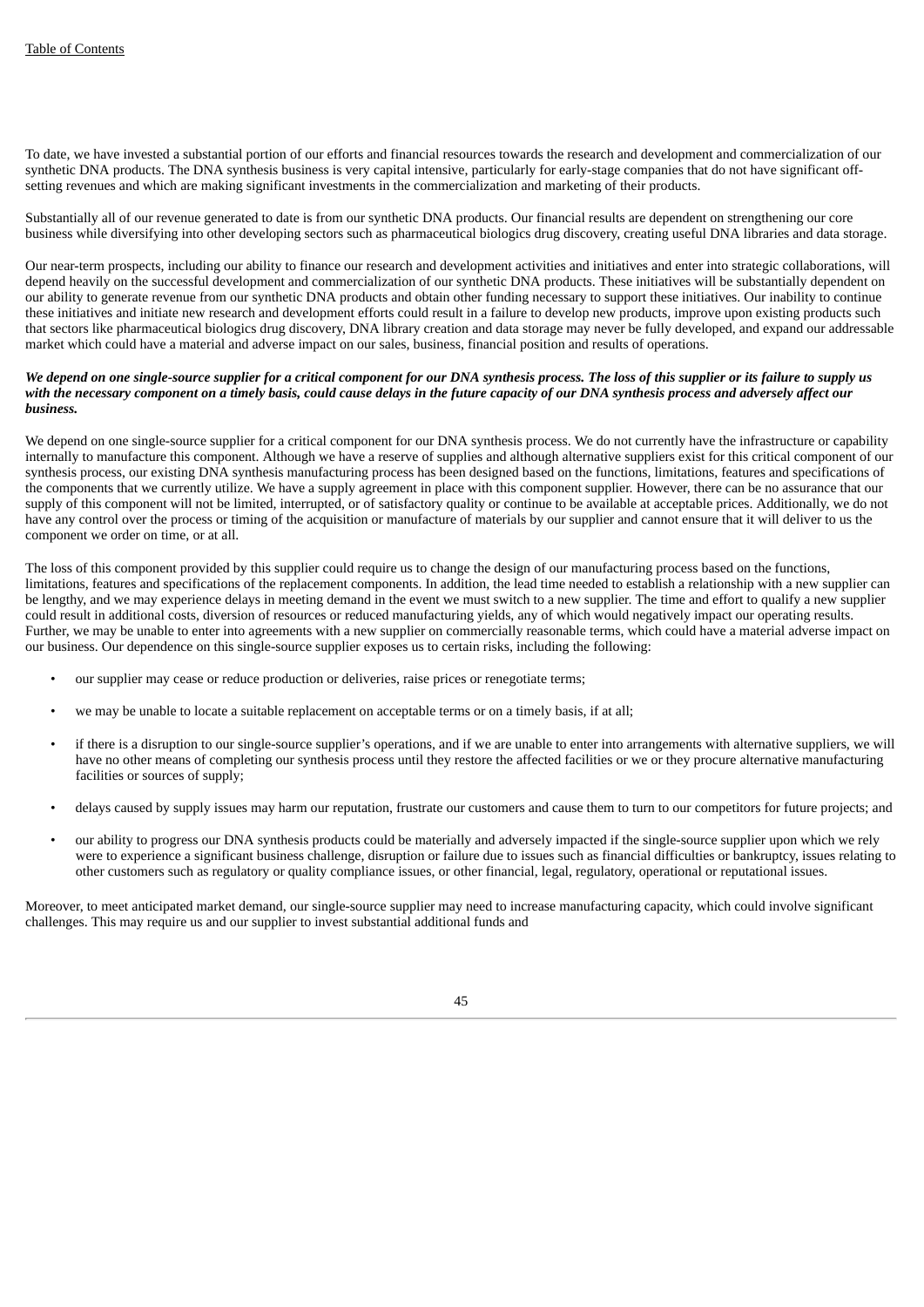hire and retain the technical personnel who have the necessary experience. Neither we nor our supplier may successfully complete any required increase to existing manufacturing capacity in a timely manner, or at all.

#### We must continue to secure and maintain sufficient and stable supplies of raw materials. Any shortage of raw materials or materials necessary for our *production capabilities may adversely affect our business.*

Although historically we have not experienced price increases due to unexpected shortages in raw materials or other materials and other unanticipated events, there is no assurance that our supply of raw materials or other materials will not be significantly adversely affected in the future, which may in turn adversely affect our business, prospects, financial condition and results of operation.

In addition, as we grow, our existing suppliers may not be able to meet our increasing demand, and we may need to find additional suppliers. There is no assurance that we will always be able to secure suppliers who provide raw materials at the specification, quantity and quality levels that we demand (or at all) or be able to negotiate acceptable fees and terms of services with any such suppliers. Identifying a suitable supplier is an involved process that requires us to become satisfied with their quality control, responsiveness and service, financial stability and labor and other ethical practices. Even if we are able to expand existing sources, we may encounter delays in production and added costs as a result of the time it takes to train suppliers in our methods, products and quality control standards.

We typically do not enter into agreements with our suppliers but secure our raw materials and component parts we use in our equipment on a purchase order basis. Our suppliers may reduce or cease their supply of raw materials, component parts and outsourced services and products to us at any time in the future. If the supply of raw materials, component parts and the outsourced services and products is interrupted due to shortages or other reasons, our production processes may be delayed. If any such event occurs, our operation and financial position may be adversely affected.

A deterioration of our relationship with any of our suppliers, or problems experienced by these suppliers, could lead to shortages in our production capacity for some or all of our products. In such case, we may not be able to fulfill the demand of existing customers or supply new customers. In addition, shortages of raw materials or component parts or an increase in the cost of the raw materials or component parts we use could result in decreased revenue or could impair our ability to maintain or expand our business.

In the event of significant price increases for raw materials, we may have to pass the increased raw materials costs to our customers. However, we cannot assure you that we will be able to raise the prices of our products sufficiently to cover increased costs resulting from increases in the cost of our raw materials or overcome the interruption of a sufficient supply of qualified raw materials for our products. As a result, a price increase for our raw materials may negatively impact our business, financial position and results of operations.

#### *We may encounter difficulties in managing our growth, and these difficulties could impair our profitability.*

Currently, we are working simultaneously on multiple projects, expanding our capacity as well as targeting several market sectors, including activities in the chemicals/materials, diagnostics, therapeutics, food and data storage sectors. In addition, we work to renew our ISO certifications from time to time. These diversified operations and activities place significant demands on our limited resources and require us to substantially expand the capabilities of our technical, administrative and operational resources.

If we are unable to manage this growth and the periodic ISO recertification of our manufacturing facilities effectively, our shipments to our customers could be impacted, our time and resources could be diverted from other products and offerings and our business and operating results could suffer. In addition, if we fail to timely deliver products or meet quantity requirements under our contracts with customers, we may offer discounts to them, and customers' minimum purchase requirements, if applicable, may be reduced. Our ability to manage our operations and costs, including research and development, costs of components, manufacturing, sales and marketing, requires us to continue to enhance our operational, financial and management controls, reporting systems and procedures and to attract and retain sufficient numbers of talented employees. Failure to attract and retain sufficient numbers of talented employees will further strain our human resources and could impede our growth.

Our revenue, results of operations, cash flows and reputation in the marketplace may suffer upon the loss of a limited number of large customers.

46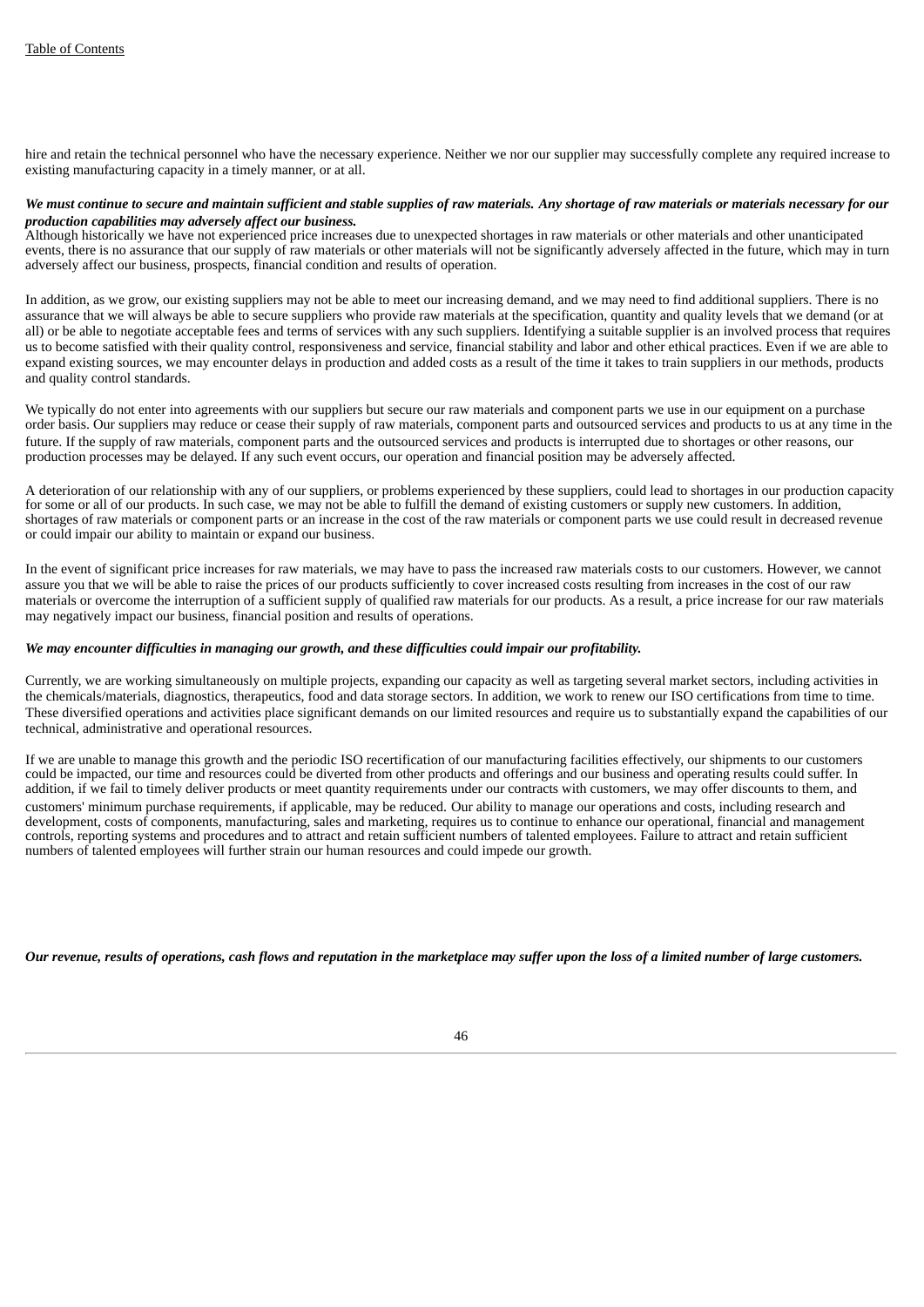We have derived, and believe we may continue to derive, a significant portion of our revenues from or a limited number of large customers. Our customers may buy less of our products depending on their own technological developments, end-user demand for our products and internal budget cycles. In addition, existing customers may choose to produce some or all of their synthetic DNA requirements internally by using or developing manufacturing capabilities organically or by using capabilities from acquisitions of assets or entities from third parties with such capabilities. The loss of any significant customer or a significant reduction in the amount of product ordered by Ginkgo or any other significant customer would adversely affect our revenue, results of operations, cash flows and reputation in the marketplace.

#### We depend on the continuing efforts of our senior management team and other key personnel. If we lose members of our senior management team or other key personnel or are unable to successfully retain, recruit and train qualified researchers, engineering and other personnel, our ability to develop *our products could be harmed, and we may be unable to achieve our goals.*

Our future success depends upon the continuing services of members of our senior management team and scientific and engineering personnel. We are highly dependent on Dr. Emily Leproust, our President and Chief Executive Officer, who is employed "at will," meaning we or she may terminate the employment relationship at any time. In particular, our researchers and engineers are critical to our future technological and product innovations, and we will need to hire additional qualified personnel. We may not be able to attract and retain qualified personnel on acceptable terms, or at all. In addition, to the extent we hire personnel from competitors, we may be subject to allegations that they have been improperly solicited or that they have divulged proprietary or other confidential information, or that their former employers own their research output. Our industry, particularly in the San Francisco Bay Area, is characterized by high demand and intense competition for talent, and the turnover rate can be high. We compete for qualified management and scientific personnel with other life science companies, academic institutions and research institutions, particularly those focusing on genomics.

Many of these employees could leave our company with little or no prior notice and would be free to work for a competitor. If one or more of our senior executives or other key personnel were unable or unwilling to continue in their present positions, we might not be able to replace them easily or at all, and other senior management may be required to divert attention from other aspects of the business. In addition, we do not have "key person" life insurance policies covering members of our management team or other key personnel except Dr. Leproust. The loss of any of these individuals or our inability to attract or retain qualified personnel, including researchers, engineers and others, could prevent us from pursuing collaborations and adversely affect our product development and introductions, business growth prospects, results of operations and financial condition.

#### We may engage in strategic transactions, including acquisitions that could disrupt our business, cause dilution to our stockholders, reduce our *financial resources, or prove not to be successful.*

In the future, we may enter into transactions to acquire other businesses, products or technologies and our ability to do so successfully cannot be ensured. While historically we have not completed many acquisitions, we recently closed a few business acquisitions in the first quarter of 2022 and we are continuing to pursue opportunities in the life sciences industry that complement and expand our synthetic DNA product, products and markets both locally and internationally. If we identify suitable opportunities, we may not be able to make such acquisitions on favorable terms or at all. Any acquisitions we make may not strengthen our competitive position, and these transactions may be viewed negatively by customers or investors. We may decide to incur debt in connection with an acquisition or issue our common stock or other equity securities to the stockholders of the acquired company, as we did for the business acquisitions, which would reduce the percentage ownership of our existing stockholders. We could incur losses resulting from undiscovered liabilities of the acquired business that are not covered by any indemnification we may obtain from the seller. In addition, we may not be able to successfully integrate the acquired personnel, technologies and operations into our existing business in an effective, timely and non-disruptive manner. Acquisitions may also divert management attention from day-to-day responsibilities, increase our expenses and reduce our cash available for operations and other uses. In addition, we cannot guarantee that we will be able to fully recover the costs of such acquisitions or that we will be successful in leveraging any such strategic transactions into increased business, revenue or profitability. We also cannot predict the number, timing or size of any future acquisitions or the effect that any such transactions might have on our operating results.

From time to time, we may consider other strategic transactions, including collaborations. The competition for collaborators is intense, and the negotiation process is time-consuming and complex. Any new collaboration may be on terms that are not optimal for us, and we may not be able to maintain any new collaboration. Any such collaboration may require us to incur non-recurring or other charges, increase our near- and long-term expenditures and pose significant integration or implementation challenges or disrupt our management or business. These transactions would entail numerous operational and financial risks, including exposure to unknown liabilities, disruption of our business and diversion of our management's time and attention to manage a collaboration, incurrence of substantial debt or dilutive issuances of equity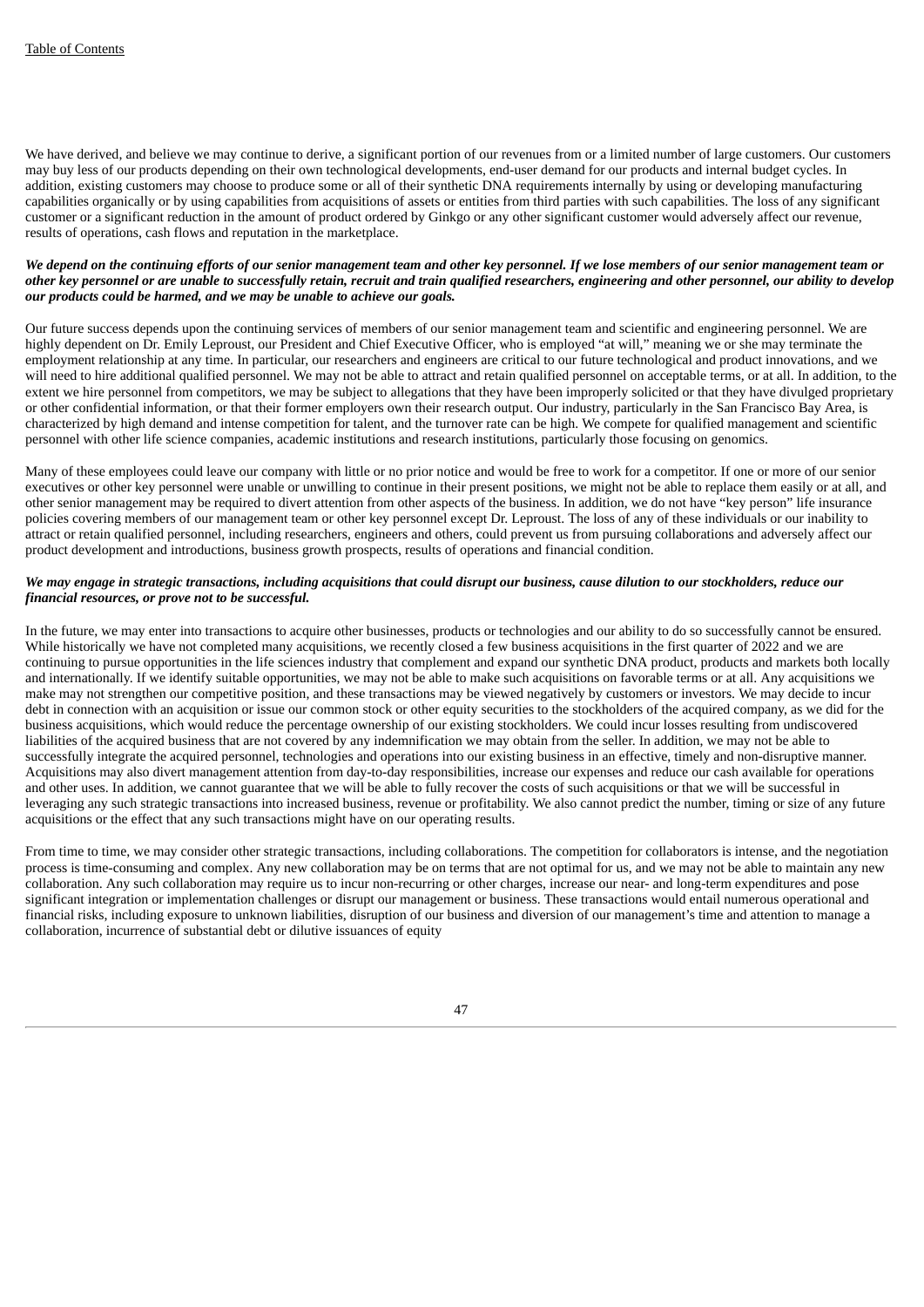securities to pay transaction consideration or costs, higher than expected collaboration, acquisition or integration costs, write-downs of assets or goodwill or impairment charges, increased amortization expenses, difficulty and cost in facilitating the collaboration or combining the operations and personnel of any acquired business, impairment of relationships with key suppliers, manufacturers or customers of any acquired business due to changes in management and ownership and the inability to retain key employees of any acquired business. Antitrust or other competition laws may also limit our ability to acquire or work collaboratively with certain businesses or to fully realize the benefits of a strategic transactions to acquire or collaborate with other businesses. Accordingly, although there can be no assurance that we will undertake or successfully complete any collaborations, any transactions that we do complete may be subject to the foregoing or other risks and have a material and adverse effect on our business, financial condition, results of operations and prospects. Conversely, any failure to enter any collaboration or other strategic transaction that would be beneficial to us could delay the development and potential commercialization of our products and technologies.

## As we expand our development and commercialization activities outside of the United States, we will be subject to an increased risk of inadvertently conducting activities in a manner that violates the U.S. Foreign Corrupt Practices Act and similar laws. If that occurs, we may be subject to civil or criminal penalties which could have a material adverse effect on our business, financial condition, results of operations and growth prospects.

We are subject to the U.S. Foreign Corrupt Practices Act, or the FCPA, which prohibits corporations and individuals from paying, offering to pay, or authorizing the payment of anything of value to any foreign government official, government staff member, political party, or political candidate in an attempt to obtain or retain business or to otherwise influence a person working in an official capacity. We are also subject to the UK Anti-Bribery Act, which prohibits both domestic and international bribery, as well as bribery across both public and private sectors. We require that our employees review our Code of Business Conduct and Ethics, our Anti-Money Laundering Policy and our Anti-Corruption Policy on an annual basis.

In the course of establishing and expanding our commercial operations and complying with non-U.S. regulatory requirements, we will need to establish and expand business relationships with various third parties and we will interact more frequently with foreign officials, including regulatory authorities. Expanded programs to maintain compliance with such laws will be costly and may not be effective. Any interactions with any such parties or individuals where compensation is provided that are found to be in violation of such laws could result in substantial fines and penalties and could materially harm our business. Furthermore, any finding of a violation under one country's laws may increase the likelihood that we will be prosecuted and be found to have violated another country's laws. We require that our employees annually certify that they understand and will comply with our Code of Business Conduct and Ethics Policy, our Anti-Money Laundering Policy, our Anti-Corruption Policy as well as the UK Modern Slavery Act of 2015. Even so, if our business practices outside the United States are found to be in violation of the FCPA, UK Anti-Bribery Act, antitrust or other similar laws, we may be subject to significant civil and criminal penalties which could have a material adverse effect on our financial condition and results of operations.

#### We could engage in exporting or related activity that contravenes international trade restraints, or regulatory authorities could promulgate more far reaching international trade restraints, which could give rise to one or more of substantial legal liability, impediments to our business and reputational *damage.*

Our international business activities must comport with U.S. export controls and other international trade restraints, including the U.S. Department of Commerce's Export Administration Regulations and economic sanctions regulations administered by the U.S. Treasury Department's Office of Foreign Assets Controls.

We have established an international trade compliance program that encompasses best practices for preventing, detecting and addressing noncompliance with international trade restraints. Furthermore, to date our exports have not been licensable under export controls; however, we could fail to observe the compliance program requirements in a manner that leaves us in noncompliance with export controls or other international trade restraints. In addition, authorities could promulgate international trade restraints that impinge on our ability to pursue our business as planned. One or more of resulting legal penalties, restraints on our business or reputational damage could have material adverse effects on our business and financial condition.

#### We operate in a highly competitive industry and if we are not able to compete effectively, our business and operating results will likely be harmed.

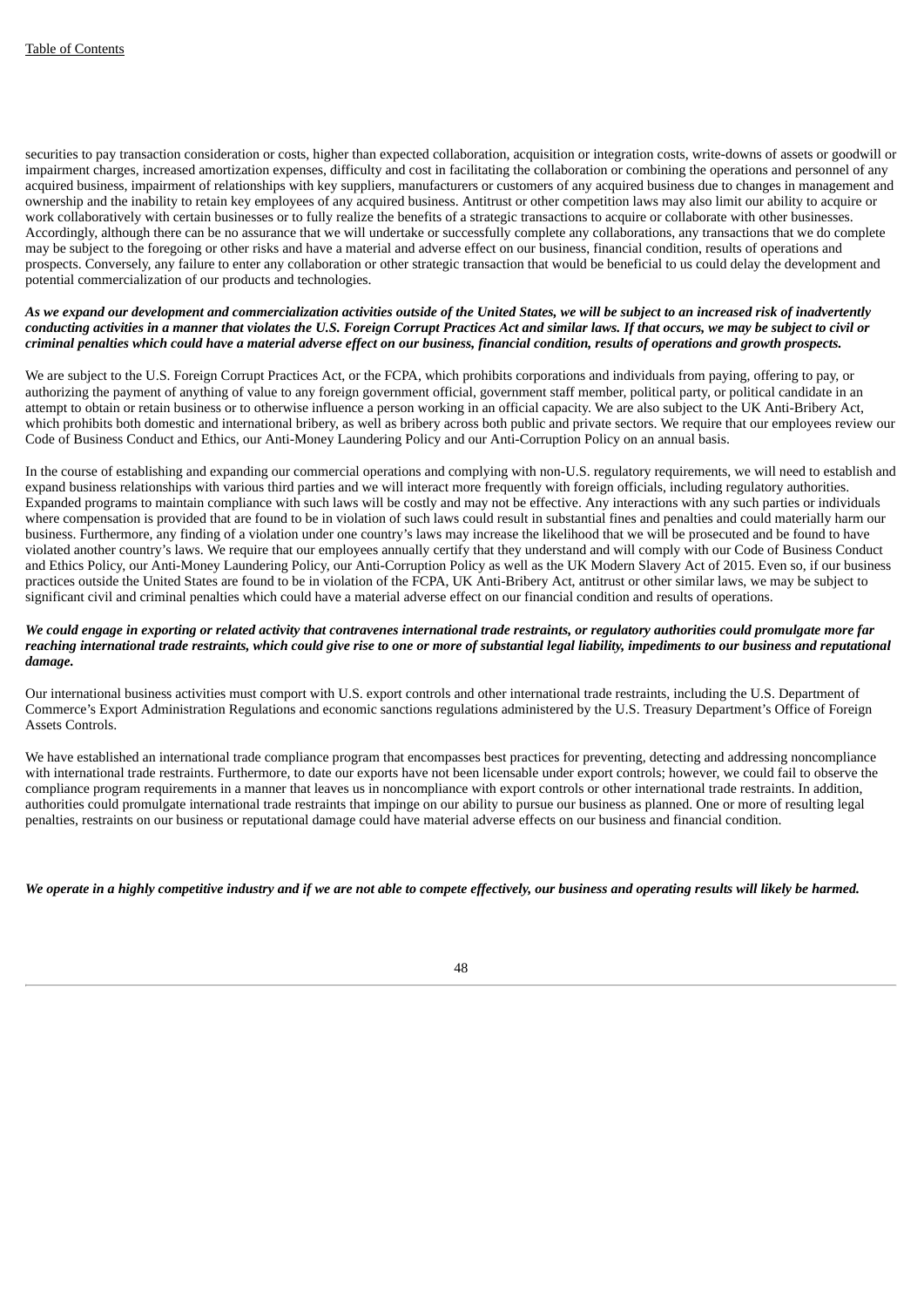We face competition from a broad range of providers of core synthetic biology products such as GenScript Biotech Corporation, DNA Script, Inc., GENEWIZ (owned by Brooks Automation), Integrated DNA Technologies, Inc. (owned by Danaher Corporation), DNA 2.0 Inc. d/b/a/ ATUM, GeneArt (owned by Thermo Fisher Scientific Inc.), Eurofins Genomics LLC, Sigma-Aldrich Corporation (owned by Charles River Laboratories, Inc.) (an indirect wholly owned subsidiary of Merck & Company), Promega Corporation, OriGene Technologies, Inc., Blue Heron Biotech, LLC and others. Additionally, we compete with both large and emerging providers in the life sciences tools and diagnostics industries focused on sample preparation for NGS such as Thermo Fisher Scientific Inc., Illumina, Inc., Integrated DNA Technologies, Inc., Agilent, and Roche NimbleGen, Inc. In the antibody discovery market, we compete with clinical research organizations, such as LakePharma and Aldevron, LLC and antibody discovery biotechnology companies, such as Iontas, Adimab, Distributed Bio (owned by Charles River) and AbCellera Biologics Inc. In the field of DNA digital data storage, we compete with Catalog Technologies, Inc., ETH Zurich, Helixworks, Iridia, Inc., North Shore Bio and Roswell. We may not be successful in maintaining our competitive position for a number of reasons. Some of our current competitors, as well as many of our potential competitors, have significant name recognition, substantial intellectual property portfolios, longer operating histories, greater resources to invest in new technologies, substantial experience in new product development and manufacturing capabilities and more established distribution channels to deliver products to customers than we do. These competitors may be able to respond more quickly and effectively than we can to new or changing opportunities, technologies, standards or customer requirements. Our competitors may develop disruptive technologies or products that are comparable or superior to our technologies and products. In light of these advantages, even though we believe our technology is superior to the products offerings of our competitors, current or potential customers might accept competitive products in lieu of purchasing our products. Increased competition is likely to result in continued pricing pressures, which could harm our sales, profitability or market share. Our failure to continue competing effectively or winning additional business with our existing customers could materially and adversely affect our business, financial condition or results of operations.

#### We may be subject to significant pricing pressures and if we are unable to pass on any cost increase to our customers, our business, financial position *and results of operations could be adversely affected.*

Over time, increasing customer demand for lower prices could force us to discount our products and result in lower margins. The impact may be further exacerbated if we are unable to successfully control production costs. Alternatively, if due to rising market prices, our suppliers increase prices or reduce discounts on their supplies, we may be unable to pass on any cost increase to our customers, thereby resulting in reduced margins and profits. Furthermore, changes in our product mix may negatively affect our gross margins. Overall, these pricing pressures may adversely affect our business, financial position and results of operations.

#### Ethical, legal and social concerns surrounding the use of genetic information could reduce demand for our technology.

Our products may be used to create DNA sequences of humans, agricultural crops and other living organisms. Our products could be used in a variety of applications, which may have underlying ethical, legal and social concerns. Governmental authorities could, for safety, social or other purposes, impose limits on or implement regulation of the use of gene synthesis. Such concerns or governmental restrictions could limit the use of our DNA synthesis products, which could have a material adverse effect on our business, financial condition and results of operations. In addition, public perception about the safety and environmental hazards of, and ethical concerns over, genetically engineered products and processes could influence public acceptance of our technologies, products and processes. These concerns could result in increased expenses, regulatory scrutiny, delays or other impediments to our programs.

#### We use biological and hazardous materials that require considerable expertise and expense for handling, storage and disposal and may result in claims *against us.*

We work with materials, including chemicals, biological agents, and compounds and DNA samples that could be hazardous to human health and safety or the environment. Our operations also produce hazardous and biological waste products. Federal, state and local laws and regulations govern the use, generation, manufacture, storage, handling and disposal of these materials and wastes. Compliance with applicable environmental laws and regulations is expensive, and current or future environmental laws and regulations may restrict our operations. If we do not comply with applicable regulations, we may be subject to fines and penalties.

In addition, we cannot eliminate the risk of accidental injury or contamination from these materials or wastes, which could cause an interruption of our commercialization efforts, research and development programs and business operations, as well as environmental damage resulting in costly clean-up and liabilities under applicable laws and regulations. Furthermore, environmental laws and regulations are complex, change frequently and have tended to become more stringent. We cannot predict the impact of such changes and cannot be certain of our future compliance. While our property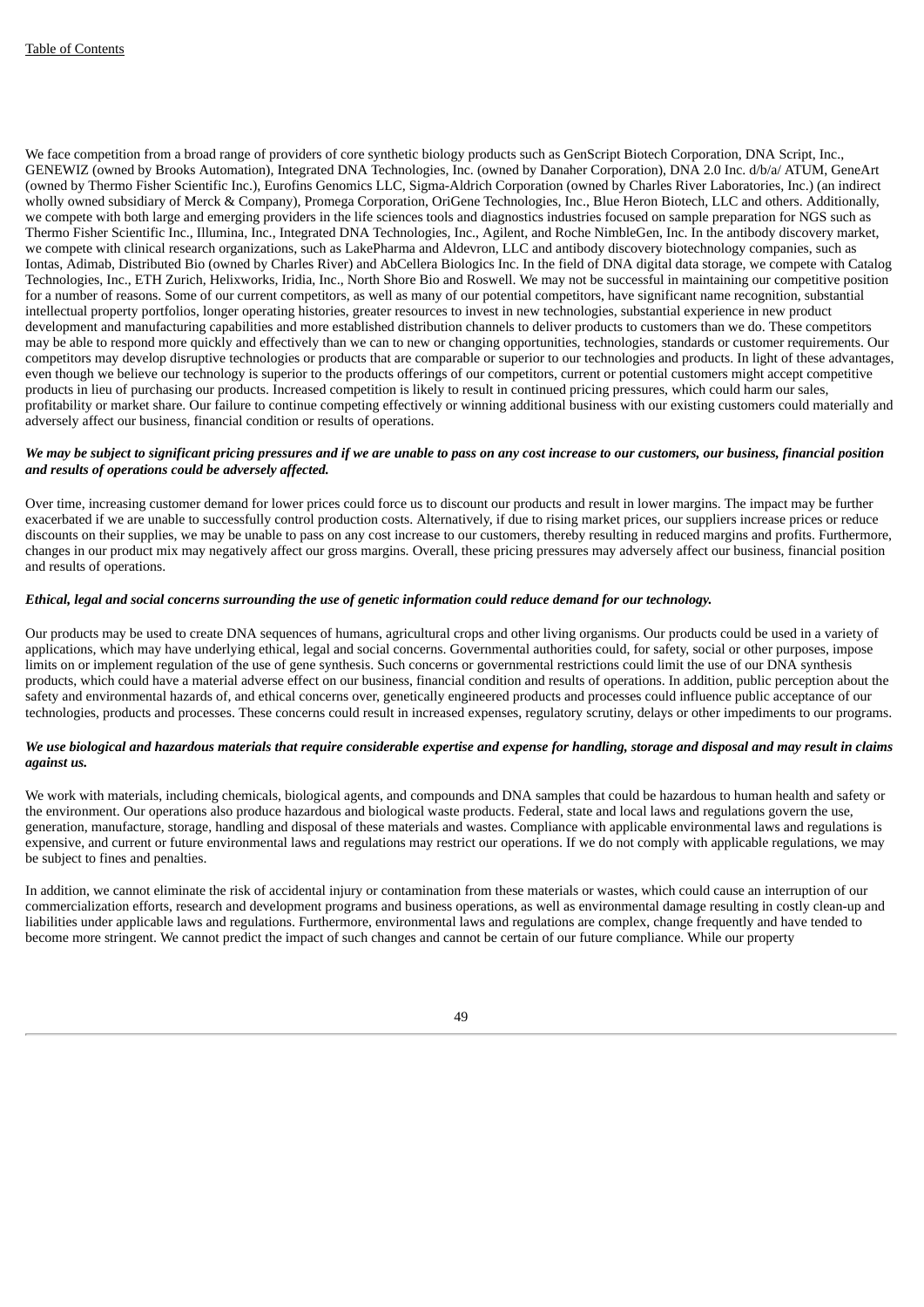insurance policy provides limited coverage in the event of contamination from hazardous and biological products and the resulting cleanup costs, we do not currently have any additional insurance coverage for legal liability for claims arising from the handling, storage or disposal of hazardous materials.

Accordingly, in the event of contamination or injury, we could be liable for damages or penalized with fines in an amount exceeding our resources and our operations could be suspended or otherwise adversely affected.

#### We could develop DNA sequences or engage in other activity that contravenes biosecurity requirements, or regulatory authorities could promulgate more far reaching biosecurity requirements that our standard business practices cannot accommodate, which could give rise to substantial legal *liability, impede our business and damage our reputation.*

The Federal Select Agent Program, or the FSAP, involves rules administered by the Centers for Disease Control and Prevention and Toxins and the Animal and Plant Health Inspection Service that regulate possession, use and transfer of biological select agents and toxins that have the potential to pose a severe threat to public, animal or plant health or to animal or plant products.

We have established a comprehensive, biosecurity program under which we follow biosafety and biosecurity best practices and avoid DNA synthesis activities that implicate FSAP rules; however, we could err in our observance of compliance program requirements in a manner that leaves us in noncompliance with FSAP or other biosecurity rules. In addition, authorities could promulgate new biosecurity requirements that restrictions our operations. One or more resulting legal penalties, restraints on our business or reputational damage could have material adverse effects on our business and financial condition.

#### *Third parties may use our products in ways that could damage our reputation.*

After our customers have received our products, we do not have any control over their use and our customers may use them in ways that are harmful to our reputation as a supplier of synthetic DNA products. In addition, while we have established a biosecurity program designed to comply with biosafety and biosecurity requirements and perform export control screening in an effort to ensure that third parties do not obtain our products for malevolent purposes, we cannot guarantee that these preventative measures will eliminate or reduce the risk of the domestic and global opportunities for the misuse of our products. Accordingly, in the event of such misuse, our reputation, future revenue and operating results may suffer.

#### Any damage to our reputation or brand may materially and adversely affect our business, financial condition and results of operations.

We believe that developing and maintaining our brand is important to our success and that our financial success is influenced by the perception of our brand by our customers. Furthermore, the importance of our brand recognition may become even greater to the extent that competitors offer more products similar to ours. Many factors, some of which are beyond our control, are important to maintaining our reputation and brand. These factors include our ability to comply with ethical, social, product, labor and environmental standards. Any actual or perceived failure in compliance with such standards could damage our reputation and brand.

#### Because we are subject to existing and potential additional governmental regulation, the markets for our products may be narrowed.

We are subject, both directly and indirectly, to the adverse impact of existing and potential future government regulation of our operations and markets. For example, the export of our products is subject to strict regulatory control in a number of jurisdictions. The failure to satisfy export control criteria or obtain necessary clearances could delay or prevent the shipment of products, which could adversely affect our revenues and profitability. Moreover, the life sciences industry, which is currently the primary market for our technology, has historically been heavily regulated. There are, for example, laws in several jurisdictions restricting research in genetic engineering, which can operate to narrow our markets. Given the evolving nature of this industry, legislative bodies or regulatory authorities may adopt additional regulation that adversely affects our market opportunities. Our business is also directly affected by a wide variety of government regulations applicable to business enterprises generally and to companies operating in the life science industry in particular. Failure to comply with these regulations or obtain or maintain necessary permits and licenses could result in a variety of fines or other censures or an interruption in our business operations which may have a negative impact on our ability to generate revenues and could increase the cost of operating our business.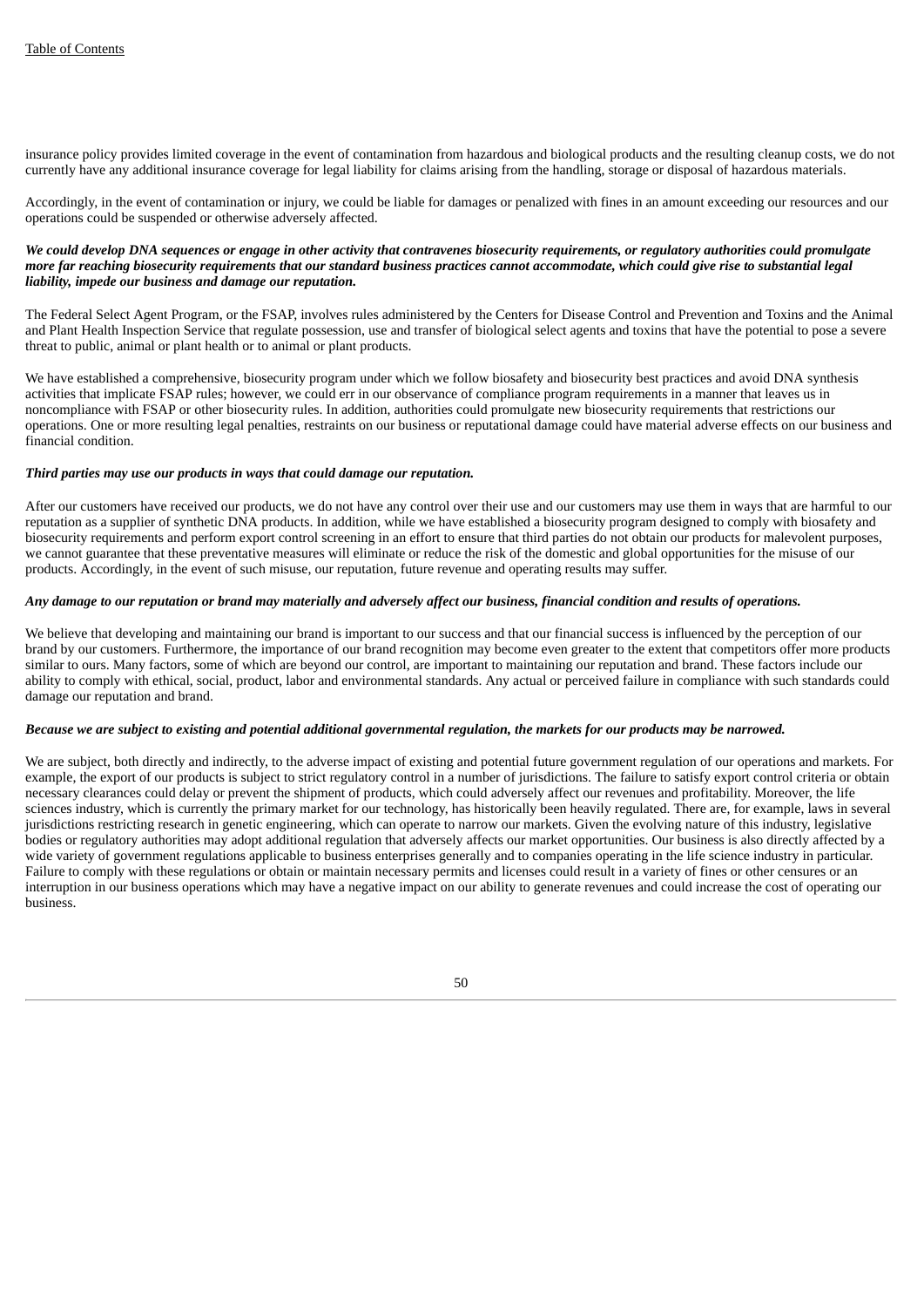## Our products could in the future be subiect to additional reaulation by the U.S. Food and Drua Administration or other domestic and international regulatory agencies, which could increase our costs and delay our commercialization efforts, thereby materially and adversely affecting our business *and results of operations.*

The FDA regulates medical devices, including in vitro diagnostics, or IVDs. IVDs are a category of medical devices that include reagents, instruments, and systems intended for use in diagnosis of disease or other conditions, including a determination of the state of health, in order to cure, mitigate, treat, or prevent disease or its sequelae. IVDs are intended for use in the collection, preparation, and examination of specimens taken from the human body. An RUO IVD product is an IVD product that is in the laboratory research phase of development. As such, an RUO IVD is not intended for use in clinical investigations or in clinical practice. Such RUO products do not require premarket clearance or approval from the FDA, provided that they are labeled "For Research Use Only. Not For Use In Diagnostic Procedures" pursuant to FDA regulations. Our IVD products are not intended for clinical or diagnostic use, and we market and label them as RUO. However, the FDA may disagree with our assessment that our products are properly marketed as RUO and may determine that our products are subject to pre-market clearance, approval, or other regulatory requirements. If the FDA determines that our products are subject to such requirements, we could be subject to enforcement action, including administrative and judicial sanctions, and additional regulatory controls and submissions for our tests, all of which could be burdensome.

In the future, certain of our products or related applications could be subject to additional FDA regulation. Even where a product is not subject to FDA clearance or approval requirements, the FDA may impose restrictions as to the types of customers to which we can market and sell our products. Such regulation and restrictions may materially and adversely affect our business, financial condition and results of operations. Other regulatory regimes that do not currently present material challenges but that could in the future present material challenges include export controls and biosecurity.

Many countries have laws and regulations that could affect our products and which could limit our ability to sell our products in those countries. The number and scope of these requirements are increasing. We may not be able to obtain regulatory approvals in such countries or may incur significant costs in obtaining or maintaining foreign regulatory approvals. For example, the European Union, or EU, is transitioning from the existing European Directive 98/79/EC on in vitro diagnostic medical devices, or IVD Directive (IVDD), to the In Vitro Diagnostic Device Regulation (EU) 2017/746, or IVDR, which imposes stricter requirements for the marketing and sale of medical devices, including in the area of clinical evaluation requirements, quality systems and post-market surveillance. The IVDR is expected to become effective in May 2022. It is likely that we will be impacted by this new regulation, either directly as a manufacturer of IVDs, or indirectly as a supplier to customers who are placing IVDs in the EU market for clinical or diagnostic use.

Complying with the requirements of the IVDR may require us to incur significant expenditures. Failure to meet these requirements could adversely impact our business in the EU and other regions that tie their product registrations or chemical regulations to the EU requirements.

#### Certain of our potential customers may reauire that we become certified under the Clinical Laboratory Improvement Amendments of 1988.

Although we are not currently subject to the Clinical Laboratory Improvement Amendment of 1988, or CLIA, we may in the future be required by certain customers to obtain a CLIA certification. CLIA, which extends federal oversight over clinical laboratories by requiring that they be certified by the federal government or by a federally approved accreditation agency, is designed to ensure the quality and reliability of clinical laboratories by mandating specific standards in the areas of personnel qualifications, administration and participation in proficiency testing, patient test management, quality control, quality assurance and inspections. If our customers require a CLIA certification, we will have to continually expend time, money and effort to ensure that we meet the applicable quality and safety requirements, which may divert the attention of management and disrupt our core business operations.

## Our manufacturing operations in the United States currently depend primarily on one facility. If this facility is destroyed or we experience any manufacturing difficulties, disruptions, or delays, this could limit supply of our product or adversely affect our ability to sell products or conduct our *clinical trials, and our business would be adversely impacted.*

While we are in the process of building out a second manufacturing facility in Wilsonville, Oregon, a substantial portion of our manufacturing currently takes place at our headquarters in South San Francisco, California. If regulatory, manufacturing, or other problems require us to discontinue production at this facility, we will not be able to manufacture our synthetic genes, oligo pools or NGS tool or create our DNA libraries, which would adversely impact our business. If this facility or the equipment in it is significantly damaged or destroyed by fire, flood, power loss, or similar events, or is shut down for health and safety or other reasons, we may not be able to quickly or inexpensively replace our manufacturing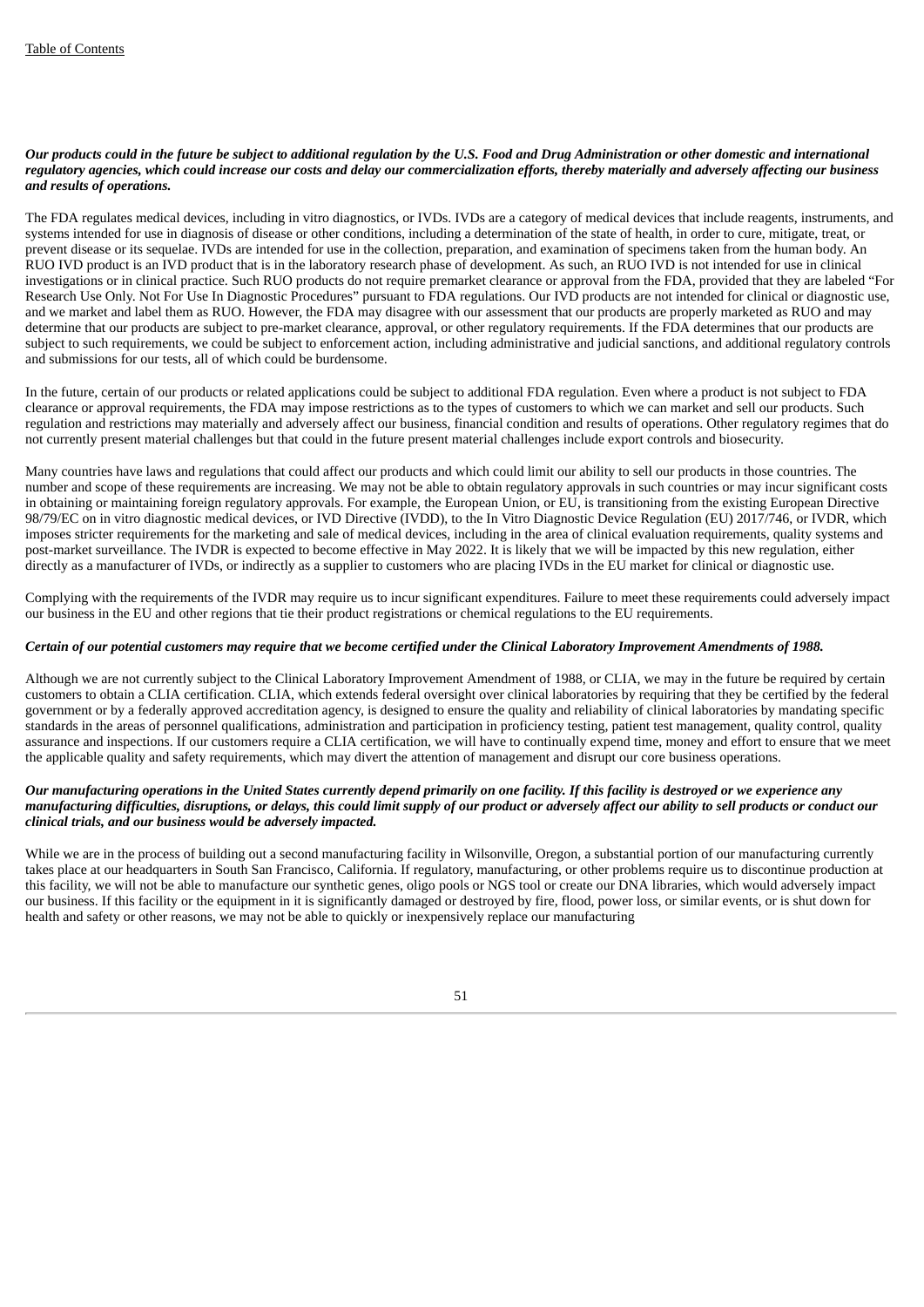capacity or replace the facility at all. In the event of a temporary or protracted loss of this facility or equipment, we might not be able to transfer manufacturing to another third party. Even if we could transfer manufacturing from one facility to another, the shift would likely be expensive and timeconsuming, particularly if we were to maintain the current manufacturing standards procedures at such alternative facility.

#### Natural disasters, public health crises, political crises, and other catastrophic events or other events outside of our control may damage our facilities or *the facilities of third parties on which we depend, and could impact our ability to sell products.*

Our headquarters in South San Francisco is located near known earthquake fault zones and is vulnerable to damage from earthquakes. An earthquake or other natural disaster or power shortages or outages could disrupt operations or impair critical systems at our headquarters or at any of our other facilities throughout the world. We, our suppliers, third-party service providers and customers are vulnerable to damage from natural disasters, including fire, floods or monsoons, power loss, communications failures, public health crises, such as pandemics and epidemics, political crises, such as terrorism, war, political instability or other conflict and similar events. If any disaster were to occur, our ability to operate our business at any of our facilities could be seriously, or potentially completely, impaired. In addition, the nature of our activities could cause significant delays in our research programs and commercial activities and make it difficult for us to recover from a disaster. The insurance we maintain may not be adequate to cover our losses resulting from disasters or other business interruptions. Accordingly, an earthquake or other disaster could materially and adversely harm our ability to conduct business.

#### Delivery of our products could be delayed or disrupted by factors beyond our control, and we could lose customers as a result.

We rely on third-party carriers for the timely delivery of our products. As a result, we are subject to carrier disruptions and increased costs that are beyond our control, including travel restrictions, employee strikes, inclement weather and increased fuel costs. Any failure to deliver products to our customers in a timely and accurate manner may damage our reputation and brand and could cause us to lose customers. If our relationship with any of these third-party carriers is terminated or impaired or if any of these third parties are unable to deliver our products, the delivery and acceptance of our products by our customers may be delayed which could harm our business and financial results. The failure to deliver our products in a timely manner may harm our relationship with our customers, increase our costs and otherwise disrupt our operations.

## *Doing business internationally creates operational and financial risks for our business.*

During our fiscal years ended September 30, 2021, 2020 and 2019, 42%, 36%, and 34%, respectively, of our revenue was generated from customers located outside of the United States. In connection with our growth strategy, we intend to further expand in international markets. Conducting and launching operations on an international scale requires close coordination of activities across multiple jurisdictions and time zones and consumes significant management resources. If we fail to coordinate and manage these activities effectively, our business, financial condition or results of operations could be adversely affected. International sales entail a variety of risks, including longer payment cycles and difficulties in collecting accounts receivable outside of the United States, currency exchange fluctuations, challenges in staffing and managing foreign operations, tariffs and other trade barriers, (including tariffs enacted and proposed by the U.S. government on various imports from China and by the Chinese government on certain U.S. goods), unexpected changes in legislative or regulatory requirements of foreign countries into which we sell our products, difficulties in obtaining export licenses or in overcoming other trade barriers, laws and business practices favoring local companies, political and economic instability, difficulties protecting or procuring intellectual property rights, and restrictions resulting in delivery delays and significant taxes or other burdens of complying with a variety of foreign laws.

Changes in the value of the relevant currencies may affect the cost of certain items required in our operations. Changes in currency exchange rates may also affect the relative prices at which we are able to sell products in the same market. Our revenue from international customers may be negatively impacted as increases in the U.S. dollar relative to our international customers' local currency could make our products more expensive, impacting our ability to compete. Our costs of materials from international suppliers may increase if in order to continue doing business with us they raise their prices as the value of the U.S. dollar decreases relative to their local currency. Foreign policies and actions regarding currency valuation could result in actions by the United States and other countries to offset the effects of such fluctuations. The recent global financial downturn has led to a high level of volatility in foreign currency exchange rates and that level of volatility may continue, which could adversely affect our business, financial condition or results of operations.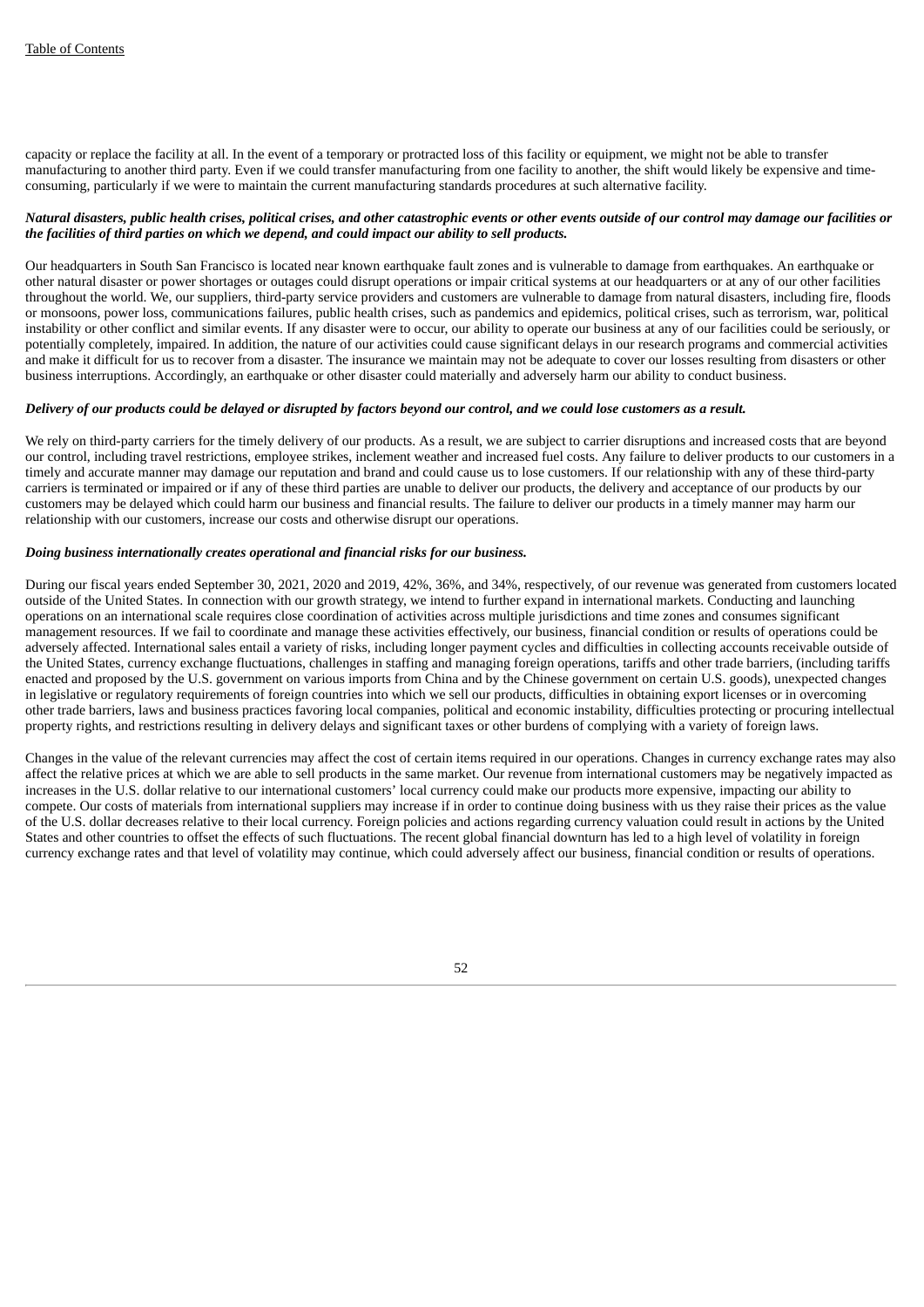#### Our ability to use our net operatina loss carryforwards to offset future taxable income may be subject to certain limitations.

In general, under Section 382 of the Internal Revenue Code of 1986, as amended, or the Code, a corporation that undergoes an "ownership change" is subject to limitations on its ability to use its pre-change net operating loss carryforwards, or NOLs, to offset future taxable income. We have experienced at least one ownership change in the past, and we may experience ownership changes in the future. Future changes in our stock ownership, some of which are outside of our control, could result in an ownership change under Section 382 of the Code. Furthermore, our ability to use NOLs of companies that we may acquire in the future may be subject to limitations. For these reasons, we may not be able to use a material portion of the NOLs reflected on our balance sheet, even if we attain profitability.

#### The enactment of legislation implementing changes in taxation of international business activities, the adoption of other corporate tax reform policies, or changes in tax legislation or policies could impact our future financial position and results of operations.

Corporate tax reform, base-erosion efforts and tax transparency continue to be high priorities in many tax jurisdictions where we intend to have business operations. As a result, policies regarding corporate income and other taxes in numerous jurisdictions are under heightened scrutiny and tax reform legislation is being proposed or enacted in a number of jurisdictions. For example, the Tax Cuts and Jobs Act of 2017, or the Tax Act, signed into law on December 22, 2017, adopting broad U.S. corporate income tax reform, among other things, reduced the U.S. corporate income tax rate, but imposed baseerosion prevention measures on non-U.S. earnings of U.S. entities as well as a one-time mandatory deemed repatriation tax on accumulated non-U.S. earnings of U.S. entities.

In addition, many countries are beginning to implement legislation and other guidance to align their international tax rules with the Organization for Economic Co-operation and Development's Base Erosion and Profit Shifting recommendations and action plan that aim to standardize and modernize global corporate tax policy, including changes to cross-border tax, transfer-pricing documentation rules, and nexus-based tax incentive practices.

Such legislative initiatives may materially and adversely affect our plans to expand internationally and may negatively impact our financial condition and results of operations generally.

## Our inability to collect on our accounts receivable by a significant number of customers may have an adverse effect on our business, financial *condition and results of operations.*

Sales to our customers are generally made on open credit terms. Management maintains an allowance for potential credit losses. If our customers' cash flow, working capital, financial conditions or results of operations deteriorate, they may be unable or even unwilling to pay trade receivables owed to us promptly or at all. As a result, we could be exposed to a certain level of credit risk. If a major customer experiences, or a significant number of customers experience, financial difficulties, the effect on us could be material and have an adverse effect on our business, financial condition and results of operations.

#### **Risks related to being a public company**

#### If we fail to maintain proper and effective internal controls, our ability to produce accurate financial statements on a timely basis could be impaired, *which would adversely affect our business.*

As a public company, we are required to comply with Section 404 of the Sarbanes Oxley Act of 2002 ("SOX"), which requires, among other things, that companies maintain disclosure controls and procedures to ensure timely disclosure of material information, and that management review the effectiveness of those controls on a quarterly basis. Because we ceased to be an "emerging growth company" as defined in the Jumpstart Our Business Startups Act of 2012 (the "JOBS Act") with our transition to large accelerated filer status as of September 30, 2020, we are also now subject to Section 404(b) of SOX, which requires that our independent registered public accounting firm provide an attestation report on the effectiveness of our internal control over financial reporting in the Annual Report on Form 10-K for the year ended September 30, 2021, among other additional requirements. Effective internal controls are necessary for us to provide reliable financial reports and to help prevent fraud, and our management and other personnel devote a substantial amount of time to these compliance requirements. These rules and regulations also increase our legal and financial compliance costs and make some activities more time-consuming and costly.

As disclosed in Part II—Item 9A, "Controls and Procedures", of the Annual Report on Form 10-K, we identified material weaknesses in our internal control over financial reporting related to controls surrounding our journal entry process,

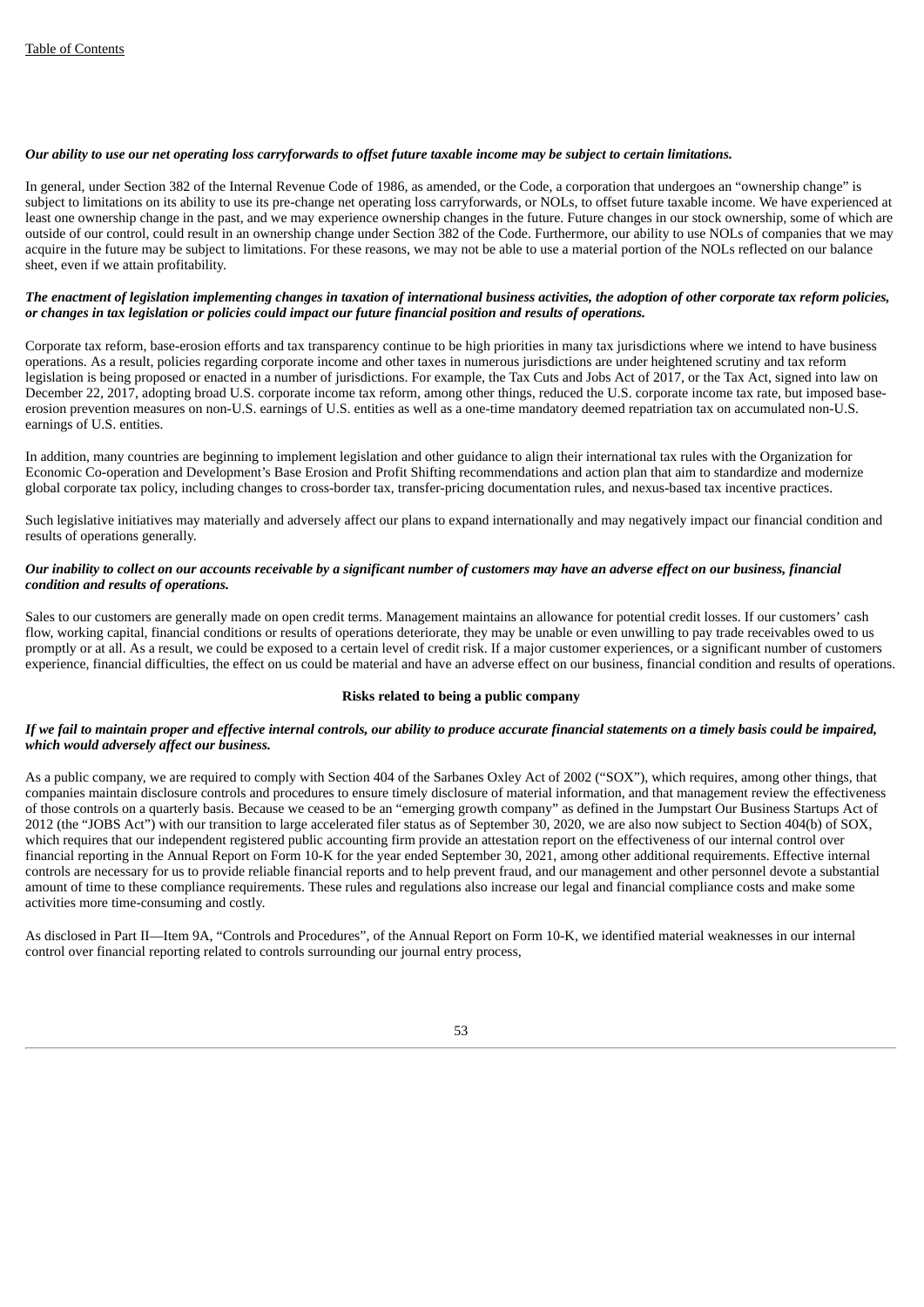revenue order entry process, and information technology general controls. As a result, management concluded that our internal control over financial reporting was not effective as of September 30, 2021. A material weakness is a deficiency, or a combination of deficiencies, in internal control over financial reporting, such that there is a reasonable possibility that a material misstatement in a company's annual or interim financial statements will not be prevented or detected on a timely basis. The material weaknesses identified in Item 9A in the Annual Report on Form 10-K did not result in any misstatement of our financial statements for any period presented. We have designed and have begun implementation of a remediation plan for these material weaknesses. However, our remediation efforts may be inadequate, and we may in the future discover other areas of our internal controls that require remediation.

We cannot be certain that we will be able to maintain adequate controls over our financial processes and reporting in the future. If we fail to maintain effective internal controls, investors may lose confidence in the accuracy and completeness or our financial reports, the market price of our securities may be negatively affected, and we could be subject to sanctions or investigation by regulatory authorities, such as the SEC or Nasdaq.

#### The requirements of being a public company may strain our resources and require a substantial amount of management's attention.

As a public company, we are subject to the reporting requirements of the Exchange Act, the Sarbanes-Oxley Act, the Dodd-Frank Wall Street Reform and Consumer Protection Act, or the Dodd-Frank Act, the Nasdaq listing requirements and other applicable securities rules and regulations. The SEC and other regulators have continued to adopt new rules and regulations and make additional changes to existing regulations that require our compliance. Stockholder activism, the current political environment, and the current high level of government intervention and regulatory reform may lead to substantial new regulations and disclosure obligations, which may lead to additional compliance costs and impact, in ways we cannot currently anticipate, the manner in which we operate our business. Compliance with these rules and regulations may cause us to incur additional accounting, legal and other expenses. We also incur costs associated with corporate governance requirements, including requirements under securities laws, as well as rules and regulations implemented by the SEC and Nasdaq, particularly as a large accelerated filer. These rules and regulations have increased our legal and financial compliance costs and we devote significant time to comply with these requirements. We are currently evaluating and monitoring developments with respect to these rules and regulations, and we cannot predict or estimate the amount of additional costs we may incur or the timing of such costs.

#### **Risks related to our intellectual property**

#### Our ability to protect our intellectual property and proprietary technology through patents and other means is uncertain.

Our commercial success depends in part on our ability to protect our intellectual property and proprietary technologies. We rely on patent protection, where appropriate and available, as well as a combination of copyright, trade secret and trademark laws, and nondisclosure, confidentiality and other contractual restrictions to protect our proprietary technology. However, these legal means afford only limited protection and may not adequately protect our rights or permit us to gain or keep any competitive advantage.

As of March 31, 2022, we owned 34 issued U.S. patents and 25 issued international patents; three in China, three in Europe, seven in South Korea, four in Taiwan, four in Japan, one in Eurasia, one in Singapore, one in Israel, and one in Hong Kong. There are 297 pending patent applications, including 85 in the United States, 193 international applications and 19 applications filed under the Patent Cooperation Treaty. Additionally, we have exclusively licensed a patent portfolio containing 10 issued patents, including one U.S. patent and nine international patents, and 12 pending applications, including three in the U.S. and nine international applications. We have also licensed a patent portfolio containing two pending applications, including one in the US and one PCT. We have further licensed another patent portfolio containing two issued US patents, three international patents, and five pending applications (one in the US and four international applications).

Several patent applications covering our technologies have been filed recently. We cannot offer any assurances about which, if any, patents will issue, the breadth of any such patent, or whether any issued patents will be found invalid and unenforceable or will be threatened by third parties. Any successful opposition to these patents or any other patents owned by or, if applicable in the future, licensed to us could deprive us of rights necessary for the practice of our technologies or the successful commercialization of products that we may develop. Since patent applications in the United States and most other countries are confidential for a period of time after filing, we cannot be certain that we were the first to file any patent application related to our technologies or products. Furthermore, an interference proceeding can be provoked by a third

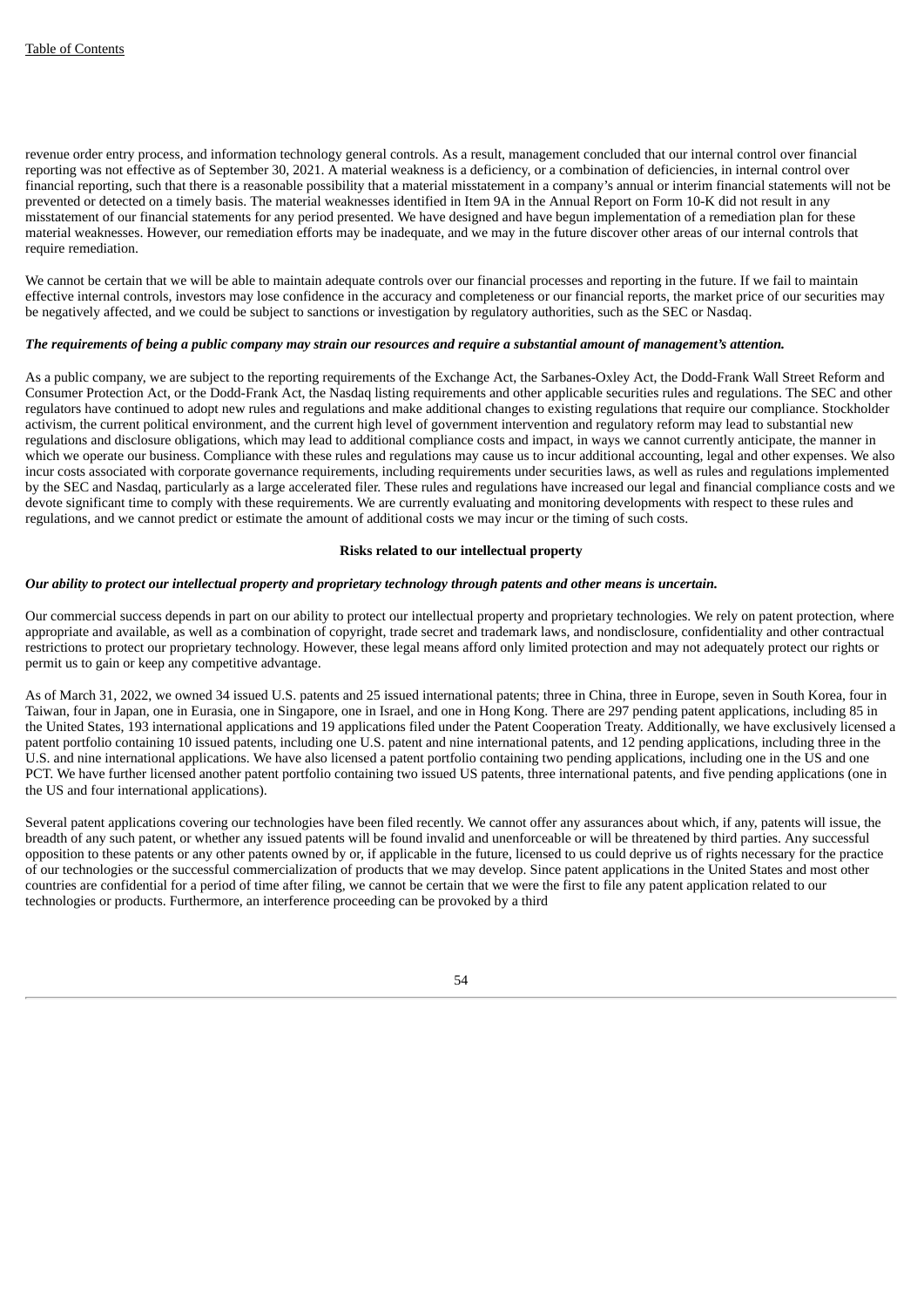party or instituted by the U.S. Patent and Trademark Office, or the USPTO, to determine who was the first to invent any of the subject matter covered by the patent claims of our applications.

Patent law can be highly uncertain and involve complex legal and factual questions for which important principles remain unresolved. In the United States and in many international jurisdictions, policy regarding the breadth of claims allowed in patents can be inconsistent. The U.S. Supreme Court and the Court of Appeals for the Federal Circuit have made, and will likely continue to make, changes in how the patent laws of the United States are interpreted. Similarly, international courts have made, and will likely continue to make, changes in how the patent laws in their respective jurisdictions are interpreted. We cannot predict future changes in the interpretation of patent laws or changes to patent laws that might be enacted into law by U.S. and international legislative bodies.

#### If we are unable to obtain, maintain and enforce intellectual property protection, others may be able to make, use, or sell products and technologies *substantially the same as ours, which could adversely affect our ability to compete in the market.*

We may not pursue or maintain patent protection for our products in every country or territory in which we sell our products and technologies. In addition, our pending U.S. and foreign patent applications may not issue as patents or may not issue in a form that will be sufficient to protect our proprietary technology and gain or keep our competitive advantage. Any patents we have obtained or do obtain may be subject to re-examination, reissue, opposition or other administrative proceedings, or may be challenged in litigation, and such challenges could result in a determination that the patent is invalid or unenforceable.

Patents have a limited lifespan. Patent terms may be shortened or lengthened by, for example, terminal disclaimers, patent term adjustments, supplemental protection certificates, and patent term extensions. Although extensions may be available, the life of a patent, and the protection it affords, is limited. Patent term extensions and supplemental protection certificates, and the like, may be impacted by the regulatory process and may not significantly lengthen patent term. Non-payment or delay in payment of patent fees or annuities, delay in patent filings or delay in extension filing, whether intentional or unintentional, may also result in the loss of patent rights important to our business. In such an event, competitors might be able to enter the market earlier than would otherwise have been the case. In addition, certain countries have compulsory licensing laws under which a patent owner may be compelled to grant licenses to other parties. Furthermore, many countries limit the enforceability of patents against other parties, including government agencies or government contractors. In these countries, the patent owner may have limited remedies, which could materially diminish the value of any patents.

We cannot be certain that the steps we have taken will prevent unauthorized use or unauthorized reverse engineering of our technology. In addition, competitors may be able to design alternative methods or devices that avoid infringement of our patents. To the extent our intellectual property, including licensed intellectual property, offers inadequate protection, or is found to be invalid or unenforceable, we are exposed to a greater risk of direct competition. If our intellectual property does not provide adequate protection against our competitors' products, our competitive position could be adversely affected, as could our business. Both the patent application process and the process of managing patent disputes can be time consuming and expensive.

Monitoring unauthorized use of our intellectual property is difficult and costly. From time to time, we review our competitors' products, and may in the future seek to enforce our patents or other rights against potential infringement. However, the steps we have taken to protect our proprietary rights may not be adequate to prevent misappropriation of our intellectual property. We may not be able to detect unauthorized use of, or take appropriate steps to enforce, our intellectual property rights. We cannot guarantee that any of our patent searches or analyses, including but not limited to the identification of relevant patents, the scope of patent claims or the expiration of relevant patents, are complete or thorough, nor can we be certain that we have identified each and every third-party patent and pending application in the United States and abroad that is relevant to or necessary for the commercialization of our products in any jurisdiction. For example, U.S. applications filed before November 29, 2000 and certain U.S. applications filed after that date that will not be filed outside the United States remain confidential until patents issue. Patent applications in the United States and elsewhere are published approximately 18 months after the earliest filing for which priority is claimed. Therefore, patent applications covering our product candidates or technologies could have been filed by others without our knowledge. Additionally, pending patent applications that have been published can, subject to certain limitations, be later amended in a manner that could cover our platform technologies, our products or the use of our products or technologies. The scope of a patent claim is determined by the interpretation of the law, the written disclosure in a patent and the patent's prosecution history. Our interpretation of the relevance or the scope of a patent or a pending application may be incorrect, which may negatively impact our ability to market our products. We may incorrectly determine that our products are not covered by a third-party patent or may incorrectly predict whether a third party's pending application will issue with claims of relevant scope. Our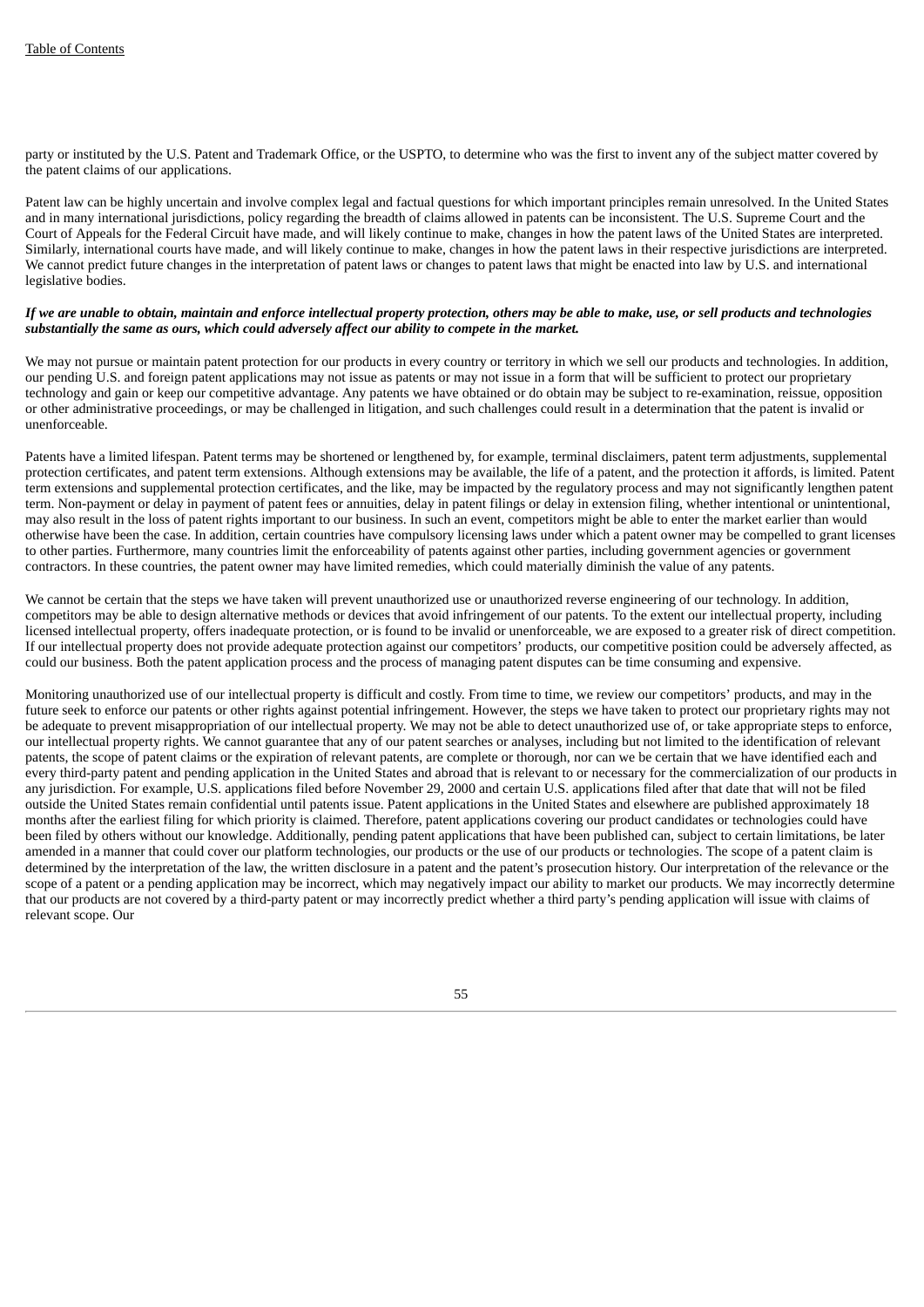determination of the expiration date of any patent in the United States or abroad that we consider relevant may be incorrect, which may negatively impact our ability to develop and market our product candidates.

A court or other judicial body may decide that the patent we seek to enforce is invalid or unenforceable or may refuse to stop the other party from using the technology at issue on the grounds that the patent in question does not cover the technology in question. An adverse result in any litigation could put one or more of our patents at risk of being invalidated or interpreted narrowly. Some of our competitors may be able to devote significantly more resources to intellectual property litigation and may have significantly broader patent portfolios to assert against us if we assert our rights against them.

#### *We may not be able to protect our intellectual property rights throughout the world.*

Filing, prosecuting and defending patents on our technologies and products in all countries throughout the world would be prohibitively expensive. In addition, the laws of some non-U.S. countries do not protect intellectual property rights to the same extent as the laws of the United States, and many companies have encountered significant problems in protecting and defending such rights in foreign jurisdictions. Consequently, we may not be able to prevent third parties from using our inventions in countries outside the United States, or from selling or importing products made using our inventions in and into the United States or other jurisdictions. Competitors may use our technologies in jurisdictions where we have not obtained patent protection to develop their own technologies and products and may export otherwise infringing products to territories where we have patent protection. These products may compete with our products, and our patents or other intellectual property rights may not be effective or sufficient to prevent them from competing.

The legal systems of certain countries, particularly China and certain other developing countries, do not favor the enforcement of patents and other intellectual property protection, particularly those relating to biotechnology, which could make it difficult for us to stop the infringement of our patents. Proceedings to enforce our patent rights in foreign jurisdictions could result in substantial cost and divert our efforts and attention from other aspects of our business, put our own patents at risk of being invalidated or interpreted narrowly put our patent applications at risk of not being issued, and provoke third parties to assert claims against us. We may not prevail in any lawsuits that we initiate, and the damages or other remedies awarded, if any, may not be commercially meaningful. Accordingly, our efforts to enforce our intellectual property rights around the world may be inadequate to obtain a significant commercial advantage from the intellectual property that we develop. Certain countries in Europe and developing countries, including China and India, have compulsory licensing laws under which a patent owner may be compelled to grant licenses to third parties. In those countries, we may have limited remedies if any of our patents are infringed or if we are compelled to grant a license to a third party, which could materially diminish the value of those patents. This could limit our potential revenue opportunities. Accordingly, our efforts to enforce our intellectual property rights around the world may be inadequate to obtain a significant commercial advantage from the intellectual property that we develop or license.

#### If we are unable to protect the confidentiality of our proprietary information and know-how, the value of our technology and products could be *adversely affected.*

In addition to pursuing patents on our technology, we take steps to protect our intellectual property and proprietary technology by entering into confidentiality agreements and intellectual property assignment agreements with our employees, consultants, corporate partners and, when needed, our advisors. Such agreements may not be enforceable or may not provide meaningful protection for our trade secrets or other proprietary information in the event of unauthorized use or disclosure or other breaches of the agreements, and we may not be able to prevent such unauthorized disclosure. Monitoring unauthorized disclosure is difficult, and we do not know whether the steps we have taken to prevent such disclosure are, or will be, adequate. If we were to enforce a claim that a third party had illegally obtained and was using our trade secrets, it would be expensive and time consuming, and the outcome would be unpredictable. In addition, courts outside the United States may be less willing to protect trade secrets.

Trade secrets and know-how can be difficult to protect as trade secrets, and know-how will over time be disseminated within the industry through independent development, the publication of journal articles, and the movement of personnel skilled in the art from company to company. In addition, because we may rely on third parties in the development of our products, we may, at times, share trade secrets with them. We seek to protect our proprietary technology in part by entering into confidentiality agreements and, if applicable, material transfer agreements, consulting agreements or other similar agreements with third parties prior to beginning research or disclosing proprietary information. These agreements typically limit the rights of the third parties to use or disclose our confidential information, including our trade secrets. Despite the contractual provisions employed when working with third parties, the need to share trade secrets and other confidential information increases the risk that such trade secrets become known by our competitors, are inadvertently incorporated into the technology of others, or are disclosed or used in violation of these agreements. If we are unable to prevent unauthorized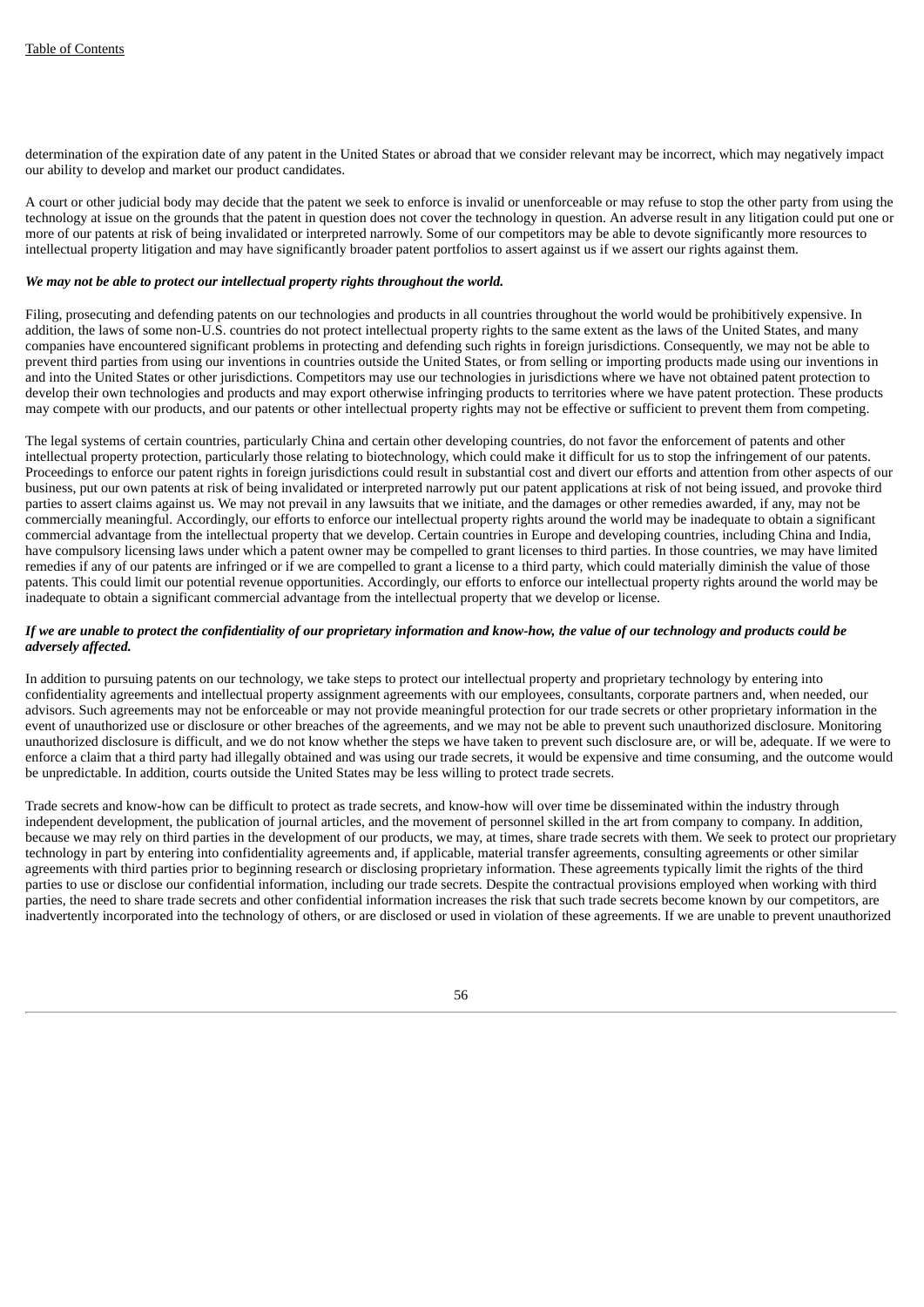material disclosure of the intellectual property related to our technologies to third parties, we will not be able to establish or maintain a competitive advantage in our market, which could materially adversely affect our business, results of operations and financial condition.

Despite our efforts to protect our trade secrets, our competitors may discover our trade secrets, either lawfully or through breach of our agreements with third parties, independent development or publication of information by any of our third-party collaborators. Competitors could willfully infringe our intellectual property rights, design around our protected technology or develop their own competitive technologies that fall outside of our intellectual property rights. In addition, if any of our trade secrets were to be lawfully obtained or independently developed by a competitor, we would have no right to prevent such competitor from using that technology or information to compete with us, which could harm our competitive position. Given that our proprietary position is based, in part, on our know-how and trade secrets, a competitor's discovery of our trade secrets or other unauthorized use or disclosure would impair our competitive position and may have an adverse effect on our business and results of operations.

#### We may be involved in lawsuits to protect or enforce our patents and proprietary rights, to determine the scope, coverage and validity of others' proprietary rights, or to defend against third-party claims of intellectual property infringement that could require us to spend significant time and *money and could prevent us from selling our products or impact our stock price.*

Litigation may be necessary for us to enforce our patent and proprietary rights and/or to determine the scope, coverage and validity of others' proprietary rights. Litigation on these matters has been prevalent in our industry and we expect that this will continue. As the biotechnology and synthetic biology industries expand and more patents are issued, the risk increases that there may be patents issued to third parties that relate to our technologies and products of which we are not aware or that we may need to challenge to continue our operations as currently contemplated. In addition, our competitors and others may have patents or may in the future obtain patents and claim that the use of our products or processes infringes these patents. As we move into new markets and applications for our products and processes, incumbent participants in such markets may assert their patents and other proprietary rights against us as a means of slowing our entry into such markets or as a means to extract substantial license and royalty payments from us.

Patent infringement suits can be expensive, lengthy and disruptive to business operations and the outcome following legal assertions of invalidity and unenforceability is unpredictable. We could incur substantial costs and divert the attention of our management and technical personnel in prosecuting or defending against any claims and may harm our reputation. Some of our competitors may be able to sustain the costs of complex patent litigation more effectively than we can because they have substantially greater resources. There can be no assurance that we will prevail in any suit initiated against us by third parties, successfully settle or otherwise resolve patent infringement claims. If we are unable to successfully settle claims on terms acceptable to us, we may be required to engage in or continue costly, unpredictable and time- consuming litigation and may be prevented from or experience substantial delays in marketing our technologies and products. Furthermore, parties making claims against us may be able to obtain injunctive or other relief, which could block our ability to develop, commercialize and sell products, and could result in the award of substantial damages against us, including treble damages and attorneys' fees and costs in the event that we are found to be a willful infringer of third-party patents.

In the event of a successful claim of infringement against us, we may be required to obtain one or more licenses from third parties, which we may not be able to obtain at a reasonable cost, if at all. We could, therefore, incur substantial costs related to royalty payments for licenses obtained from third parties, which could negatively affect our gross margins. In addition, we could encounter delays in product introductions while we attempt to develop alternative methods or products to avoid infringing third-party patents or proprietary rights. Defense of any lawsuit or failure to obtain any required licenses on favorable terms could prevent us from commercializing our products, and the risk of a prohibition on the sale of any of our products could adversely affect our ability to grow and gain market acceptance for our products.

Suppliers of certain equipment and technology platforms on which we rely for our business may also be subject to patent infringement lawsuits. Even if we are not a named party in such lawsuits, if such suppliers are enjoined by a court to stop selling their equipment and technology platforms or supporting our existing equipment and technology platforms, we may not have an alternative source for such equipment and technology platforms, which may have a material adverse effect on our business.

We may also be subject to claims that former employees, collaborators or other third parties have an ownership interest in our patents or other intellectual property. We were previously involved in litigation of this kind with Agilent. While we have settled this dispute, there can be no assurance that future litigation will not be initiated by these parties. Some of our employees were previously employed at universities or biotechnology or biopharmaceutical companies, including our

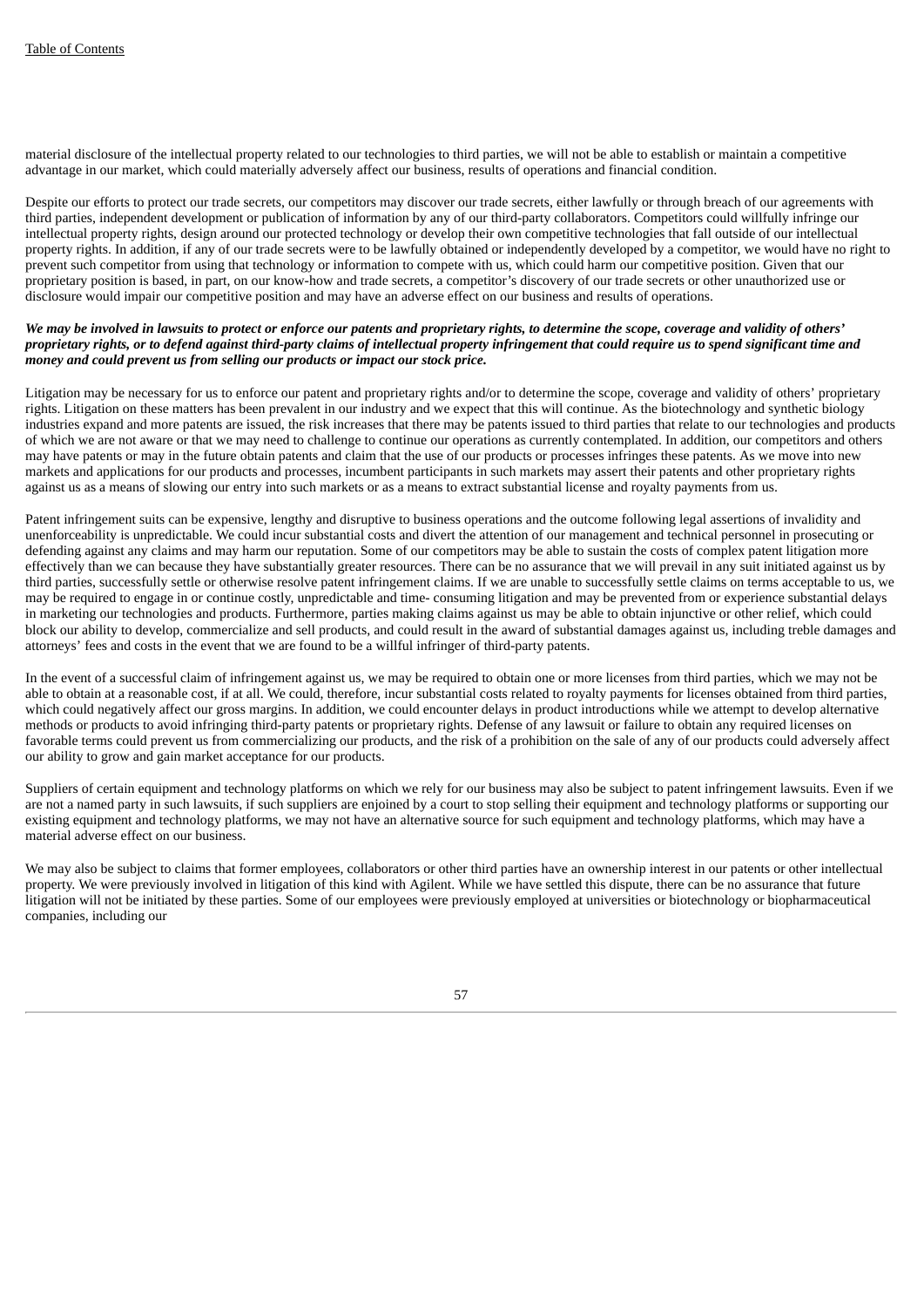competitors or potential competitors. We may be subject to claims that these employees or we have inadvertently or otherwise used or disclosed trade secrets or other proprietary information of their former employers. Litigation may be necessary to defend against these and other claims challenging inventorship or ownership. If we fail in defending any such claims, in addition to paying monetary damages, we may lose valuable intellectual property rights. A loss of key research personnel or their work product could hamper our ability to commercialize, or prevent us from commercializing, our products and technologies. Such an outcome could have a material adverse effect on our business. Even if we are successful in defending against such claims, litigation could result in substantial costs and distraction to management and other employees.

Furthermore, because of the substantial amount of discovery required in connection with intellectual property litigation, there is a risk that some of our confidential information could be compromised by disclosure during this type of litigation. In addition, during the course of this kind of litigation, there could be public announcements of the results of hearings, motions or other interim proceedings or developments. If securities analysts or investors perceive these results to be negative, it could have a substantial adverse effect on the price of our common stock. Such litigation or proceedings could substantially increase our operating losses and reduce the resources available for development activities or any future sales, marketing or distribution activities. Finally, any uncertainties resulting from the initiation and continuation of any litigation could have a material adverse effect on our ability to raise the funds necessary to continue our operations.

In addition, our agreements with some of our suppliers, distributors, customers and other entities with whom we do business may require us to defend or indemnify these parties to the extent they become involved in infringement claims against us, including the claims described above. We could also voluntarily agree to defend or indemnify third parties in instances where we are not obligated to do so if we determine it would be important to our business relationships. If we are required or agree to defend or indemnify any of these third parties in connection with any infringement claims, we could incur significant costs and expenses that could adversely affect our business, operating results, or financial condition.

#### We may not be successful in obtaining or maintaining necessary rights to our products and technologies through acquisitions and in-licenses, and our intellectual property agreements with third parties may involve unfavorable terms or be subject to disagreements over contract interpretation.

We may find that our programs require the use of proprietary rights held by third parties, and the growth of our business may depend in part on our ability to acquire, in-license or use these proprietary rights. We may be unable to acquire or in-license compositions, methods of use, processes or other third-party intellectual property rights from third parties that we identify as necessary for our products and technologies. The licensing and acquisition of third-party intellectual property rights is a competitive area, and other companies may also be pursuing strategies to license or acquire third-party intellectual property rights that we may consider attractive. These companies may have a competitive advantage over us due to their size, financial resources and greater commercialization capabilities. In addition, companies that perceive us to be a competitor may be unwilling to assign or license rights to us. Moreover, collaboration arrangements are complex and time-consuming to negotiate, document, implement and maintain. We may not be successful in our efforts to establish and implement collaborations or other alternative arrangements should we so choose to enter into such arrangements. We also may be unable to license or acquire third-party intellectual property rights on terms that would be favorable to us or would allow us to make an appropriate return on our investment.

We engage in discussions regarding other possible commercial and cross-licensing agreements with third parties from time to time. There can be no assurance that these discussions will lead to the execution of commercial license or cross-license agreements or that such agreements will be on terms that are favorable to us. Even if we are able to obtain a license to intellectual property of interest, we may not be able to secure exclusive rights, in which case others could use the same rights and compete with us. In addition, if we enter into cross-licensing agreements, there is no assurance that we will be able to effectively compete against others who are licensed under our patents.

In addition, provisions in our licensing and other intellectual property agreements may be susceptible to multiple interpretations. The resolution of any contract interpretation disagreement that may arise could affect the scope of our rights to the relevant intellectual property or technology or affect financial or other obligations under the relevant agreement, either of which could have a material adverse effect on our business, financial condition, results of operations and prospects.

#### We have not yet registered some of our trademarks in all of our potential markets, and failure to secure those registrations could adversely affect our *business.*

Some of our trademark applications may not be allowed for registration, and our registered trademarks may not be maintained or enforced. In addition, in the U.S. Patent and Trademark Office and in comparable agencies in many foreign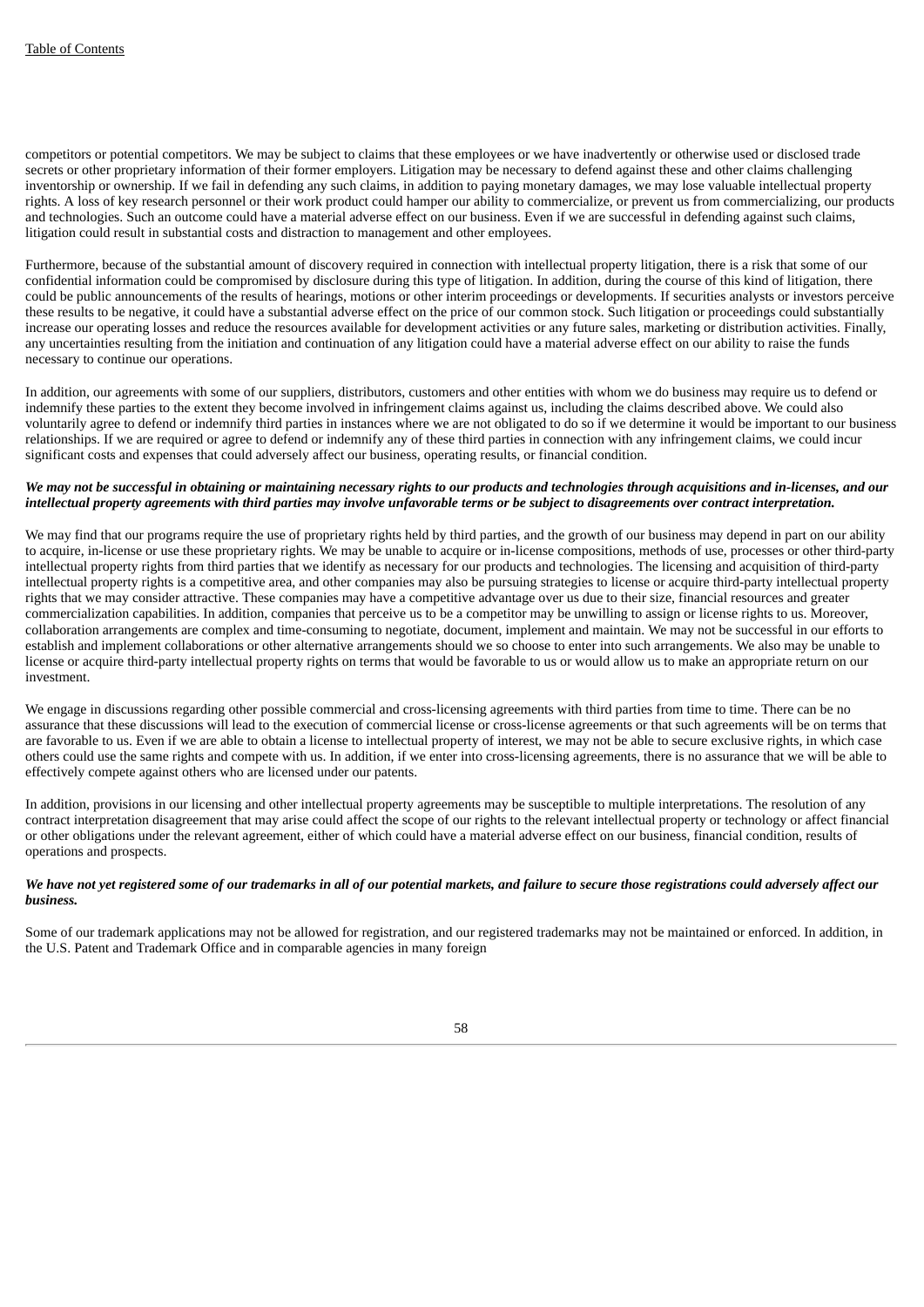jurisdictions, third parties are given an opportunity to oppose pending trademark applications and to seek to cancel registered trademarks. Opposition or cancellation proceedings may be filed against our trademarks, and our trademarks may not survive such proceedings.

In addition, third parties may file first for our trademarks in certain countries. If they succeed in registering such trademarks, and if we are not successful in challenging such third-party rights, we may not be able to use these trademarks for marketing our products and technologies in those countries. Over the long-term, if we are unable to establish name recognition based on our trademarks, then our marketing abilities may be materially adversely impacted.

#### We depend on certain technologies that are licensed to us. We do not control these technologies and any loss of our rights to them could prevent us *from selling our products.*

We rely on, or may in the future rely on, licenses in order to be able to use various proprietary technologies that are material to our business. We do not or will not own the patents that underlie these licenses. Our rights to use the technology we license are subject to the negotiation of, continuation of and compliance with the terms of those licenses. In some cases, we do not or will not control the prosecution, maintenance, or filing of the patents to which we hold licenses, or the enforcement of these patents against third parties. Some of our patents and patent applications were either acquired from another company who acquired those patents and patent applications from yet another company or are licensed from a third party. For example, Twist Bioscience acquired Genome Compiler Corporation in 2016, and Genome Compiler had a non-exclusive license to U.S. Patent No—7,805,252 owned by DNA 2.0. Thus, these patents and patent applications are not written by us or our attorneys, and we did not have control over the drafting and prosecution. The former patent owners and our licensors might not have given the same attention to the drafting and prosecution of these patents and applications as we would have if we had been the owners of the patents and applications and had control over the drafting and prosecution. We cannot be certain that drafting and/or prosecution of the licensed patents and patent applications by the licensors have been or will be conducted in compliance with applicable laws and regulations or will result in valid and enforceable patents and other intellectual property rights.

Our rights to use the technology we license is subject to the validity of the owner's intellectual property rights. Enforcement of our licensed patents or defense or any claims asserting the invalidity of these patents is often subject to the control or cooperation of our licensors. Legal action could be initiated against the owners of the intellectual property that we license. Even if we are not a party to these legal actions, an adverse outcome could harm our business because it might prevent these other companies or institutions from continuing to license intellectual property that we may need to operate our business.

Our licenses contain or will contain provisions that allow the licensor to terminate the license upon specific conditions. Our rights under the licenses are subject to or will be subject to our continued compliance with the terms of the license, including the payment of royalties due under the license.

Termination of these licenses could prevent us from marketing some or all of our products. Because of the complexity of our products and the patents we have licensed, determining the scope of the license and related royalty obligation can be difficult and can lead to disputes between us and the licensor. An unfavorable resolution of such a dispute could lead to an increase in the royalties payable pursuant to the license. If a licensor believed we were not paying the royalties due under the license or were otherwise not in compliance with the terms of the license, the licensor might attempt to revoke the license. If such an attempt were successful, we might be barred from producing and selling some or all of our products.

#### **Risks relating to owning our common stock**

#### We have never paid dividends on our capital stock and we do not intend to pay dividends for the foreseeable future. Consequently, any gains from an *investment in our common stock will likely depend on whether the price of our common stock increases.*

We have never declared or paid any dividends on our common stock and do not intend to pay any dividends in the foreseeable future. We anticipate that we will retain all of our future earnings for use in the operation of our business and for general corporate purposes. Any determination to pay dividends in the future will be at the discretion of our board of directors. Accordingly, investors must rely on sales of their common stock after any price appreciation as the only way to realize any future gains on their investments. Furthermore, we are party to a credit agreement with SVB which contains negative covenants that limit our ability to pay dividends. For more information, see the section of this Form 10-Q captioned "Management's discussion and analysis of financial condition and results of operation—Liquidity and capital resources." For more information regarding the negative covenants in our loan and security agreement with Silicon Valley Bank, see "Risk factors—Our credit facility contains restrictions that limit our flexibility in operating our business."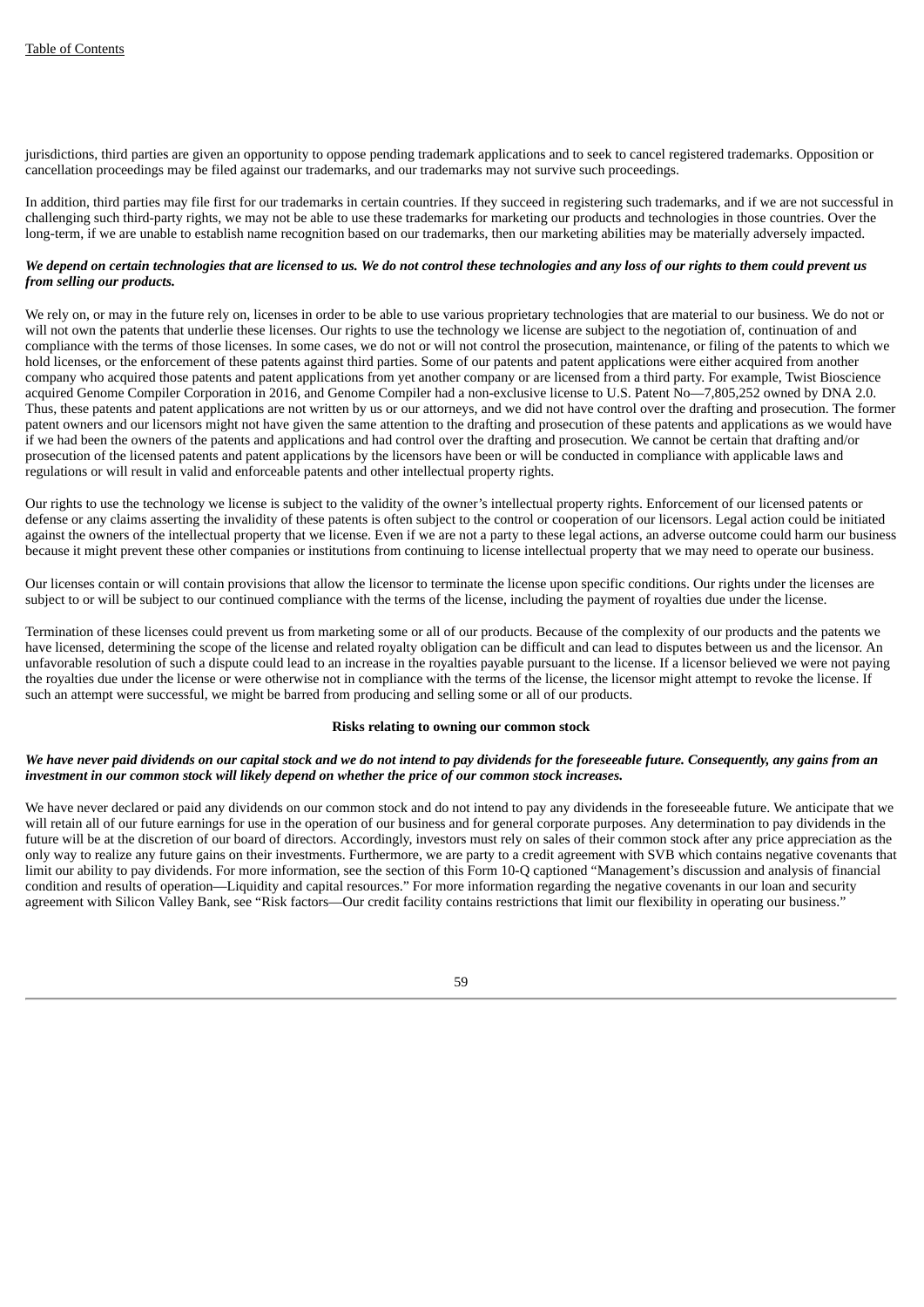## Our charter documents and Delaware law could prevent a takeover that stockholders consider favorable and could also reduce the market price of our *stock.*

Our amended and restated certificate of incorporation and our amended and restated bylaws contain provisions that could delay or prevent a change in control of our company. These provisions could also make it more difficult for stockholders to elect directors and take other corporate actions. These provisions include:

- providing for a classified board of directors with staggered, three-year terms;
- authorizing our board of directors to issue preferred stock with voting or other rights or preferences that could discourage a takeover attempt or delay changes in control;
- prohibiting cumulative voting in the election of directors;
- providing that vacancies on our board of directors may be filled only by a majority of directors then in office, even though less than a quorum;
- prohibiting the adoption, amendment or repeal of our amended and restated bylaws or the repeal of the provisions of our amended and restated certificate of incorporation regarding the election and removal of directors without the required approval of at least 66.67% of the shares entitled to vote at an election of directors;
- prohibiting stockholder action by written consent;
- limiting the persons who may call special meetings of stockholders; and
- requiring advance notification of stockholder nominations and proposals.

These provisions may frustrate or prevent any attempts by our stockholders to replace or remove our current management by making it more difficult for stockholders to replace members of our board of directors, which is responsible for appointing the members of our management. In addition, the provisions of Section 203 of the Delaware General Corporate Law, or the DGCL, govern us. These provisions may prohibit large stockholders, in particular those owning 15% or more of our outstanding voting stock, from merging or combining with us for a certain period of time without the consent of our board of directors.

These and other provisions in our amended and restated certificate of incorporation and our amended and restated bylaws and under Delaware law could discourage potential takeover attempts, reduce the price investors might be willing to pay in the future for shares of our common stock and result in the market price of our common stock being lower than it would be without these provisions.

## Our amended and restated certificate of incorporation provides that the Court of Chancery of the State of Delaware and the federal district courts of the United States will be the exclusive forum for substantially all disputes between us and our stockholders, which could limit our stockholders' ability *to obtain a favorable judicial forum for disputes with us or our directors, officers or other employees.*

Our amended and restated certificate of incorporation provides that the Court of Chancery of the State of Delaware is the sole and exclusive forum for any derivative action or proceeding brought on our behalf, any action asserting a breach of fiduciary duty owed by any of our directors, officers or other employees to us or our stockholders, any action asserting a claim against us arising pursuant to any provisions of the DGCL, our amended and restated certificate of incorporation or our amended and restated bylaws, any action or proceeding asserting a claim as to which the Delaware General Corporation Law confers jurisdiction upon the Court of Chancery of the State of Delaware or any action asserting a claim against us that is governed by the internal affairs doctrine, subject in each case to the Court of Chancery having personal jurisdiction over the parties named as defendants therein. The exclusive forum provision will not apply to suits brought to enforce any liability or duty created by the Exchange Act or any other claim for which the federal courts have exclusive jurisdiction. The choice of forum provision may limit a stockholder's ability to bring a claim in a judicial forum that it finds favorable for disputes with us or our directors, officers or other employees, which may discourage such lawsuits against us and our directors, officers and other employees. If a court were to find the choice of forum provision contained in our amended and restated certificate of incorporation to be inapplicable or unenforceable in an action, we might incur additional costs associated with resolving such action in other jurisdictions.

60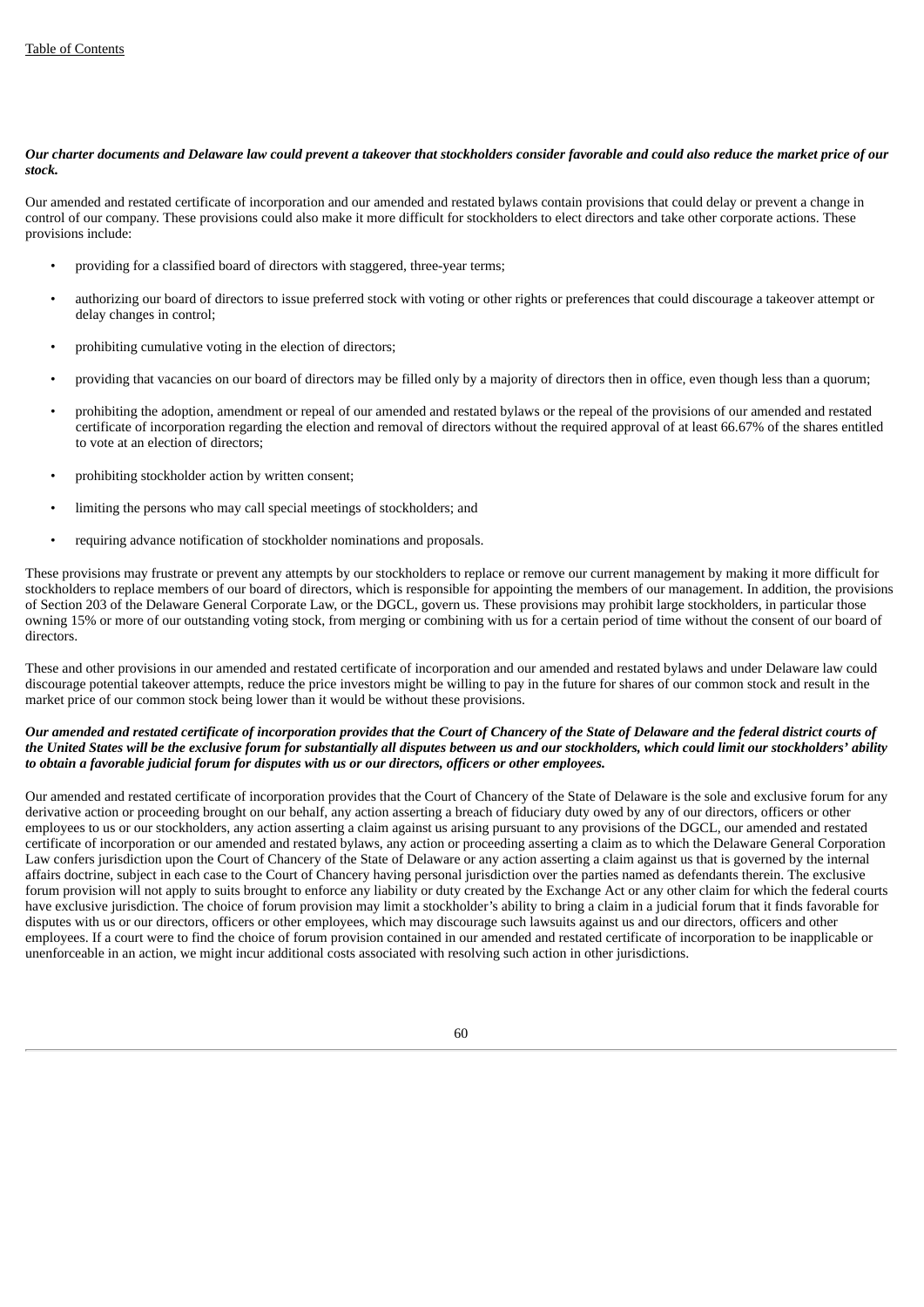In addition, our amended and restated certificate of incorporation provides that the U.S. federal district courts are the exclusive forum for the resolution of any complaint asserting a cause of action arising under the Securities Act. Our exclusive forum provision will not relieve us of our duties to comply with the federal securities laws and the rules and regulations thereunder, and our stockholders will not be deemed to have waived our compliance with these laws, rules and regulations.

The enforceability of similar federal court choice of forum provisions in other companies' certificates of incorporation has been challenged in legal proceedings, and it is possible that a court could find our federal court choice of forum provision to be inapplicable or unenforceable. If a court were to find either of the choice of forum provisions contained in our amended and restated certificate of incorporation to be inapplicable or unenforceable in an action, we may incur additional costs associated with resolving such action in other jurisdictions. Additionally, while the Delaware Supreme Court recently determined that choice of forum provisions for actions arising under the Securities Act are facially valid, a stockholder may nevertheless seek to bring such a claim arising under the Securities Act against us, our directors, officers, or other employees in a venue other than in the federal district courts of the United States of America. In such instance, we would expect to vigorously assert the validity and enforceability of the exclusive forum provisions of our amended and restated certificate of incorporation, and this may require significant additional costs associated with resolving such action in other jurisdictions.

#### **General risk factors**

#### The market price of our common stock is likely to be volatile and could fluctuate or decline, resulting in a substantial loss of your investment.

The market price of our common stock could be subject to wide fluctuations in response to, among other things, the factors described in this "Risk factors" section or otherwise, and other factors beyond our control, such as fluctuations in the valuations of companies perceived by investors to be comparable to us.

Furthermore, the stock markets have experienced price and volume fluctuations that have affected and continue to affect the market prices of equity securities of many companies. These fluctuations often have been unrelated or disproportionate to the operating performance of those companies. These broad market fluctuations, as well as general economic, systemic, political and market conditions, such as recessions, interest rate changes or international currency fluctuations, may negatively affect the market price of our common stock.

Factors that could cause the market price of our common stock to fluctuate significantly include:

- actual or anticipated fluctuations in our financial condition and operating results, including fluctuations in our quarterly and annual results;
- announcements of technological innovations by us or our competitors;
- overall conditions in our industry and the markets in which we operate;
- addition or loss of significant customers, or other developments with respect to significant customers;
- changes in laws or regulations applicable to our products;
- actual or anticipated changes in our growth rate relative to our competitors;
- announcements by us or our competitors of significant acquisitions, strategic partnerships, joint ventures or capital commitments;
- additions or departures of key personnel;
- competition from existing products or new products that may emerge;
- issuance of new or updated research or reports by securities analysts;
- fluctuations in the valuation of companies perceived by investors to be comparable to us;
- disputes or other developments related to proprietary rights, including patents, litigation matters and our ability to obtain intellectual property protection for our technologies;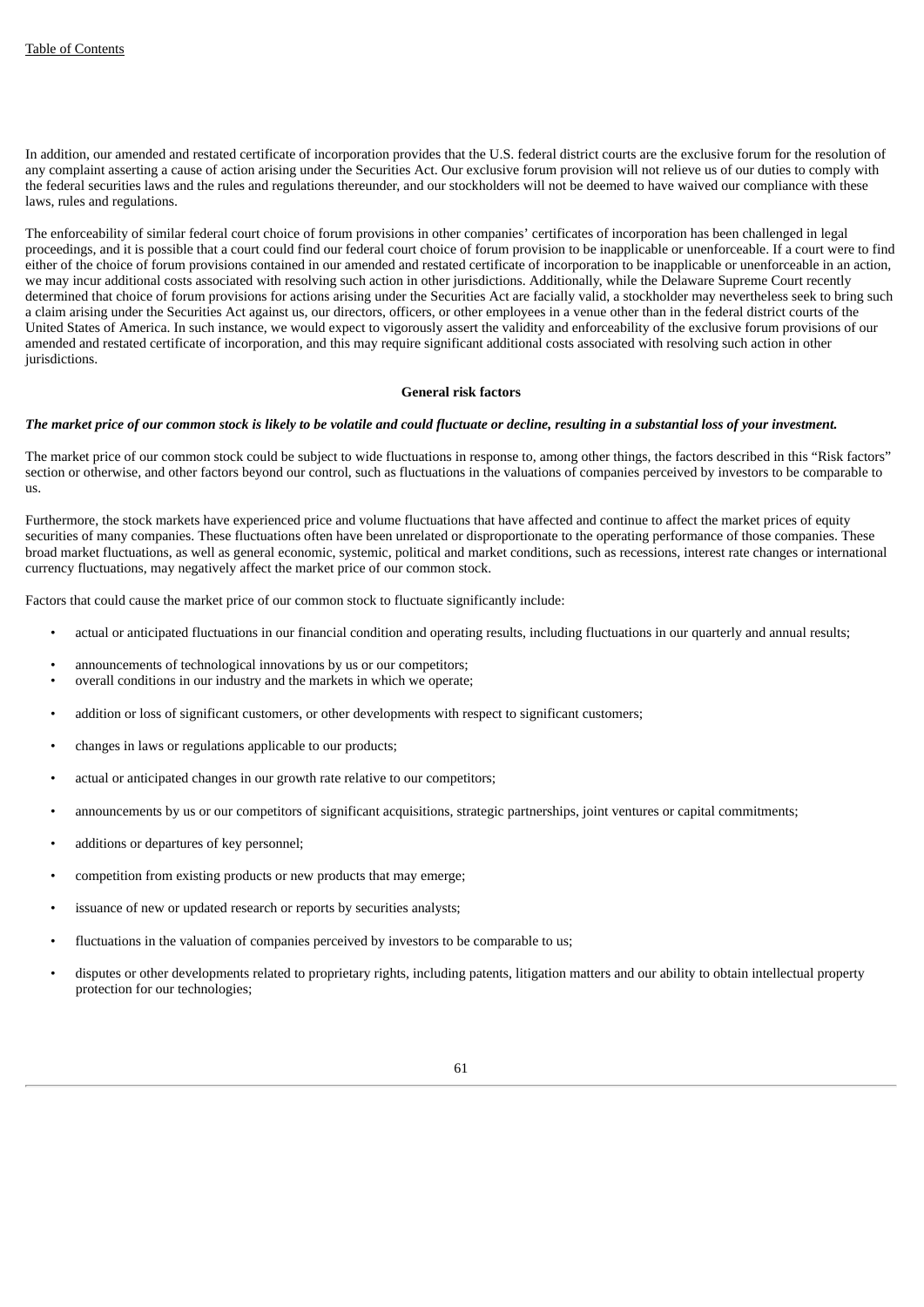- announcement or expectation of additional financing efforts:
- sales of our common stock by us or our stockholders;
- the addition or removal of our stock to or from a stock index fund;
- share price and volume fluctuations attributable to inconsistent trading volume levels of our shares;
- the expiration of contractual lock-up agreements with our executive officers, directors and stockholders, which we have entered into and may enter into in the future from time to time;
- general economic and market conditions, including economic downturns or uncertainty in financial markets; and
- other factors beyond our control, such as terrorism, war, natural disasters and pandemics.

In the past, many companies that have experienced volatility in the market price of their stock have become subject to securities class action litigation. We may be the target of this type of litigation in the future. Securities litigation against us could result in substantial costs and divert our management's attention from other business concerns, which could harm our business.

#### If securities or industry analysts do not publish research or reports about our business or publish negative reports about our business, our share price *and trading volume could decline.*

The trading market for our common stock will depend on the research and reports that securities or industry analysts publish about us or our business and we will not have any control over such analysts. If one or more of the analysts who cover us downgrade our shares or change their opinion of our shares, our share price would likely decline. If one or more of these analysts cease coverage of our company or fail to regularly publish reports on us, we could lose visibility in the financial markets, which could cause our share price or trading volume to decline.

#### Future sales and issuances of our common stock or rights to purchase common stock, including pursuant to our equity incentive plans, could result in additional dilution of the percentage ownership of our stockholders and could cause the stock price of our common stock to decline.

As we have in the past, we may sell common stock, convertible securities or other equity securities in one or more transactions at prices and in a manner. we determine from time to time. We have also issued and expect to issue common stock to employees and directors pursuant to our equity incentive plans. If we sell common stock, convertible securities or other equity securities in future transactions, or common stock is issued pursuant to equity incentive plans, investors may be materially diluted. New investors in such subsequent transactions could gain rights, preferences and privileges senior to those of holders of our common stock.

#### Claims for indemnification by our directors and officers may reduce our available funds to satisfy successful third-party claims against us and may *reduce the amount of money available to us.*

Our amended and restated certificate of incorporation and amended and restated bylaws provide that we will indemnify our directors and officers, in each case to the fullest extent permitted by Delaware law.

In addition, as permitted by Section 145 of the DGCL, our amended and restated bylaws and our indemnification agreements that we have entered into with our directors and officers provide that:

- we will indemnify our directors and officers for serving us in those capacities or for serving other business enterprises at our request, to the fullest extent permitted by Delaware law which provides that a corporation may indemnify such person if such person acted in good faith and in a manner such person reasonably believed to be in or not opposed to the best interests of the registrant and, with respect to any criminal proceeding, had no reasonable cause to believe such person's conduct was unlawful;
- we may, in our discretion, indemnify employees and agents in those circumstances where indemnification is permitted by applicable law;

62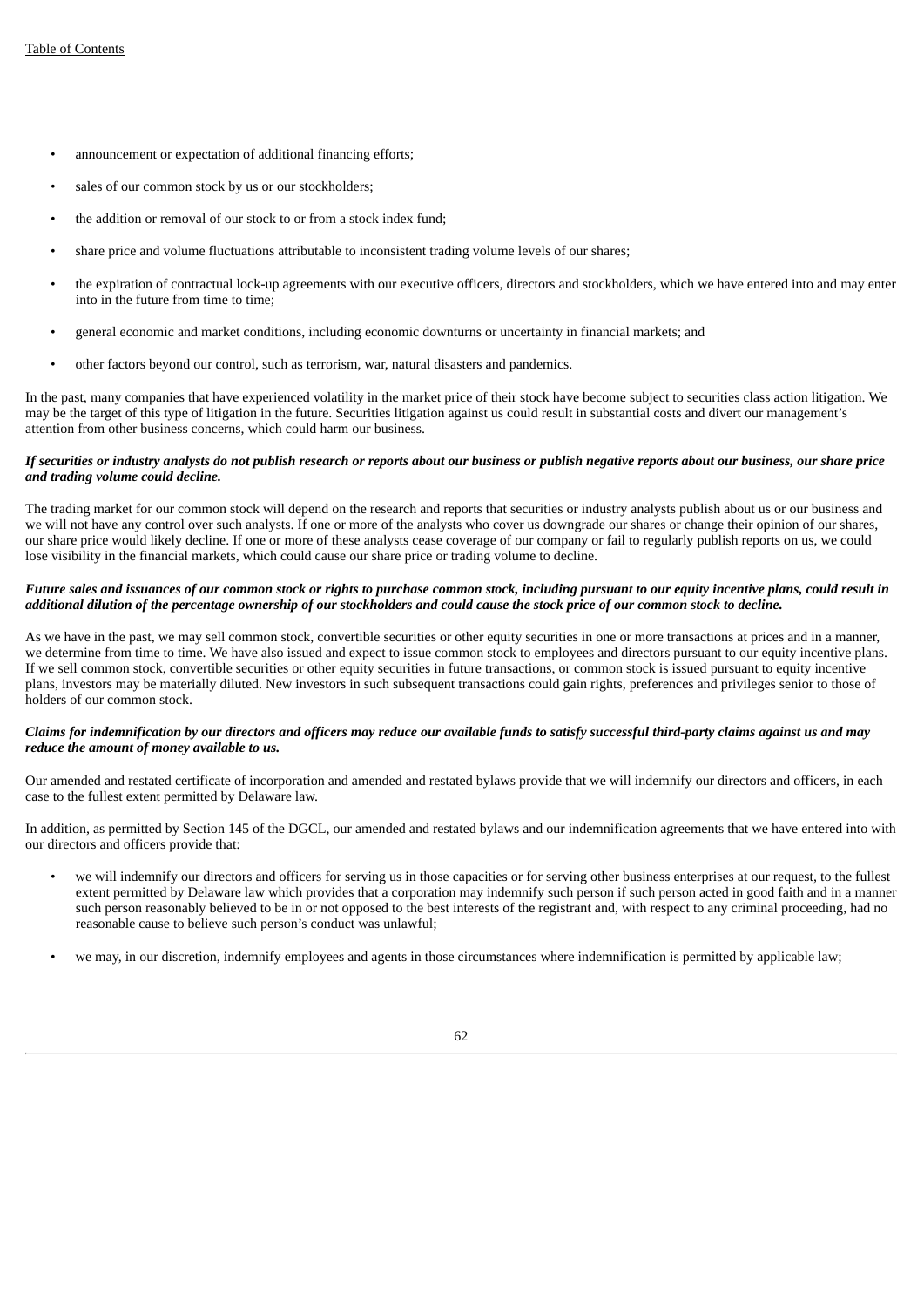- we are required to advance expenses, as incurred, to our directors and officers in connection with defending a proceeding, except that such directors or officers shall undertake to repay such advances if it is ultimately determined that such person is not entitled to indemnification;
- we will not be obligated pursuant to our amended and restated bylaws to indemnify a person with respect to proceedings initiated by that person against us or our other indemnitees, except with respect to proceedings authorized by our board of directors or brought to enforce a right to indemnification;
- the rights conferred in our amended and restated bylaws are not exclusive, and we are authorized to enter into indemnification agreements with our directors, officers, employees and agents and to obtain insurance to indemnify such persons; and
- we may not retroactively amend our amended and restated bylaw provisions to reduce our indemnification obligations to directors, officers, employees and agents.

#### *Evolving expectations around corporate responsibility practices, specifically related to environmental, social and governance ("ESG") matters, may expose us to reputational and other risks.*

Investors, stockholders, customers, suppliers and other third parties are increasingly focusing on ESG and corporate social responsibility endeavors and reporting. Certain institutional investors, investment funds, other influential investors, customers, suppliers and other third parties are also increasingly focused on ESG practices. Companies that do not adapt to or comply with the evolving investor or stakeholder expectations and standards, or which are perceived to have not responded appropriately, may suffer from reputational damage and result in the business, financial condition and/or stock price of a company being materially and adversely affected. Further, this increased focus on ESG issues may result in new regulations and/or third-party requirements that could adversely impact our business, or certain shareholders reducing or eliminating their holdings of our stock. Additionally, an allegation or perception that we have not taken sufficient action in these areas could negatively harm our reputation.

#### <span id="page-64-0"></span>**Item 2.** *Unregistered sales of equity securities and use of proceeds*

## **Sales of unregistered securities**

None.

## <span id="page-64-1"></span>**Item 3.** *Defaults upon senior securities*

None.

## <span id="page-64-2"></span>**Item 4.** *Mine safety disclosures*

Not applicable.

## <span id="page-64-3"></span>**Item 5.** *Other information*

<span id="page-64-4"></span>None

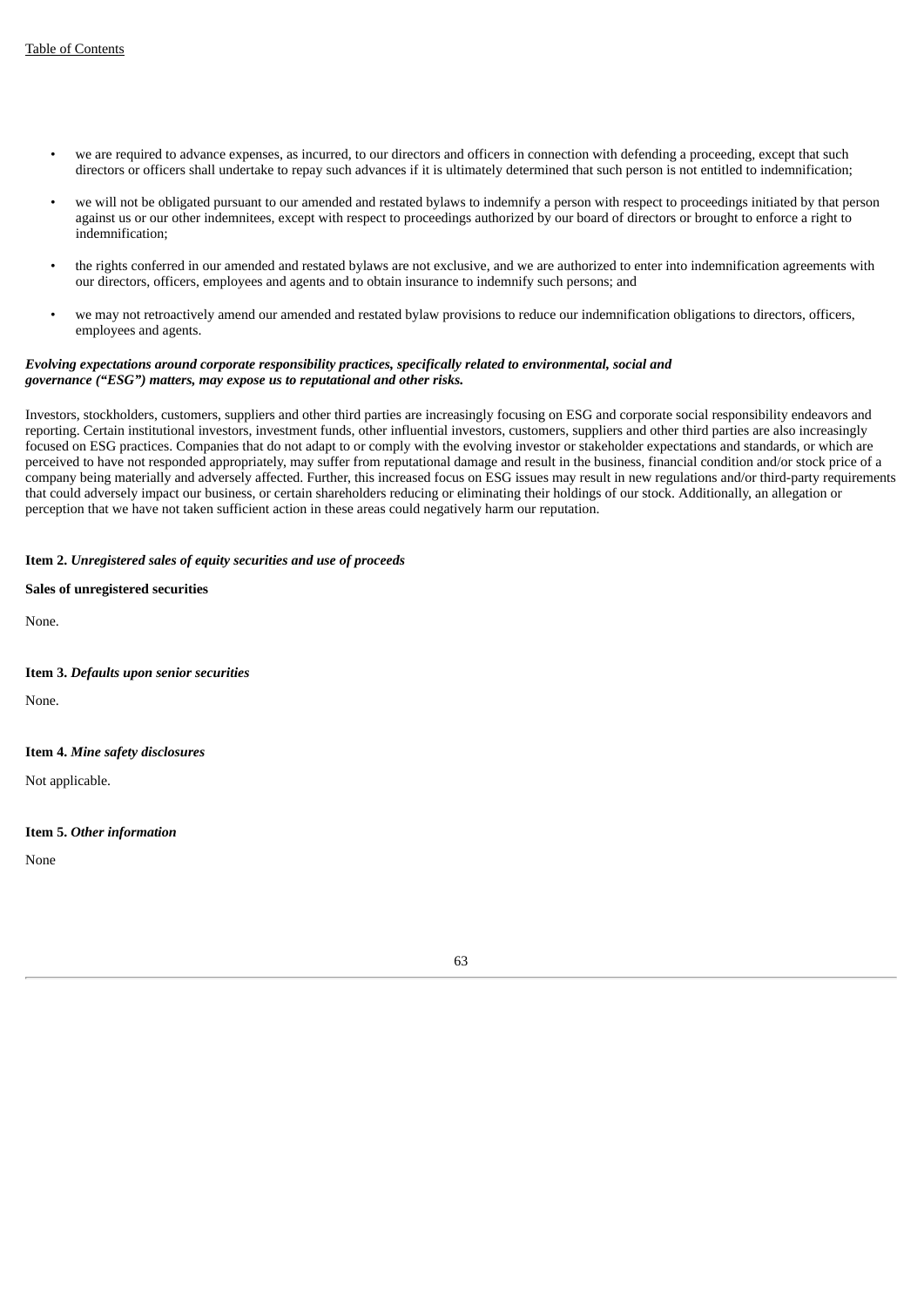## **›Item 6.** *Exhibits*

| <b>Exhibit</b><br><b>Number</b> | <b>Description</b>                                                                                                                                                                                                                                                                                                                                                                                                                                                                                                                                                                                                            | Filed / Furnished /<br><b>Incorporated from</b><br>Form |
|---------------------------------|-------------------------------------------------------------------------------------------------------------------------------------------------------------------------------------------------------------------------------------------------------------------------------------------------------------------------------------------------------------------------------------------------------------------------------------------------------------------------------------------------------------------------------------------------------------------------------------------------------------------------------|---------------------------------------------------------|
| 31.1                            | Certification pursuant to Section 302 of the Sarbanes-Oxley Act of 2002, Rule $13(a)$ -14(a)/15d-14(a), by<br>President and Chief Executive Officer.                                                                                                                                                                                                                                                                                                                                                                                                                                                                          | Filed herewith                                          |
| 31.2                            | Certification pursuant to Section 302 of the Sarbanes-Oxley Act of 2002, Rule $13(a)$ -14(a)/15d-14(a), by<br>Chief Financial Officer.                                                                                                                                                                                                                                                                                                                                                                                                                                                                                        | Filed herewith                                          |
| $32.1+$                         | Certification pursuant to 18 U.S.C. Section 1350, as adopted pursuant to Section 906 of the Sarbanes-<br>Oxley Act of 2002, by President and Chief Executive Officer.                                                                                                                                                                                                                                                                                                                                                                                                                                                         | Furnished herewith                                      |
| $32.2+$                         | Certification pursuant to 18 U.S.C. Section 1350, as adopted pursuant to Section 906 of the Sarbanes-<br>Oxley Act of 2002, by Chief Financial Officer.                                                                                                                                                                                                                                                                                                                                                                                                                                                                       | Furnished herewith                                      |
| 101                             | The following materials from Twist Bioscience Corp.'s Quarterly Report on Form 10-Q for the quarter<br>ended March 31, 2022, formatted in iXBRL (inline eXtensible Business Reporting Language): (i) the<br>Condensed Consolidated Balance Sheets, (ii) the Condensed Consolidated Statements of Operations and<br>Comprehensive Loss, (iii) the Condensed Consolidated Balance Sheets, (iv) the Condensed Consolidated<br>Statements of Stockholders' Equity, (v) the Condensed Consolidated Statements of Cash Flows, and (vi)<br>Notes to Unaudited Condensed Consolidated Financial Statements, tagged as blocks of text. | Filed herewith                                          |
| 104                             | The cover page from the Company's Quarterly Report on Form 10-Q for the quarter ended March 31,<br>2022, formatted in Inline XBRL (included in Exhibit 101).                                                                                                                                                                                                                                                                                                                                                                                                                                                                  | Filed herewith                                          |

<span id="page-65-0"></span>† The certifications attached as Exhibits 32.1 and 32.2 that accompany this Quarterly Report on Form 10-Q are not deemed filed with the SEC and are not to be incorporated by reference into any filing of Twist Bioscience Corporation under the Securities Act of 1933, as amended, or the Securities Exchange Act of 1934, as amended, whether made before or after the date of this Quarterly Report on Form 10-Q, regardless of any general incorporation language contained in any filing.

64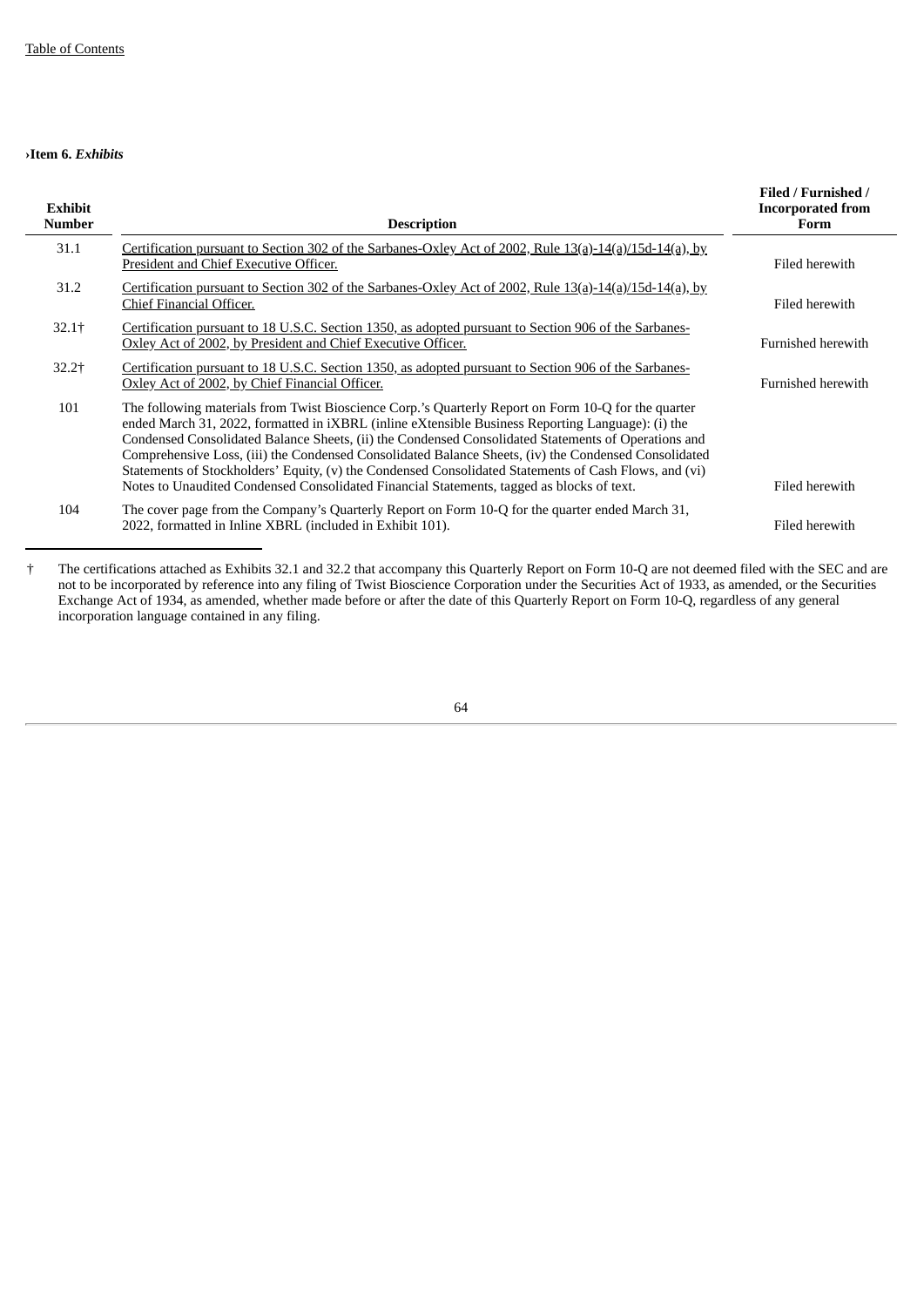## **SIGNATURES**

Pursuant to the requirements of the Securities Exchange Act of 1934, the registrant has duly caused this report to be signed on its behalf by the undersigned thereunto duly authorized.

May 6, 2022 Twist Bioscience Corporation

By: /s/ James M. Thorburn

James M. Thorburn Chief Financial Officer (Authorized officer)

65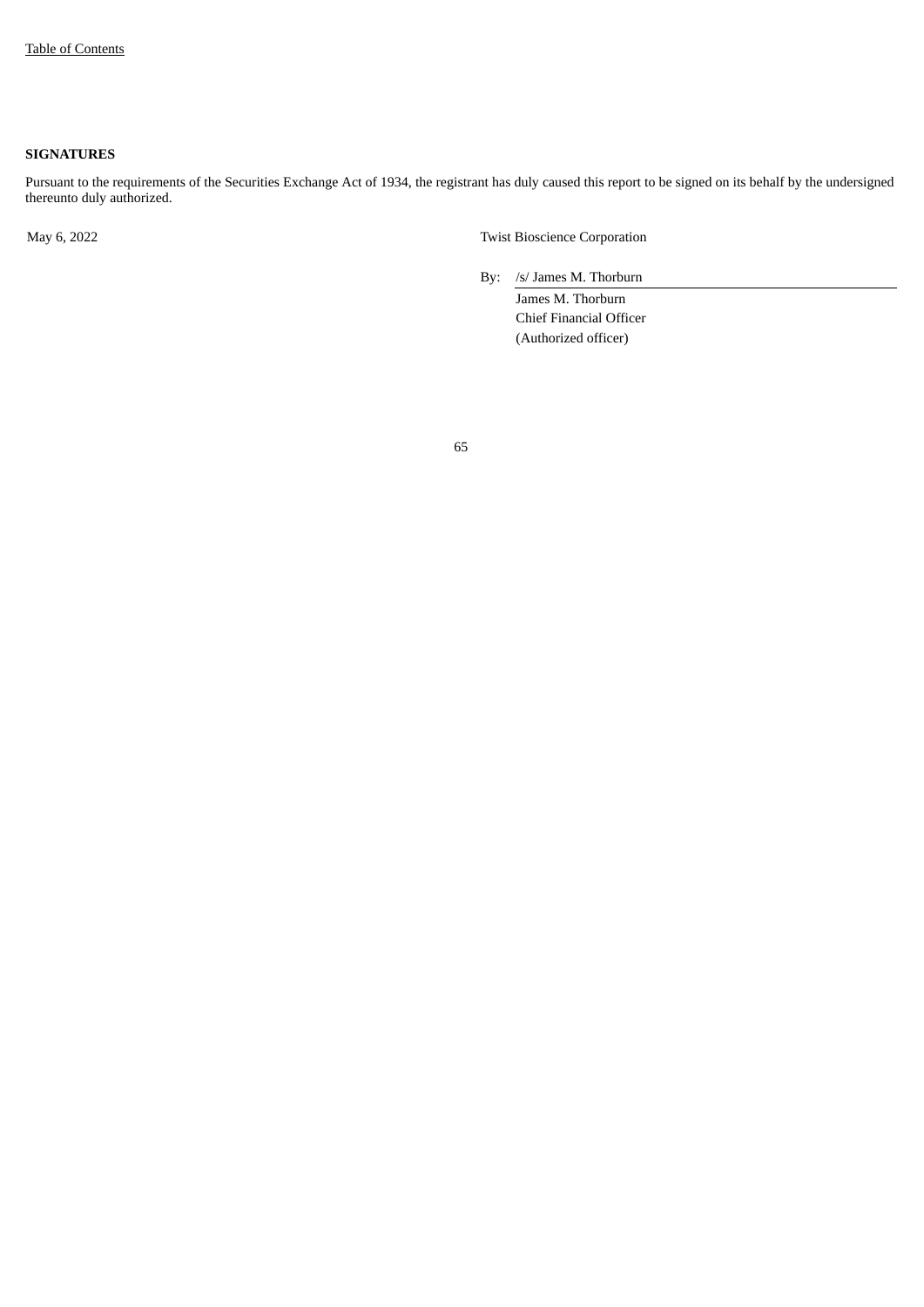## **Certification of Principal Executive Officer pursuant to Exchange Act Rules 13a-14(a) and 15d-14(a), as adopted pursuant to Section 302 of the Sarbanes-Oxley Act of 2002**

<span id="page-67-0"></span>I, Emily M. Leproust, certify that:

- 1. I have reviewed this Quarterly Report on Form 10-Q of Twist Bioscience Corporation for the quarter ended March 31, 2022;
- 2. Based on my knowledge, this report does not contain any untrue statement of a material fact or omit to state a material fact necessary to make the statements made, in light of the circumstances under which such statements were made, not misleading with respect to the period covered by this report;
- 3. Based on my knowledge, the financial statements, and other financial information included in this report, fairly present in all material respects the financial condition, results of operations and cash flows of the registrant as of, and for, the periods presented in this report;
- 4. The registrant's other certifying officer(s) and I are responsible for establishing and maintaining disclosure controls and procedures (as defined in Exchange Act Rules 13a-15(e) and 15d-15(e)) and internal control over financial reporting (as defined in Exchange Act Rules 13a-15(f) and 15d-15(f)) for the registrant and have:
	- a. Designed such disclosure controls and procedures, or caused such disclosure controls and procedures to be designed under our supervision, to ensure that material information relating to the registrant, including its consolidated subsidiaries, is made known to us by others within those entities, particularly during the period in which this report is being prepared;
	- b. Designed such internal control over financial reporting, or caused such internal control over financial reporting to be designed under our supervision, to provide reasonable assurance regarding the reliability of financial reporting and the preparation of financial statements for external purposes in accordance with generally accepted accounting principles;
	- c. Evaluated the effectiveness of the registrant's disclosure controls and procedures and presented in this report our conclusions about the effectiveness of the disclosure controls and procedures, as of the end of the period covered by this report based on such evaluation; and
	- d. Disclosed in this report any change in the registrant's internal control over financial reporting that occurred during the registrant's most recent fiscal quarter (the registrant's fourth fiscal quarter in the case of an annual report) that has materially affected, or is reasonably likely to materially affect, the registrant's internal control over financial reporting.
- 5. The registrant's other certifying officer(s) and I have disclosed, based on our most recent evaluation of internal control over financial reporting, to the registrant's auditors and the audit committee of registrant's board of directors (or persons performing the equivalent functions):
	- a. All significant deficiencies and material weaknesses in the design or operation of internal control over financial reporting which are reasonably likely to adversely affect the registrant's ability to record, process, summarize and report financial information; and
	- b. Any fraud, whether or not material, that involves management or other employees who have a significant role in the registrant's internal control over financial reporting.

/s/ Emily M. Leproust Emily M. Leproust President and Chief Executive Officer

(Principal Executive Officer)

Date: May 6, 2022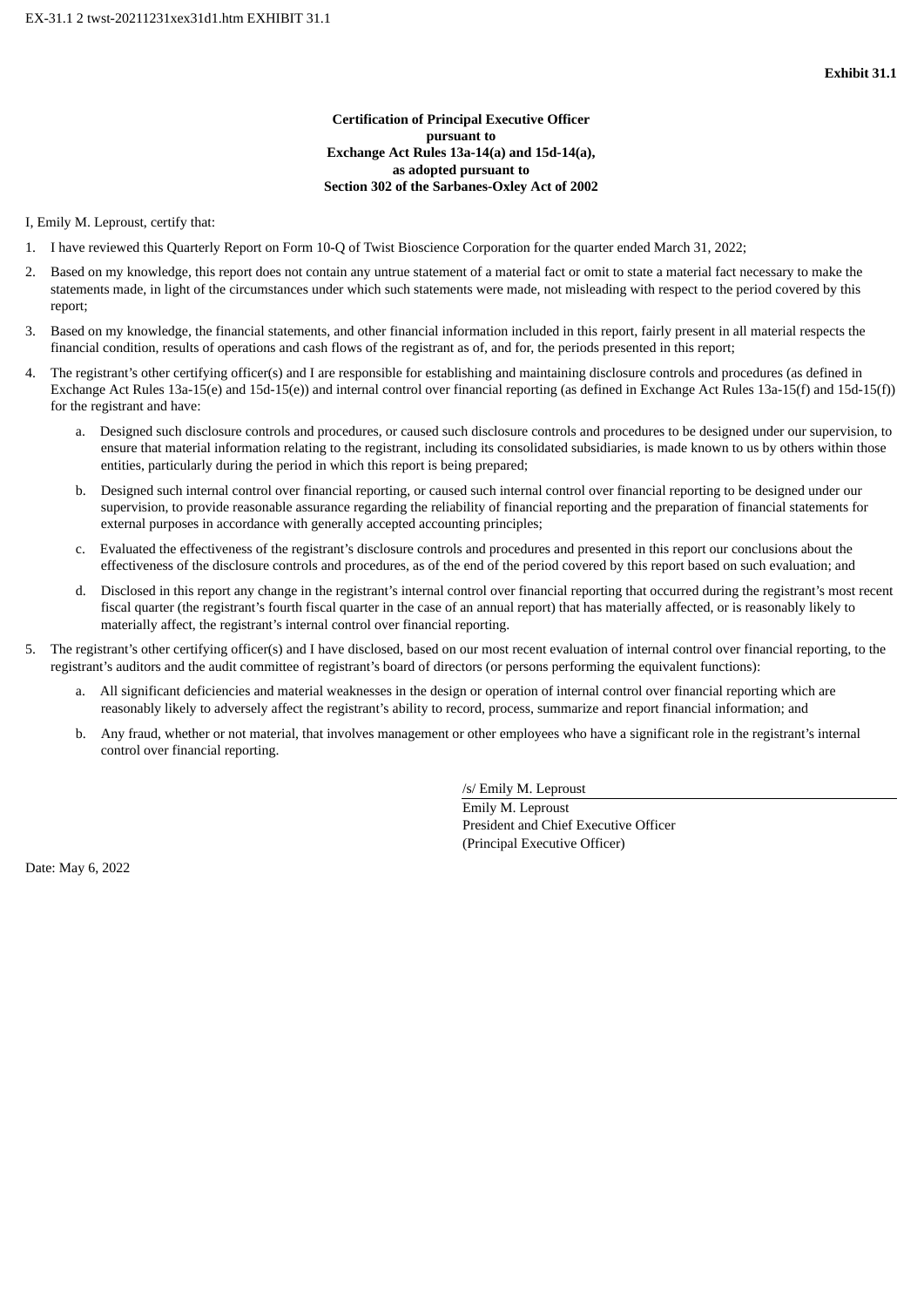## **Certification of Principal Financial Officer pursuant to Exchange Act Rules 13a-14(a) and 15d-14(a), as adopted pursuant to Section 302 of the Sarbanes-Oxley Act of 2002**

<span id="page-68-0"></span>I, James M. Thorburn, certify that:

- 1. I have reviewed this Quarterly Report on Form 10-Q of Twist Bioscience Corporation for the quarter ended March 31, 2022;
- 2. Based on my knowledge, this report does not contain any untrue statement of a material fact or omit to state a material fact necessary to make the statements made, in light of the circumstances under which such statements were made, not misleading with respect to the period covered by this report;
- 3. Based on my knowledge, the financial statements, and other financial information included in this report, fairly present in all material respects the financial condition, results of operations and cash flows of the registrant as of, and for, the periods presented in this report;
- 4. The registrant's other certifying officer(s) and I are responsible for establishing and maintaining disclosure controls and procedures (as defined in Exchange Act Rules 13a-15(e) and 15d-15(e)) and internal control over financial reporting (as defined in Exchange Act Rules 13a-15(f) and 15d-15(f)) for the registrant and have:
	- a. Designed such disclosure controls and procedures, or caused such disclosure controls and procedures to be designed under our supervision, to ensure that material information relating to the registrant, including its consolidated subsidiaries, is made known to us by others within those entities, particularly during the period in which this report is being prepared;
	- b. Designed such internal control over financial reporting, or caused such internal control over financial reporting to be designed under our supervision, to provide reasonable assurance regarding the reliability of financial reporting and the preparation of financial statements for external purposes in accordance with generally accepted accounting principles;
	- c. Evaluated the effectiveness of the registrant's disclosure controls and procedures and presented in this report our conclusions about the effectiveness of the disclosure controls and procedures, as of the end of the period covered by this report based on such evaluation; and
	- d. Disclosed in this report any change in the registrant's internal control over financial reporting that occurred during the registrant's most recent fiscal quarter (the registrant's fourth fiscal quarter in the case of an annual report) that has materially affected, or is reasonably likely to materially affect, the registrant's internal control over financial reporting.
- 5. The registrant's other certifying officer(s) and I have disclosed, based on our most recent evaluation of internal control over financial reporting, to the registrant's auditors and the audit committee of registrant's board of directors (or persons performing the equivalent functions):
	- a. All significant deficiencies and material weaknesses in the design or operation of internal control over financial reporting which are reasonably likely to adversely affect the registrant's ability to record, process, summarize and report financial information; and
	- b. Any fraud, whether or not material, that involves management or other employees who have a significant role in the registrant's internal control over financial reporting.

/s/ James M. Thorburn James M. Thorburn Chief Financial Officer

Date: May 6, 2022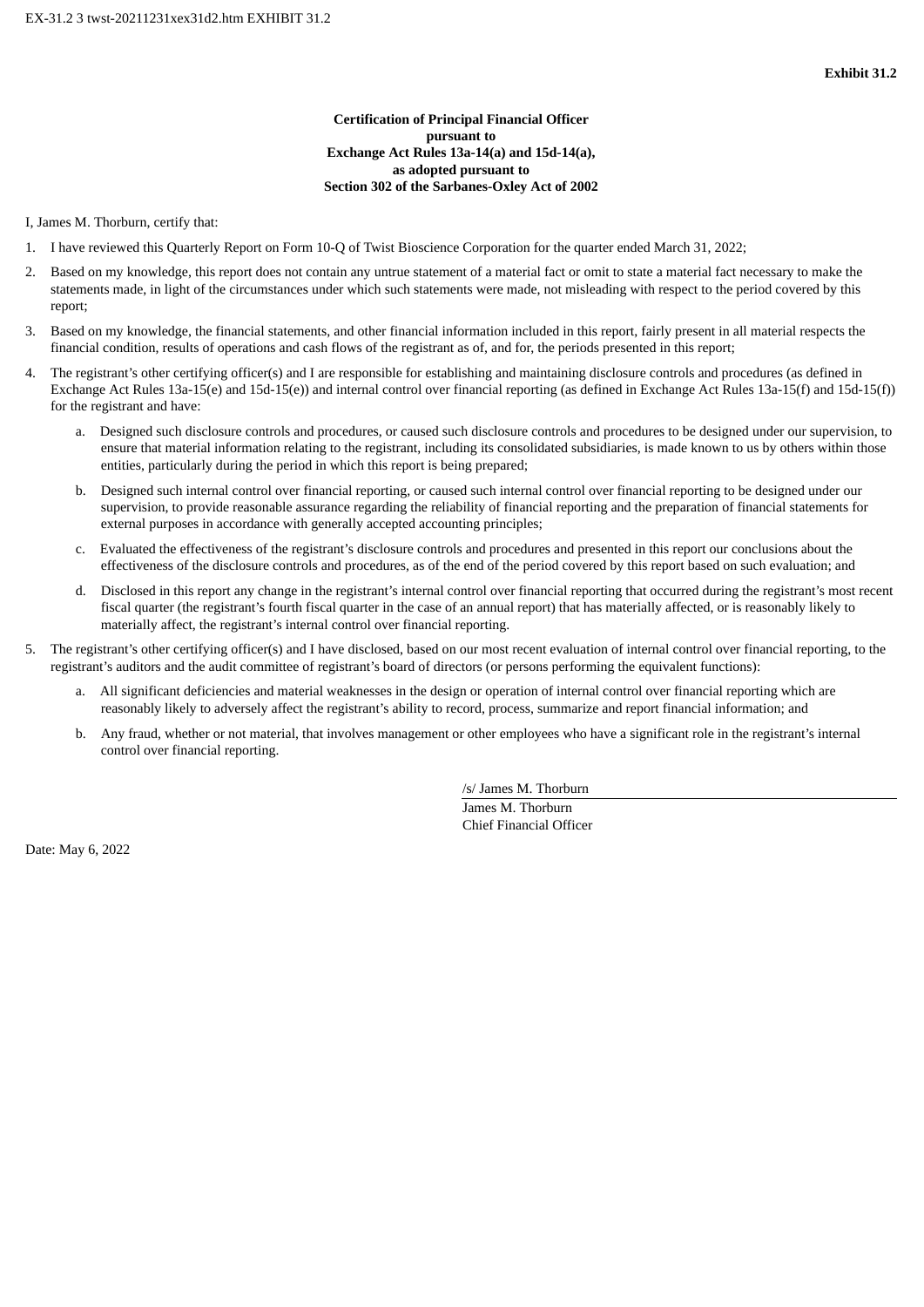## **CERTIFICATION OF PRINCIPAL EXECUTIVE OFFICER PURSUANT TO 18 U.S.C. SECTION 1350, AS ADOPTED PURSUANT TO SECTION 906 OF THE SARBANES-OXLEY ACT OF 2002**

<span id="page-69-0"></span>In connection with the Quarterly Report of Twist Bioscience Corporation (the "Company") on Form 10-Q for the quarterly period ended March 31, 2022, as filed with the Securities and Exchange Commission on the date hereof (the "Report"), I, Emily M. Leproust, Chief Executive Officer of the Company, certify, pursuant to 18 U.S.C. § 1350, as adopted pursuant to §906 of the Sarbanes-Oxley Act of 2002, that:

1. The Report fully complies with the requirements of section 13(a) or 15(d) of the Securities Exchange Act of 1934, as amended; and

2. The information contained in the Report fairly presents, in all material respects, the financial condition and results of operations of the Company.

Date: May 6, 2022

/s/ Emily M. Leproust

Emily M. Leproust President and Chief Executive Officer (Principal Executive Officer)